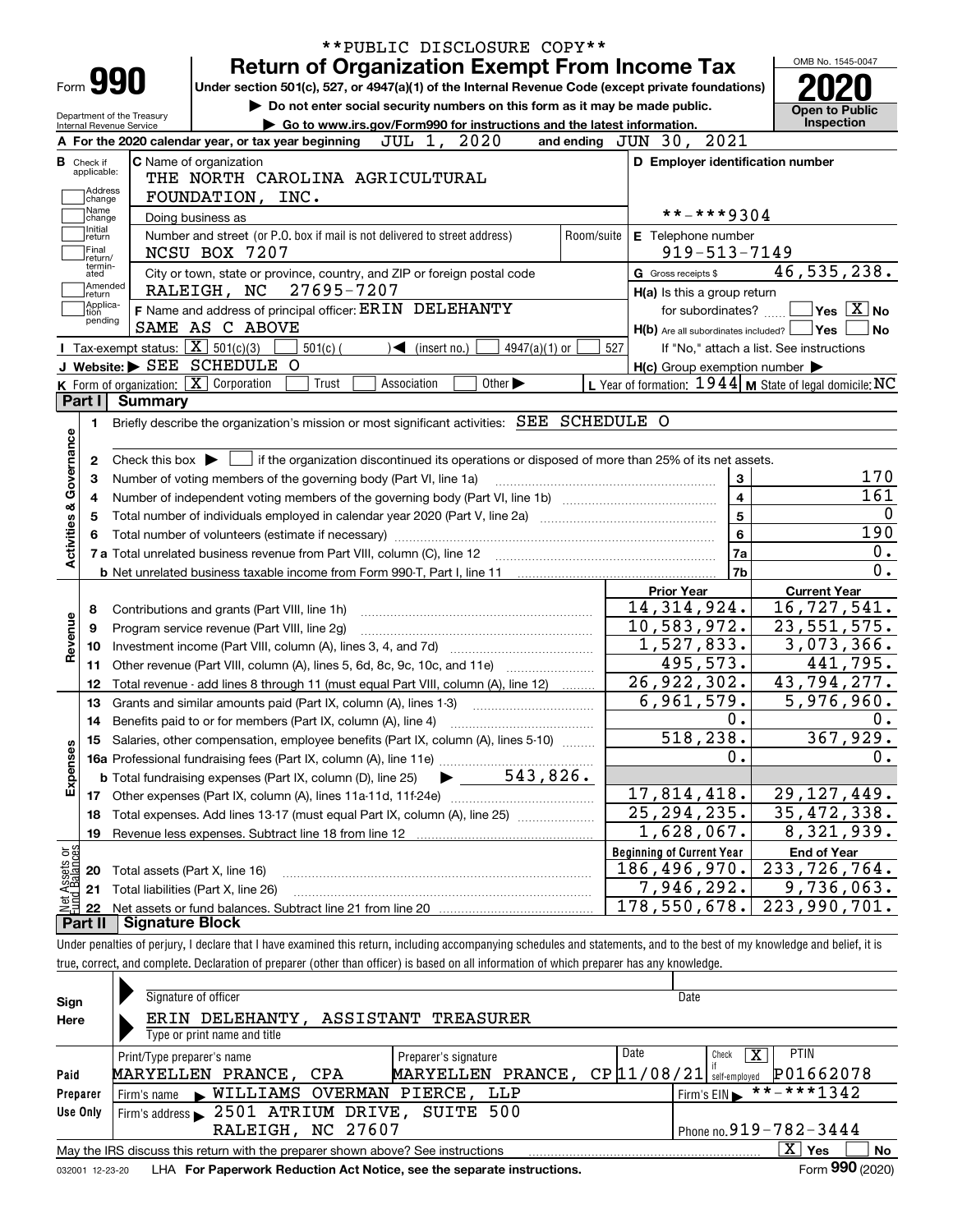|              | THE NORTH CAROLINA AGRICULTURAL                                                                                                              |             |                                        |
|--------------|----------------------------------------------------------------------------------------------------------------------------------------------|-------------|----------------------------------------|
|              | FOUNDATION, INC.<br>Form 990 (2020)                                                                                                          | **-***9304  | Page 2                                 |
|              | <b>Statement of Program Service Accomplishments</b><br>Part III                                                                              |             |                                        |
|              |                                                                                                                                              |             |                                        |
| $\mathbf{1}$ | Briefly describe the organization's mission:<br>TO AID AND PROMOTE BY FINANCIAL ASSISTANCE AND OTHERWISE ALL TYPES OF                        |             |                                        |
|              | EDUCATION, RESEARCH, AND OTHER EXTENSION WITHIN THE COLLEGE OF                                                                               |             |                                        |
|              | AGRICULTURE AND LIFE SCIENCES AT NC STATE UNIVERSITY.                                                                                        |             |                                        |
|              |                                                                                                                                              |             |                                        |
| $\mathbf{2}$ | Did the organization undertake any significant program services during the year which were not listed on the                                 |             |                                        |
|              |                                                                                                                                              |             | $\overline{Y}$ es $\overline{X}$ No    |
|              | If "Yes." describe these new services on Schedule O.                                                                                         |             |                                        |
| 3            | Did the organization cease conducting, or make significant changes in how it conducts, any program services?                                 |             | $\sqrt{}$ Yes $\sqrt{}$ X $\sqrt{}$ No |
|              | If "Yes," describe these changes on Schedule O.                                                                                              |             |                                        |
| 4            | Describe the organization's program service accomplishments for each of its three largest program services, as measured by expenses.         |             |                                        |
|              | Section 501(c)(3) and 501(c)(4) organizations are required to report the amount of grants and allocations to others, the total expenses, and |             |                                        |
|              | revenue, if any, for each program service reported.                                                                                          |             |                                        |
| 4a           | 34, 303, 662. including grants of \$ 5, 976, 960. ) (Revenue \$<br>(Expenses \$<br>(Code:                                                    | 23,551,575. |                                        |
|              | AIDS AND PROMOTES BY FINANCIAL ASSISTANCE AND OTHERWISE ALL TYPES OF                                                                         |             |                                        |
|              | EDUCATION, RESEARCH, AND OTHER EXTENSION WITHIN THE COLLEGE OF<br>AGRICULTURE AND LIFE SCIENCES AT NC STATE UNIVERSITY.                      |             |                                        |
|              |                                                                                                                                              |             |                                        |
|              |                                                                                                                                              |             |                                        |
|              |                                                                                                                                              |             |                                        |
|              |                                                                                                                                              |             |                                        |
|              |                                                                                                                                              |             |                                        |
|              |                                                                                                                                              |             |                                        |
|              |                                                                                                                                              |             |                                        |
|              |                                                                                                                                              |             |                                        |
|              |                                                                                                                                              |             |                                        |
| 4b           | (Code: (Code: ) (Expenses \$ ) (Revenue \$ _ ) (Revenue \$ _ ) (Revenue \$ _ ) (Revenue \$ _ ) (Revenue \$ _ ) (Revenue \$ _ )               |             |                                        |
|              |                                                                                                                                              |             |                                        |
|              |                                                                                                                                              |             |                                        |
|              |                                                                                                                                              |             |                                        |
|              |                                                                                                                                              |             |                                        |
|              |                                                                                                                                              |             |                                        |
|              |                                                                                                                                              |             |                                        |
|              |                                                                                                                                              |             |                                        |
|              |                                                                                                                                              |             |                                        |
|              |                                                                                                                                              |             |                                        |
|              |                                                                                                                                              |             |                                        |
|              |                                                                                                                                              |             |                                        |
|              |                                                                                                                                              |             |                                        |
| 4c           |                                                                                                                                              |             |                                        |
|              |                                                                                                                                              |             |                                        |
|              |                                                                                                                                              |             |                                        |
|              |                                                                                                                                              |             |                                        |
|              |                                                                                                                                              |             |                                        |
|              |                                                                                                                                              |             |                                        |
|              |                                                                                                                                              |             |                                        |
|              |                                                                                                                                              |             |                                        |
|              |                                                                                                                                              |             |                                        |
|              |                                                                                                                                              |             |                                        |
|              |                                                                                                                                              |             |                                        |
|              |                                                                                                                                              |             |                                        |
|              |                                                                                                                                              |             |                                        |
| 4d -         | Other program services (Describe on Schedule O.)                                                                                             |             |                                        |
|              | (Revenue \$<br>(Expenses \$<br>including grants of \$                                                                                        |             |                                        |
|              | 34, 303, 662.<br>4e Total program service expenses $\blacktriangleright$                                                                     |             | $\overline{on}$ .                      |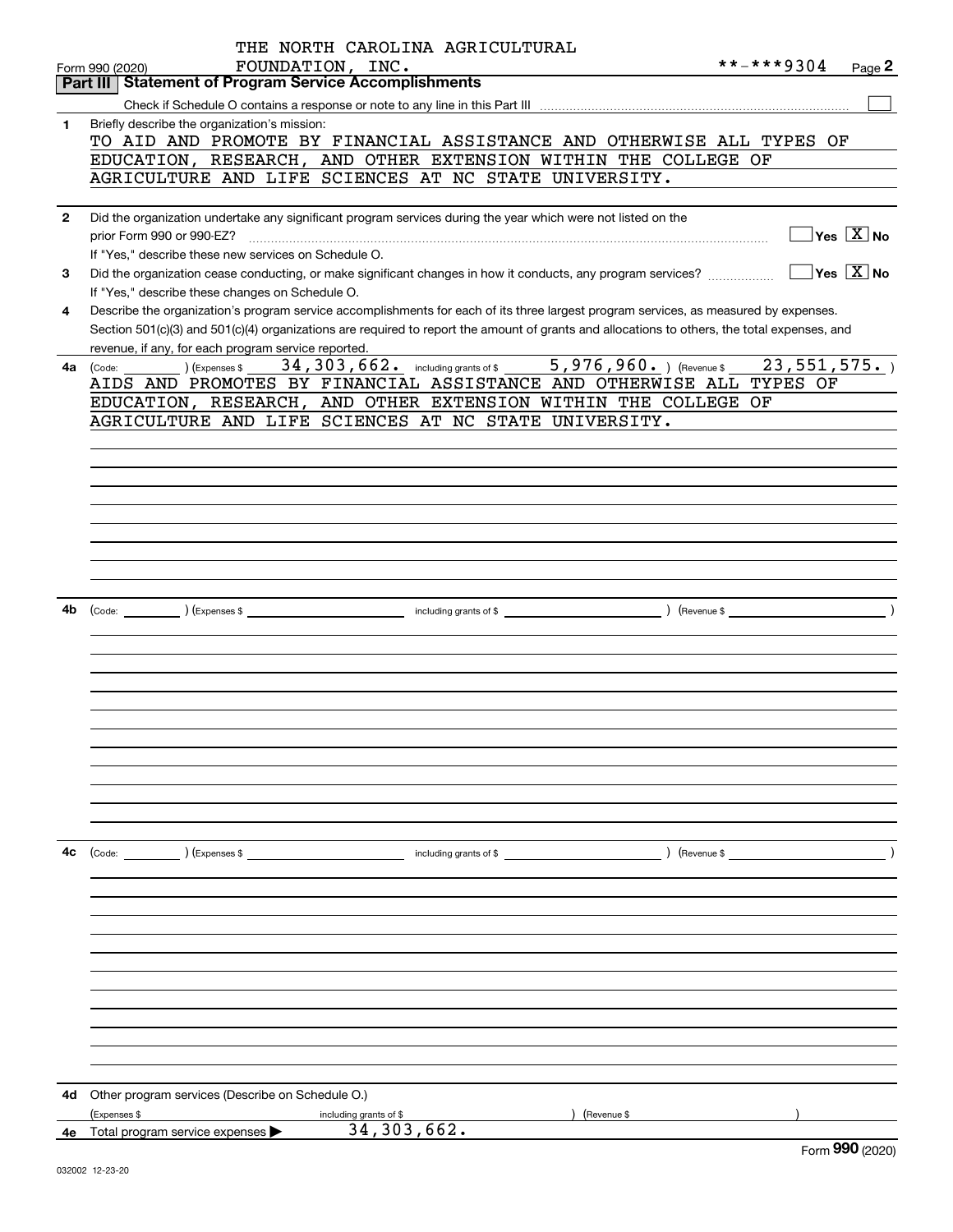|     |                                                                                                                                  |                 | Yes $ $     | No |
|-----|----------------------------------------------------------------------------------------------------------------------------------|-----------------|-------------|----|
| 1   | Is the organization described in section $501(c)(3)$ or $4947(a)(1)$ (other than a private foundation)?                          |                 |             |    |
|     | If "Yes," complete Schedule A measured and the complete schedule A measured and the Schedule A measured and the                  | 1.              | х           |    |
| 2   |                                                                                                                                  | $\mathbf{2}$    | $\mathbf X$ |    |
| 3   | Did the organization engage in direct or indirect political campaign activities on behalf of or in opposition to candidates for  |                 |             |    |
|     |                                                                                                                                  | 3               |             | x  |
| 4   | Section 501(c)(3) organizations. Did the organization engage in lobbying activities, or have a section 501(h) election in effect |                 |             |    |
|     |                                                                                                                                  | 4               |             | x  |
| 5   | Is the organization a section 501(c)(4), 501(c)(5), or 501(c)(6) organization that receives membership dues, assessments, or     |                 |             |    |
|     |                                                                                                                                  | 5               |             | x  |
| 6   | Did the organization maintain any donor advised funds or any similar funds or accounts for which donors have the right to        |                 |             |    |
|     | provide advice on the distribution or investment of amounts in such funds or accounts? If "Yes," complete Schedule D, Part I     | 6               |             | x  |
| 7   | Did the organization receive or hold a conservation easement, including easements to preserve open space,                        |                 |             |    |
|     |                                                                                                                                  | $\overline{7}$  | х           |    |
| 8   | Did the organization maintain collections of works of art, historical treasures, or other similar assets? If "Yes," complete     |                 |             |    |
|     |                                                                                                                                  | 8               |             | x  |
| 9   | Did the organization report an amount in Part X, line 21, for escrow or custodial account liability, serve as a custodian for    |                 |             |    |
|     | amounts not listed in Part X; or provide credit counseling, debt management, credit repair, or debt negotiation services?        |                 |             |    |
|     |                                                                                                                                  | 9               |             | x  |
| 10  | Did the organization, directly or through a related organization, hold assets in donor-restricted endowments                     |                 |             |    |
|     |                                                                                                                                  | 10              | х           |    |
| 11  | If the organization's answer to any of the following questions is "Yes," then complete Schedule D, Parts VI, VII, VIII, IX, or X |                 |             |    |
|     | as applicable.                                                                                                                   |                 |             |    |
|     | a Did the organization report an amount for land, buildings, and equipment in Part X, line 10? If "Yes," complete Schedule D.    |                 |             |    |
|     |                                                                                                                                  | 11a             | х           |    |
|     | Did the organization report an amount for investments - other securities in Part X, line 12, that is 5% or more of its total     |                 |             |    |
|     |                                                                                                                                  | 11 <sub>b</sub> | х           |    |
|     | c Did the organization report an amount for investments - program related in Part X, line 13, that is 5% or more of its total    |                 |             |    |
|     |                                                                                                                                  | 11c             |             | x  |
|     | d Did the organization report an amount for other assets in Part X, line 15, that is 5% or more of its total assets reported in  |                 |             |    |
|     |                                                                                                                                  | 11d             |             | x  |
|     |                                                                                                                                  | <b>11e</b>      | X           |    |
| f   | Did the organization's separate or consolidated financial statements for the tax year include a footnote that addresses          |                 |             |    |
|     | the organization's liability for uncertain tax positions under FIN 48 (ASC 740)? If "Yes," complete Schedule D, Part X           | 11f             | X           |    |
|     | 12a Did the organization obtain separate, independent audited financial statements for the tax year? If "Yes," complete          |                 |             |    |
|     |                                                                                                                                  | 12a             | х           |    |
|     | <b>b</b> Was the organization included in consolidated, independent audited financial statements for the tax year?               |                 |             |    |
|     | If "Yes," and if the organization answered "No" to line 12a, then completing Schedule D, Parts XI and XII is optional            | 12 <sub>b</sub> |             | 47 |
| 13  |                                                                                                                                  | 13              |             | X  |
| 14a | Did the organization maintain an office, employees, or agents outside of the United States?                                      | 14a             |             | X  |
| b   | Did the organization have aggregate revenues or expenses of more than \$10,000 from grantmaking, fundraising, business,          |                 |             |    |
|     | investment, and program service activities outside the United States, or aggregate foreign investments valued at \$100,000       |                 |             |    |
|     |                                                                                                                                  | 14b             |             | x  |
| 15  | Did the organization report on Part IX, column (A), line 3, more than \$5,000 of grants or other assistance to or for any        |                 |             |    |
|     |                                                                                                                                  | 15              |             | x  |
| 16  | Did the organization report on Part IX, column (A), line 3, more than \$5,000 of aggregate grants or other assistance to         |                 |             |    |
|     |                                                                                                                                  | 16              |             | x  |
| 17  | Did the organization report a total of more than \$15,000 of expenses for professional fundraising services on Part IX,          |                 |             |    |
|     |                                                                                                                                  | 17              |             | x  |
| 18  | Did the organization report more than \$15,000 total of fundraising event gross income and contributions on Part VIII, lines     |                 |             |    |
|     |                                                                                                                                  | 18              | X           |    |
| 19  | Did the organization report more than \$15,000 of gross income from gaming activities on Part VIII, line 9a? If "Yes."           |                 |             |    |
|     |                                                                                                                                  | 19              |             | X  |
| 20a |                                                                                                                                  | 20a             |             | X  |
| b   | If "Yes" to line 20a, did the organization attach a copy of its audited financial statements to this return?                     | 20b             |             |    |
| 21  | Did the organization report more than \$5,000 of grants or other assistance to any domestic organization or                      |                 |             |    |
|     |                                                                                                                                  | 21              | Х           |    |

Form (2020) **990**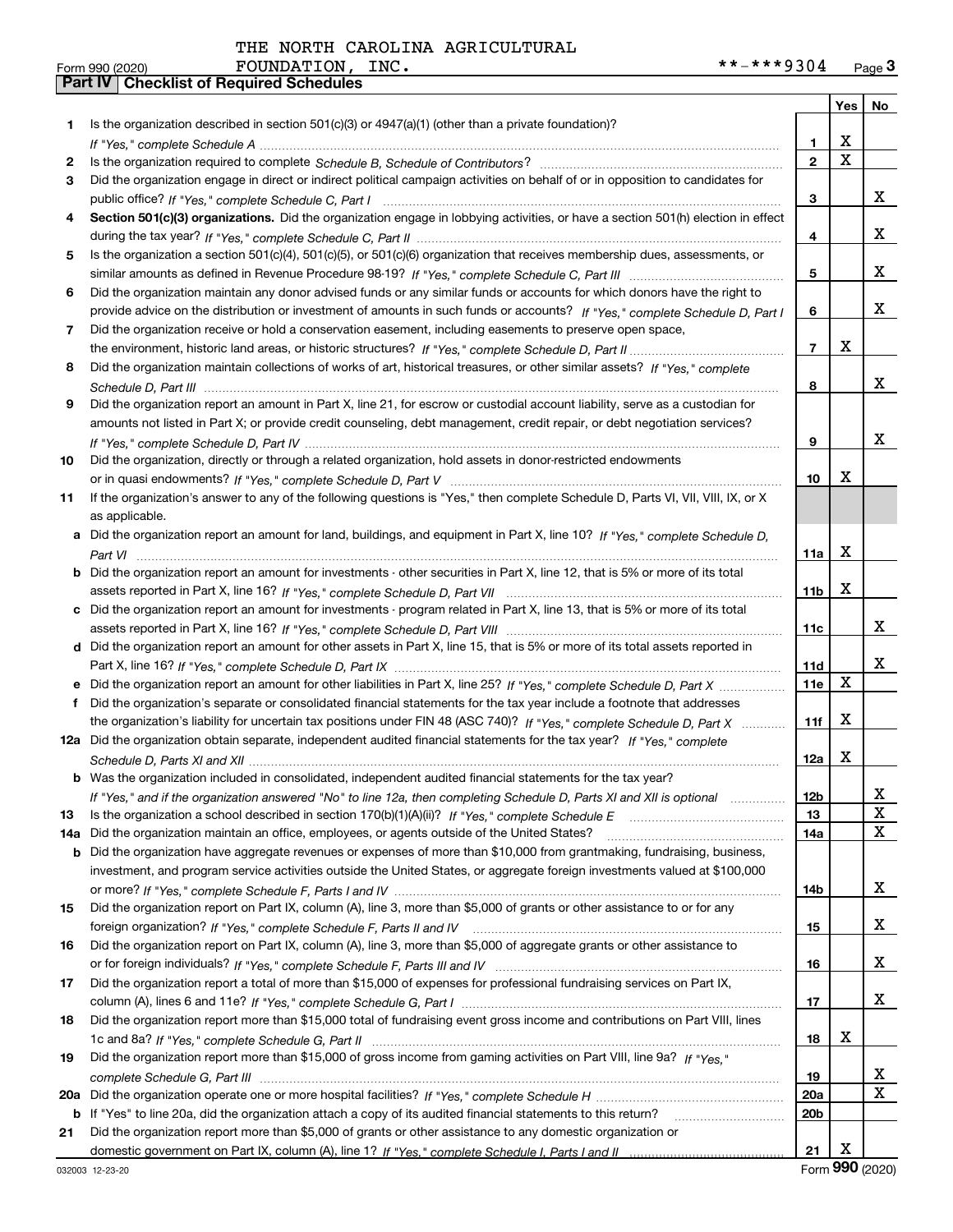|          | <b>Part IV</b>   GNECKIISTOI REQUITED SCNEDUIES $_{(Continued)}$                                                                                                                                                                                      |                 |     |             |
|----------|-------------------------------------------------------------------------------------------------------------------------------------------------------------------------------------------------------------------------------------------------------|-----------------|-----|-------------|
|          |                                                                                                                                                                                                                                                       |                 | Yes | No.         |
| 22       | Did the organization report more than \$5,000 of grants or other assistance to or for domestic individuals on                                                                                                                                         |                 |     |             |
|          |                                                                                                                                                                                                                                                       | 22              |     | x           |
| 23       | Did the organization answer "Yes" to Part VII, Section A, line 3, 4, or 5 about compensation of the organization's current                                                                                                                            |                 |     |             |
|          | and former officers, directors, trustees, key employees, and highest compensated employees? If "Yes," complete                                                                                                                                        |                 |     |             |
|          |                                                                                                                                                                                                                                                       | 23              | x   |             |
|          | 24a Did the organization have a tax-exempt bond issue with an outstanding principal amount of more than \$100,000 as of the                                                                                                                           |                 |     |             |
|          | last day of the year, that was issued after December 31, 2002? If "Yes," answer lines 24b through 24d and complete                                                                                                                                    |                 |     |             |
|          |                                                                                                                                                                                                                                                       | 24a             |     | х           |
|          | <b>b</b> Did the organization invest any proceeds of tax-exempt bonds beyond a temporary period exception?                                                                                                                                            | 24 <sub>b</sub> |     |             |
|          | c Did the organization maintain an escrow account other than a refunding escrow at any time during the year to defease                                                                                                                                |                 |     |             |
|          |                                                                                                                                                                                                                                                       | 24c<br>24d      |     |             |
|          |                                                                                                                                                                                                                                                       |                 |     |             |
|          | 25a Section 501(c)(3), 501(c)(4), and 501(c)(29) organizations. Did the organization engage in an excess benefit                                                                                                                                      | 25a             |     | х           |
|          |                                                                                                                                                                                                                                                       |                 |     |             |
|          | b Is the organization aware that it engaged in an excess benefit transaction with a disqualified person in a prior year, and<br>that the transaction has not been reported on any of the organization's prior Forms 990 or 990-EZ? If "Yes," complete |                 |     |             |
|          |                                                                                                                                                                                                                                                       | 25b             |     | x           |
| 26       | Schedule L, Part I<br>Did the organization report any amount on Part X, line 5 or 22, for receivables from or payables to any current                                                                                                                 |                 |     |             |
|          | or former officer, director, trustee, key employee, creator or founder, substantial contributor, or 35%                                                                                                                                               |                 |     |             |
|          |                                                                                                                                                                                                                                                       | 26              |     | x           |
| 27       | Did the organization provide a grant or other assistance to any current or former officer, director, trustee, key employee,                                                                                                                           |                 |     |             |
|          | creator or founder, substantial contributor or employee thereof, a grant selection committee member, or to a 35% controlled                                                                                                                           |                 |     |             |
|          | entity (including an employee thereof) or family member of any of these persons? If "Yes," complete Schedule L, Part III                                                                                                                              | 27              |     | x           |
| 28       | Was the organization a party to a business transaction with one of the following parties (see Schedule L, Part IV                                                                                                                                     |                 |     |             |
|          | instructions, for applicable filing thresholds, conditions, and exceptions):                                                                                                                                                                          |                 |     |             |
|          | a A current or former officer, director, trustee, key employee, creator or founder, or substantial contributor? If                                                                                                                                    |                 |     |             |
|          |                                                                                                                                                                                                                                                       | 28a             |     | x           |
|          |                                                                                                                                                                                                                                                       | 28 <sub>b</sub> |     | $\mathbf X$ |
|          | c A 35% controlled entity of one or more individuals and/or organizations described in lines 28a or 28b? If                                                                                                                                           |                 |     |             |
|          |                                                                                                                                                                                                                                                       | 28c             |     | x           |
| 29       |                                                                                                                                                                                                                                                       | 29              | X   |             |
| 30       | Did the organization receive contributions of art, historical treasures, or other similar assets, or qualified conservation                                                                                                                           |                 |     |             |
|          |                                                                                                                                                                                                                                                       | 30              |     | х           |
| 31       | Did the organization liquidate, terminate, or dissolve and cease operations? If "Yes," complete Schedule N, Part I                                                                                                                                    | 31              |     | x           |
| 32       | Did the organization sell, exchange, dispose of, or transfer more than 25% of its net assets? If "Yes," complete                                                                                                                                      |                 |     |             |
|          | Schedule N. Part II                                                                                                                                                                                                                                   | 32              |     | х           |
| 33       | Did the organization own 100% of an entity disregarded as separate from the organization under Regulations                                                                                                                                            |                 |     |             |
|          |                                                                                                                                                                                                                                                       | 33              |     | x           |
| 34       | Was the organization related to any tax-exempt or taxable entity? If "Yes," complete Schedule R, Part II, III, or IV, and                                                                                                                             |                 |     |             |
|          |                                                                                                                                                                                                                                                       | 34              | X   |             |
|          | 35a Did the organization have a controlled entity within the meaning of section 512(b)(13)?                                                                                                                                                           | 35a             |     | X           |
|          | <b>b</b> If "Yes" to line 35a, did the organization receive any payment from or engage in any transaction with a controlled entity                                                                                                                    |                 |     |             |
|          |                                                                                                                                                                                                                                                       | 35 <sub>b</sub> |     |             |
| 36       | Section 501(c)(3) organizations. Did the organization make any transfers to an exempt non-charitable related organization?                                                                                                                            |                 |     |             |
|          |                                                                                                                                                                                                                                                       | 36              |     | X           |
| 37       | Did the organization conduct more than 5% of its activities through an entity that is not a related organization                                                                                                                                      |                 |     | х           |
|          |                                                                                                                                                                                                                                                       | 37              |     |             |
| 38       | Did the organization complete Schedule O and provide explanations in Schedule O for Part VI, lines 11b and 19?                                                                                                                                        |                 | х   |             |
| ∣ Part V | Note: All Form 990 filers are required to complete Schedule O<br><b>Statements Regarding Other IRS Filings and Tax Compliance</b>                                                                                                                     | 38              |     |             |
|          | Check if Schedule O contains a response or note to any line in this Part V                                                                                                                                                                            |                 |     |             |
|          |                                                                                                                                                                                                                                                       |                 | Yes | No          |
|          | 12<br>1a Enter the number reported in Box 3 of Form 1096. Enter -0- if not applicable<br>1a                                                                                                                                                           |                 |     |             |
|          | <b>b</b> Enter the number of Forms W-2G included in line 1a. Enter -0- if not applicable<br>1b                                                                                                                                                        |                 |     |             |
|          | c Did the organization comply with backup withholding rules for reportable payments to vendors and reportable gaming                                                                                                                                  |                 |     |             |

(gambling) winnings to prize winners?

**1c**X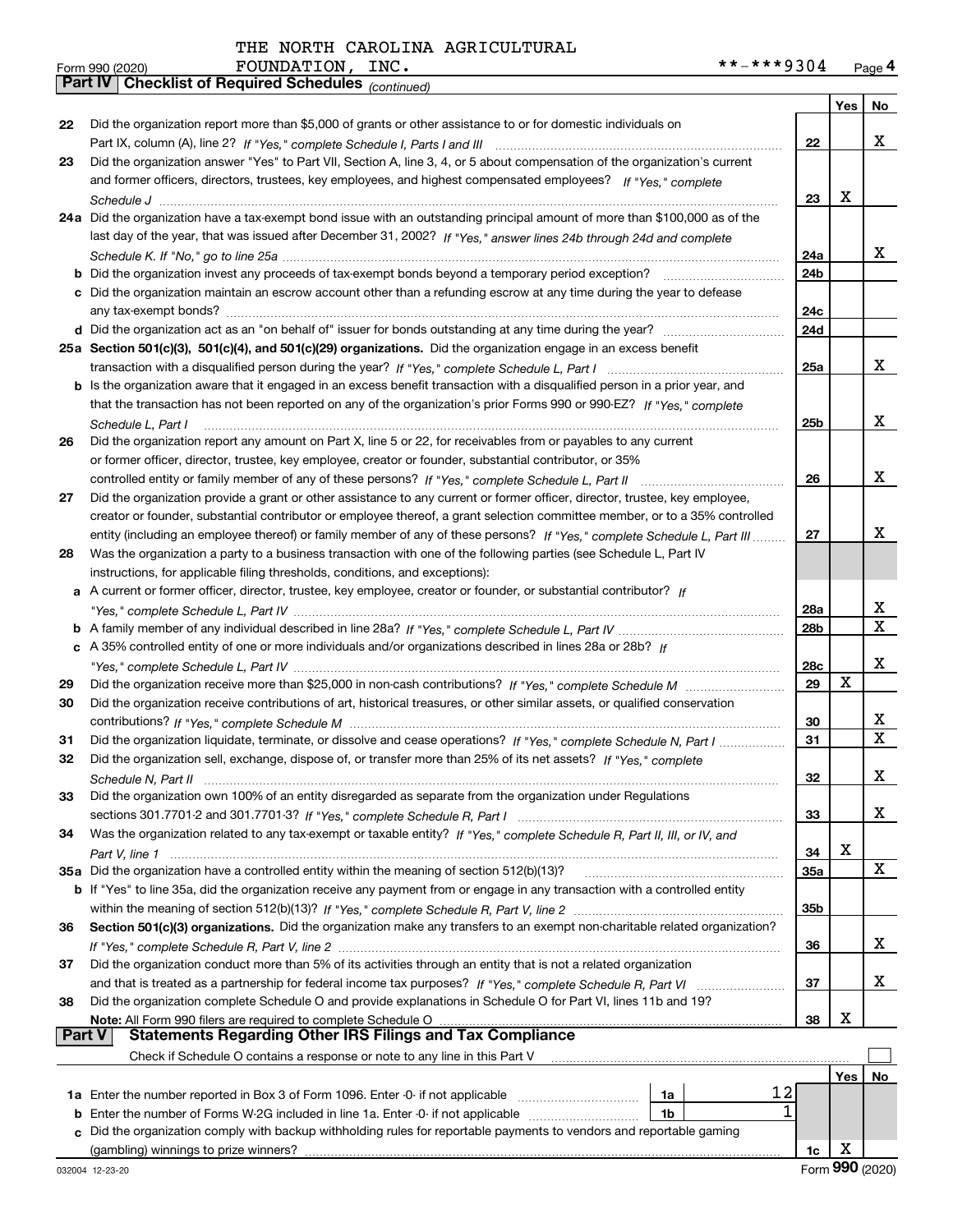|  | THE NORTH CAROLINA AGRICULTURAL |
|--|---------------------------------|
|  |                                 |

|        | FOUNDATION, INC.<br>Form 990 (2020)                                                                                                                                                                                              |                 | **-***9304 |     |     | Page $5$    |
|--------|----------------------------------------------------------------------------------------------------------------------------------------------------------------------------------------------------------------------------------|-----------------|------------|-----|-----|-------------|
| Part V | Statements Regarding Other IRS Filings and Tax Compliance (continued)                                                                                                                                                            |                 |            |     |     |             |
|        |                                                                                                                                                                                                                                  |                 |            |     | Yes | No          |
|        | 2a Enter the number of employees reported on Form W-3, Transmittal of Wage and Tax Statements,                                                                                                                                   |                 |            |     |     |             |
|        | filed for the calendar year ending with or within the year covered by this return <i>manumumumum</i>                                                                                                                             | 2a              | 0          |     |     |             |
| b      |                                                                                                                                                                                                                                  |                 |            | 2b  |     |             |
|        |                                                                                                                                                                                                                                  |                 |            |     |     |             |
| За     | Did the organization have unrelated business gross income of \$1,000 or more during the year?                                                                                                                                    |                 |            | 3a  |     | х           |
| b      |                                                                                                                                                                                                                                  |                 |            | 3b  |     |             |
|        | 4a At any time during the calendar year, did the organization have an interest in, or a signature or other authority over, a                                                                                                     |                 |            |     |     |             |
|        |                                                                                                                                                                                                                                  |                 |            | 4a  |     | х           |
|        | <b>b</b> If "Yes," enter the name of the foreign country $\blacktriangleright$                                                                                                                                                   |                 |            |     |     |             |
|        | See instructions for filing requirements for FinCEN Form 114, Report of Foreign Bank and Financial Accounts (FBAR).                                                                                                              |                 |            |     |     |             |
| 5а     | Was the organization a party to a prohibited tax shelter transaction at any time during the tax year?                                                                                                                            |                 |            | 5а  |     | х           |
| b      |                                                                                                                                                                                                                                  |                 |            | 5b  |     | X           |
| c      |                                                                                                                                                                                                                                  |                 |            | 5c  |     |             |
|        | 6a Does the organization have annual gross receipts that are normally greater than \$100,000, and did the organization solicit                                                                                                   |                 |            |     |     | х           |
|        | any contributions that were not tax deductible as charitable contributions?                                                                                                                                                      |                 |            | 6a  |     |             |
|        | b If "Yes," did the organization include with every solicitation an express statement that such contributions or gifts                                                                                                           |                 |            |     |     |             |
|        | were not tax deductible?                                                                                                                                                                                                         |                 |            | 6b  |     |             |
| 7<br>a | Organizations that may receive deductible contributions under section 170(c).<br>Did the organization receive a payment in excess of \$75 made partly as a contribution and partly for goods and services provided to the payor? |                 |            | 7a  |     | х           |
| b      | If "Yes," did the organization notify the donor of the value of the goods or services provided?                                                                                                                                  |                 |            | 7b  |     |             |
|        | Did the organization sell, exchange, or otherwise dispose of tangible personal property for which it was required                                                                                                                |                 |            |     |     |             |
|        |                                                                                                                                                                                                                                  |                 |            | 7c  | х   |             |
| d      |                                                                                                                                                                                                                                  | 7d              | 0          |     |     |             |
| е      | Did the organization receive any funds, directly or indirectly, to pay premiums on a personal benefit contract?                                                                                                                  |                 |            | 7е  |     | х           |
| f      | Did the organization, during the year, pay premiums, directly or indirectly, on a personal benefit contract?                                                                                                                     |                 |            | 7f  |     | $\mathbf X$ |
| g      | If the organization received a contribution of qualified intellectual property, did the organization file Form 8899 as required?                                                                                                 |                 |            | 7g  | N/R |             |
| h      | If the organization received a contribution of cars, boats, airplanes, or other vehicles, did the organization file a Form 1098-C?                                                                                               |                 |            | 7h  | N/R |             |
| 8      | Sponsoring organizations maintaining donor advised funds. Did a donor advised fund maintained by the                                                                                                                             |                 |            |     |     |             |
|        | sponsoring organization have excess business holdings at any time during the year?                                                                                                                                               |                 | N/A        | 8   |     |             |
| 9      | Sponsoring organizations maintaining donor advised funds.                                                                                                                                                                        |                 |            |     |     |             |
| a      | Did the sponsoring organization make any taxable distributions under section 4966?                                                                                                                                               |                 | N/A        | 9а  |     |             |
| b      | Did the sponsoring organization make a distribution to a donor, donor advisor, or related person?                                                                                                                                |                 | N/A        | 9b  |     |             |
| 10     | Section 501(c)(7) organizations. Enter:                                                                                                                                                                                          |                 |            |     |     |             |
|        | N/A<br>a Initiation fees and capital contributions included on Part VIII, line 12 [111] [11] [11] Initiation fees and capital contributions included on Part VIII, line 12                                                       | 10a             |            |     |     |             |
|        | Gross receipts, included on Form 990, Part VIII, line 12, for public use of club facilities                                                                                                                                      | 10 <sub>b</sub> |            |     |     |             |
| 11     | Section 501(c)(12) organizations. Enter:                                                                                                                                                                                         |                 |            |     |     |             |
| а      | N/A<br>Gross income from members or shareholders                                                                                                                                                                                 | 11a             |            |     |     |             |
| b      | Gross income from other sources (Do not net amounts due or paid to other sources against                                                                                                                                         |                 |            |     |     |             |
|        | amounts due or received from them.)                                                                                                                                                                                              | 11 <sub>b</sub> |            |     |     |             |
|        | 12a Section 4947(a)(1) non-exempt charitable trusts. Is the organization filing Form 990 in lieu of Form 1041?                                                                                                                   |                 |            | 12a |     |             |
|        | <b>b</b> If "Yes," enter the amount of tax-exempt interest received or accrued during the year $\ldots \mathbf{N}/\mathbf{A}$                                                                                                    | 12b             |            |     |     |             |
| 13     | Section 501(c)(29) qualified nonprofit health insurance issuers.                                                                                                                                                                 |                 | N/A        |     |     |             |
|        | <b>a</b> Is the organization licensed to issue qualified health plans in more than one state?                                                                                                                                    |                 |            | 13a |     |             |
|        | Note: See the instructions for additional information the organization must report on Schedule O.<br><b>b</b> Enter the amount of reserves the organization is required to maintain by the states in which the                   |                 |            |     |     |             |
|        |                                                                                                                                                                                                                                  | 13 <sub>b</sub> |            |     |     |             |
| с      |                                                                                                                                                                                                                                  | 13с             |            |     |     |             |
| 14a    | Did the organization receive any payments for indoor tanning services during the tax year?                                                                                                                                       |                 |            | 14a |     | х           |
|        | <b>b</b> If "Yes," has it filed a Form 720 to report these payments? If "No," provide an explanation on Schedule O                                                                                                               |                 |            | 14b |     |             |
| 15     | Is the organization subject to the section 4960 tax on payment(s) of more than \$1,000,000 in remuneration or                                                                                                                    |                 |            |     |     |             |
|        |                                                                                                                                                                                                                                  |                 |            | 15  |     | x           |
|        | If "Yes," see instructions and file Form 4720, Schedule N.                                                                                                                                                                       |                 |            |     |     |             |
| 16     | Is the organization an educational institution subject to the section 4968 excise tax on net investment income?                                                                                                                  |                 |            | 16  |     | X           |
|        | If "Yes," complete Form 4720, Schedule O.                                                                                                                                                                                        |                 |            |     |     |             |

Form (2020) **990**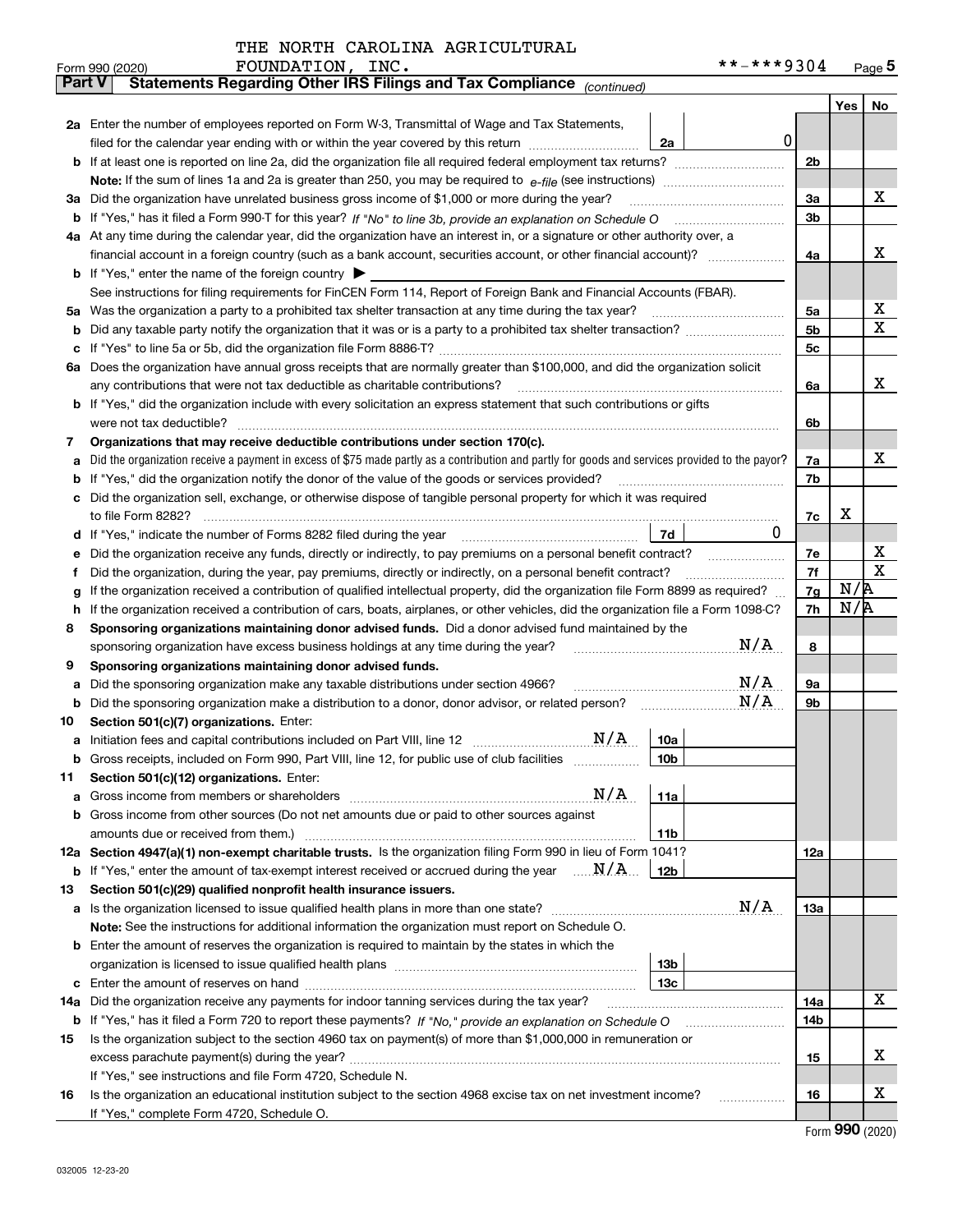| Form 990 (2020) | FOUNDATION, INC. | **-***9304                                                                                                                  | $P$ age $6$ |
|-----------------|------------------|-----------------------------------------------------------------------------------------------------------------------------|-------------|
|                 |                  | Part VI Governance, Management, and Disclosure For each "Yes" response to lines 2 through 7b below, and for a "No" response |             |
|                 |                  | to line 8a, 8b, or 10b below, describe the circumstances, processes, or changes on Schedule O. See instructions.            |             |

|     | Check if Schedule O contains a response or note to any line in this Part VI                                                                                                                                                                      |    |  |     |                        |        | x           |  |
|-----|--------------------------------------------------------------------------------------------------------------------------------------------------------------------------------------------------------------------------------------------------|----|--|-----|------------------------|--------|-------------|--|
|     | <b>Section A. Governing Body and Management</b>                                                                                                                                                                                                  |    |  |     |                        |        |             |  |
|     |                                                                                                                                                                                                                                                  |    |  |     |                        | Yes    | No          |  |
|     | 1a Enter the number of voting members of the governing body at the end of the tax year                                                                                                                                                           | 1a |  | 170 |                        |        |             |  |
|     | If there are material differences in voting rights among members of the governing body, or if the governing                                                                                                                                      |    |  |     |                        |        |             |  |
|     | body delegated broad authority to an executive committee or similar committee, explain on Schedule O.                                                                                                                                            |    |  |     |                        |        |             |  |
| b   | Enter the number of voting members included on line 1a, above, who are independent                                                                                                                                                               | 1b |  | 161 |                        |        |             |  |
| 2   | Did any officer, director, trustee, or key employee have a family relationship or a business relationship with any other                                                                                                                         |    |  |     |                        |        |             |  |
|     | officer, director, trustee, or key employee?                                                                                                                                                                                                     |    |  |     | $\mathbf{2}$           |        | X           |  |
| 3   | Did the organization delegate control over management duties customarily performed by or under the direct supervision                                                                                                                            |    |  |     |                        |        |             |  |
|     | of officers, directors, trustees, or key employees to a management company or other person?                                                                                                                                                      |    |  |     | 3                      |        | x           |  |
| 4   | Did the organization make any significant changes to its governing documents since the prior Form 990 was filed?                                                                                                                                 |    |  |     | $\overline{4}$         |        | $\mathbf X$ |  |
| 5   |                                                                                                                                                                                                                                                  |    |  |     | 5                      |        | $\mathbf X$ |  |
| 6   | Did the organization have members or stockholders?                                                                                                                                                                                               |    |  |     | 6                      |        | $\mathbf X$ |  |
| 7a  | Did the organization have members, stockholders, or other persons who had the power to elect or appoint one or                                                                                                                                   |    |  |     |                        |        |             |  |
|     | more members of the governing body?                                                                                                                                                                                                              |    |  |     | 7a                     |        | х           |  |
|     | <b>b</b> Are any governance decisions of the organization reserved to (or subject to approval by) members, stockholders, or                                                                                                                      |    |  |     |                        |        |             |  |
|     | persons other than the governing body?                                                                                                                                                                                                           |    |  |     | 7b                     |        | x           |  |
| 8   | Did the organization contemporaneously document the meetings held or written actions undertaken during the year by the following:                                                                                                                |    |  |     |                        |        |             |  |
| a   | The governing body?                                                                                                                                                                                                                              |    |  |     | 8a                     | х      |             |  |
| b   |                                                                                                                                                                                                                                                  |    |  |     | 8b                     | X      |             |  |
| 9   | Is there any officer, director, trustee, or key employee listed in Part VII, Section A, who cannot be reached at the                                                                                                                             |    |  |     |                        |        |             |  |
|     |                                                                                                                                                                                                                                                  |    |  |     | 9                      |        | x           |  |
|     | <b>Section B. Policies</b> (This Section B requests information about policies not required by the Internal Revenue Code.)                                                                                                                       |    |  |     |                        |        |             |  |
|     |                                                                                                                                                                                                                                                  |    |  |     |                        | Yes    | No          |  |
|     |                                                                                                                                                                                                                                                  |    |  |     | 10a                    |        | х           |  |
|     | <b>b</b> If "Yes," did the organization have written policies and procedures governing the activities of such chapters, affiliates,                                                                                                              |    |  |     |                        |        |             |  |
|     | and branches to ensure their operations are consistent with the organization's exempt purposes?                                                                                                                                                  |    |  |     | 10 <sub>b</sub><br>11a | X      |             |  |
|     | 11a Has the organization provided a complete copy of this Form 990 to all members of its governing body before filing the form?                                                                                                                  |    |  |     |                        |        |             |  |
| b   | Describe in Schedule O the process, if any, used by the organization to review this Form 990.                                                                                                                                                    |    |  |     |                        |        |             |  |
| 12a |                                                                                                                                                                                                                                                  |    |  |     | 12a                    | X      |             |  |
| b   |                                                                                                                                                                                                                                                  |    |  |     | 12 <sub>b</sub>        | X      |             |  |
| с   | Did the organization regularly and consistently monitor and enforce compliance with the policy? If "Yes." describe                                                                                                                               |    |  |     |                        |        |             |  |
|     | in Schedule O how this was done measured and the control of the control of the state of the control of the control of the control of the control of the control of the control of the control of the control of the control of                   |    |  |     | 12c                    | х      |             |  |
| 13  | Did the organization have a written whistleblower policy?                                                                                                                                                                                        |    |  |     | 13                     | X      |             |  |
| 14  | Did the organization have a written document retention and destruction policy?                                                                                                                                                                   |    |  |     | 14                     | X      |             |  |
| 15  | Did the process for determining compensation of the following persons include a review and approval by independent                                                                                                                               |    |  |     |                        |        |             |  |
|     | persons, comparability data, and contemporaneous substantiation of the deliberation and decision?                                                                                                                                                |    |  |     |                        |        |             |  |
| a   | The organization's CEO, Executive Director, or top management official manufactured content of the organization's CEO, Executive Director, or top management official                                                                            |    |  |     | 15a                    | х<br>X |             |  |
|     | <b>b</b> Other officers or key employees of the organization                                                                                                                                                                                     |    |  |     | 15b                    |        |             |  |
|     | If "Yes" to line 15a or 15b, describe the process in Schedule O (see instructions).                                                                                                                                                              |    |  |     |                        |        |             |  |
|     | 16a Did the organization invest in, contribute assets to, or participate in a joint venture or similar arrangement with a                                                                                                                        |    |  |     |                        |        | х           |  |
|     | taxable entity during the year?                                                                                                                                                                                                                  |    |  |     | 16a                    |        |             |  |
|     | b If "Yes," did the organization follow a written policy or procedure requiring the organization to evaluate its participation<br>in joint venture arrangements under applicable federal tax law, and take steps to safeguard the organization's |    |  |     |                        |        |             |  |
|     |                                                                                                                                                                                                                                                  |    |  |     |                        |        |             |  |
|     | exempt status with respect to such arrangements?<br><b>Section C. Disclosure</b>                                                                                                                                                                 |    |  |     | 16b                    |        |             |  |
| 17  | NONE<br>List the states with which a copy of this Form 990 is required to be filed $\blacktriangleright$                                                                                                                                         |    |  |     |                        |        |             |  |
| 18  | Section 6104 requires an organization to make its Forms 1023 (1024 or 1024-A, if applicable), 990, and 990-T (Section 501(c)(3)s only) available                                                                                                 |    |  |     |                        |        |             |  |
|     | for public inspection. Indicate how you made these available. Check all that apply.                                                                                                                                                              |    |  |     |                        |        |             |  |
|     | $X$ Own website<br>$X$ Upon request<br>Another's website<br>Other (explain on Schedule O)                                                                                                                                                        |    |  |     |                        |        |             |  |
| 19  | Describe on Schedule O whether (and if so, how) the organization made its governing documents, conflict of interest policy, and financial                                                                                                        |    |  |     |                        |        |             |  |
|     | statements available to the public during the tax year.                                                                                                                                                                                          |    |  |     |                        |        |             |  |
| 20  | State the name, address, and telephone number of the person who possesses the organization's books and records                                                                                                                                   |    |  |     |                        |        |             |  |
|     | ERIN DELEHANTY - 919-513-7149                                                                                                                                                                                                                    |    |  |     |                        |        |             |  |
|     | NCSU BOX 7207, RALEIGH, NC 27695                                                                                                                                                                                                                 |    |  |     |                        |        |             |  |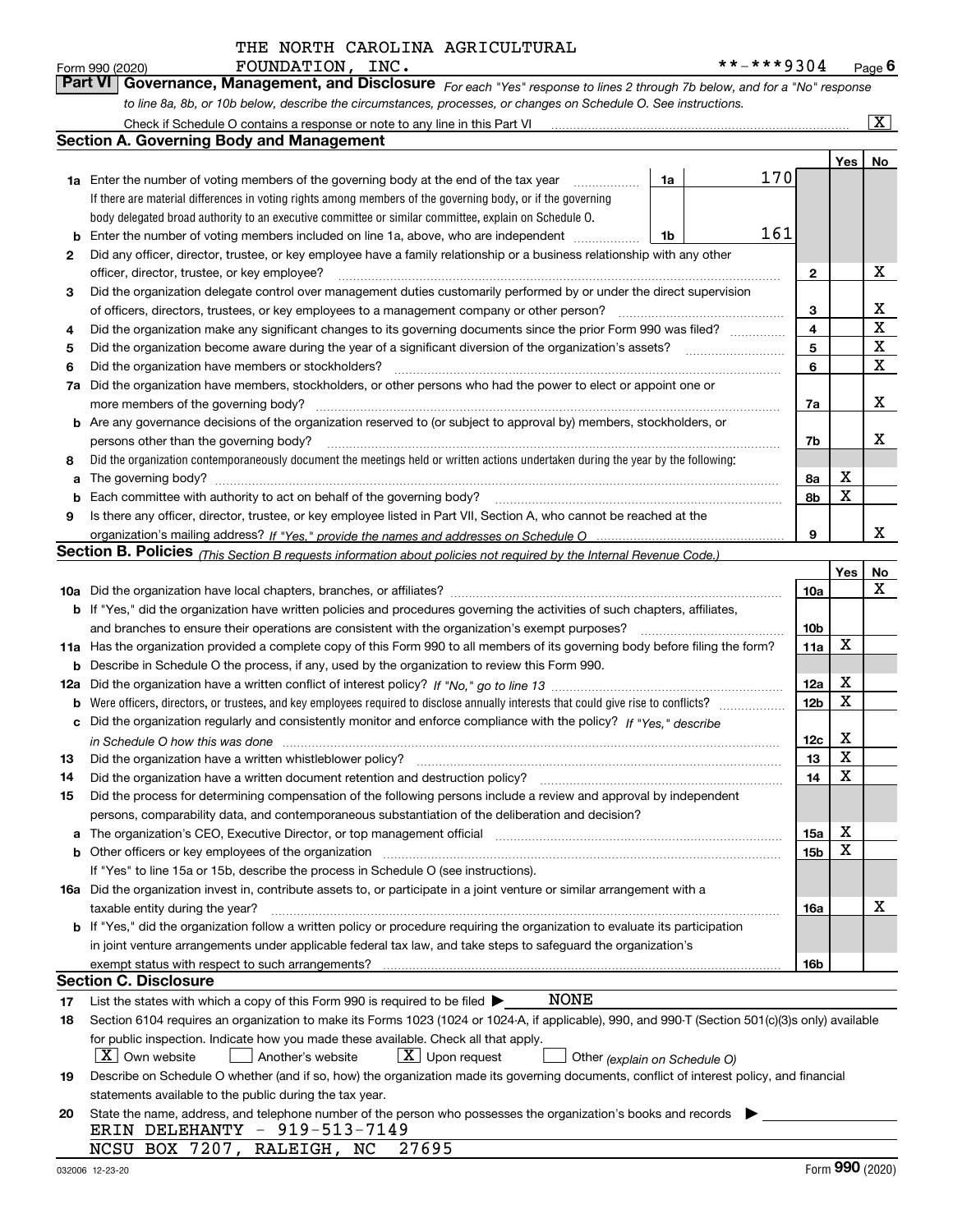| THE NORTH CAROLINA AGRICULTURAL |  |
|---------------------------------|--|
|                                 |  |

 $\mathcal{L}^{\text{max}}$ 

### Form 990 (2020) **FOUNDATION, INC.** \* \* - \* \* \* 9 3 0 4 <sub>Page</sub> **7Part VII Compensation of Officers, Directors, Trustees, Key Employees, Highest Compensated Employees, and Independent Contractors**

# Check if Schedule O contains a response or note to any line in this Part VII

**Section A. Officers, Directors, Trustees, Key Employees, and Highest Compensated Employees**

**1a**  Complete this table for all persons required to be listed. Report compensation for the calendar year ending with or within the organization's tax year. **•** List all of the organization's current officers, directors, trustees (whether individuals or organizations), regardless of amount of compensation. Enter -0- in columns (D), (E), and (F) if no compensation was paid.

 $\bullet$  List all of the organization's  $\,$ current key employees, if any. See instructions for definition of "key employee."

**•** List the organization's five current highest compensated employees (other than an officer, director, trustee, or key employee) who received reportable compensation (Box 5 of Form W-2 and/or Box 7 of Form 1099-MISC) of more than \$100,000 from the organization and any related organizations.

**•** List all of the organization's former officers, key employees, and highest compensated employees who received more than \$100,000 of reportable compensation from the organization and any related organizations.

**former directors or trustees**  ¥ List all of the organization's that received, in the capacity as a former director or trustee of the organization, more than \$10,000 of reportable compensation from the organization and any related organizations.

See instructions for the order in which to list the persons above.

Check this box if neither the organization nor any related organization compensated any current officer, director, or trustee.  $\mathcal{L}^{\text{max}}$ 

| (A)                                 | (B)                    |                               |                                                                  | (C)                     |              |                                   |        | (D)             | (E)                              | (F)                      |
|-------------------------------------|------------------------|-------------------------------|------------------------------------------------------------------|-------------------------|--------------|-----------------------------------|--------|-----------------|----------------------------------|--------------------------|
| Name and title                      | Average                |                               | (do not check more than one                                      | Position                |              |                                   |        | Reportable      | Reportable                       | Estimated                |
|                                     | hours per              |                               | box, unless person is both an<br>officer and a director/trustee) |                         |              |                                   |        | compensation    | compensation                     | amount of                |
|                                     | week                   |                               |                                                                  |                         |              |                                   |        | from<br>the     | from related                     | other                    |
|                                     | (list any<br>hours for | ndividual trustee or director |                                                                  |                         |              |                                   |        | organization    | organizations<br>(W-2/1099-MISC) | compensation<br>from the |
|                                     | related                |                               |                                                                  |                         |              |                                   |        | (W-2/1099-MISC) |                                  | organization             |
|                                     | organizations          |                               |                                                                  |                         |              |                                   |        |                 |                                  | and related              |
|                                     | below                  |                               | nstitutional trustee                                             |                         | Key employee |                                   |        |                 |                                  | organizations            |
|                                     | line)                  |                               |                                                                  | Officer                 |              | Highest compensated<br>  employee | Former |                 |                                  |                          |
| (1)<br>MARY PELOQUIN-DODD           | 1.00                   |                               |                                                                  |                         |              |                                   |        |                 |                                  |                          |
| <b>TREASURER</b>                    | 40.00                  | $\mathbf X$                   |                                                                  | $\overline{\textbf{X}}$ |              |                                   |        | 0.              | 310,000.                         | 44,857.                  |
| (2)<br>SONIA MURPHY                 | 1.00                   |                               |                                                                  |                         |              |                                   |        |                 |                                  |                          |
| PRESIDENT                           | 40.00                  | $\overline{\mathbf{X}}$       |                                                                  | $\overline{\textbf{X}}$ |              |                                   |        | $\mathbf 0$ .   | 196,730.                         | 32,956.                  |
| (3)<br>ERIN DELEHANTY               | 1.00                   |                               |                                                                  |                         |              |                                   |        |                 |                                  |                          |
| TREASURER<br>ASST.                  | 40.00                  | $\mathbf X$                   |                                                                  | $\overline{\textbf{X}}$ |              |                                   |        | 0.              | 142,142.                         | 35,787.                  |
| KATHY KENNEL<br>(4)                 | 1.00                   |                               |                                                                  |                         |              |                                   |        |                 |                                  |                          |
| ASST. SECRETARY                     | 40.00                  | $\mathbf X$                   |                                                                  | $\overline{\textbf{X}}$ |              |                                   |        | $\mathbf 0$ .   | 124,263.                         | 23,166.                  |
| (5)<br>DAVID ANDERSON               | 1.00                   |                               |                                                                  |                         |              |                                   |        |                 |                                  |                          |
| <b>DIRECTOR</b>                     |                        | X                             |                                                                  |                         |              |                                   |        | $\mathbf 0$ .   | 0.                               | $0_{.}$                  |
| (6)<br>KELLY ARCHAMBAULT            | 1.00                   |                               |                                                                  |                         |              |                                   |        |                 |                                  |                          |
| <b>DIRECTOR</b>                     |                        | X                             |                                                                  |                         |              |                                   |        | $\mathbf 0$ .   | $\mathbf 0$ .                    | $0_{.}$                  |
| (7)<br><b>ALAN AYERS</b>            | 1.00                   |                               |                                                                  |                         |              |                                   |        |                 |                                  |                          |
| <b>DIRECTOR</b>                     |                        | $\overline{\textbf{X}}$       |                                                                  |                         |              |                                   |        | $\mathbf 0$ .   | $\mathbf 0$ .                    | $\mathbf 0$ .            |
| (8)<br>$\mathtt{v}.$<br>MAC BALDWIN | 1.00                   |                               |                                                                  |                         |              |                                   |        |                 |                                  |                          |
| <b>DIRECTOR</b>                     |                        | $\overline{\mathbf{X}}$       |                                                                  |                         |              |                                   |        | $\mathbf 0$ .   | $\mathbf 0$ .                    | $\mathbf 0$ .            |
| (9)<br>FRANKIE BEAMAN               | 1.00                   |                               |                                                                  |                         |              |                                   |        |                 |                                  |                          |
| <b>DIRECTOR</b>                     |                        | $\overline{\textbf{X}}$       |                                                                  |                         |              |                                   |        | $\mathbf 0$ .   | $\mathbf 0$ .                    | $\mathbf 0$ .            |
| (10)<br>NATHAN BENNETT              | 1.00                   |                               |                                                                  |                         |              |                                   |        |                 |                                  |                          |
| <b>DIRECTOR</b>                     |                        | X                             |                                                                  |                         |              |                                   |        | $\mathbf 0$ .   | $\mathbf 0$ .                    | $0_{.}$                  |
| CHAD BENTON<br>(11)                 | 1.00                   |                               |                                                                  |                         |              |                                   |        |                 |                                  |                          |
| <b>DIRECTOR</b>                     |                        | $\mathbf X$                   |                                                                  |                         |              |                                   |        | $\mathbf 0$ .   | $\mathbf 0$ .                    | $\mathbf 0$ .            |
| (12)<br>EUGENE BERRYHILL, JR.       | 1.00                   |                               |                                                                  |                         |              |                                   |        |                 |                                  |                          |
| <b>DIRECTOR</b>                     |                        | $\overline{\mathbf{X}}$       |                                                                  |                         |              |                                   |        | $\mathbf 0$ .   | $\mathbf 0$ .                    | $\mathbf 0$ .            |
| (13)<br><b>RAY BEST</b>             | 1.00                   |                               |                                                                  |                         |              |                                   |        |                 |                                  |                          |
| <b>DIRECTOR</b>                     |                        | $\mathbf X$                   |                                                                  |                         |              |                                   |        | 0.              | $\mathbf 0$ .                    | 0.                       |
| (14)<br>STAN BICONISH               | 1.00                   |                               |                                                                  |                         |              |                                   |        |                 |                                  |                          |
| <b>DIRECTOR</b>                     |                        | X                             |                                                                  |                         |              |                                   |        | $\mathbf 0$ .   | $\mathbf 0$ .                    | $0_{.}$                  |
| (15)<br>LUKE BLIZZARD               | 1.00                   |                               |                                                                  |                         |              |                                   |        |                 |                                  |                          |
| <b>DIRECTOR</b>                     |                        | $\rm X$                       |                                                                  |                         |              |                                   |        | $\mathbf 0$ .   | $\mathbf 0$ .                    | $\mathbf 0$ .            |
| (16)<br>MARY BOWLES                 | 1.00                   |                               |                                                                  |                         |              |                                   |        |                 |                                  |                          |
| <b>DIRECTOR</b>                     |                        | X                             |                                                                  |                         |              |                                   |        | 0.              | 0.                               | $\mathbf 0$ .            |
| (17)<br><b>GRAHAM BOYD</b>          | 1.00                   |                               |                                                                  |                         |              |                                   |        |                 |                                  |                          |
| <b>DIRECTOR</b>                     |                        | $\rm X$                       |                                                                  |                         |              |                                   |        | 0.              | 0.                               | 0.                       |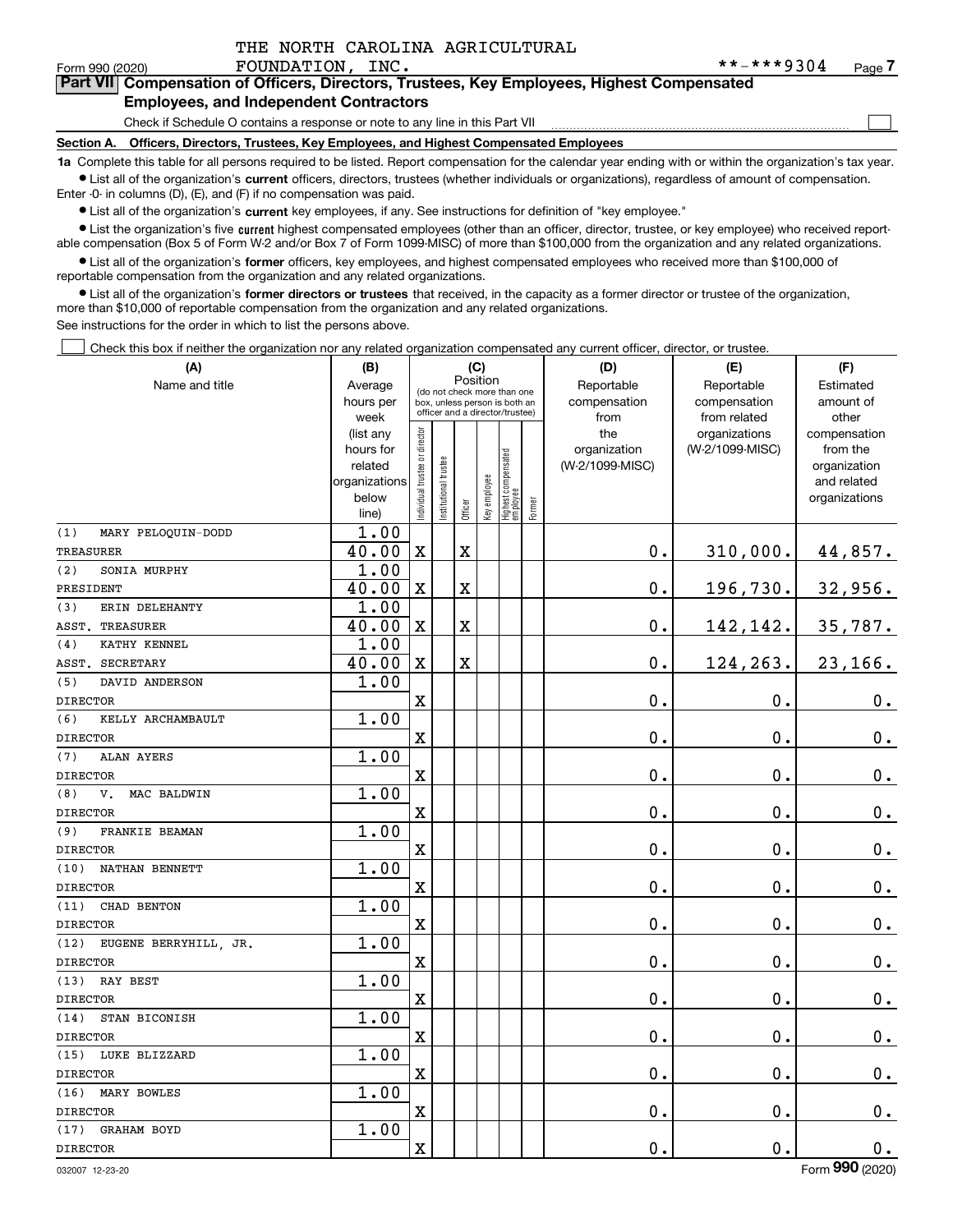| IND NOVIU   |  |  |  |
|-------------|--|--|--|
| ----------- |  |  |  |

FOUNDATION, INC.

| FOUNDATION, INC.<br>Form 990 (2020)                                                                                                          |                      |                               |                                                              |          |              |                                   |        |                         | **-***9304      |              |                              | Page <b>ö</b> |
|----------------------------------------------------------------------------------------------------------------------------------------------|----------------------|-------------------------------|--------------------------------------------------------------|----------|--------------|-----------------------------------|--------|-------------------------|-----------------|--------------|------------------------------|---------------|
| <b>Part VII</b><br>Section A. Officers, Directors, Trustees, Key Employees, and Highest Compensated Employees (continued)                    |                      |                               |                                                              |          |              |                                   |        |                         |                 |              |                              |               |
| (A)                                                                                                                                          | (B)                  |                               |                                                              | (C)      |              |                                   |        | (D)                     | (E)             |              | (F)                          |               |
| Name and title                                                                                                                               | Average              |                               |                                                              | Position |              |                                   |        | Reportable              | Reportable      |              | Estimated                    |               |
|                                                                                                                                              | hours per            |                               | (do not check more than one<br>box, unless person is both an |          |              |                                   |        | compensation            | compensation    |              | amount of                    |               |
|                                                                                                                                              | week                 |                               | officer and a director/trustee)                              |          |              |                                   |        | from                    | from related    |              | other                        |               |
|                                                                                                                                              | (list any            |                               |                                                              |          |              |                                   |        | the                     | organizations   |              | compensation                 |               |
|                                                                                                                                              | hours for<br>related |                               |                                                              |          |              |                                   |        | organization            | (W-2/1099-MISC) |              | from the                     |               |
|                                                                                                                                              | organizations        |                               |                                                              |          |              |                                   |        | (W-2/1099-MISC)         |                 |              | organization                 |               |
|                                                                                                                                              | below                |                               |                                                              |          |              |                                   |        |                         |                 |              | and related<br>organizations |               |
|                                                                                                                                              | line)                | ndividual trustee or director | nstitutional trustee                                         | Officer  | Key employee | Highest compensated<br>  employee | Former |                         |                 |              |                              |               |
| (18)<br>SAM BRAKE, JR.                                                                                                                       | 1.00                 |                               |                                                              |          |              |                                   |        |                         |                 |              |                              |               |
| <b>DIRECTOR</b>                                                                                                                              |                      | X                             |                                                              |          |              |                                   |        | 0.                      | 0.              |              |                              | $0_{.}$       |
| (19)<br>TONY BURD                                                                                                                            | 1.00                 |                               |                                                              |          |              |                                   |        |                         |                 |              |                              |               |
| <b>DIRECTOR</b>                                                                                                                              |                      | X                             |                                                              |          |              |                                   |        | 0.                      | 0.              |              |                              | 0.            |
| (20)<br><b>ANDREW BURLESON</b>                                                                                                               | 1.00                 |                               |                                                              |          |              |                                   |        |                         |                 |              |                              |               |
| <b>DIRECTOR</b>                                                                                                                              |                      | X                             |                                                              |          |              |                                   |        | 0.                      | 0.              |              |                              | 0.            |
| (21)<br><b>TOMMY BURLESON</b>                                                                                                                | 1.00                 |                               |                                                              |          |              |                                   |        |                         |                 |              |                              |               |
| <b>DIRECTOR</b>                                                                                                                              |                      | X                             |                                                              |          |              |                                   |        | 0.                      | 0.              |              |                              | $\mathbf 0$ . |
| (22)<br>FRED BURT                                                                                                                            | 1.00                 |                               |                                                              |          |              |                                   |        |                         |                 |              |                              |               |
| <b>DIRECTOR</b>                                                                                                                              |                      | X                             |                                                              |          |              |                                   |        | 0.                      | 0.              |              |                              | $\mathbf 0$ . |
| (23)<br>COLTIN CARAWAY                                                                                                                       | 1.00                 |                               |                                                              |          |              |                                   |        |                         |                 |              |                              |               |
| <b>DIRECTOR</b>                                                                                                                              |                      | X                             |                                                              |          |              |                                   |        | 0.                      | 0.              |              |                              | 0.            |
| (24)<br>JEFF CHANDLER                                                                                                                        | 1.00                 |                               |                                                              |          |              |                                   |        |                         |                 |              |                              |               |
| <b>DIRECTOR</b>                                                                                                                              |                      | $\mathbf X$                   |                                                              |          |              |                                   |        | 0.                      | 0.              |              |                              | $\mathbf 0$ . |
| (25)<br>JOHN CLAPP                                                                                                                           | 1.00                 |                               |                                                              |          |              |                                   |        |                         |                 |              |                              |               |
| <b>DIRECTOR</b>                                                                                                                              |                      | $\mathbf X$                   |                                                              |          |              |                                   |        | 0.                      | 0.              |              |                              | 0.            |
| (26)<br><b>ASHLEY COLLINS</b>                                                                                                                | 1.00                 |                               |                                                              |          |              |                                   |        |                         |                 |              |                              |               |
| <b>DIRECTOR</b>                                                                                                                              |                      | $\mathbf x$                   |                                                              |          |              |                                   |        | 0.                      | 0.              |              |                              | $0$ .         |
|                                                                                                                                              |                      |                               |                                                              |          |              |                                   |        | 0.                      | 773,135.        |              | 136,766.                     |               |
| c Total from continuation sheets to Part VII, Section A                                                                                      |                      |                               |                                                              |          |              |                                   |        | 0.                      | 0.              |              |                              | 0.            |
|                                                                                                                                              |                      |                               |                                                              |          |              |                                   |        | 0.                      | 773,135.        |              | 136,766.                     |               |
| Total number of individuals (including but not limited to those listed above) who received more than \$100,000 of reportable<br>$\mathbf{2}$ |                      |                               |                                                              |          |              |                                   |        |                         |                 |              |                              |               |
| compensation from the organization $\blacktriangleright$                                                                                     |                      |                               |                                                              |          |              |                                   |        |                         |                 |              |                              | 0             |
|                                                                                                                                              |                      |                               |                                                              |          |              |                                   |        |                         |                 |              | Yes                          | No            |
| 3<br>Did the organization list any former officer, director, trustee, key employee, or highest compensated employee on                       |                      |                               |                                                              |          |              |                                   |        |                         |                 |              |                              |               |
| line 1a? If "Yes," complete Schedule J for such individual manufactured contained and the Ves," complete Schedule J for such individual      |                      |                               |                                                              |          |              |                                   |        |                         |                 | 3            |                              | х             |
| For any individual listed on line 1a, is the sum of reportable compensation and other compensation from the organization                     |                      |                               |                                                              |          |              |                                   |        |                         |                 |              |                              |               |
|                                                                                                                                              |                      |                               |                                                              |          |              |                                   |        |                         |                 | 4            | X                            |               |
| Did any person listed on line 1a receive or accrue compensation from any unrelated organization or individual for services<br>5              |                      |                               |                                                              |          |              |                                   |        |                         |                 |              |                              |               |
|                                                                                                                                              |                      |                               |                                                              |          |              |                                   |        |                         |                 | 5            |                              | x             |
| <b>Section B. Independent Contractors</b>                                                                                                    |                      |                               |                                                              |          |              |                                   |        |                         |                 |              |                              |               |
| Complete this table for your five highest compensated independent contractors that received more than \$100,000 of compensation from<br>1.   |                      |                               |                                                              |          |              |                                   |        |                         |                 |              |                              |               |
| the organization. Report compensation for the calendar year ending with or within the organization's tax year.                               |                      |                               |                                                              |          |              |                                   |        |                         |                 |              |                              |               |
| (A)                                                                                                                                          |                      |                               |                                                              |          |              |                                   |        | (B)                     |                 | (C)          |                              |               |
| Name and business address                                                                                                                    |                      |                               | <b>NONE</b>                                                  |          |              |                                   |        | Description of services |                 | Compensation |                              |               |
|                                                                                                                                              |                      |                               |                                                              |          |              |                                   |        |                         |                 |              |                              |               |
|                                                                                                                                              |                      |                               |                                                              |          |              |                                   |        |                         |                 |              |                              |               |
|                                                                                                                                              |                      |                               |                                                              |          |              |                                   |        |                         |                 |              |                              |               |
|                                                                                                                                              |                      |                               |                                                              |          |              |                                   |        |                         |                 |              |                              |               |
|                                                                                                                                              |                      |                               |                                                              |          |              |                                   |        |                         |                 |              |                              |               |
|                                                                                                                                              |                      |                               |                                                              |          |              |                                   |        |                         |                 |              |                              |               |

| Total number of independent contractors (including but not limited to those listed above) who received more than |  |  |
|------------------------------------------------------------------------------------------------------------------|--|--|
| $$100,000$ of compensation from the organization $\triangleright$                                                |  |  |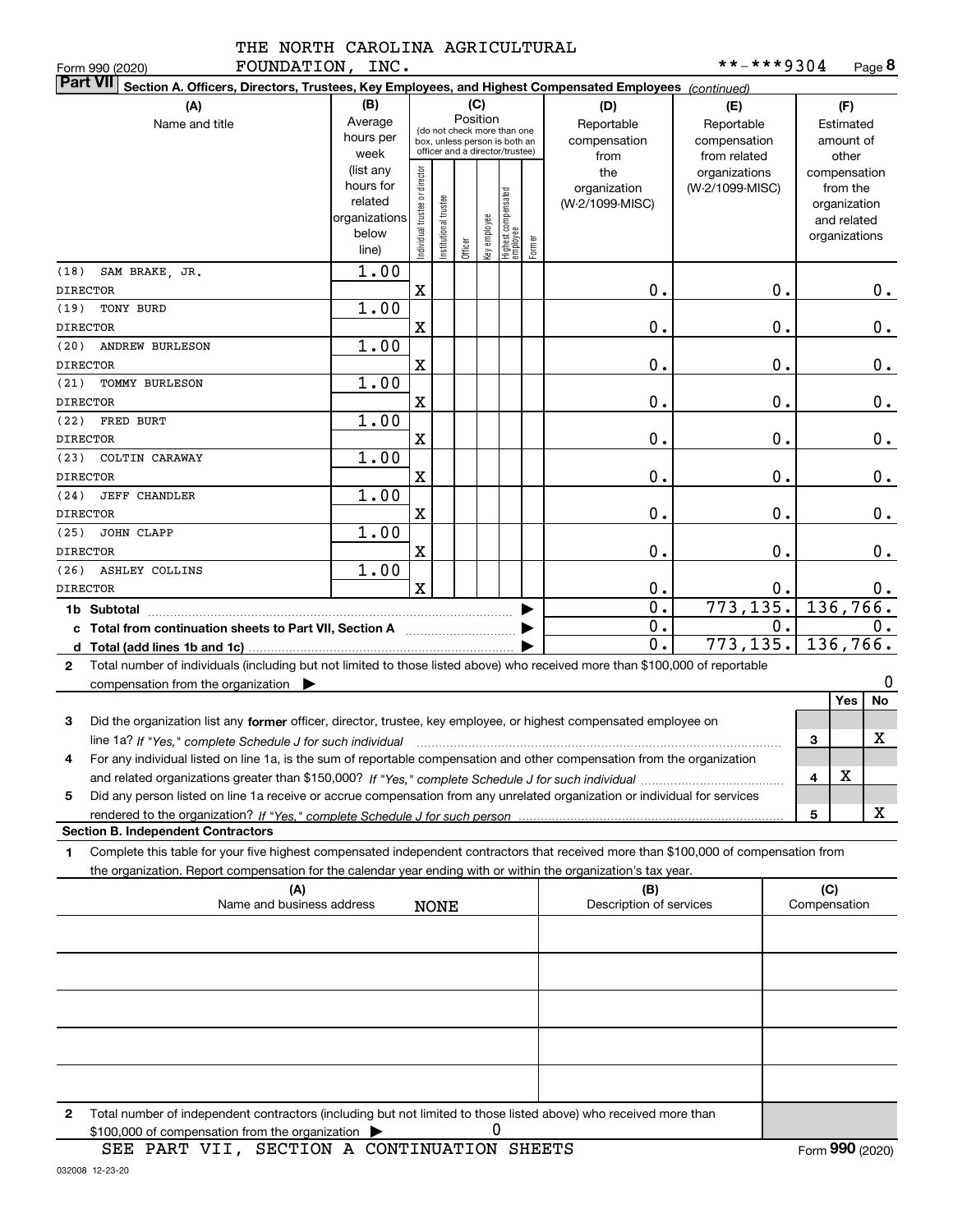| FOUNDATION, INC.<br>Form 990                                                                                              |                      |                                |                        |         |              |                              |        |                 | **-***9304      |                             |
|---------------------------------------------------------------------------------------------------------------------------|----------------------|--------------------------------|------------------------|---------|--------------|------------------------------|--------|-----------------|-----------------|-----------------------------|
| <b>Part VII</b><br>Section A. Officers, Directors, Trustees, Key Employees, and Highest Compensated Employees (continued) |                      |                                |                        |         |              |                              |        |                 |                 |                             |
| (A)                                                                                                                       | (B)                  |                                |                        |         | (C)          |                              |        | (D)             | (E)             | (F)                         |
| Name and title                                                                                                            | Average              |                                |                        |         | Position     |                              |        | Reportable      | Reportable      | Estimated                   |
|                                                                                                                           | hours                |                                | (check all that apply) |         |              |                              |        | compensation    | compensation    | amount of                   |
|                                                                                                                           | per                  |                                |                        |         |              |                              |        | from            | from related    | other                       |
|                                                                                                                           | week                 |                                |                        |         |              |                              |        | the             | organizations   | compensation                |
|                                                                                                                           | (list any            |                                |                        |         |              |                              |        | organization    | (W-2/1099-MISC) | from the                    |
|                                                                                                                           | hours for<br>related |                                |                        |         |              |                              |        | (W-2/1099-MISC) |                 | organization<br>and related |
|                                                                                                                           | organizations        | Individual trustee or director | nstitutional trustee   |         |              |                              |        |                 |                 | organizations               |
|                                                                                                                           | below                |                                |                        |         |              |                              |        |                 |                 |                             |
|                                                                                                                           | line)                |                                |                        | Officer | Key employee | Highest compensated employee | Former |                 |                 |                             |
| KEITH COLLINS<br>(27)                                                                                                     | 1.00                 |                                |                        |         |              |                              |        |                 |                 |                             |
| <b>DIRECTOR</b>                                                                                                           |                      | $\mathbf X$                    |                        |         |              |                              |        | 0.              | 0.              | $0$ .                       |
| (28)<br>HENRY COOK                                                                                                        | 1.00                 |                                |                        |         |              |                              |        |                 |                 |                             |
| <b>DIRECTOR</b>                                                                                                           |                      | $\mathbf X$                    |                        |         |              |                              |        | 0.              | 0.              | $\mathbf 0$ .               |
| (29)<br>LESLIE COOK                                                                                                       | 1.00                 |                                |                        |         |              |                              |        |                 |                 |                             |
| <b>DIRECTOR</b>                                                                                                           |                      | $\mathbf x$                    |                        |         |              |                              |        | 0.              | 0.              | $\mathbf 0$ .               |
| RICK COOR<br>(30)                                                                                                         | 1.00                 |                                |                        |         |              |                              |        |                 |                 |                             |
| <b>DIRECTOR</b>                                                                                                           |                      | $\mathbf X$                    |                        |         |              |                              |        | 0.              | 0.              | $\mathbf 0$ .               |
| DAVID CORRELL<br>(31)                                                                                                     | 1.00                 |                                |                        |         |              |                              |        |                 |                 |                             |
| <b>DIRECTOR</b>                                                                                                           |                      | $\mathbf X$                    |                        |         |              |                              |        | 0.              | 0.              | $\mathbf 0$ .               |
| (32)<br>DAVID CORUM                                                                                                       | 1.00                 |                                |                        |         |              |                              |        |                 |                 |                             |
| <b>DIRECTOR</b>                                                                                                           |                      | $\mathbf x$                    |                        |         |              |                              |        | 0.              | 0.              | $\mathbf 0$ .               |
| (33)<br><b>JAMIE CRAFT</b>                                                                                                | 1.00                 |                                |                        |         |              |                              |        |                 |                 |                             |
| <b>DIRECTOR</b>                                                                                                           |                      | $\mathbf X$                    |                        |         |              |                              |        | 0.              | 0.              | $\mathbf 0$ .               |
| (34)<br><b>BOB CREWS</b>                                                                                                  | 1.00                 |                                |                        |         |              |                              |        |                 |                 |                             |
| <b>DIRECTOR</b>                                                                                                           |                      | $\mathbf X$                    |                        |         |              |                              |        | 0.              | 0.              | $\mathbf 0$ .               |
| (35)<br>ANDY CURLISS                                                                                                      | 1.00                 |                                |                        |         |              |                              |        |                 |                 |                             |
| <b>DIRECTOR</b>                                                                                                           |                      | $\mathbf x$                    |                        |         |              |                              |        | 0.              | 0.              | $\mathbf 0$ .               |
| (36)<br>AMY DALRYMPLE                                                                                                     | 1.00                 |                                |                        |         |              |                              |        |                 |                 |                             |
| <b>DIRECTOR</b>                                                                                                           |                      | $\mathbf X$                    |                        |         |              |                              |        | 0.              | 0.              | $0$ .                       |
| (37)<br><b>JUSTIN DALTON</b>                                                                                              | 1.00                 |                                |                        |         |              |                              |        |                 |                 |                             |
| <b>DIRECTOR</b>                                                                                                           |                      | $\mathbf X$                    |                        |         |              |                              |        | 0.              | 0.              | $0$ .                       |
| (38)<br>PETER DANIEL                                                                                                      | 1.00                 |                                |                        |         |              |                              |        |                 |                 |                             |
| <b>DIRECTOR</b>                                                                                                           |                      | $\mathbf X$                    |                        |         |              |                              |        | 0.              | 0.              | $0$ .                       |
| (39) JAY DARDEN, IV                                                                                                       | 1.00                 |                                |                        |         |              |                              |        |                 |                 |                             |
| <b>DIRECTOR</b>                                                                                                           |                      | $\mathbf X$                    |                        |         |              |                              |        | $\mathbf 0$ .   | $\mathbf 0$ .   | 0.                          |
| (40) THOMAS DARK                                                                                                          | 1.00                 |                                |                        |         |              |                              |        |                 |                 |                             |
| DIRECTOR                                                                                                                  |                      | X                              |                        |         |              |                              |        | $\mathbf 0$ .   | $\mathbf 0$ .   | 0.                          |
| (41) JEFF DARNELL                                                                                                         | 1.00                 |                                |                        |         |              |                              |        |                 |                 |                             |
| <b>DIRECTOR</b>                                                                                                           |                      | $\mathbf X$                    |                        |         |              |                              |        | $\mathbf 0$ .   | $\mathbf 0$ .   | 0.                          |
| (42) DAVID DAVENPORT                                                                                                      | 1.00                 |                                |                        |         |              |                              |        |                 |                 |                             |
| DIRECTOR                                                                                                                  |                      | $\mathbf X$                    |                        |         |              |                              |        | $\mathbf 0$ .   | $\mathbf 0$ .   | 0.                          |
| (43) SAMUEL DAVIS                                                                                                         | 1.00                 |                                |                        |         |              |                              |        |                 |                 |                             |
| DIRECTOR                                                                                                                  |                      | $\mathbf X$                    |                        |         |              |                              |        | $\mathbf 0$ .   | $\mathbf 0$ .   | 0.                          |
| (44) CHAD DOCSH                                                                                                           | 1.00                 |                                |                        |         |              |                              |        |                 |                 |                             |
| DIRECTOR                                                                                                                  |                      | $\mathbf X$                    |                        |         |              |                              |        | $\mathbf 0$ .   | $\mathbf 0$ .   | 0.                          |
| (45) JOSEPH DUPREE, JR.                                                                                                   | 1.00                 |                                |                        |         |              |                              |        |                 |                 |                             |
| DIRECTOR                                                                                                                  |                      | $\mathbf X$                    |                        |         |              |                              |        | 0.              | 0.              | $\mathbf 0$ .               |
| (46) KATIE EARL                                                                                                           | 1.00                 | $\mathbf X$                    |                        |         |              |                              |        |                 |                 |                             |
| DIRECTOR                                                                                                                  |                      |                                |                        |         |              |                              |        | $\mathbf 0$ .   | $\mathbf 0$ .   | 0.                          |
| Total to Part VII, Section A, line 1c                                                                                     |                      |                                |                        |         |              |                              |        |                 |                 |                             |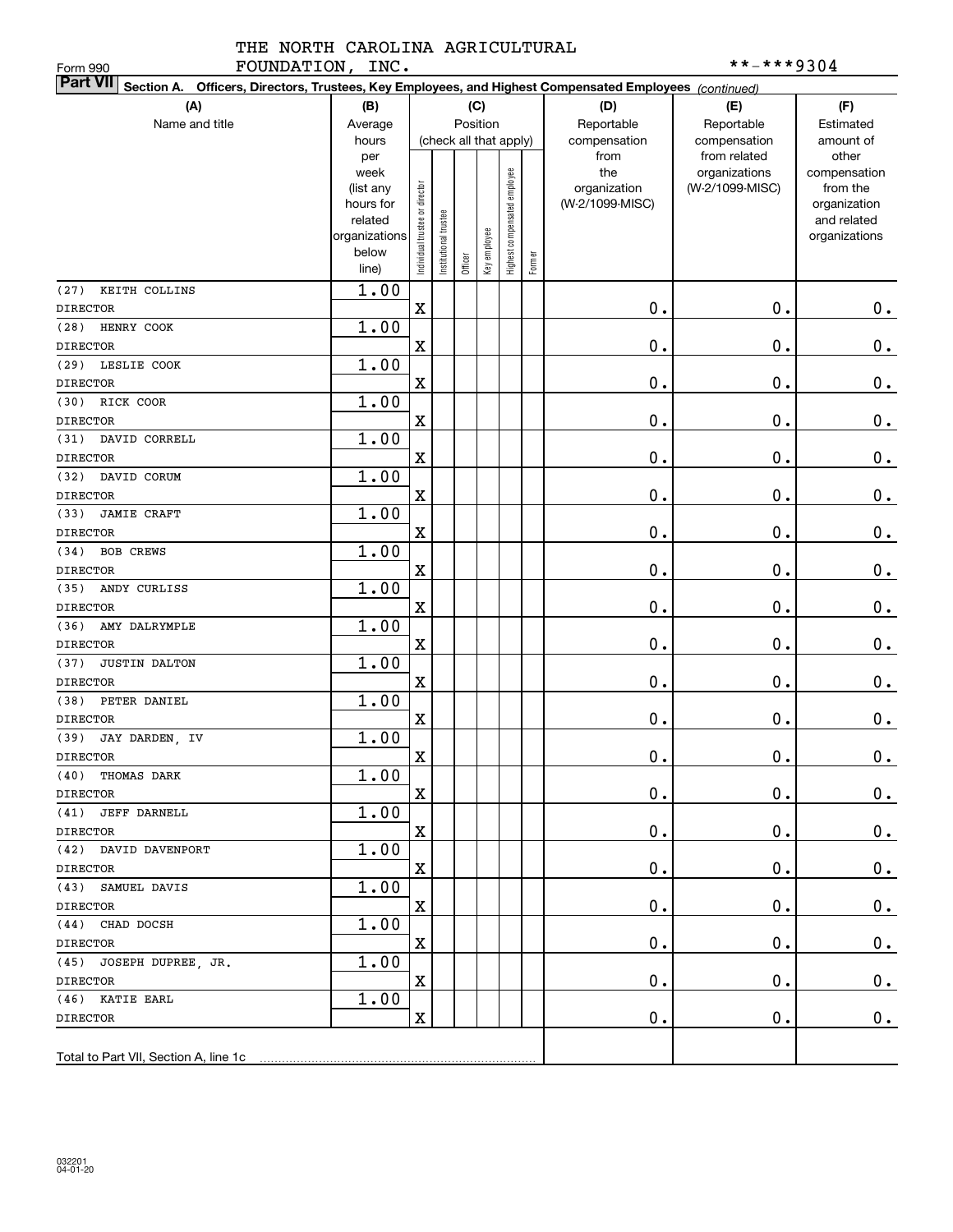| FOUNDATION, INC.<br>Form 990                                                                                              |                        |                                |                        |         |              |                              |        |                 | **-***9304                    |                       |
|---------------------------------------------------------------------------------------------------------------------------|------------------------|--------------------------------|------------------------|---------|--------------|------------------------------|--------|-----------------|-------------------------------|-----------------------|
| <b>Part VII</b><br>Section A. Officers, Directors, Trustees, Key Employees, and Highest Compensated Employees (continued) |                        |                                |                        |         |              |                              |        |                 |                               |                       |
| (A)                                                                                                                       | (B)                    |                                |                        |         | (C)          |                              |        | (D)             | (E)                           | (F)                   |
| Name and title                                                                                                            | Average                |                                |                        |         | Position     |                              |        | Reportable      | Reportable                    | Estimated             |
|                                                                                                                           | hours                  |                                | (check all that apply) |         |              |                              |        | compensation    | compensation                  | amount of             |
|                                                                                                                           | per<br>week            |                                |                        |         |              |                              |        | from<br>the     | from related<br>organizations | other<br>compensation |
|                                                                                                                           | (list any              |                                |                        |         |              |                              |        | organization    | (W-2/1099-MISC)               | from the              |
|                                                                                                                           | hours for              |                                |                        |         |              |                              |        | (W-2/1099-MISC) |                               | organization          |
|                                                                                                                           | related                |                                |                        |         |              |                              |        |                 |                               | and related           |
|                                                                                                                           | organizations<br>below |                                |                        |         |              |                              |        |                 |                               | organizations         |
|                                                                                                                           | line)                  | Individual trustee or director | nstitutional trustee   | Officer | Key employee | Highest compensated employee | Former |                 |                               |                       |
| RONNIE ELLIOTT<br>(47)                                                                                                    | 1.00                   |                                |                        |         |              |                              |        |                 |                               |                       |
| <b>DIRECTOR</b>                                                                                                           |                        | $\mathbf X$                    |                        |         |              |                              |        | 0.              | 0.                            | 0.                    |
| ANDREW EURE, JR.<br>(48)                                                                                                  | 1.00                   |                                |                        |         |              |                              |        |                 |                               |                       |
| <b>DIRECTOR</b>                                                                                                           |                        | $\mathbf X$                    |                        |         |              |                              |        | 0.              | 0.                            | $\mathbf 0$ .         |
| <b>JASON FARMER</b><br>(49)                                                                                               | 1.00                   |                                |                        |         |              |                              |        |                 |                               |                       |
| <b>DIRECTOR</b>                                                                                                           |                        | $\mathbf X$                    |                        |         |              |                              |        | 0.              | 0.                            | 0.                    |
| <b>BETH FARRELL</b><br>(50)                                                                                               | 1.00                   |                                |                        |         |              |                              |        |                 |                               |                       |
| <b>DIRECTOR</b>                                                                                                           |                        | $\mathbf X$                    |                        |         |              |                              |        | 0.              | 0.                            | 0.                    |
| (51)<br>ROBERT FLEMING, JR.                                                                                               | 1.00                   |                                |                        |         |              |                              |        |                 |                               |                       |
| <b>DIRECTOR</b>                                                                                                           |                        | $\mathbf X$                    |                        |         |              |                              |        | 0.              | 0.                            | 0.                    |
| <b>BOB FORD</b><br>(52)                                                                                                   | 1.00                   |                                |                        |         |              |                              |        |                 |                               |                       |
| <b>DIRECTOR</b>                                                                                                           |                        | $\mathbf X$                    |                        |         |              |                              |        | 0.              | 0.                            | $\mathbf 0$ .         |
| <b>JANE GARDNER</b><br>(53)                                                                                               | 1.00                   |                                |                        |         |              |                              |        |                 |                               |                       |
| <b>DIRECTOR</b>                                                                                                           |                        | $\mathbf X$                    |                        |         |              |                              |        | 0.              | 0.                            | $0$ .                 |
| JIMMY GENTRY<br>(54)                                                                                                      | 1.00                   |                                |                        |         |              |                              |        |                 |                               |                       |
| <b>DIRECTOR</b>                                                                                                           | 1.00                   | $\mathbf X$                    |                        |         |              |                              |        | 0.              | 0.                            | 0.                    |
| (55)<br>MALCOLM GIBBS<br><b>DIRECTOR</b>                                                                                  |                        | $\mathbf X$                    |                        |         |              |                              |        | 0.              | 0.                            |                       |
| (56)<br><b>BRENDA GILBERT</b>                                                                                             | 1.00                   |                                |                        |         |              |                              |        |                 |                               | $\mathbf 0$ .         |
| <b>DIRECTOR</b>                                                                                                           |                        | $\mathbf X$                    |                        |         |              |                              |        | 0.              | 0.                            | $\mathbf 0$ .         |
| KARL GILLESPIE<br>(57)                                                                                                    | 1.00                   |                                |                        |         |              |                              |        |                 |                               |                       |
| <b>DIRECTOR</b>                                                                                                           |                        | $\mathbf X$                    |                        |         |              |                              |        | 0.              | 0.                            | $0$ .                 |
| (58) NED GILLISPIE                                                                                                        | 1.00                   |                                |                        |         |              |                              |        |                 |                               |                       |
| <b>DIRECTOR</b>                                                                                                           |                        | $\mathbf X$                    |                        |         |              |                              |        | 0.              | 0.                            | 0.                    |
| (59) CHARLES GLASS                                                                                                        | 1.00                   |                                |                        |         |              |                              |        |                 |                               |                       |
| DIRECTOR                                                                                                                  |                        | $\mathbf X$                    |                        |         |              |                              |        | $\mathbf 0$ .   | $\mathbf 0$ .                 | 0.                    |
| (60) ROB GLOVER                                                                                                           | 1.00                   |                                |                        |         |              |                              |        |                 |                               |                       |
| DIRECTOR                                                                                                                  |                        | $\mathbf X$                    |                        |         |              |                              |        | 0.              | $0$ .                         | 0.                    |
| (61) MICHELLE GRAINGER                                                                                                    | 1.00                   |                                |                        |         |              |                              |        |                 |                               |                       |
| DIRECTOR                                                                                                                  |                        | $\mathbf X$                    |                        |         |              |                              |        | $\mathbf 0$ .   | 0.                            | $0_{.}$               |
| (62) ARCHIE GRIFFIN                                                                                                       | 1.00                   |                                |                        |         |              |                              |        |                 |                               |                       |
| DIRECTOR                                                                                                                  |                        | $\mathbf X$                    |                        |         |              |                              |        | $\mathbf 0$ .   | 0.                            | $0\cdot$              |
| (63) MARGARET HAMM                                                                                                        | 1.00                   |                                |                        |         |              |                              |        |                 |                               |                       |
| DIRECTOR                                                                                                                  |                        | $\mathbf X$                    |                        |         |              |                              |        | $\mathbf 0$ .   | 0.                            | $0\cdot$              |
| (64) JERRY HARDESTY                                                                                                       | 1.00                   |                                |                        |         |              |                              |        |                 |                               |                       |
| DIRECTOR                                                                                                                  |                        | $\mathbf X$                    |                        |         |              |                              |        | $\mathbf 0$ .   | 0.                            | $0\cdot$              |
| (65) SHAWN HARDING                                                                                                        | 1.00                   |                                |                        |         |              |                              |        |                 |                               |                       |
| DIRECTOR                                                                                                                  |                        | $\mathbf X$                    |                        |         |              |                              |        | $\mathbf 0$ .   | 0.                            | $0$ .                 |
| (66) MICHAEL HARE                                                                                                         | 1.00                   |                                |                        |         |              |                              |        |                 |                               |                       |
| DIRECTOR                                                                                                                  |                        | X                              |                        |         |              |                              |        | $\mathbf 0$ .   | 0.                            | 0.                    |
|                                                                                                                           |                        |                                |                        |         |              |                              |        |                 |                               |                       |
|                                                                                                                           |                        |                                |                        |         |              |                              |        |                 |                               |                       |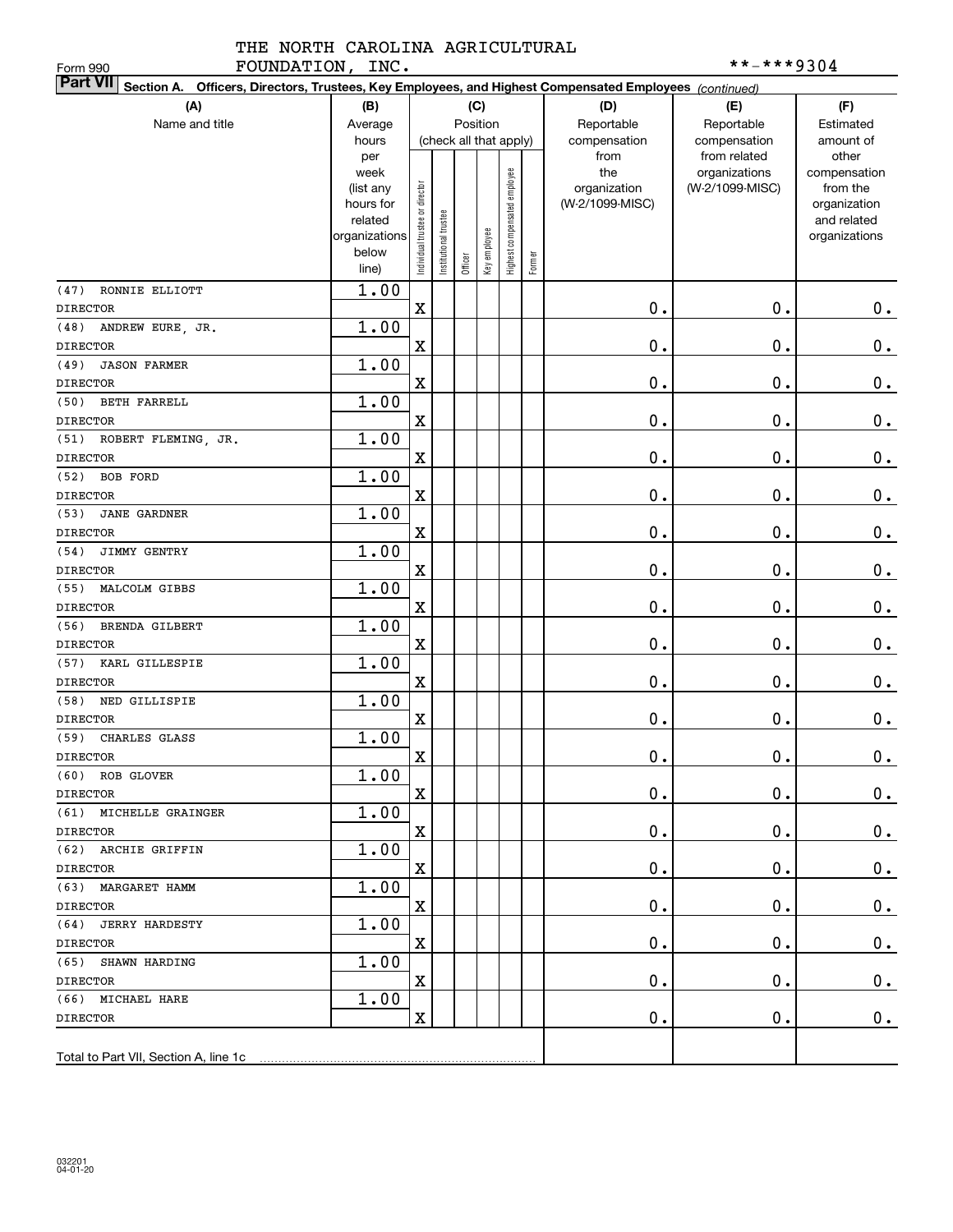| FOUNDATION, INC.<br>Form 990                                                                                              |                        |                                |                       |         |              |                              |        |                 | **-***9304                    |                       |
|---------------------------------------------------------------------------------------------------------------------------|------------------------|--------------------------------|-----------------------|---------|--------------|------------------------------|--------|-----------------|-------------------------------|-----------------------|
| <b>Part VII</b><br>Section A. Officers, Directors, Trustees, Key Employees, and Highest Compensated Employees (continued) |                        |                                |                       |         |              |                              |        |                 |                               |                       |
| (A)                                                                                                                       | (B)                    |                                |                       |         | (C)          |                              |        | (D)             | (E)                           | (F)                   |
| Name and title                                                                                                            | Average                |                                |                       |         | Position     |                              |        | Reportable      | Reportable                    | Estimated             |
|                                                                                                                           | hours                  |                                |                       |         |              | (check all that apply)       |        | compensation    | compensation                  | amount of             |
|                                                                                                                           | per<br>week            |                                |                       |         |              |                              |        | from<br>the     | from related<br>organizations | other<br>compensation |
|                                                                                                                           | (list any              |                                |                       |         |              |                              |        | organization    | (W-2/1099-MISC)               | from the              |
|                                                                                                                           | hours for              |                                |                       |         |              |                              |        | (W-2/1099-MISC) |                               | organization          |
|                                                                                                                           | related                |                                |                       |         |              |                              |        |                 |                               | and related           |
|                                                                                                                           | organizations<br>below |                                |                       |         |              |                              |        |                 |                               | organizations         |
|                                                                                                                           | line)                  | Individual trustee or director | Institutional trustee | Officer | Key employee | Highest compensated employee | Former |                 |                               |                       |
| <b>BRAD HARGETT</b><br>(67)                                                                                               | 1.00                   |                                |                       |         |              |                              |        |                 |                               |                       |
| <b>DIRECTOR</b>                                                                                                           |                        | $\mathbf X$                    |                       |         |              |                              |        | 0.              | 0.                            | 0.                    |
| NORMAN HARRELL<br>(68)                                                                                                    | 1.00                   |                                |                       |         |              |                              |        |                 |                               |                       |
| <b>DIRECTOR</b>                                                                                                           |                        | $\mathbf X$                    |                       |         |              |                              |        | $\mathbf 0$ .   | $\mathbf 0$ .                 | $\mathbf 0$ .         |
| E.B. HARRIS<br>(69)                                                                                                       | 1.00                   |                                |                       |         |              |                              |        |                 |                               |                       |
| <b>DIRECTOR</b>                                                                                                           |                        | $\mathbf X$                    |                       |         |              |                              |        | $\mathbf 0$ .   | $\mathbf 0$ .                 | $\mathbf 0$ .         |
| <b>LINDA HARRIS</b><br>(70)                                                                                               | 1.00                   |                                |                       |         |              |                              |        |                 |                               |                       |
| <b>DIRECTOR</b>                                                                                                           |                        | $\mathbf X$                    |                       |         |              |                              |        | $\mathbf 0$ .   | 0.                            | $\mathbf 0$ .         |
| (71)<br>DAVID HARTMAN                                                                                                     | 1.00                   |                                |                       |         |              |                              |        |                 |                               |                       |
| <b>DIRECTOR</b>                                                                                                           |                        | $\mathbf X$                    |                       |         |              |                              |        | $\mathbf 0$ .   | $\mathbf 0$ .                 | $\mathbf 0$ .         |
| RONALD HAWKINS<br>(72)                                                                                                    | 1.00                   |                                |                       |         |              |                              |        |                 |                               |                       |
| <b>DIRECTOR</b>                                                                                                           |                        | $\mathbf X$                    |                       |         |              |                              |        | $\mathbf 0$ .   | $\mathbf 0$ .                 | $\mathbf 0$ .         |
| (73)<br><b>DAVID HEATH</b>                                                                                                | 1.00                   |                                |                       |         |              |                              |        |                 |                               |                       |
| <b>DIRECTOR</b>                                                                                                           | 1.00                   | $\mathbf X$                    |                       |         |              |                              |        | 0.              | $\mathbf 0$ .                 | $\mathbf 0$ .         |
| (74)<br>ZANE HEDGECOCK<br><b>DIRECTOR</b>                                                                                 |                        | $\mathbf X$                    |                       |         |              |                              |        | 0.              | $\mathbf 0$ .                 | $\mathbf 0$ .         |
| <b>JOSEPH HIGHTOWER</b><br>(75)                                                                                           | 1.00                   |                                |                       |         |              |                              |        |                 |                               |                       |
| <b>DIRECTOR</b>                                                                                                           |                        | $\mathbf X$                    |                       |         |              |                              |        | 0.              | $\mathbf 0$ .                 | $\mathbf 0$ .         |
| KENDALL HILL<br>(76)                                                                                                      | 1.00                   |                                |                       |         |              |                              |        |                 |                               |                       |
| <b>DIRECTOR</b>                                                                                                           |                        | $\mathbf X$                    |                       |         |              |                              |        | $\mathbf 0$ .   | $\mathbf 0$ .                 | $0$ .                 |
| CLAY HINNANT<br>(77)                                                                                                      | 1.00                   |                                |                       |         |              |                              |        |                 |                               |                       |
| <b>DIRECTOR</b>                                                                                                           |                        | $\mathbf X$                    |                       |         |              |                              |        | $\mathbf 0$ .   | $\mathbf 0$ .                 | $0$ .                 |
| <b>BONNIE HOLLOMAN</b><br>(78)                                                                                            | 1.00                   |                                |                       |         |              |                              |        |                 |                               |                       |
| <b>DIRECTOR</b>                                                                                                           |                        | $\mathbf X$                    |                       |         |              |                              |        | 0.              | $\mathbf 0$ .                 | $0$ .                 |
| (79) SARA HOUGH                                                                                                           | 1.00                   |                                |                       |         |              |                              |        |                 |                               |                       |
| DIRECTOR                                                                                                                  |                        | $\mathbf X$                    |                       |         |              |                              |        | $\mathbf 0$ .   | $\mathbf 0$ .                 | 0.                    |
| (80) QUINN HOWARD                                                                                                         | 1.00                   |                                |                       |         |              |                              |        |                 |                               |                       |
| <b>DIRECTOR</b>                                                                                                           |                        | $\mathbf X$                    |                       |         |              |                              |        | $\mathbf 0$ .   | 0.                            | 0.                    |
| $(81)$ JIM HUNT                                                                                                           | 1.00                   |                                |                       |         |              |                              |        |                 |                               |                       |
| DIRECTOR                                                                                                                  |                        | $\mathbf X$                    |                       |         |              |                              |        | $\mathbf 0$ .   | 0.                            | $\mathbf 0$ .         |
| (82) EDDIE JENNINGS                                                                                                       | 1.00                   |                                |                       |         |              |                              |        |                 |                               |                       |
| DIRECTOR                                                                                                                  |                        | $\mathbf X$                    |                       |         |              |                              |        | $\mathbf 0$ .   | 0.                            | $\mathbf 0$ .         |
| (83) DEBORAH JOHNSON                                                                                                      | 1.00                   |                                |                       |         |              |                              |        |                 |                               |                       |
| DIRECTOR                                                                                                                  |                        | $\mathbf X$                    |                       |         |              |                              |        | $\mathbf 0$ .   | 0.                            | $\mathbf 0$ .         |
| (84) THOMAS JOYNER                                                                                                        | 1.00                   |                                |                       |         |              |                              |        |                 |                               |                       |
| <b>DIRECTOR</b>                                                                                                           |                        | $\mathbf X$                    |                       |         |              |                              |        | $\mathbf 0$ .   | 0.                            | $0_{.}$               |
| (85) CHARLES KING                                                                                                         | 1.00                   |                                |                       |         |              |                              |        |                 |                               |                       |
| DIRECTOR                                                                                                                  |                        | $\mathbf X$                    |                       |         |              |                              |        | $\mathbf 0$ .   | 0.                            | 0.                    |
| (86) WHITNEY KING                                                                                                         | 1.00                   |                                |                       |         |              |                              |        |                 | $\mathbf 0$ .                 |                       |
| DIRECTOR                                                                                                                  |                        | $\mathbf X$                    |                       |         |              |                              |        | $\mathbf 0$ .   |                               | 0.                    |
| Total to Part VII, Section A, line 1c                                                                                     |                        |                                |                       |         |              |                              |        |                 |                               |                       |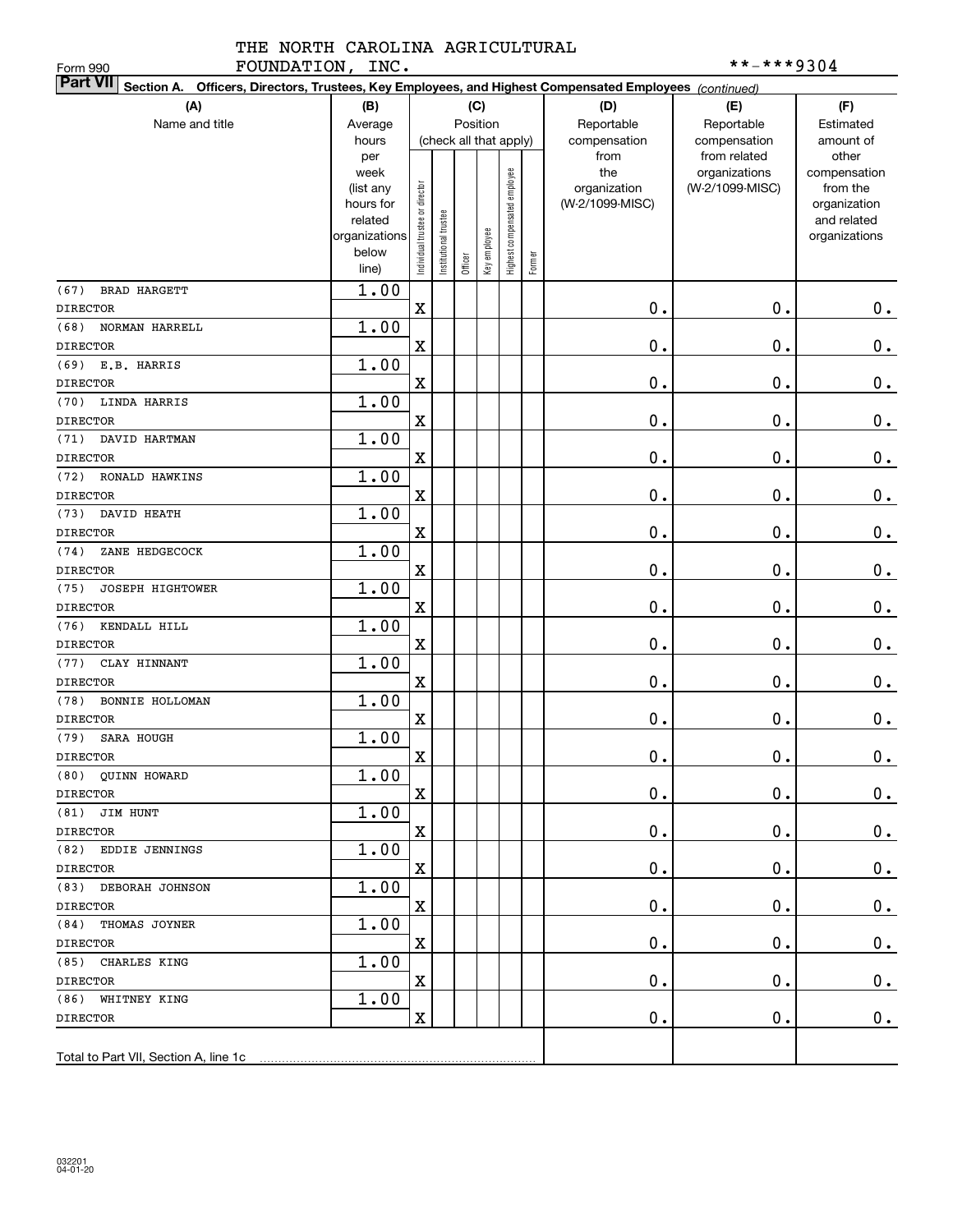| FOUNDATION, INC.<br>Form 990                                                                                              |                   |                                |                       |         |              |                              |        |                     | **-***9304                       |                          |
|---------------------------------------------------------------------------------------------------------------------------|-------------------|--------------------------------|-----------------------|---------|--------------|------------------------------|--------|---------------------|----------------------------------|--------------------------|
| <b>Part VII</b><br>Section A. Officers, Directors, Trustees, Key Employees, and Highest Compensated Employees (continued) |                   |                                |                       |         |              |                              |        |                     |                                  |                          |
| (A)                                                                                                                       | (B)               |                                |                       |         | (C)          |                              |        | (D)                 | (E)                              | (F)                      |
| Name and title                                                                                                            | Average           |                                |                       |         | Position     |                              |        | Reportable          | Reportable                       | Estimated                |
|                                                                                                                           | hours             |                                |                       |         |              | (check all that apply)       |        | compensation        | compensation                     | amount of                |
|                                                                                                                           | per               |                                |                       |         |              |                              |        | from                | from related                     | other                    |
|                                                                                                                           | week<br>(list any |                                |                       |         |              |                              |        | the<br>organization | organizations<br>(W-2/1099-MISC) | compensation<br>from the |
|                                                                                                                           | hours for         |                                |                       |         |              |                              |        | (W-2/1099-MISC)     |                                  | organization             |
|                                                                                                                           | related           |                                |                       |         |              |                              |        |                     |                                  | and related              |
|                                                                                                                           | organizations     |                                |                       |         |              |                              |        |                     |                                  | organizations            |
|                                                                                                                           | below             | Individual trustee or director | Institutional trustee | Officer | Key employee | Highest compensated employee | Former |                     |                                  |                          |
|                                                                                                                           | line)             |                                |                       |         |              |                              |        |                     |                                  |                          |
| JOHN KINNEER<br>(87)                                                                                                      | 1.00              |                                |                       |         |              |                              |        |                     |                                  |                          |
| <b>DIRECTOR</b>                                                                                                           |                   | $\mathbf X$                    |                       |         |              |                              |        | 0.                  | 0.                               | 0.                       |
| (88)<br>WILLIAM KNOWLES                                                                                                   | 1.00              |                                |                       |         |              |                              |        |                     |                                  |                          |
| <b>DIRECTOR</b>                                                                                                           |                   | $\mathbf X$                    |                       |         |              |                              |        | 0.                  | 0.                               | $\mathbf 0$ .            |
| (89)<br>TIM KREGER                                                                                                        | 1.00              |                                |                       |         |              |                              |        |                     |                                  |                          |
| <b>DIRECTOR</b>                                                                                                           |                   | $\mathbf X$                    |                       |         |              |                              |        | 0.                  | 0.                               | $\mathbf 0$ .            |
| <b>BUNDY LANE</b><br>(90)                                                                                                 | 1.00              |                                |                       |         |              |                              |        |                     |                                  |                          |
| <b>DIRECTOR</b>                                                                                                           |                   | $\mathbf X$                    |                       |         |              |                              |        | 0.                  | 0.                               | $\mathbf 0$ .            |
| TED LANKFORD<br>(91)                                                                                                      | 1.00              |                                |                       |         |              |                              |        |                     |                                  |                          |
| <b>DIRECTOR</b>                                                                                                           |                   | $\mathbf X$                    |                       |         |              |                              |        | 0.                  | 0.                               | $\mathbf 0$ .            |
| DAVID LEE<br>(92)                                                                                                         | 1.00              |                                |                       |         |              |                              |        |                     |                                  |                          |
| <b>DIRECTOR</b>                                                                                                           |                   | $\mathbf X$                    |                       |         |              |                              |        | 0.                  | 0.                               | $\mathbf 0$ .            |
| (93) AYDEN LEE, JR.                                                                                                       | 1.00              |                                |                       |         |              |                              |        |                     |                                  |                          |
| <b>DIRECTOR</b>                                                                                                           |                   | $\mathbf X$                    |                       |         |              |                              |        | 0.                  | $\mathbf 0$ .                    | $\mathbf 0$ .            |
| BERNARD LENNON<br>(94)                                                                                                    | 1.00              |                                |                       |         |              |                              |        |                     |                                  |                          |
| <b>DIRECTOR</b>                                                                                                           | 1.00              | $\mathbf X$                    |                       |         |              |                              |        | 0.                  | $\mathbf 0$ .                    | $\mathbf 0$ .            |
| (95) ROY LINDSEY<br><b>DIRECTOR</b>                                                                                       |                   | $\mathbf X$                    |                       |         |              |                              |        | $\mathbf 0$ .       | $\mathbf 0$ .                    | $\mathbf 0$ .            |
| GEORGIA LOVE<br>(96)                                                                                                      | 1.00              |                                |                       |         |              |                              |        |                     |                                  |                          |
| <b>DIRECTOR</b>                                                                                                           |                   | $\mathbf X$                    |                       |         |              |                              |        | $\mathbf 0$ .       | $\mathbf 0$ .                    | $\mathbf 0$ .            |
| (97)<br><b>JEREMY MARTIN</b>                                                                                              | 1.00              |                                |                       |         |              |                              |        |                     |                                  |                          |
| <b>DIRECTOR</b>                                                                                                           |                   | $\mathbf X$                    |                       |         |              |                              |        | $\mathbf 0$ .       | $\mathbf 0$ .                    | $\mathbf 0$ .            |
| (98) LUKE MATHIS                                                                                                          | 1.00              |                                |                       |         |              |                              |        |                     |                                  |                          |
| <b>DIRECTOR</b>                                                                                                           |                   | $\mathbf X$                    |                       |         |              |                              |        | 0.                  | $\mathbf 0$ .                    | $0$ .                    |
| (99) SHERRY MCCOMAS                                                                                                       | 1.00              |                                |                       |         |              |                              |        |                     |                                  |                          |
| DIRECTOR                                                                                                                  |                   | $\mathbf X$                    |                       |         |              |                              |        | $\mathbf 0$ .       | $\mathbf 0$ .                    | 0.                       |
| (100) MARTIN MCLEOD                                                                                                       | 1.00              |                                |                       |         |              |                              |        |                     |                                  |                          |
| <b>DIRECTOR</b>                                                                                                           |                   | $\mathbf X$                    |                       |         |              |                              |        | 0.                  | 0.                               | 0.                       |
| (101) NORMAN MILLER, JR.                                                                                                  | 1.00              |                                |                       |         |              |                              |        |                     |                                  |                          |
| <b>DIRECTOR</b>                                                                                                           |                   | $\mathbf X$                    |                       |         |              |                              |        | $\mathbf 0$ .       | 0.                               | 0.                       |
| (102) MATTHEW MINTMIER                                                                                                    | 1.00              |                                |                       |         |              |                              |        |                     |                                  |                          |
| <b>DIRECTOR</b>                                                                                                           |                   | $\mathbf X$                    |                       |         |              |                              |        | $\mathbf 0$ .       | 0.                               | 0.                       |
| (103) SHANE MITCHELL                                                                                                      | 1.00              |                                |                       |         |              |                              |        |                     |                                  |                          |
| <b>DIRECTOR</b>                                                                                                           |                   | $\mathbf X$                    |                       |         |              |                              |        | $\mathbf 0$ .       | 0.                               | 0.                       |
| (104) ANTOINE MOORE                                                                                                       | 1.00              |                                |                       |         |              |                              |        |                     |                                  |                          |
| <b>DIRECTOR</b>                                                                                                           |                   | $\mathbf X$                    |                       |         |              |                              |        | $\mathbf 0$ .       | 0.                               | 0.                       |
| (105) ROBERT MYERS                                                                                                        | 1.00              |                                |                       |         |              |                              |        |                     |                                  |                          |
| <b>DIRECTOR</b>                                                                                                           |                   | $\mathbf X$                    |                       |         |              |                              |        | $\mathbf 0$ .       | 0.                               | 0.                       |
| (106) EMILY NAIL                                                                                                          | 1.00              |                                |                       |         |              |                              |        |                     |                                  |                          |
| <b>DIRECTOR</b>                                                                                                           |                   | X                              |                       |         |              |                              |        | $\mathbf 0$ .       | 0.                               | 0.                       |
|                                                                                                                           |                   |                                |                       |         |              |                              |        |                     |                                  |                          |
| Total to Part VII, Section A, line 1c                                                                                     |                   |                                |                       |         |              |                              |        |                     |                                  |                          |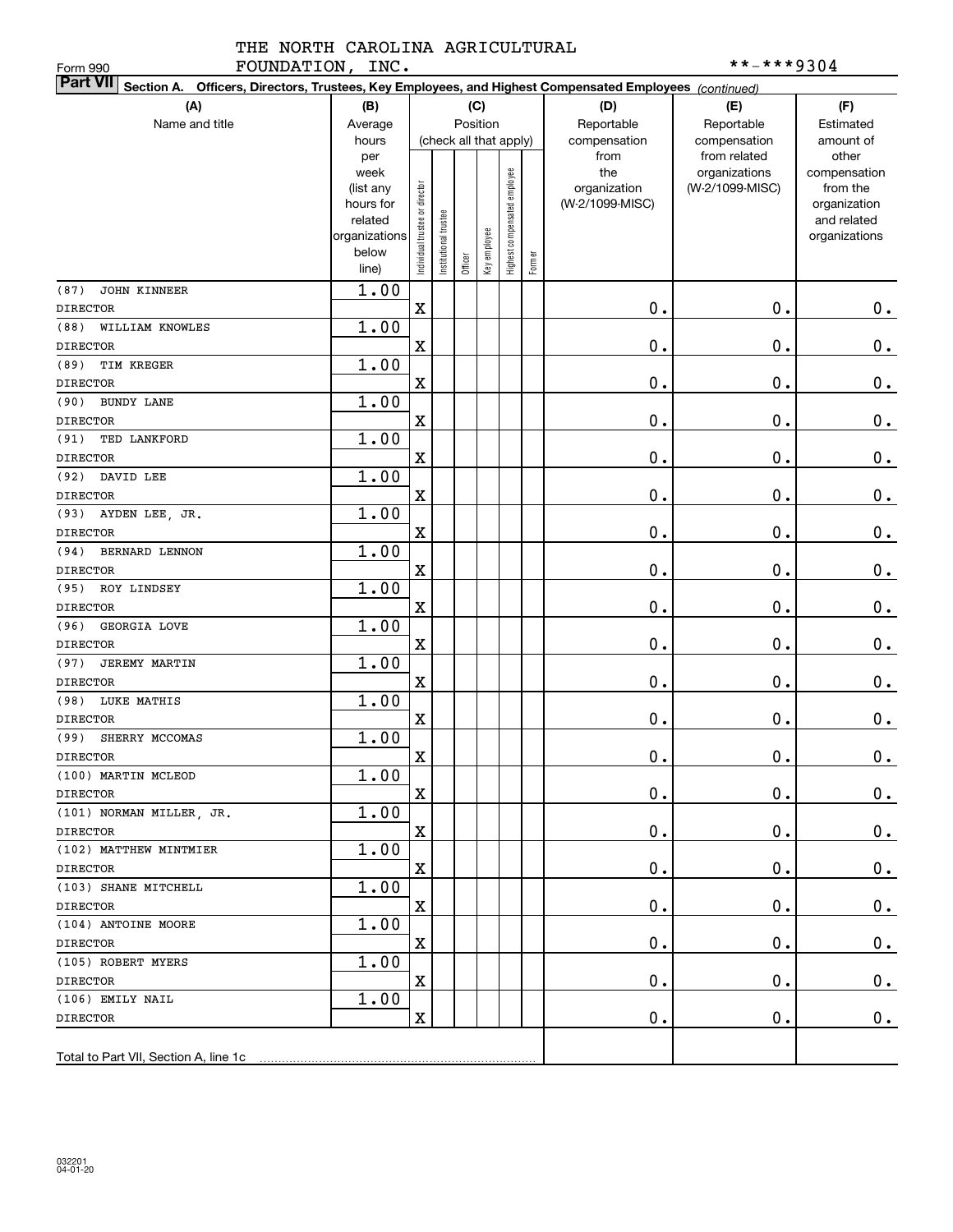| FOUNDATION, INC.<br>Form 990                                                                                              |                   |                                |                       |         |                        |                              |        |                     | **-***9304                       |                          |
|---------------------------------------------------------------------------------------------------------------------------|-------------------|--------------------------------|-----------------------|---------|------------------------|------------------------------|--------|---------------------|----------------------------------|--------------------------|
| <b>Part VII</b><br>Section A. Officers, Directors, Trustees, Key Employees, and Highest Compensated Employees (continued) |                   |                                |                       |         |                        |                              |        |                     |                                  |                          |
| (A)                                                                                                                       | (B)               |                                |                       |         | (C)                    |                              |        | (D)                 | (E)                              | (F)                      |
| Name and title                                                                                                            | Average           |                                |                       |         | Position               |                              |        | Reportable          | Reportable                       | Estimated                |
|                                                                                                                           | hours             |                                |                       |         | (check all that apply) |                              |        | compensation        | compensation                     | amount of                |
|                                                                                                                           | per               |                                |                       |         |                        |                              |        | from                | from related                     | other                    |
|                                                                                                                           | week<br>(list any |                                |                       |         |                        | Highest compensated employee |        | the<br>organization | organizations<br>(W-2/1099-MISC) | compensation<br>from the |
|                                                                                                                           | hours for         |                                |                       |         |                        |                              |        | (W-2/1099-MISC)     |                                  | organization             |
|                                                                                                                           | related           |                                |                       |         |                        |                              |        |                     |                                  | and related              |
|                                                                                                                           | organizations     |                                |                       |         |                        |                              |        |                     |                                  | organizations            |
|                                                                                                                           | below             | Individual trustee or director | Institutional trustee | Officer | Key employee           |                              | Former |                     |                                  |                          |
|                                                                                                                           | line)             |                                |                       |         |                        |                              |        |                     |                                  |                          |
| (107) GORDON NEVILLE                                                                                                      | 1.00              |                                |                       |         |                        |                              |        |                     |                                  |                          |
| <b>DIRECTOR</b>                                                                                                           |                   | $\rm X$                        |                       |         |                        |                              |        | 0.                  | $0$ .                            | 0.                       |
| (108) ROBIN NICHOLSON                                                                                                     | 1.00              |                                |                       |         |                        |                              |        |                     |                                  |                          |
| <b>DIRECTOR</b>                                                                                                           |                   | $\mathbf X$                    |                       |         |                        |                              |        | 0.                  | 0.                               | $\mathbf 0$ .            |
| (109) STANLEY OLIVER                                                                                                      | 1.00              |                                |                       |         |                        |                              |        |                     |                                  |                          |
| <b>DIRECTOR</b>                                                                                                           |                   | $\mathbf X$                    |                       |         |                        |                              |        | 0.                  | 0.                               | $\mathbf 0$ .            |
| (110) CHRISTIAN OVERTON                                                                                                   | 1.00              |                                |                       |         |                        |                              |        |                     |                                  |                          |
| <b>DIRECTOR</b>                                                                                                           |                   | $\mathbf X$                    |                       |         |                        |                              |        | 0.                  | 0.                               | $\mathbf 0$ .            |
| (111) JACOB PARKER                                                                                                        | 1.00              |                                |                       |         |                        |                              |        |                     |                                  |                          |
| <b>DIRECTOR</b>                                                                                                           |                   | $\mathbf X$                    |                       |         |                        |                              |        | 0.                  | 0.                               | $\mathbf 0$ .            |
| (112) DAVID PEELE                                                                                                         | 1.00              |                                |                       |         |                        |                              |        |                     |                                  |                          |
| <b>DIRECTOR</b>                                                                                                           |                   | $\mathbf X$                    |                       |         |                        |                              |        | 0.                  | 0.                               | $\mathbf 0$ .            |
| (113) PARKER PHILIPS                                                                                                      | 1.00              |                                |                       |         |                        |                              |        |                     |                                  |                          |
| <b>DIRECTOR</b>                                                                                                           |                   | $\mathbf X$                    |                       |         |                        |                              |        | 0.                  | $\mathbf 0$ .                    | $\mathbf 0$ .            |
| (114) FRED PITTILLO<br><b>DIRECTOR</b>                                                                                    | 1.00              | $\mathbf X$                    |                       |         |                        |                              |        | 0.                  | $\mathbf 0$ .                    |                          |
| (115) DEREK POTTER                                                                                                        | 1.00              |                                |                       |         |                        |                              |        |                     |                                  | $\mathbf 0$ .            |
| <b>DIRECTOR</b>                                                                                                           |                   | $\mathbf X$                    |                       |         |                        |                              |        | $\mathbf 0$ .       | 0.                               | $\mathbf 0$ .            |
| (116) MARK POWELL                                                                                                         | 1.00              |                                |                       |         |                        |                              |        |                     |                                  |                          |
| <b>DIRECTOR</b>                                                                                                           |                   | $\mathbf X$                    |                       |         |                        |                              |        | $\mathbf 0$ .       | $\mathbf 0$ .                    | $\mathbf 0$ .            |
| (117) NELSON POWELL                                                                                                       | 1.00              |                                |                       |         |                        |                              |        |                     |                                  |                          |
| <b>DIRECTOR</b>                                                                                                           |                   | $\mathbf X$                    |                       |         |                        |                              |        | $\mathbf 0$ .       | $\mathbf 0$ .                    | $0$ .                    |
| (118) LISA PRINCE                                                                                                         | 1.00              |                                |                       |         |                        |                              |        |                     |                                  |                          |
| <b>DIRECTOR</b>                                                                                                           |                   | $\mathbf X$                    |                       |         |                        |                              |        | 0.                  | $\mathbf 0$ .                    | $0$ .                    |
| (119) ROGER PRITCHARD                                                                                                     | 1.00              |                                |                       |         |                        |                              |        |                     |                                  |                          |
| DIRECTOR                                                                                                                  |                   | $\mathbf X$                    |                       |         |                        |                              |        | $\mathbf 0$ .       | $\mathbf 0$ .                    | 0.                       |
| (120) KRIS RADFORD                                                                                                        | 1.00              |                                |                       |         |                        |                              |        |                     |                                  |                          |
| <b>DIRECTOR</b>                                                                                                           |                   | $\mathbf X$                    |                       |         |                        |                              |        | $\mathbf 0$ .       | 0.                               | 0.                       |
| (121) HENRY RAMSEUR                                                                                                       | 1.00              |                                |                       |         |                        |                              |        |                     |                                  |                          |
| <b>DIRECTOR</b>                                                                                                           |                   | $\mathbf X$                    |                       |         |                        |                              |        | $\mathbf 0$ .       | Ο.                               | 0.                       |
| (122) RICHARD RENEGAR                                                                                                     | 1.00              |                                |                       |         |                        |                              |        |                     |                                  |                          |
| <b>DIRECTOR</b>                                                                                                           |                   | $\mathbf X$                    |                       |         |                        |                              |        | $\mathbf 0$ .       | Ο.                               | 0.                       |
| (123) HEBER RESPASS                                                                                                       | 1.00              |                                |                       |         |                        |                              |        |                     |                                  |                          |
| <b>DIRECTOR</b>                                                                                                           |                   | $\mathbf X$                    |                       |         |                        |                              |        | $\mathbf 0$ .       | Ο.                               | $0_{.}$                  |
| (124) NICK RHODES                                                                                                         | 1.00              |                                |                       |         |                        |                              |        |                     |                                  |                          |
| <b>DIRECTOR</b>                                                                                                           |                   | $\mathbf X$                    |                       |         |                        |                              |        | $\mathbf 0$ .       | Ο.                               | $0_{.}$                  |
| (125) DAVID RIVES                                                                                                         | 1.00              |                                |                       |         |                        |                              |        |                     |                                  |                          |
| <b>DIRECTOR</b>                                                                                                           |                   | $\mathbf X$                    |                       |         |                        |                              |        | $\mathbf 0$ .       | Ο.                               | 0.                       |
| (126) HARVEY ROBERTS                                                                                                      | 1.00              |                                |                       |         |                        |                              |        |                     |                                  |                          |
| <b>DIRECTOR</b>                                                                                                           |                   | $\mathbf X$                    |                       |         |                        |                              |        | $\mathbf 0$ .       | 0.                               | 0.                       |
|                                                                                                                           |                   |                                |                       |         |                        |                              |        |                     |                                  |                          |
| Total to Part VII, Section A, line 1c                                                                                     |                   |                                |                       |         |                        |                              |        |                     |                                  |                          |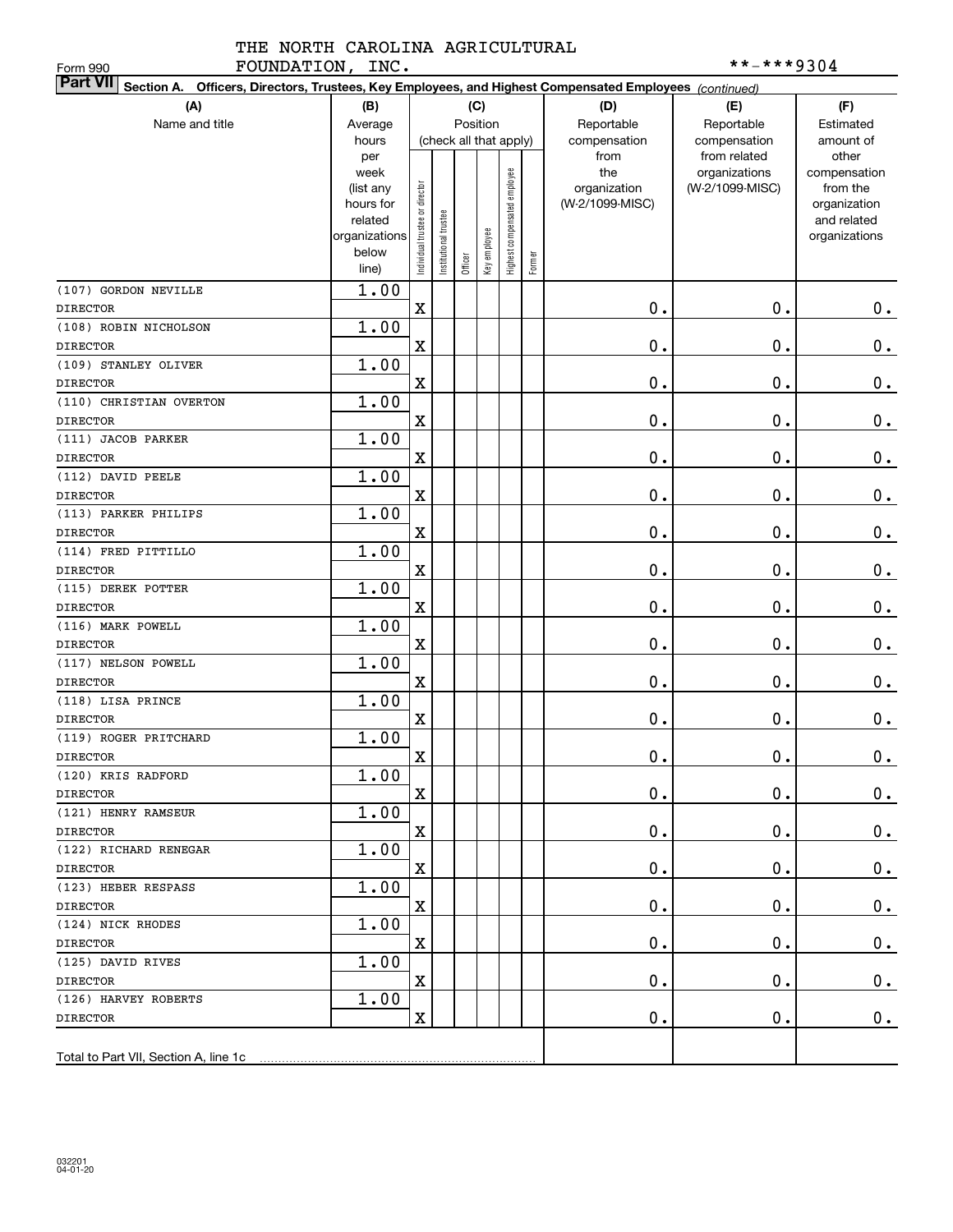| FOUNDATION, INC.<br>Form 990                                                                                              |                        |                                |                       |                        |              |                              |        |                                 | **-***9304      |                          |
|---------------------------------------------------------------------------------------------------------------------------|------------------------|--------------------------------|-----------------------|------------------------|--------------|------------------------------|--------|---------------------------------|-----------------|--------------------------|
| <b>Part VII</b><br>Section A. Officers, Directors, Trustees, Key Employees, and Highest Compensated Employees (continued) |                        |                                |                       |                        |              |                              |        |                                 |                 |                          |
| (A)                                                                                                                       | (B)                    |                                |                       | (C)                    |              |                              |        | (D)                             | (E)             | (F)                      |
| Name and title                                                                                                            | Average                |                                |                       | Position               |              |                              |        | Reportable                      | Reportable      | Estimated                |
|                                                                                                                           | hours                  |                                |                       | (check all that apply) |              |                              |        | compensation                    | compensation    | amount of                |
|                                                                                                                           | per                    |                                |                       |                        |              |                              |        | from                            | from related    | other                    |
|                                                                                                                           | week                   |                                |                       |                        |              | Highest compensated employee |        | the                             | organizations   | compensation             |
|                                                                                                                           | (list any<br>hours for |                                |                       |                        |              |                              |        | organization<br>(W-2/1099-MISC) | (W-2/1099-MISC) | from the<br>organization |
|                                                                                                                           | related                |                                |                       |                        |              |                              |        |                                 |                 | and related              |
|                                                                                                                           | organizations          |                                |                       |                        |              |                              |        |                                 |                 | organizations            |
|                                                                                                                           | below                  | Individual trustee or director | Institutional trustee |                        | Key employee |                              |        |                                 |                 |                          |
|                                                                                                                           | line)                  |                                |                       | Officer                |              |                              | Former |                                 |                 |                          |
| (127) BLAIR ROBERTSON                                                                                                     | 1.00                   |                                |                       |                        |              |                              |        |                                 |                 |                          |
| <b>DIRECTOR</b>                                                                                                           |                        | $\mathbf X$                    |                       |                        |              |                              |        | 0.                              | 0.              | 0.                       |
| (128) SHARON ROGERS                                                                                                       | 1.00                   |                                |                       |                        |              |                              |        |                                 |                 |                          |
| <b>DIRECTOR</b>                                                                                                           |                        | $\mathbf X$                    |                       |                        |              |                              |        | 0.                              | 0.              | $0$ .                    |
| (129) SUSAN ROLLINS                                                                                                       | 1.00                   |                                |                       |                        |              |                              |        |                                 |                 |                          |
| <b>DIRECTOR</b>                                                                                                           |                        | $\mathbf X$                    |                       |                        |              |                              |        | 0.                              | 0.              | $0$ .                    |
| (130) JAY ROUSE                                                                                                           | 1.00                   |                                |                       |                        |              |                              |        |                                 |                 |                          |
| <b>DIRECTOR</b>                                                                                                           |                        | $\mathbf X$                    |                       |                        |              |                              |        | 0.                              | 0.              | $\mathbf 0$ .            |
| (131) JOHN SEMMES                                                                                                         | 1.00                   |                                |                       |                        |              |                              |        |                                 |                 |                          |
| <b>DIRECTOR</b>                                                                                                           |                        | $\mathbf X$                    |                       |                        |              |                              |        | 0.                              | 0.              | $\mathbf 0$ .            |
| (132) MICHAEL SHAW                                                                                                        | 1.00                   |                                |                       |                        |              |                              |        |                                 |                 |                          |
| <b>DIRECTOR</b>                                                                                                           |                        | $\mathbf X$                    |                       |                        |              |                              |        | 0.                              | 0.              | $\mathbf 0$ .            |
| (133) THOMAS SHAW                                                                                                         | 1.00                   |                                |                       |                        |              |                              |        |                                 |                 |                          |
| <b>DIRECTOR</b>                                                                                                           |                        | $\mathbf X$                    |                       |                        |              |                              |        | 0.                              | 0.              | $\mathbf 0$ .            |
| (134) MICHAEL SHIFLETT                                                                                                    | 1.00                   |                                |                       |                        |              |                              |        |                                 |                 |                          |
| <b>DIRECTOR</b>                                                                                                           |                        | $\mathbf X$                    |                       |                        |              |                              |        | 0.                              | 0.              | $\mathbf 0$ .            |
| (135) GARY SIKES                                                                                                          | 1.00                   |                                |                       |                        |              |                              |        |                                 |                 |                          |
| <b>DIRECTOR</b>                                                                                                           |                        | $\mathbf X$                    |                       |                        |              |                              |        | 0.                              | 0.              | $\mathbf 0$ .            |
| (136) GEORGE SIMPSON                                                                                                      | 1.00                   |                                |                       |                        |              |                              |        |                                 |                 |                          |
| <b>DIRECTOR</b>                                                                                                           |                        | $\mathbf X$                    |                       |                        |              |                              |        | 0.                              | 0.              | $\mathbf 0$ .            |
| (137) CONNIE SMITH                                                                                                        | 1.00                   |                                |                       |                        |              |                              |        |                                 |                 |                          |
| <b>DIRECTOR</b>                                                                                                           |                        | $\mathbf X$                    |                       |                        |              |                              |        | 0.                              | 0.              | $0$ .                    |
| (138) JEFF SMITH                                                                                                          | 1.00                   |                                |                       |                        |              |                              |        |                                 |                 |                          |
| <b>DIRECTOR</b>                                                                                                           |                        | $\mathbf X$                    |                       |                        |              |                              |        | 0.                              | 0.              | $\mathbf 0$ .            |
| (139) WALTER SMITH                                                                                                        | 1.00                   |                                |                       |                        |              |                              |        |                                 |                 |                          |
| <b>DIRECTOR</b>                                                                                                           |                        | $\mathbf X$                    |                       |                        |              |                              |        | $\mathbf 0$ .                   | $\mathbf 0$ .   | $\mathbf 0$ .            |
| (140) STEVE SORRELLS                                                                                                      | 1.00                   |                                |                       |                        |              |                              |        |                                 |                 |                          |
| DIRECTOR                                                                                                                  |                        | X                              |                       |                        |              |                              |        | $\mathbf 0$ .                   | $\mathbf 0$ .   | $0_{.}$                  |
| (141) ROBERT SUTTER                                                                                                       | 1.00                   |                                |                       |                        |              |                              |        |                                 |                 |                          |
| DIRECTOR                                                                                                                  |                        | $\mathbf X$                    |                       |                        |              |                              |        | $\mathbf 0$ .                   | 0.              | $\mathbf{0}$ .           |
| (142) PAUL TALLEY                                                                                                         | 1.00                   | $\mathbf X$                    |                       |                        |              |                              |        |                                 |                 |                          |
| DIRECTOR<br>(143) ZACHARY TAYLOR                                                                                          | 1.00                   |                                |                       |                        |              |                              |        | $\mathbf 0$ .                   | 0.              | $\mathbf{0}$ .           |
| <b>DIRECTOR</b>                                                                                                           |                        | $\mathbf X$                    |                       |                        |              |                              |        | $\mathbf 0$ .                   | 0.              |                          |
| (144) RONNIE TRANTHAM                                                                                                     | 1.00                   |                                |                       |                        |              |                              |        |                                 |                 | 0.                       |
| DIRECTOR                                                                                                                  |                        | $\mathbf X$                    |                       |                        |              |                              |        | $\mathbf 0$ .                   | $\mathbf 0$ .   | 0.                       |
| (145) TOM TRAYLOR                                                                                                         | 1.00                   |                                |                       |                        |              |                              |        |                                 |                 |                          |
| DIRECTOR                                                                                                                  |                        | $\mathbf X$                    |                       |                        |              |                              |        | $\mathbf 0$ .                   | $\mathbf 0$ .   | 0.                       |
| (146) STEVE TROXLER                                                                                                       | 1.00                   |                                |                       |                        |              |                              |        |                                 |                 |                          |
| DIRECTOR                                                                                                                  |                        | $\mathbf X$                    |                       |                        |              |                              |        | $\mathbf 0$ .                   | $\mathbf 0$ .   | $0$ .                    |
|                                                                                                                           |                        |                                |                       |                        |              |                              |        |                                 |                 |                          |
| Total to Part VII, Section A, line 1c [10] [10] Total to Part VII, Section A, line 1c                                     |                        |                                |                       |                        |              |                              |        |                                 |                 |                          |
|                                                                                                                           |                        |                                |                       |                        |              |                              |        |                                 |                 |                          |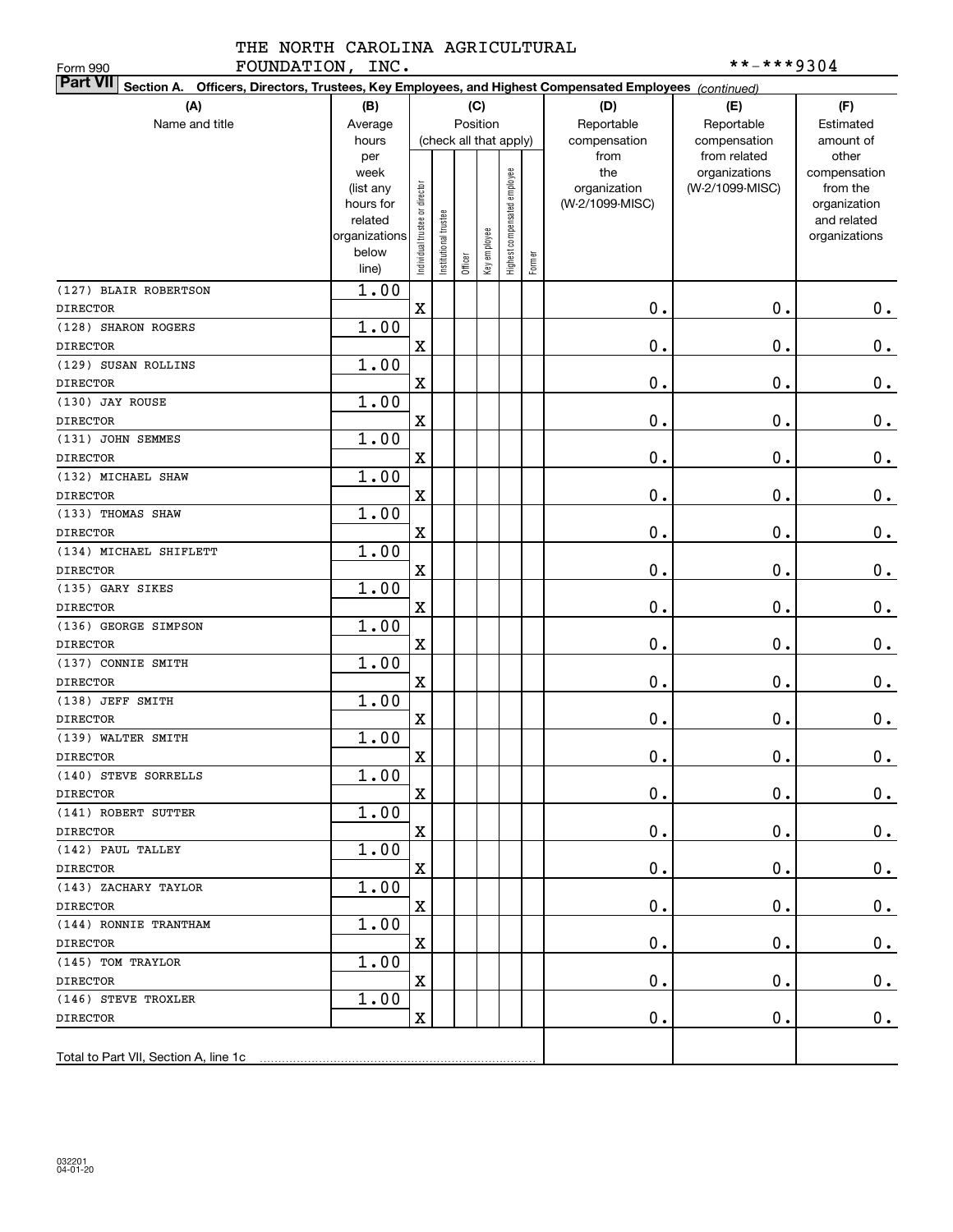| FOUNDATION, INC.<br>Form 990                                                                                              |                   |                                |                       |         |              |                              |        |                     | **-***9304                       |                          |
|---------------------------------------------------------------------------------------------------------------------------|-------------------|--------------------------------|-----------------------|---------|--------------|------------------------------|--------|---------------------|----------------------------------|--------------------------|
| <b>Part VII</b><br>Section A. Officers, Directors, Trustees, Key Employees, and Highest Compensated Employees (continued) |                   |                                |                       |         |              |                              |        |                     |                                  |                          |
| (A)                                                                                                                       | (B)               |                                |                       |         | (C)          |                              |        | (D)                 | (E)                              | (F)                      |
| Name and title                                                                                                            | Average           |                                |                       |         | Position     |                              |        | Reportable          | Reportable                       | Estimated                |
|                                                                                                                           | hours             |                                |                       |         |              | (check all that apply)       |        | compensation        | compensation                     | amount of                |
|                                                                                                                           | per               |                                |                       |         |              |                              |        | from                | from related                     | other                    |
|                                                                                                                           | week<br>(list any |                                |                       |         |              |                              |        | the<br>organization | organizations<br>(W-2/1099-MISC) | compensation<br>from the |
|                                                                                                                           | hours for         |                                |                       |         |              |                              |        | (W-2/1099-MISC)     |                                  | organization             |
|                                                                                                                           | related           |                                |                       |         |              |                              |        |                     |                                  | and related              |
|                                                                                                                           | organizations     |                                |                       |         |              |                              |        |                     |                                  | organizations            |
|                                                                                                                           | below             | Individual trustee or director | Institutional trustee | Officer | Key employee | Highest compensated employee | Former |                     |                                  |                          |
|                                                                                                                           | line)             |                                |                       |         |              |                              |        |                     |                                  |                          |
| (147) ERICA UPTON PETERSON                                                                                                | 1.00              |                                |                       |         |              |                              |        |                     |                                  |                          |
| <b>DIRECTOR</b>                                                                                                           |                   | $\mathbf X$                    |                       |         |              |                              |        | 0.                  | 0.                               | 0.                       |
| (148) KEATON VANDEMARK                                                                                                    | 1.00              |                                |                       |         |              |                              |        |                     |                                  |                          |
| <b>DIRECTOR</b>                                                                                                           |                   | $\mathbf X$                    |                       |         |              |                              |        | 0.                  | 0.                               | $\mathbf 0$ .            |
| (149) MILTON VAUGHAN                                                                                                      | 1.00              |                                |                       |         |              |                              |        |                     |                                  |                          |
| <b>DIRECTOR</b>                                                                                                           | 1.00              | $\mathbf X$                    |                       |         |              |                              |        | 0.                  | 0.                               | $\mathbf 0$ .            |
| (150) C. VERNON, III<br><b>DIRECTOR</b>                                                                                   |                   | $\mathbf X$                    |                       |         |              |                              |        | 0.                  | 0.                               | $\mathbf 0$ .            |
| (151) CHARLOTTE VICK                                                                                                      | 1.00              |                                |                       |         |              |                              |        |                     |                                  |                          |
| <b>DIRECTOR</b>                                                                                                           |                   | $\mathbf X$                    |                       |         |              |                              |        | 0.                  | 0.                               | $\mathbf 0$ .            |
| (152) OWEN WAGNER                                                                                                         | 1.00              |                                |                       |         |              |                              |        |                     |                                  |                          |
| <b>DIRECTOR</b>                                                                                                           |                   | $\mathbf X$                    |                       |         |              |                              |        | 0.                  | $\mathbf 0$ .                    | $\mathbf 0$ .            |
| (153) WILBUR WARD                                                                                                         | 1.00              |                                |                       |         |              |                              |        |                     |                                  |                          |
| <b>DIRECTOR</b>                                                                                                           |                   | $\mathbf X$                    |                       |         |              |                              |        | 0.                  | $\mathbf 0$ .                    | $\mathbf 0$ .            |
| (154) BRIAN WARREN                                                                                                        | 1.00              |                                |                       |         |              |                              |        |                     |                                  |                          |
| <b>DIRECTOR</b>                                                                                                           |                   | $\mathbf X$                    |                       |         |              |                              |        | 0.                  | $\mathbf 0$ .                    | $\mathbf 0$ .            |
| (155) DAN WARREN                                                                                                          | 1.00              |                                |                       |         |              |                              |        |                     |                                  |                          |
| <b>DIRECTOR</b>                                                                                                           |                   | $\mathbf X$                    |                       |         |              |                              |        | $\mathbf 0$ .       | $\mathbf 0$ .                    | $\mathbf 0$ .            |
| (156) WAYNE WATSON                                                                                                        | 1.00              |                                |                       |         |              |                              |        |                     |                                  |                          |
| <b>DIRECTOR</b>                                                                                                           |                   | $\mathbf X$                    |                       |         |              |                              |        | $\mathbf 0$ .       | $\mathbf 0$ .                    | $\mathbf 0$ .            |
| (157) MARK WELLONS                                                                                                        | 1.00              |                                |                       |         |              |                              |        |                     |                                  |                          |
| <b>DIRECTOR</b>                                                                                                           |                   | $\mathbf X$                    |                       |         |              |                              |        | $\mathbf 0$ .       | $\mathbf 0$ .                    | $0$ .                    |
| (158) GENE WEST                                                                                                           | 1.00              |                                |                       |         |              |                              |        |                     |                                  |                          |
| <b>DIRECTOR</b>                                                                                                           |                   | $\mathbf X$                    |                       |         |              |                              |        | 0.                  | $\mathbf 0$ .                    | $0$ .                    |
| (159) BRITTANY WHITMIRE                                                                                                   | 1.00              |                                |                       |         |              |                              |        |                     |                                  |                          |
| DIRECTOR                                                                                                                  |                   | $\mathbf X$                    |                       |         |              |                              |        | $\mathbf 0$ .       | $\mathbf 0$ .                    | 0.                       |
| (160) JEFF WILSON                                                                                                         | 1.00              |                                |                       |         |              |                              |        |                     |                                  |                          |
| <b>DIRECTOR</b>                                                                                                           |                   | X                              |                       |         |              |                              |        | $\mathbf 0$ .       | 0.                               | 0.                       |
| (161) STEVE WILSON                                                                                                        | 1.00              |                                |                       |         |              |                              |        |                     |                                  |                          |
| <b>DIRECTOR</b>                                                                                                           |                   | $\mathbf X$                    |                       |         |              |                              |        | $\mathbf 0$ .       | 0.                               | 0.                       |
| (162) LARRY WOOTEN                                                                                                        | 1.00              |                                |                       |         |              |                              |        |                     |                                  |                          |
| <b>DIRECTOR</b>                                                                                                           |                   | $\mathbf X$                    |                       |         |              |                              |        | $\mathbf 0$ .       | 0.                               | 0.                       |
| (163) KENNETH WRIGHT                                                                                                      | 1.00              |                                |                       |         |              |                              |        |                     |                                  |                          |
| <b>DIRECTOR</b>                                                                                                           |                   | $\mathbf X$                    |                       |         |              |                              |        | $\mathbf 0$ .       | 0.                               | 0.                       |
| (164) BRANDON YOUNG                                                                                                       | 1.00              |                                |                       |         |              |                              |        |                     |                                  |                          |
| <b>DIRECTOR</b>                                                                                                           |                   | $\mathbf X$                    |                       |         |              |                              |        | $\mathbf 0$ .       | 0.                               | 0.                       |
| (165) PAULA WOODALL                                                                                                       | 1.00              |                                |                       |         |              |                              |        |                     |                                  |                          |
| ASST. TREASURER                                                                                                           |                   | $\mathbf X$                    |                       | X       |              |                              |        | $\mathbf 0$ .       | 0.                               | $0$ .                    |
| (166) DEBBIE WORLEY                                                                                                       | 1.00              |                                |                       |         |              |                              |        |                     |                                  |                          |
| ASST. SECRETARY                                                                                                           |                   | X                              |                       | X       |              |                              |        | $\mathbf 0$ .       | 0.                               | 0.                       |
|                                                                                                                           |                   |                                |                       |         |              |                              |        |                     |                                  |                          |
| Total to Part VII, Section A, line 1c                                                                                     |                   |                                |                       |         |              |                              |        |                     |                                  |                          |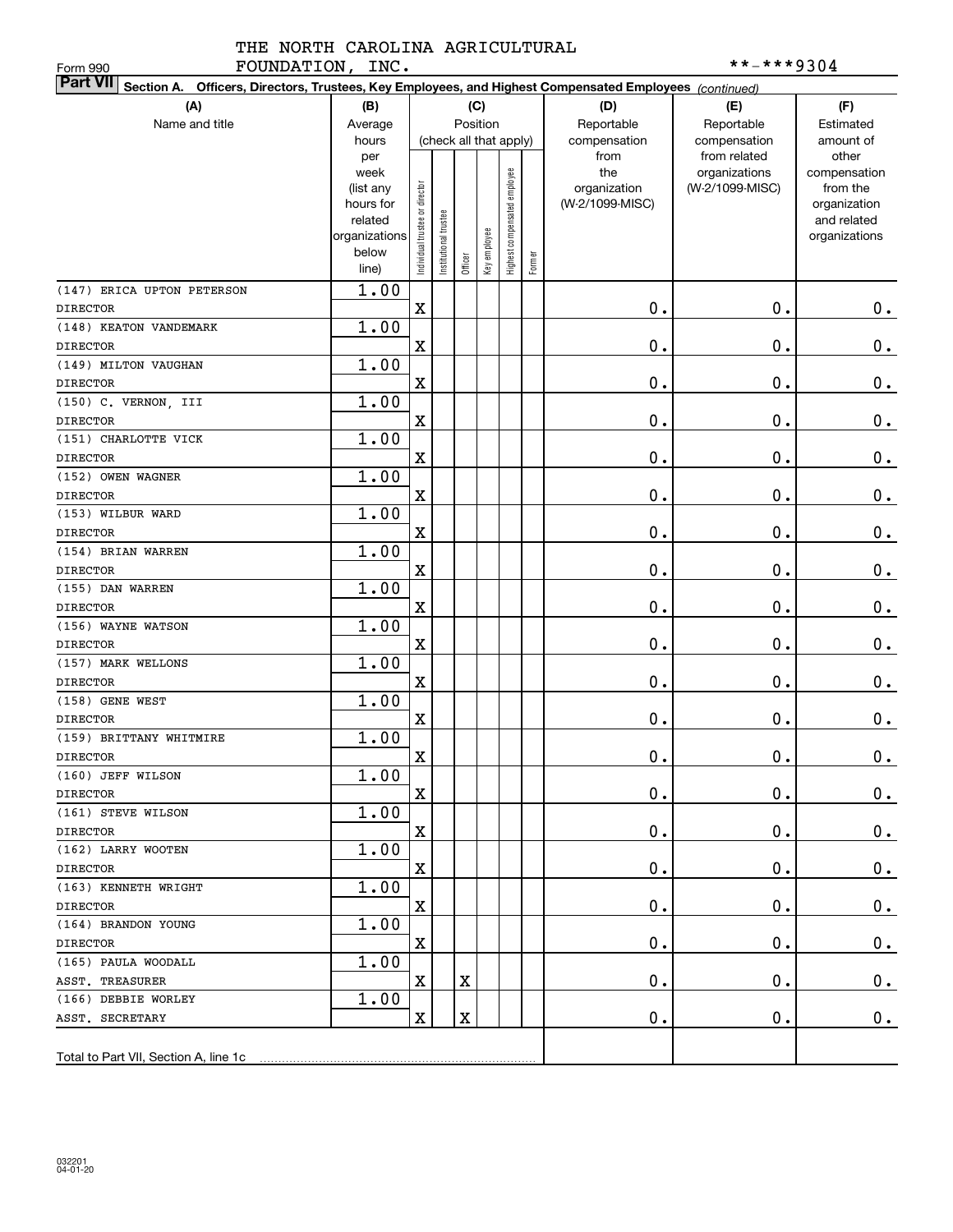|                 | THE NORTH CAROLINA AGRICULTURAL |
|-----------------|---------------------------------|
| 80. IND & BLAIR |                                 |

| **-***9304 |  |  |  |  |  |
|------------|--|--|--|--|--|
|------------|--|--|--|--|--|

| FOUNDATION, INC.<br>Form 990                                                                                              |                        |                                |                        |             |              |                              |        |                                 | **-***9304                 |                          |
|---------------------------------------------------------------------------------------------------------------------------|------------------------|--------------------------------|------------------------|-------------|--------------|------------------------------|--------|---------------------------------|----------------------------|--------------------------|
| <b>Part VII</b><br>Section A. Officers, Directors, Trustees, Key Employees, and Highest Compensated Employees (continued) |                        |                                |                        |             |              |                              |        |                                 |                            |                          |
| (A)                                                                                                                       | (B)                    |                                |                        |             | (C)          |                              |        | (D)                             | (E)                        | (F)                      |
| Name and title                                                                                                            | Average                |                                |                        |             | Position     |                              |        | Reportable                      | Reportable<br>compensation | Estimated                |
|                                                                                                                           | hours                  |                                | (check all that apply) |             |              |                              |        | compensation                    |                            | amount of                |
|                                                                                                                           | per                    |                                |                        |             |              |                              |        | from                            | from related               | other                    |
|                                                                                                                           | week                   |                                |                        |             |              | Highest compensated employee |        | the                             | organizations              | compensation             |
|                                                                                                                           | (list any<br>hours for |                                |                        |             |              |                              |        | organization<br>(W-2/1099-MISC) | (W-2/1099-MISC)            | from the<br>organization |
|                                                                                                                           | related                |                                |                        |             |              |                              |        |                                 |                            | and related              |
|                                                                                                                           | organizations          |                                |                        |             |              |                              |        |                                 |                            | organizations            |
|                                                                                                                           | below                  | Individual trustee or director | Institutional trustee  |             | Key employee |                              |        |                                 |                            |                          |
|                                                                                                                           | line)                  |                                |                        | Officer     |              |                              | Former |                                 |                            |                          |
| (167) KELLY POWELL-MCIVER                                                                                                 | 1.00                   |                                |                        |             |              |                              |        |                                 |                            |                          |
| <b>CHAIR</b>                                                                                                              |                        | $\mathbf x$                    |                        | $\mathbf X$ |              |                              |        | $\mathbf 0$ .                   | $0$ .                      | 0.                       |
| (168) SCOTT PRESTAGE                                                                                                      | 1.00                   |                                |                        |             |              |                              |        |                                 |                            |                          |
| PAST CHAIRMAN                                                                                                             |                        | $\mathbf x$                    |                        | $\mathbf X$ |              |                              |        | $\mathbf 0$ .                   | $0$ .                      | 0.                       |
| (169) BRYAN BLINSON                                                                                                       | 1.00                   |                                |                        |             |              |                              |        |                                 |                            |                          |
| SECRETARY                                                                                                                 |                        | $\mathbf X$                    |                        | $\mathbf X$ |              |                              |        | $0$ .                           | $0$ .                      | 0.                       |
| (170) JOHNNY BARNES                                                                                                       | 1.00                   |                                |                        |             |              |                              |        |                                 |                            |                          |
| VICE CHAIR                                                                                                                |                        | $\mathbf x$                    |                        | $\rm X$     |              |                              |        | $\mathbf 0$ .                   | $0$ .                      | 0.                       |
|                                                                                                                           |                        |                                |                        |             |              |                              |        |                                 |                            |                          |
|                                                                                                                           |                        |                                |                        |             |              |                              |        |                                 |                            |                          |
|                                                                                                                           |                        |                                |                        |             |              |                              |        |                                 |                            |                          |
|                                                                                                                           |                        |                                |                        |             |              |                              |        |                                 |                            |                          |
|                                                                                                                           |                        |                                |                        |             |              |                              |        |                                 |                            |                          |
|                                                                                                                           |                        |                                |                        |             |              |                              |        |                                 |                            |                          |
|                                                                                                                           |                        |                                |                        |             |              |                              |        |                                 |                            |                          |
|                                                                                                                           |                        |                                |                        |             |              |                              |        |                                 |                            |                          |
|                                                                                                                           |                        |                                |                        |             |              |                              |        |                                 |                            |                          |
|                                                                                                                           |                        |                                |                        |             |              |                              |        |                                 |                            |                          |
|                                                                                                                           |                        |                                |                        |             |              |                              |        |                                 |                            |                          |
|                                                                                                                           |                        |                                |                        |             |              |                              |        |                                 |                            |                          |
|                                                                                                                           |                        |                                |                        |             |              |                              |        |                                 |                            |                          |
|                                                                                                                           |                        |                                |                        |             |              |                              |        |                                 |                            |                          |
|                                                                                                                           |                        |                                |                        |             |              |                              |        |                                 |                            |                          |
|                                                                                                                           |                        |                                |                        |             |              |                              |        |                                 |                            |                          |
|                                                                                                                           |                        |                                |                        |             |              |                              |        |                                 |                            |                          |
|                                                                                                                           |                        |                                |                        |             |              |                              |        |                                 |                            |                          |
|                                                                                                                           |                        |                                |                        |             |              |                              |        |                                 |                            |                          |
|                                                                                                                           |                        |                                |                        |             |              |                              |        |                                 |                            |                          |
|                                                                                                                           |                        |                                |                        |             |              |                              |        |                                 |                            |                          |
|                                                                                                                           |                        |                                |                        |             |              |                              |        |                                 |                            |                          |
|                                                                                                                           |                        |                                |                        |             |              |                              |        |                                 |                            |                          |
|                                                                                                                           |                        |                                |                        |             |              |                              |        |                                 |                            |                          |
|                                                                                                                           |                        |                                |                        |             |              |                              |        |                                 |                            |                          |
|                                                                                                                           |                        |                                |                        |             |              |                              |        |                                 |                            |                          |
|                                                                                                                           |                        |                                |                        |             |              |                              |        |                                 |                            |                          |
|                                                                                                                           |                        |                                |                        |             |              |                              |        |                                 |                            |                          |
|                                                                                                                           |                        |                                |                        |             |              |                              |        |                                 |                            |                          |
|                                                                                                                           |                        |                                |                        |             |              |                              |        |                                 |                            |                          |
|                                                                                                                           |                        |                                |                        |             |              |                              |        |                                 |                            |                          |
|                                                                                                                           |                        |                                |                        |             |              |                              |        |                                 |                            |                          |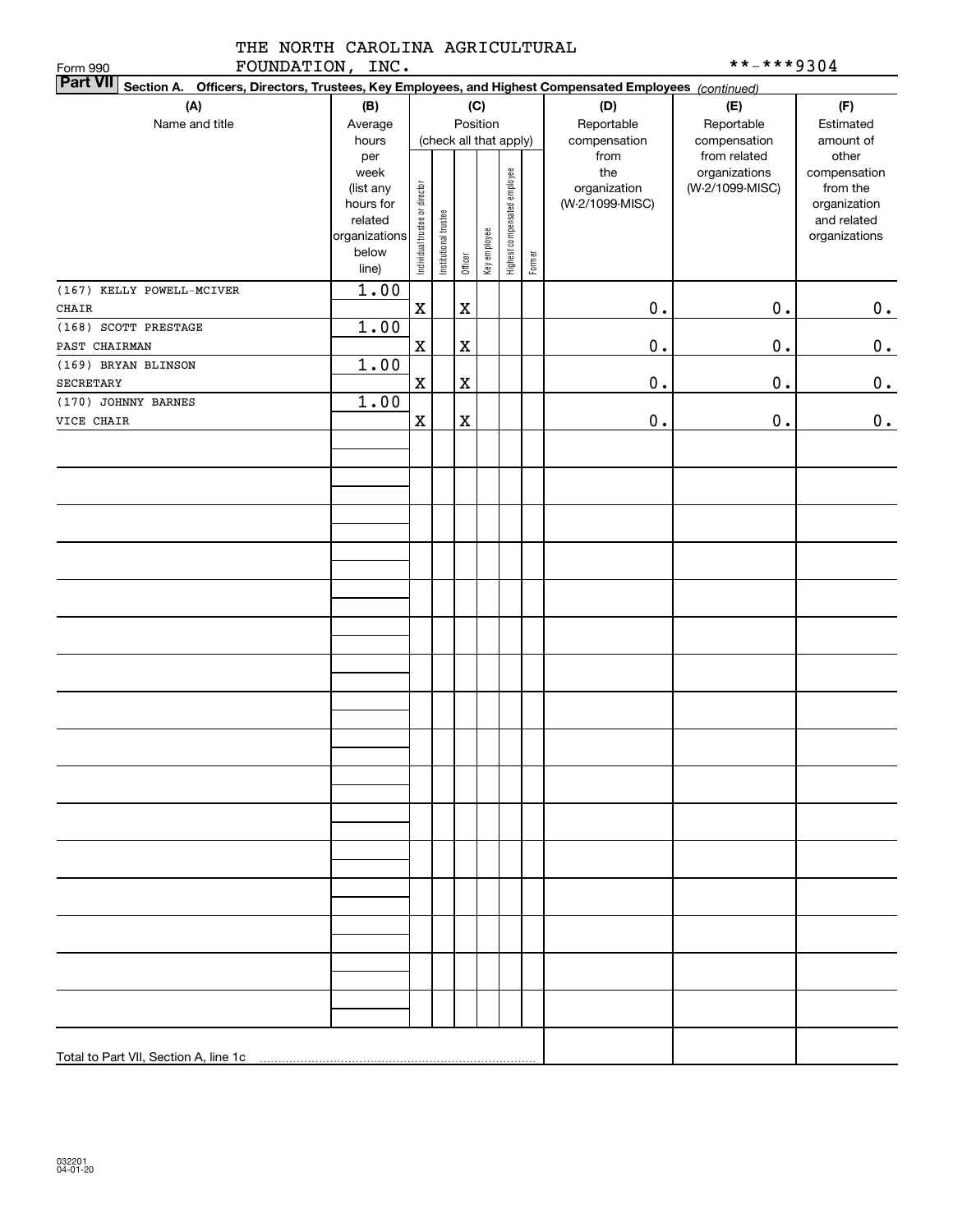FOUNDATION, INC. THE NORTH CAROLINA AGRICULTURAL

|                                               | <b>Part VIII</b> |   | <b>Statement of Revenue</b>                                                                                            |                       |                      |                                                           |                                                 |                                                                 |
|-----------------------------------------------|------------------|---|------------------------------------------------------------------------------------------------------------------------|-----------------------|----------------------|-----------------------------------------------------------|-------------------------------------------------|-----------------------------------------------------------------|
|                                               |                  |   | Check if Schedule O contains a response or note to any line in this Part VIII                                          |                       |                      |                                                           |                                                 |                                                                 |
|                                               |                  |   |                                                                                                                        |                       | (A)<br>Total revenue | $\overline{(B)}$<br>Related or exempt<br>function revenue | $\overline{C}$<br>Unrelated<br>business revenue | (D)<br>Revenue excluded<br>from tax under<br>sections 512 - 514 |
|                                               |                  |   | 1 a Federated campaigns<br>1a                                                                                          |                       |                      |                                                           |                                                 |                                                                 |
| , Grants<br>mounts                            |                  |   | <b>b</b> Membership dues<br>1b<br>$\ldots \ldots \ldots \ldots \ldots$                                                 |                       |                      |                                                           |                                                 |                                                                 |
|                                               |                  |   | 1c<br>c Fundraising events                                                                                             | 38,510.               |                      |                                                           |                                                 |                                                                 |
| Contributions, Gifts,<br>and Other Similar Ar |                  |   | 1 <sub>d</sub><br>d Related organizations<br>$\overline{\phantom{a}}$                                                  |                       |                      |                                                           |                                                 |                                                                 |
|                                               |                  |   | e Government grants (contributions)<br>1e                                                                              | 690,958.              |                      |                                                           |                                                 |                                                                 |
|                                               |                  |   | f All other contributions, gifts, grants, and                                                                          |                       |                      |                                                           |                                                 |                                                                 |
|                                               |                  |   | similar amounts not included above<br>1f                                                                               | 15,998,073.           |                      |                                                           |                                                 |                                                                 |
|                                               |                  |   | Noncash contributions included in lines 1a-1f<br>1g S                                                                  | 3,509,613.            |                      |                                                           |                                                 |                                                                 |
|                                               |                  |   |                                                                                                                        |                       | 16,727,541.          |                                                           |                                                 |                                                                 |
|                                               |                  |   |                                                                                                                        | <b>Business Code</b>  |                      |                                                           |                                                 |                                                                 |
|                                               | 2а               |   | PROGRAM REVENUES                                                                                                       | 611710                | 23,551,575.          | 23, 551, 575.                                             |                                                 |                                                                 |
| Program Service<br>Revenue                    |                  | b | <u> 1989 - Johann Barn, amerikansk politiker (</u>                                                                     |                       |                      |                                                           |                                                 |                                                                 |
|                                               |                  | с | the control of the control of the control of the control of the control of                                             |                       |                      |                                                           |                                                 |                                                                 |
|                                               |                  | d | <u> 1989 - Johann Stein, mars an deus an deus Amerikaanse komme</u>                                                    |                       |                      |                                                           |                                                 |                                                                 |
|                                               |                  | е |                                                                                                                        |                       |                      |                                                           |                                                 |                                                                 |
|                                               |                  |   | f All other program service revenue                                                                                    |                       |                      |                                                           |                                                 |                                                                 |
|                                               |                  | a |                                                                                                                        | ▶                     | 23, 551, 575.        |                                                           |                                                 |                                                                 |
|                                               | З                |   | Investment income (including dividends, interest, and                                                                  |                       | 735,633.             |                                                           |                                                 | 735,633.                                                        |
|                                               | 4                |   | Income from investment of tax-exempt bond proceeds                                                                     |                       |                      |                                                           |                                                 |                                                                 |
|                                               | 5                |   |                                                                                                                        |                       | 447,227.             |                                                           |                                                 | 447,227.                                                        |
|                                               |                  |   | (i) Real                                                                                                               | (ii) Personal         |                      |                                                           |                                                 |                                                                 |
|                                               |                  |   | <b>6 a</b> Gross rents<br>6а<br>.                                                                                      |                       |                      |                                                           |                                                 |                                                                 |
|                                               |                  |   | <b>b</b> Less: rental expenses<br>6b                                                                                   |                       |                      |                                                           |                                                 |                                                                 |
|                                               |                  |   | c Rental income or (loss)<br>6c                                                                                        |                       |                      |                                                           |                                                 |                                                                 |
|                                               |                  |   | d Net rental income or (loss)                                                                                          |                       |                      |                                                           |                                                 |                                                                 |
|                                               |                  |   | (i) Securities<br>7 a Gross amount from sales of                                                                       | (ii) Other            |                      |                                                           |                                                 |                                                                 |
|                                               |                  |   | 4,850,125.<br>assets other than inventory<br>7a                                                                        | 149,373.              |                      |                                                           |                                                 |                                                                 |
|                                               |                  |   | <b>b</b> Less: cost or other basis                                                                                     |                       |                      |                                                           |                                                 |                                                                 |
|                                               |                  |   | $ 7b $ 2,600,983.<br>and sales expenses                                                                                | 60,782.               |                      |                                                           |                                                 |                                                                 |
| Revenue                                       |                  |   | $ 7c $ 2, 249, 142.<br>c Gain or (loss)                                                                                | 88,591.               |                      |                                                           |                                                 |                                                                 |
|                                               |                  |   |                                                                                                                        | $\blacktriangleright$ | 2,337,733.           |                                                           |                                                 | 2,337,733.                                                      |
| <b>Othe</b>                                   |                  |   | 8 a Gross income from fundraising events (not<br>$38,510.$ of<br>including $$$                                         |                       |                      |                                                           |                                                 |                                                                 |
|                                               |                  |   | contributions reported on line 1c). See                                                                                |                       |                      |                                                           |                                                 |                                                                 |
|                                               |                  |   |                                                                                                                        | 73,764.<br>8a         |                      |                                                           |                                                 |                                                                 |
|                                               |                  |   |                                                                                                                        | 79,196.<br>8b         |                      |                                                           |                                                 |                                                                 |
|                                               |                  |   | c Net income or (loss) from fundraising events                                                                         | ▶                     | $-5,432.$            |                                                           |                                                 | $-5,432.$                                                       |
|                                               |                  |   | 9 a Gross income from gaming activities. See                                                                           |                       |                      |                                                           |                                                 |                                                                 |
|                                               |                  |   |                                                                                                                        | 9a                    |                      |                                                           |                                                 |                                                                 |
|                                               |                  |   | <b>b</b> Less: direct expenses <b>manually</b>                                                                         | 9 <sub>b</sub>        |                      |                                                           |                                                 |                                                                 |
|                                               |                  |   | c Net income or (loss) from gaming activities                                                                          | .                     |                      |                                                           |                                                 |                                                                 |
|                                               |                  |   | 10 a Gross sales of inventory, less returns                                                                            |                       |                      |                                                           |                                                 |                                                                 |
|                                               |                  |   |                                                                                                                        | 10a                   |                      |                                                           |                                                 |                                                                 |
|                                               |                  |   | <b>b</b> Less: cost of goods sold                                                                                      | 10b                   |                      |                                                           |                                                 |                                                                 |
|                                               |                  |   | c Net income or (loss) from sales of inventory                                                                         | <b>Business Code</b>  |                      |                                                           |                                                 |                                                                 |
|                                               | 11 a             |   |                                                                                                                        |                       |                      |                                                           |                                                 |                                                                 |
|                                               |                  | b | <u> 1989 - Johann Barn, mars ann an t-Amhain ann an t-Amhain an t-Amhain an t-Amhain an t-Amhain an t-Amhain an t-</u> |                       |                      |                                                           |                                                 |                                                                 |
|                                               |                  | c | the contract of the contract of the contract of the contract of the contract of                                        |                       |                      |                                                           |                                                 |                                                                 |
| Miscellaneous<br>Revenue                      |                  |   |                                                                                                                        |                       |                      |                                                           |                                                 |                                                                 |
|                                               |                  |   |                                                                                                                        | ▶                     |                      |                                                           |                                                 |                                                                 |
|                                               | 12               |   |                                                                                                                        |                       | 43,794,277.          | 23, 551, 575.                                             | $\mathbf{0}$ .                                  | 3, 515, 161.                                                    |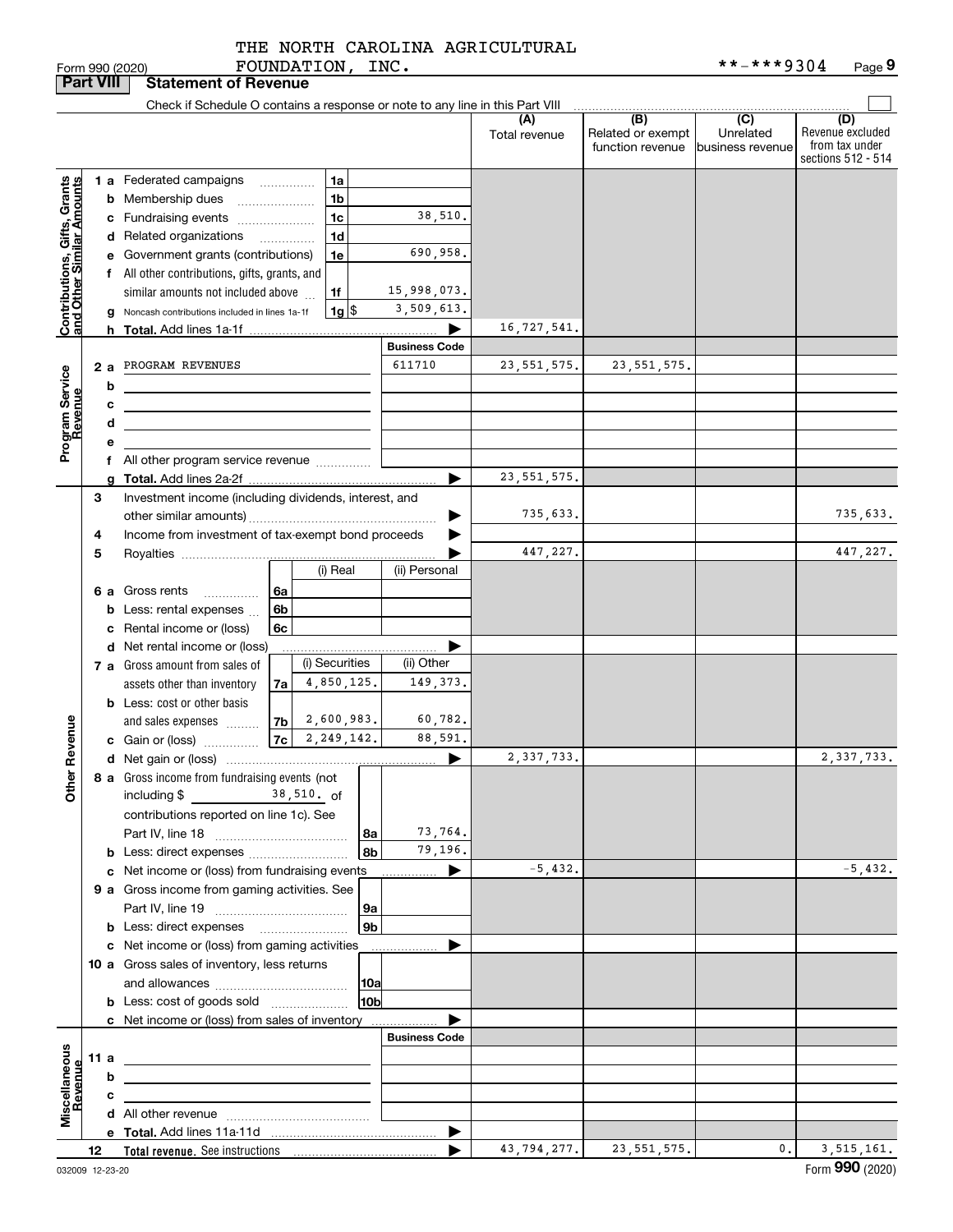### Form 990 (2020) Page **Part IX Statement of Functional Expenses** FOUNDATION, INC. \*\*-\*\*\*9304 THE NORTH CAROLINA AGRICULTURAL

|              | Section 501(c)(3) and 501(c)(4) organizations must complete all columns. All other organizations must complete column (A).                                                                                 |                            |                                    |                                           |                                |
|--------------|------------------------------------------------------------------------------------------------------------------------------------------------------------------------------------------------------------|----------------------------|------------------------------------|-------------------------------------------|--------------------------------|
|              | Check if Schedule O contains a response or note to any line in this Part IX                                                                                                                                |                            |                                    |                                           | $\overline{\textbf{x}}$        |
|              | Do not include amounts reported on lines 6b,<br>7b, 8b, 9b, and 10b of Part VIII.                                                                                                                          | (A)<br>Total expenses      | (B)<br>Program service<br>expenses | (C)<br>Management and<br>general expenses | (D)<br>Fundraising<br>expenses |
| 1.           | Grants and other assistance to domestic organizations                                                                                                                                                      |                            |                                    |                                           |                                |
|              | and domestic governments. See Part IV, line 21                                                                                                                                                             | 5,976,960.                 | 5,976,960.                         |                                           |                                |
| $\mathbf{2}$ | Grants and other assistance to domestic                                                                                                                                                                    |                            |                                    |                                           |                                |
|              | individuals. See Part IV, line 22                                                                                                                                                                          |                            |                                    |                                           |                                |
| 3            | Grants and other assistance to foreign                                                                                                                                                                     |                            |                                    |                                           |                                |
|              | organizations, foreign governments, and foreign                                                                                                                                                            |                            |                                    |                                           |                                |
|              | individuals. See Part IV, lines 15 and 16                                                                                                                                                                  |                            |                                    |                                           |                                |
| 4            | Benefits paid to or for members                                                                                                                                                                            |                            |                                    |                                           |                                |
| 5            | Compensation of current officers, directors,                                                                                                                                                               |                            |                                    |                                           |                                |
|              | trustees, and key employees                                                                                                                                                                                |                            |                                    |                                           |                                |
| 6            | Compensation not included above to disqualified                                                                                                                                                            |                            |                                    |                                           |                                |
|              | persons (as defined under section 4958(f)(1)) and                                                                                                                                                          |                            |                                    |                                           |                                |
|              | persons described in section 4958(c)(3)(B)                                                                                                                                                                 |                            |                                    |                                           |                                |
| 7            | Other salaries and wages                                                                                                                                                                                   | 367,929.                   |                                    |                                           | 367,929.                       |
| 8            | Pension plan accruals and contributions (include                                                                                                                                                           |                            |                                    |                                           |                                |
|              | section 401(k) and 403(b) employer contributions)                                                                                                                                                          |                            |                                    |                                           |                                |
| 9            |                                                                                                                                                                                                            |                            |                                    |                                           |                                |
| 10           |                                                                                                                                                                                                            |                            |                                    |                                           |                                |
| 11           | Fees for services (nonemployees):                                                                                                                                                                          |                            |                                    |                                           |                                |
| a            |                                                                                                                                                                                                            |                            |                                    |                                           |                                |
| b            |                                                                                                                                                                                                            | $\frac{16,771.}{102,600.}$ |                                    |                                           | 16,771.                        |
| c            |                                                                                                                                                                                                            |                            |                                    | 102,600.                                  |                                |
| d            |                                                                                                                                                                                                            |                            |                                    |                                           |                                |
| е            | Professional fundraising services. See Part IV, line 17                                                                                                                                                    |                            |                                    |                                           |                                |
| f            | Investment management fees                                                                                                                                                                                 | 522, 250.                  |                                    | 522, 250.                                 |                                |
| g            | Other. (If line 11g amount exceeds 10% of line 25,                                                                                                                                                         |                            |                                    |                                           |                                |
|              | column (A) amount, list line 11g expenses on Sch O.)                                                                                                                                                       |                            |                                    |                                           |                                |
| 12           |                                                                                                                                                                                                            | $\frac{28,618.}{112,252.}$ | $\frac{19,071.}{75,247.}$          |                                           | $\frac{9,547}{37,005}$         |
| 13           |                                                                                                                                                                                                            |                            |                                    |                                           |                                |
| 14           |                                                                                                                                                                                                            |                            |                                    |                                           |                                |
| 15           |                                                                                                                                                                                                            |                            |                                    |                                           |                                |
| 16           |                                                                                                                                                                                                            | 73,414.                    | 72,942.                            |                                           | 472.                           |
| 17           |                                                                                                                                                                                                            | 139,342.                   | 127,449.                           |                                           | 11,893.                        |
| 18           | Payments of travel or entertainment expenses                                                                                                                                                               |                            |                                    |                                           |                                |
|              | for any federal, state, or local public officials                                                                                                                                                          |                            |                                    |                                           |                                |
| 19           | Conferences, conventions, and meetings                                                                                                                                                                     | 55,926.                    | 52,791.                            |                                           | 3,135.                         |
| 20           | Interest                                                                                                                                                                                                   | $\overline{284,174}$ .     | $\overline{284,174}$ .             |                                           |                                |
| 21           |                                                                                                                                                                                                            |                            |                                    |                                           |                                |
| 22           | Depreciation, depletion, and amortization                                                                                                                                                                  | 14,582.                    | 14,582.                            |                                           |                                |
| 23           | Insurance                                                                                                                                                                                                  | 38,022.                    | 15, 542.                           |                                           | 22,480.                        |
| 24           | Other expenses. Itemize expenses not covered<br>above (List miscellaneous expenses on line 24e. If<br>line 24e amount exceeds 10% of line 25, column (A)<br>amount, list line 24e expenses on Schedule O.) |                            |                                    |                                           |                                |
| a            | CAPITAL TRANSFERS                                                                                                                                                                                          | 24, 418, 312.              | 24, 418, 312.                      |                                           |                                |
| b            | EDUCATION EQUIPMENT                                                                                                                                                                                        | 1,023,213.                 | 1,017,489.                         |                                           | 5,724.                         |
| C            | MISC. SERVICES AND FEES                                                                                                                                                                                    | 802,778.                   | 799,419.                           |                                           | 3,359.                         |
| d            | <b>SUPPLIES</b>                                                                                                                                                                                            | 600, 519.                  | 596,901.                           |                                           | 3,618.                         |
|              | SEE SCH O<br>e All other expenses                                                                                                                                                                          | 894,676.                   | 832,783.                           |                                           | 61,893.                        |
| 25           | Total functional expenses. Add lines 1 through 24e                                                                                                                                                         | 35, 472, 338.              | 34, 303, 662.                      | 624,850.                                  | 543,826.                       |
| 26           | Joint costs. Complete this line only if the organization                                                                                                                                                   |                            |                                    |                                           |                                |
|              | reported in column (B) joint costs from a combined                                                                                                                                                         |                            |                                    |                                           |                                |
|              | educational campaign and fundraising solicitation.                                                                                                                                                         |                            |                                    |                                           |                                |
|              | Check here $\blacktriangleright$<br>if following SOP 98-2 (ASC 958-720)                                                                                                                                    |                            |                                    |                                           |                                |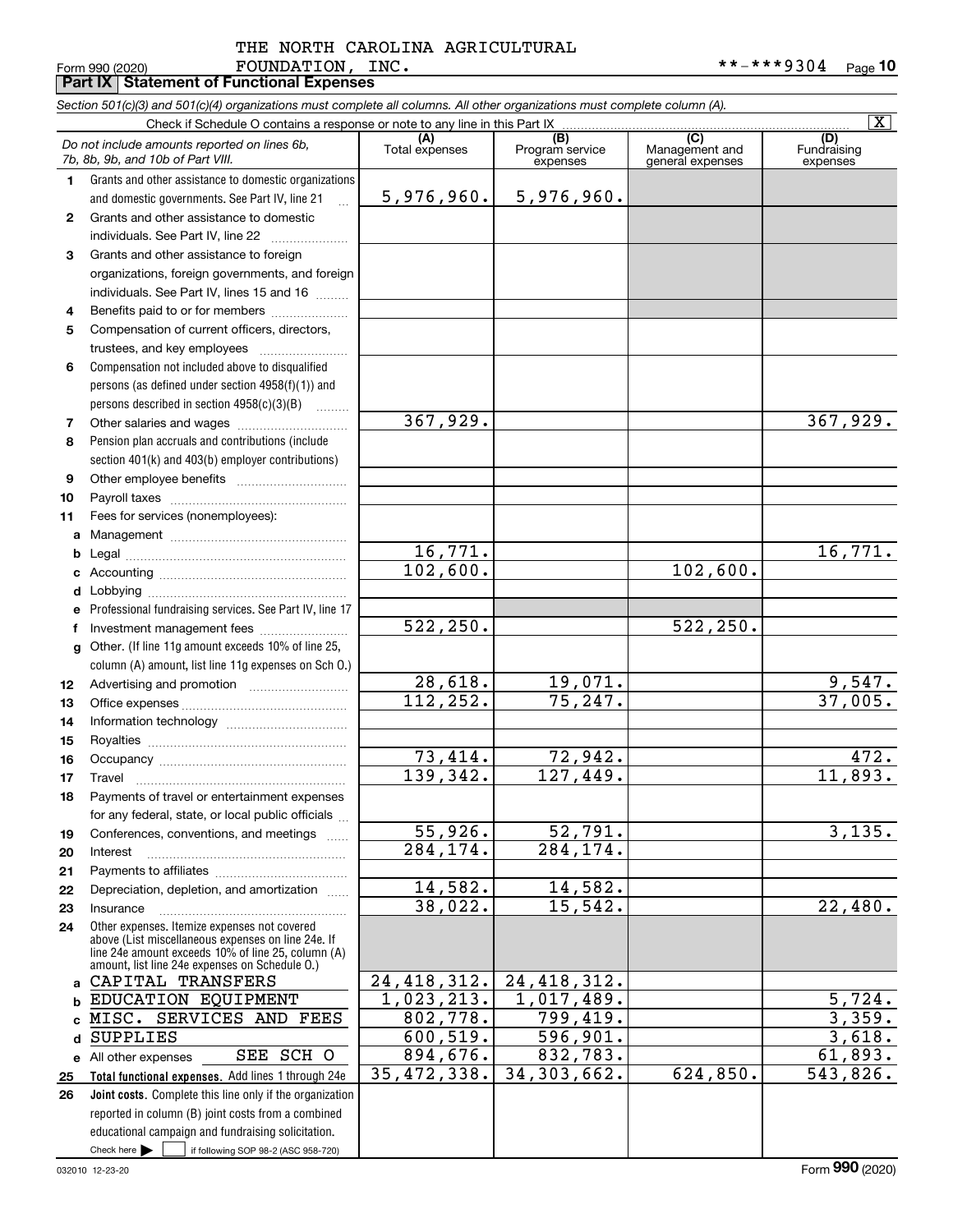|  | Form 990 (2020) |
|--|-----------------|
|  |                 |

### FOUNDATION, INC. THE NORTH CAROLINA AGRICULTURAL

#### **Part X** | **Balance Sheet**  $\mathcal{L}^{\text{max}}$ Check if Schedule O contains a response or note to any line in this Part X **(A) (B)** Beginning of year | | End of year **11**Cash - non-interest-bearing ~~~~~~~~~~~~~~~~~~~~~~~~~  $42,003,323.$   $2 \mid 50,443,158.$ **22**Savings and temporary cash investments ~~~~~~~~~~~~~~~~~~ **3** $5,579,389. | 3 | 4,769,460.$ **3**Pledges and grants receivable, net ~~~~~~~~~~~~~~~~~~~~~ $3,678,084.$  4 3,892,055. Accounts receivable, net ~~~~~~~~~~~~~~~~~~~~~~~~~~ **445**Loans and other receivables from any current or former officer, director, trustee, key employee, creator or founder, substantial contributor, or 35% controlled entity or family member of any of these persons ~~~~~~~~~ **56**Loans and other receivables from other disqualified persons (as defined under section  $4958(f)(1)$ , and persons described in section  $4958(c)(3)(B)$ **677**Notes and loans receivable, net ~~~~~~~~~~~~~~~~~~~~~~~ **Assets 88**Inventories for sale or use ~~~~~~~~~~~~~~~~~~~~~~~~~~Prepaid expenses and deferred charges **9910a**Land, buildings, and equipment: cost or other 32,220,925. basis. Complete Part VI of Schedule D ......... Letting <u>172,560.| 32,123,729.|10c| 32,048,365.</u> **b** Less: accumulated depreciation  $\ldots$  **10b 1111**Investments - publicly traded securities ~~~~~~~~~~~~~~~~~~~ 103,094,202. 12 142,540,682. **1212**Investments - other securities. See Part IV, line 11 ~~~~~~~~~~~~~~ **1313**Investments - program-related. See Part IV, line 11 ~~~~~~~~~~~~~**1414**Intangible assets ~~~~~~~~~~~~~~~~~~~~~~~~~~~~~~ Other assets. See Part IV, line 11 ~~~~~~~~~~~~~~~~~~~~~~  $18,243.$   $15$  33,044. **1515**186,496,970. 233,726,764. **1616Total assets.**  Add lines 1 through 15 (must equal line 33)  $3,674,956.$   $17$  3,806,000. **1717**Accounts payable and accrued expenses ~~~~~~~~~~~~~~~~~~ **1818**Grants payable ~~~~~~~~~~~~~~~~~~~~~~~~~~~~~~~ 10,254. 19 183,524. **1919**Deferred revenue ~~~~~~~~~~~~~~~~~~~~~~~~~~~~~~ **2020**Tax-exempt bond liabilities …………………………………………………………… Escrow or custodial account liability. Complete Part IV of Schedule D **212122**Loans and other payables to any current or former officer, director, **Liabilities** iabilities trustee, key employee, creator or founder, substantial contributor, or 35% controlled entity or family member of any of these persons ~~~~~~~~~**2223**Secured mortgages and notes payable to unrelated third parties **23**Unsecured notes and loans payable to unrelated third parties ~~~~~~~~ **242425**Other liabilities (including federal income tax, payables to related third parties, and other liabilities not included on lines 17-24). Complete Part X of Schedule D ~~~~~~~~~~~~~~~~~~~~~~~~~~~~~~~  $4,261,082.$  |  $25$  | 5,746,539. **25** $7,946,292.$  26 9,736,063. **2626Total liabilities.**  Add lines 17 through 25 **Organizations that follow FASB ASC 958, check here** | X Assets or Fund Balances **Net Assets or Fund Balances and complete lines 27, 28, 32, and 33.** 4,034,685. 217,977,906. **2727**Net assets without donor restrictions ~~~~~~~~~~~~~~~~~~~~ 174,515,993. | 28 | 6,012,795. **2828**Net assets with donor restrictions ~~~~~~~~~~~~~~~~~~~~~~ **Organizations that do not follow FASB ASC 958, check here** | **and complete lines 29 through 33. 2929**Capital stock or trust principal, or current funds ~~~~~~~~~~~~~~~ **3030**Paid-in or capital surplus, or land, building, or equipment fund www.commun.com **3131**Retained earnings, endowment, accumulated income, or other funds www.com Total net assets or fund balances ~~~~~~~~~~~~~~~~~~~~~~ اقع<br>ح 178,550,678. 223,990,701. **3232**

Form (2020) **990**

**33**

186,496,970. 33 233,726,764.

**33**

Total liabilities and net assets/fund balances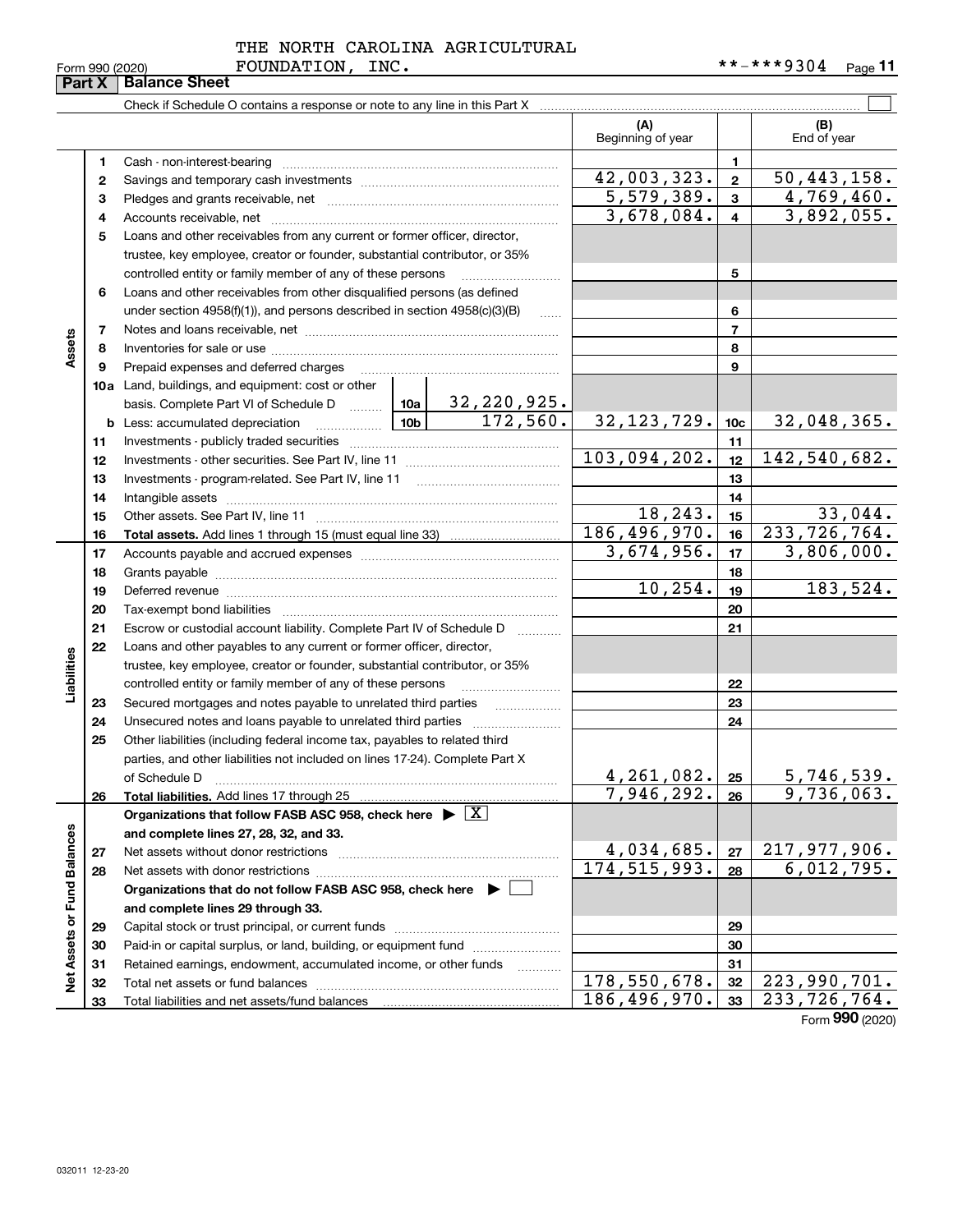|    | Part XI   Reconciliation of Net Assets                                                                                                                                                                                               |                |                 |            |                         |
|----|--------------------------------------------------------------------------------------------------------------------------------------------------------------------------------------------------------------------------------------|----------------|-----------------|------------|-------------------------|
|    |                                                                                                                                                                                                                                      |                |                 |            | $\overline{\mathbf{x}}$ |
|    |                                                                                                                                                                                                                                      |                |                 |            |                         |
| 1  |                                                                                                                                                                                                                                      | $\mathbf{1}$   | 43,794,277.     |            |                         |
| 2  |                                                                                                                                                                                                                                      | $\overline{2}$ | 35,472,338.     |            |                         |
| 3  | Revenue less expenses. Subtract line 2 from line 1                                                                                                                                                                                   | 3              |                 | 8,321,939. |                         |
| 4  |                                                                                                                                                                                                                                      | $\overline{4}$ | 178,550,678.    |            |                         |
| 5  |                                                                                                                                                                                                                                      | 5              | 38, 332, 292.   |            |                         |
| 6  |                                                                                                                                                                                                                                      | 6              |                 |            |                         |
| 7  | Investment expenses <b>continuum continuum continuum continuum continuum continuum continuum continuum continuum continuum continuum continuum continuum continuum continuum continuum continuum continuum continuum continuum c</b> | $\overline{7}$ |                 |            |                         |
| 8  | Prior period adjustments www.communication.communication.com/news/communication.com/news/communication.com/news/                                                                                                                     | 8              |                 |            |                         |
| 9  | Other changes in net assets or fund balances (explain on Schedule O)                                                                                                                                                                 | 9              | $-1, 214, 208.$ |            |                         |
| 10 | Net assets or fund balances at end of year. Combine lines 3 through 9 (must equal Part X, line 32,                                                                                                                                   |                |                 |            |                         |
|    | column (B))                                                                                                                                                                                                                          | 10             | 223,990,701.    |            |                         |
|    | <b>Part XII</b> Financial Statements and Reporting                                                                                                                                                                                   |                |                 |            |                         |
|    |                                                                                                                                                                                                                                      |                |                 |            |                         |
|    |                                                                                                                                                                                                                                      |                |                 | <b>Yes</b> | No                      |
| 1  | $\boxed{\text{X}}$ Accrual<br>Accounting method used to prepare the Form 990:<br>Cash<br>Other                                                                                                                                       |                |                 |            |                         |
|    | If the organization changed its method of accounting from a prior year or checked "Other," explain in Schedule O.                                                                                                                    |                |                 |            |                         |
|    | 2a Were the organization's financial statements compiled or reviewed by an independent accountant?                                                                                                                                   |                |                 |            | х                       |
|    | If "Yes," check a box below to indicate whether the financial statements for the year were compiled or reviewed on a                                                                                                                 |                |                 |            |                         |
|    | separate basis, consolidated basis, or both:                                                                                                                                                                                         |                |                 |            |                         |
|    | Separate basis<br><b>Consolidated basis</b><br>Both consolidated and separate basis                                                                                                                                                  |                |                 |            |                         |
|    | <b>b</b> Were the organization's financial statements audited by an independent accountant?                                                                                                                                          |                | 2 <sub>b</sub>  | X          |                         |
|    | If "Yes," check a box below to indicate whether the financial statements for the year were audited on a separate basis,                                                                                                              |                |                 |            |                         |
|    | consolidated basis, or both:                                                                                                                                                                                                         |                |                 |            |                         |
|    | $\boxed{\textbf{X}}$ Separate basis<br><b>Consolidated basis</b><br>Both consolidated and separate basis                                                                                                                             |                |                 |            |                         |
|    | c If "Yes" to line 2a or 2b, does the organization have a committee that assumes responsibility for oversight of the audit,                                                                                                          |                |                 |            |                         |
|    |                                                                                                                                                                                                                                      |                | 2c              | x          |                         |
|    | If the organization changed either its oversight process or selection process during the tax year, explain on Schedule O.                                                                                                            |                |                 |            |                         |
|    | 3a As a result of a federal award, was the organization required to undergo an audit or audits as set forth in the Single Audit                                                                                                      |                |                 |            |                         |
|    | Act and OMB Circular A-133?                                                                                                                                                                                                          |                | За              | х          |                         |
|    | b If "Yes," did the organization undergo the required audit or audits? If the organization did not undergo the required audit                                                                                                        |                |                 |            |                         |
|    |                                                                                                                                                                                                                                      |                | 3 <sub>b</sub>  | X          |                         |

Form (2020) **990**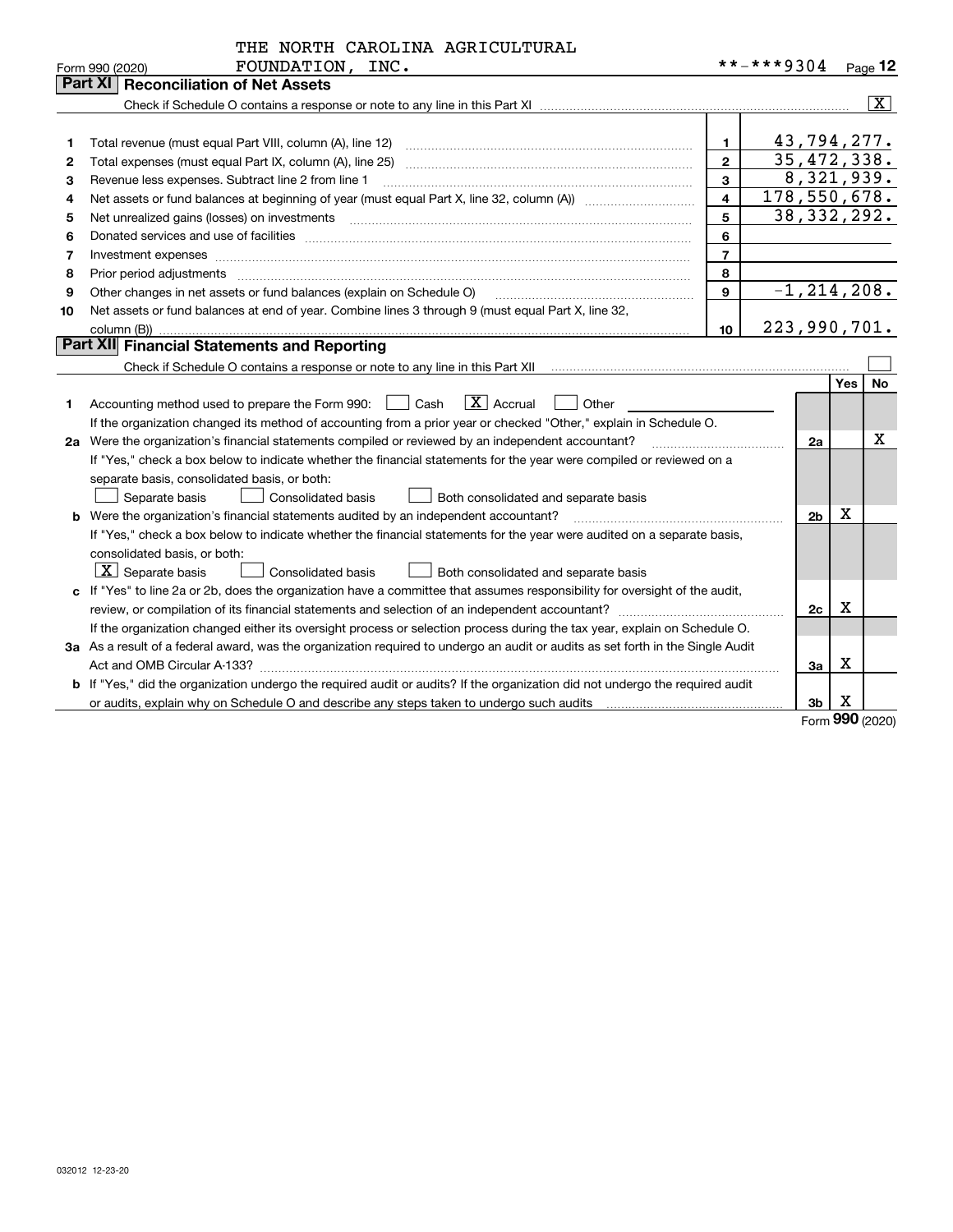| <b>SCHEDULE A</b>    |        |                                                        | <b>Public Charity Status and Public Support</b>                               |                                                                                                                                                                                                                                                                                       |     |                                                                | OMB No. 1545-0047                                    |                                                    |
|----------------------|--------|--------------------------------------------------------|-------------------------------------------------------------------------------|---------------------------------------------------------------------------------------------------------------------------------------------------------------------------------------------------------------------------------------------------------------------------------------|-----|----------------------------------------------------------------|------------------------------------------------------|----------------------------------------------------|
| (Form 990 or 990-EZ) |        |                                                        | Complete if the organization is a section 501(c)(3) organization or a section |                                                                                                                                                                                                                                                                                       |     |                                                                |                                                      |                                                    |
|                      |        |                                                        | 4947(a)(1) nonexempt charitable trust.                                        |                                                                                                                                                                                                                                                                                       |     |                                                                |                                                      |                                                    |
|                      |        | Department of the Treasury<br>Internal Revenue Service |                                                                               | Attach to Form 990 or Form 990-EZ.                                                                                                                                                                                                                                                    |     |                                                                |                                                      | <b>Open to Public</b><br>Inspection                |
|                      |        | Name of the organization                               |                                                                               | Go to www.irs.gov/Form990 for instructions and the latest information.<br>THE NORTH CAROLINA AGRICULTURAL                                                                                                                                                                             |     |                                                                |                                                      | <b>Employer identification number</b>              |
|                      |        |                                                        | FOUNDATION, INC.                                                              |                                                                                                                                                                                                                                                                                       |     |                                                                |                                                      | **-***9304                                         |
|                      | Part I |                                                        |                                                                               | Reason for Public Charity Status. (All organizations must complete this part.) See instructions.                                                                                                                                                                                      |     |                                                                |                                                      |                                                    |
|                      |        |                                                        |                                                                               | The organization is not a private foundation because it is: (For lines 1 through 12, check only one box.)                                                                                                                                                                             |     |                                                                |                                                      |                                                    |
| 1                    |        |                                                        |                                                                               | A church, convention of churches, or association of churches described in section 170(b)(1)(A)(i).                                                                                                                                                                                    |     |                                                                |                                                      |                                                    |
| 2                    |        |                                                        |                                                                               | A school described in section 170(b)(1)(A)(ii). (Attach Schedule E (Form 990 or 990-EZ).)                                                                                                                                                                                             |     |                                                                |                                                      |                                                    |
| 3                    |        |                                                        |                                                                               | A hospital or a cooperative hospital service organization described in section 170(b)(1)(A)(iii).                                                                                                                                                                                     |     |                                                                |                                                      |                                                    |
| 4                    |        |                                                        |                                                                               | A medical research organization operated in conjunction with a hospital described in section 170(b)(1)(A)(iii). Enter the hospital's name,                                                                                                                                            |     |                                                                |                                                      |                                                    |
|                      |        | city, and state:                                       |                                                                               |                                                                                                                                                                                                                                                                                       |     |                                                                |                                                      |                                                    |
| 5                    | X      |                                                        |                                                                               | An organization operated for the benefit of a college or university owned or operated by a governmental unit described in                                                                                                                                                             |     |                                                                |                                                      |                                                    |
| 6                    |        |                                                        | section 170(b)(1)(A)(iv). (Complete Part II.)                                 | A federal, state, or local government or governmental unit described in section 170(b)(1)(A)(v).                                                                                                                                                                                      |     |                                                                |                                                      |                                                    |
| 7                    |        |                                                        |                                                                               | An organization that normally receives a substantial part of its support from a governmental unit or from the general public described in                                                                                                                                             |     |                                                                |                                                      |                                                    |
|                      |        |                                                        | section 170(b)(1)(A)(vi). (Complete Part II.)                                 |                                                                                                                                                                                                                                                                                       |     |                                                                |                                                      |                                                    |
| 8                    |        |                                                        |                                                                               | A community trust described in section 170(b)(1)(A)(vi). (Complete Part II.)                                                                                                                                                                                                          |     |                                                                |                                                      |                                                    |
| 9                    |        |                                                        |                                                                               | An agricultural research organization described in section 170(b)(1)(A)(ix) operated in conjunction with a land-grant college                                                                                                                                                         |     |                                                                |                                                      |                                                    |
|                      |        |                                                        |                                                                               | or university or a non-land-grant college of agriculture (see instructions). Enter the name, city, and state of the college or                                                                                                                                                        |     |                                                                |                                                      |                                                    |
|                      |        | university:                                            |                                                                               |                                                                                                                                                                                                                                                                                       |     |                                                                |                                                      |                                                    |
| 10                   |        |                                                        |                                                                               | An organization that normally receives (1) more than 33 1/3% of its support from contributions, membership fees, and gross receipts from                                                                                                                                              |     |                                                                |                                                      |                                                    |
|                      |        |                                                        |                                                                               | activities related to its exempt functions, subject to certain exceptions; and (2) no more than 33 1/3% of its support from gross investment<br>income and unrelated business taxable income (less section 511 tax) from businesses acquired by the organization after June 30, 1975. |     |                                                                |                                                      |                                                    |
|                      |        |                                                        | See section 509(a)(2). (Complete Part III.)                                   |                                                                                                                                                                                                                                                                                       |     |                                                                |                                                      |                                                    |
| 11                   |        |                                                        |                                                                               | An organization organized and operated exclusively to test for public safety. See section 509(a)(4).                                                                                                                                                                                  |     |                                                                |                                                      |                                                    |
| 12                   |        |                                                        |                                                                               | An organization organized and operated exclusively for the benefit of, to perform the functions of, or to carry out the purposes of one or                                                                                                                                            |     |                                                                |                                                      |                                                    |
|                      |        |                                                        |                                                                               | more publicly supported organizations described in section 509(a)(1) or section 509(a)(2). See section 509(a)(3). Check the box in                                                                                                                                                    |     |                                                                |                                                      |                                                    |
|                      |        |                                                        |                                                                               | lines 12a through 12d that describes the type of supporting organization and complete lines 12e, 12f, and 12g.                                                                                                                                                                        |     |                                                                |                                                      |                                                    |
| a                    |        |                                                        |                                                                               | Type I. A supporting organization operated, supervised, or controlled by its supported organization(s), typically by giving                                                                                                                                                           |     |                                                                |                                                      |                                                    |
|                      |        |                                                        | organization. You must complete Part IV, Sections A and B.                    | the supported organization(s) the power to regularly appoint or elect a majority of the directors or trustees of the supporting                                                                                                                                                       |     |                                                                |                                                      |                                                    |
| b                    |        |                                                        |                                                                               | Type II. A supporting organization supervised or controlled in connection with its supported organization(s), by having                                                                                                                                                               |     |                                                                |                                                      |                                                    |
|                      |        |                                                        |                                                                               | control or management of the supporting organization vested in the same persons that control or manage the supported                                                                                                                                                                  |     |                                                                |                                                      |                                                    |
|                      |        |                                                        | organization(s). You must complete Part IV, Sections A and C.                 |                                                                                                                                                                                                                                                                                       |     |                                                                |                                                      |                                                    |
| с                    |        |                                                        |                                                                               | Type III functionally integrated. A supporting organization operated in connection with, and functionally integrated with,                                                                                                                                                            |     |                                                                |                                                      |                                                    |
|                      |        |                                                        |                                                                               | its supported organization(s) (see instructions). You must complete Part IV, Sections A, D, and E.                                                                                                                                                                                    |     |                                                                |                                                      |                                                    |
| d                    |        |                                                        |                                                                               | Type III non-functionally integrated. A supporting organization operated in connection with its supported organization(s)                                                                                                                                                             |     |                                                                |                                                      |                                                    |
|                      |        |                                                        |                                                                               | that is not functionally integrated. The organization generally must satisfy a distribution requirement and an attentiveness                                                                                                                                                          |     |                                                                |                                                      |                                                    |
| е                    |        |                                                        |                                                                               | requirement (see instructions). You must complete Part IV, Sections A and D, and Part V.<br>Check this box if the organization received a written determination from the IRS that it is a Type I, Type II, Type III                                                                   |     |                                                                |                                                      |                                                    |
|                      |        |                                                        |                                                                               | functionally integrated, or Type III non-functionally integrated supporting organization.                                                                                                                                                                                             |     |                                                                |                                                      |                                                    |
|                      |        |                                                        |                                                                               |                                                                                                                                                                                                                                                                                       |     |                                                                |                                                      |                                                    |
|                      |        |                                                        | g Provide the following information about the supported organization(s).      |                                                                                                                                                                                                                                                                                       |     |                                                                |                                                      |                                                    |
|                      |        | (i) Name of supported<br>organization                  | (ii) EIN                                                                      | (iii) Type of organization<br>(described on lines 1-10                                                                                                                                                                                                                                |     | (iv) Is the organization listed<br>in your governing document? | (v) Amount of monetary<br>support (see instructions) | (vi) Amount of other<br>support (see instructions) |
|                      |        |                                                        |                                                                               | above (see instructions))                                                                                                                                                                                                                                                             | Yes | No                                                             |                                                      |                                                    |
|                      |        |                                                        |                                                                               |                                                                                                                                                                                                                                                                                       |     |                                                                |                                                      |                                                    |
|                      |        |                                                        |                                                                               |                                                                                                                                                                                                                                                                                       |     |                                                                |                                                      |                                                    |
|                      |        |                                                        |                                                                               |                                                                                                                                                                                                                                                                                       |     |                                                                |                                                      |                                                    |
|                      |        |                                                        |                                                                               |                                                                                                                                                                                                                                                                                       |     |                                                                |                                                      |                                                    |
|                      |        |                                                        |                                                                               |                                                                                                                                                                                                                                                                                       |     |                                                                |                                                      |                                                    |
|                      |        |                                                        |                                                                               |                                                                                                                                                                                                                                                                                       |     |                                                                |                                                      |                                                    |
|                      |        |                                                        |                                                                               |                                                                                                                                                                                                                                                                                       |     |                                                                |                                                      |                                                    |
|                      |        |                                                        |                                                                               |                                                                                                                                                                                                                                                                                       |     |                                                                |                                                      |                                                    |
| Total                |        |                                                        |                                                                               |                                                                                                                                                                                                                                                                                       |     |                                                                |                                                      |                                                    |
|                      |        |                                                        |                                                                               |                                                                                                                                                                                                                                                                                       |     |                                                                |                                                      |                                                    |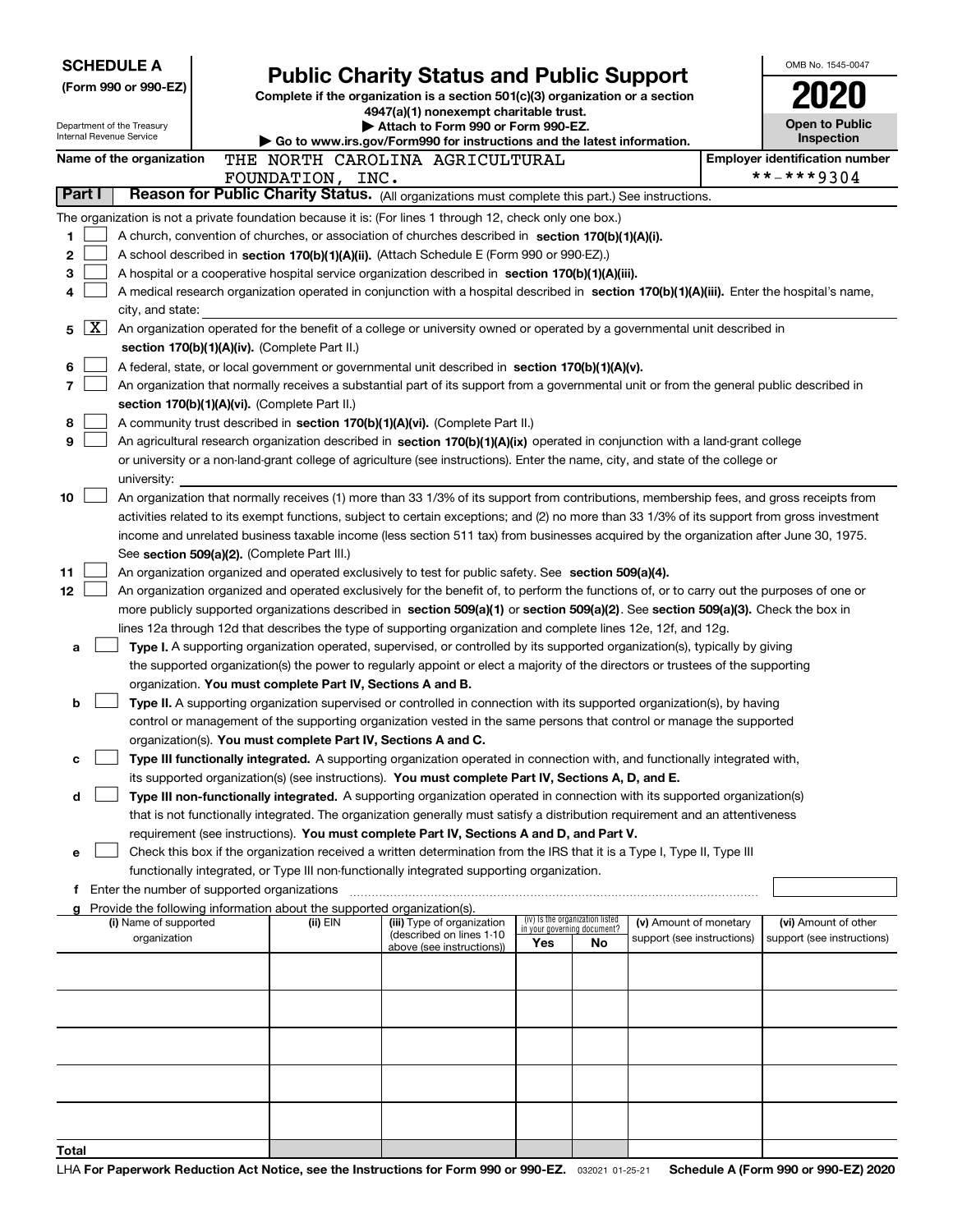## Schedule A (Form 990 or 990-EZ) 2020 Page FOUNDATION, INC. \*\*-\*\*\*9304

**2**

(Complete only if you checked the box on line 5, 7, or 8 of Part I or if the organization failed to qualify under Part III. If the organization fails to qualify under the tests listed below, please complete Part III.) **Part II Support Schedule for Organizations Described in Sections 170(b)(1)(A)(iv) and 170(b)(1)(A)(vi)**

|    | <b>Section A. Public Support</b>                                                                                                               |                                                        |          |            |            |          |                                          |
|----|------------------------------------------------------------------------------------------------------------------------------------------------|--------------------------------------------------------|----------|------------|------------|----------|------------------------------------------|
|    | Calendar year (or fiscal year beginning in) $\blacktriangleright$                                                                              | (a) 2016                                               | (b) 2017 | $(c)$ 2018 | $(d)$ 2019 | (e) 2020 | (f) Total                                |
|    | 1 Gifts, grants, contributions, and                                                                                                            |                                                        |          |            |            |          |                                          |
|    | membership fees received. (Do not                                                                                                              |                                                        |          |            |            |          |                                          |
|    | include any "unusual grants.")                                                                                                                 | 16515217.14911116.13730228.14314924.16727541.76199026. |          |            |            |          |                                          |
|    | 2 Tax revenues levied for the organ-                                                                                                           |                                                        |          |            |            |          |                                          |
|    | ization's benefit and either paid to                                                                                                           |                                                        |          |            |            |          |                                          |
|    | or expended on its behalf                                                                                                                      |                                                        |          |            |            |          |                                          |
|    | 3 The value of services or facilities                                                                                                          |                                                        |          |            |            |          |                                          |
|    | furnished by a governmental unit to                                                                                                            |                                                        |          |            |            |          |                                          |
|    | the organization without charge                                                                                                                |                                                        |          |            |            |          |                                          |
|    | 4 Total. Add lines 1 through 3                                                                                                                 | 16515217.14911116.13730228.14314924.16727541.76199026. |          |            |            |          |                                          |
| 5. | The portion of total contributions                                                                                                             |                                                        |          |            |            |          |                                          |
|    | by each person (other than a                                                                                                                   |                                                        |          |            |            |          |                                          |
|    | governmental unit or publicly                                                                                                                  |                                                        |          |            |            |          |                                          |
|    |                                                                                                                                                |                                                        |          |            |            |          |                                          |
|    | supported organization) included                                                                                                               |                                                        |          |            |            |          |                                          |
|    | on line 1 that exceeds 2% of the                                                                                                               |                                                        |          |            |            |          |                                          |
|    | amount shown on line 11,                                                                                                                       |                                                        |          |            |            |          |                                          |
|    | column (f)                                                                                                                                     |                                                        |          |            |            |          | 795,428.                                 |
|    | 6 Public support. Subtract line 5 from line 4.                                                                                                 |                                                        |          |            |            |          | 75403598.                                |
|    | <b>Section B. Total Support</b>                                                                                                                |                                                        |          |            |            |          |                                          |
|    | Calendar year (or fiscal year beginning in)                                                                                                    | (a) 2016                                               | (b) 2017 | $(c)$ 2018 | $(d)$ 2019 | (e) 2020 | (f) Total                                |
|    | <b>7</b> Amounts from line 4                                                                                                                   | 16515217.14911116.13730228.14314924.16727541.          |          |            |            |          | 76199026.                                |
|    | 8 Gross income from interest,                                                                                                                  |                                                        |          |            |            |          |                                          |
|    | dividends, payments received on                                                                                                                |                                                        |          |            |            |          |                                          |
|    | securities loans, rents, royalties,                                                                                                            |                                                        |          |            |            |          |                                          |
|    | and income from similar sources                                                                                                                | 1065814.                                               | 1235545. | 1530003.   | 1550507.   | 1182860. | 6564729.                                 |
|    | 9 Net income from unrelated business                                                                                                           |                                                        |          |            |            |          |                                          |
|    | activities, whether or not the                                                                                                                 |                                                        |          |            |            |          |                                          |
|    | business is regularly carried on                                                                                                               |                                                        |          |            |            |          |                                          |
|    | 10 Other income. Do not include gain                                                                                                           |                                                        |          |            |            |          |                                          |
|    |                                                                                                                                                |                                                        |          |            |            |          |                                          |
|    | or loss from the sale of capital                                                                                                               |                                                        |          |            |            |          |                                          |
|    | assets (Explain in Part VI.) <b>Constant</b>                                                                                                   |                                                        |          |            |            |          |                                          |
|    | 11 Total support. Add lines 7 through 10                                                                                                       |                                                        |          |            |            |          | 82763755.                                |
|    | <b>12</b> Gross receipts from related activities, etc. (see instructions)                                                                      |                                                        |          |            |            | 12       | 41, 564, 535.                            |
|    | 13 First 5 years. If the Form 990 is for the organization's first, second, third, fourth, or fifth tax year as a section 501(c)(3)             |                                                        |          |            |            |          |                                          |
|    | organization, check this box and stop here                                                                                                     |                                                        |          |            |            |          |                                          |
|    | <b>Section C. Computation of Public Support Percentage</b>                                                                                     |                                                        |          |            |            |          |                                          |
|    | 14 Public support percentage for 2020 (line 6, column (f), divided by line 11, column (f) <i>mummumumum</i>                                    |                                                        |          |            |            | 14       | 91.11<br>%                               |
|    |                                                                                                                                                |                                                        |          |            |            | 15       | 88.94<br>%                               |
|    | 16a 33 1/3% support test - 2020. If the organization did not check the box on line 13, and line 14 is 33 1/3% or more, check this box and      |                                                        |          |            |            |          |                                          |
|    | stop here. The organization qualifies as a publicly supported organization                                                                     |                                                        |          |            |            |          | $\blacktriangleright$ $\boxed{\text{X}}$ |
|    | b 33 1/3% support test - 2019. If the organization did not check a box on line 13 or 16a, and line 15 is 33 1/3% or more, check this box       |                                                        |          |            |            |          |                                          |
|    | and stop here. The organization qualifies as a publicly supported organization                                                                 |                                                        |          |            |            |          |                                          |
|    | 17a 10% -facts-and-circumstances test - 2020. If the organization did not check a box on line 13, 16a, or 16b, and line 14 is 10% or more,     |                                                        |          |            |            |          |                                          |
|    | and if the organization meets the facts-and-circumstances test, check this box and stop here. Explain in Part VI how the organization          |                                                        |          |            |            |          |                                          |
|    | meets the facts-and-circumstances test. The organization qualifies as a publicly supported organization                                        |                                                        |          |            |            |          |                                          |
|    | <b>b 10% -facts-and-circumstances test - 2019.</b> If the organization did not check a box on line 13, 16a, 16b, or 17a, and line 15 is 10% or |                                                        |          |            |            |          |                                          |
|    | more, and if the organization meets the facts-and-circumstances test, check this box and stop here. Explain in Part VI how the                 |                                                        |          |            |            |          |                                          |
|    | organization meets the facts-and-circumstances test. The organization qualifies as a publicly supported organization                           |                                                        |          |            |            |          |                                          |
|    |                                                                                                                                                |                                                        |          |            |            |          |                                          |
|    | 18 Private foundation. If the organization did not check a box on line 13, 16a, 16b, 17a, or 17b, check this box and see instructions          |                                                        |          |            |            |          |                                          |

**Schedule A (Form 990 or 990-EZ) 2020**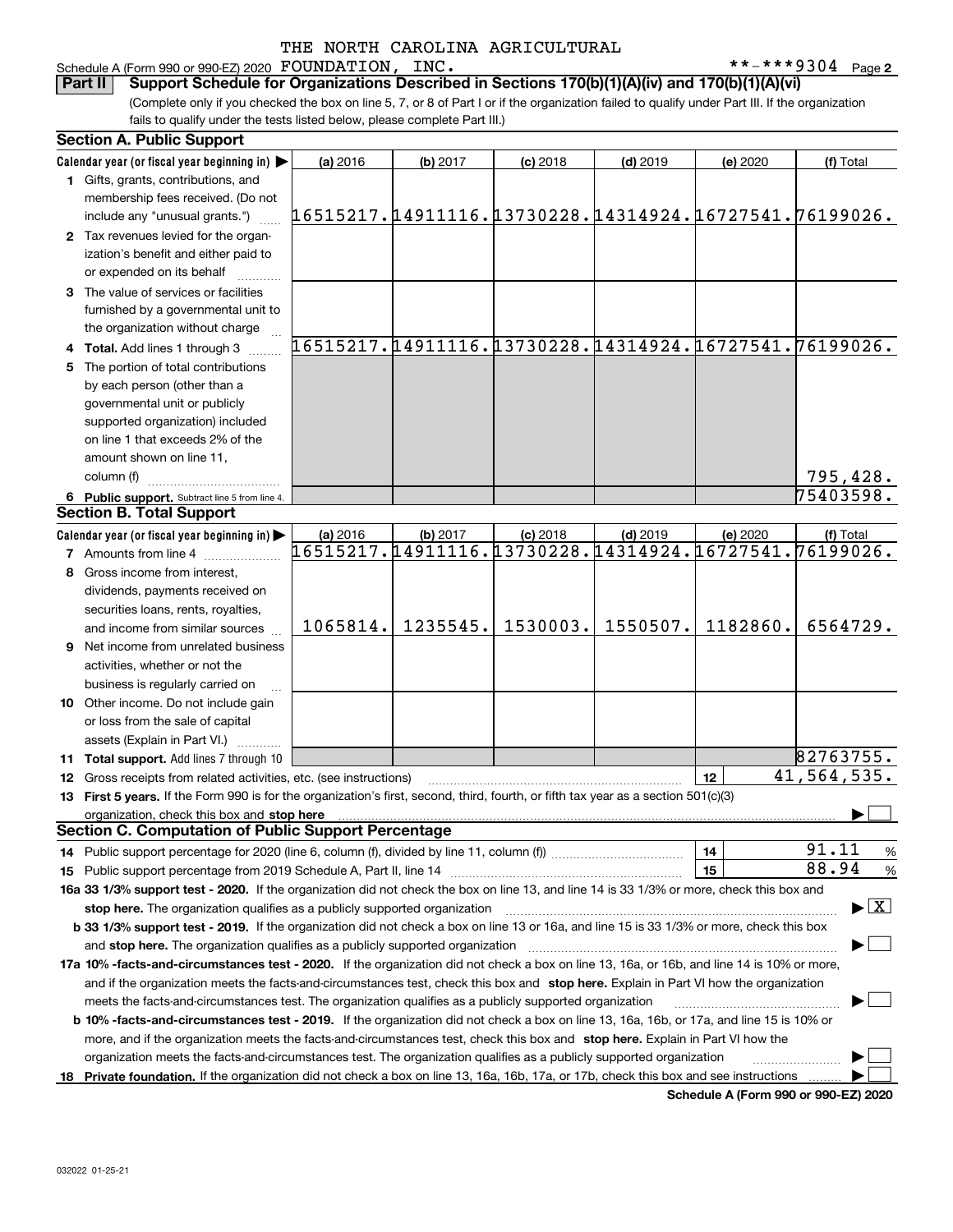Schedule A (Form 990 or 990-EZ) 2020 Page FOUNDATION, INC. \*\*-\*\*\*9304

**Part III Support Schedule for Organizations Described in Section 509(a)(2)** 

(Complete only if you checked the box on line 10 of Part I or if the organization failed to qualify under Part II. If the organization fails to qualify under the tests listed below, please complete Part II.)

|    | <b>Section A. Public Support</b>                                                                                                                                                                                               |          |          |            |            |          |             |
|----|--------------------------------------------------------------------------------------------------------------------------------------------------------------------------------------------------------------------------------|----------|----------|------------|------------|----------|-------------|
|    | Calendar year (or fiscal year beginning in) $\blacktriangleright$                                                                                                                                                              | (a) 2016 | (b) 2017 | $(c)$ 2018 | $(d)$ 2019 | (e) 2020 | (f) Total   |
|    | 1 Gifts, grants, contributions, and                                                                                                                                                                                            |          |          |            |            |          |             |
|    | membership fees received. (Do not                                                                                                                                                                                              |          |          |            |            |          |             |
|    | include any "unusual grants.")                                                                                                                                                                                                 |          |          |            |            |          |             |
|    | <b>2</b> Gross receipts from admissions,                                                                                                                                                                                       |          |          |            |            |          |             |
|    | merchandise sold or services per-                                                                                                                                                                                              |          |          |            |            |          |             |
|    | formed, or facilities furnished in                                                                                                                                                                                             |          |          |            |            |          |             |
|    | any activity that is related to the<br>organization's tax-exempt purpose                                                                                                                                                       |          |          |            |            |          |             |
|    | 3 Gross receipts from activities that                                                                                                                                                                                          |          |          |            |            |          |             |
|    | are not an unrelated trade or bus-                                                                                                                                                                                             |          |          |            |            |          |             |
|    | iness under section 513                                                                                                                                                                                                        |          |          |            |            |          |             |
|    | 4 Tax revenues levied for the organ-                                                                                                                                                                                           |          |          |            |            |          |             |
|    | ization's benefit and either paid to                                                                                                                                                                                           |          |          |            |            |          |             |
|    | or expended on its behalf<br>.                                                                                                                                                                                                 |          |          |            |            |          |             |
|    | 5 The value of services or facilities                                                                                                                                                                                          |          |          |            |            |          |             |
|    | furnished by a governmental unit to                                                                                                                                                                                            |          |          |            |            |          |             |
|    | the organization without charge                                                                                                                                                                                                |          |          |            |            |          |             |
|    | <b>6 Total.</b> Add lines 1 through 5                                                                                                                                                                                          |          |          |            |            |          |             |
|    | 7a Amounts included on lines 1, 2, and                                                                                                                                                                                         |          |          |            |            |          |             |
|    | 3 received from disqualified persons                                                                                                                                                                                           |          |          |            |            |          |             |
|    | <b>b</b> Amounts included on lines 2 and 3 received                                                                                                                                                                            |          |          |            |            |          |             |
|    | from other than disqualified persons that                                                                                                                                                                                      |          |          |            |            |          |             |
|    | exceed the greater of \$5,000 or 1% of the<br>amount on line 13 for the year                                                                                                                                                   |          |          |            |            |          |             |
|    | c Add lines 7a and 7b                                                                                                                                                                                                          |          |          |            |            |          |             |
|    | 8 Public support. (Subtract line 7c from line 6.)                                                                                                                                                                              |          |          |            |            |          |             |
|    | <b>Section B. Total Support</b>                                                                                                                                                                                                |          |          |            |            |          |             |
|    | Calendar year (or fiscal year beginning in)                                                                                                                                                                                    | (a) 2016 | (b) 2017 | $(c)$ 2018 | $(d)$ 2019 | (e) 2020 | (f) Total   |
|    | 9 Amounts from line 6                                                                                                                                                                                                          |          |          |            |            |          |             |
|    | <b>10a</b> Gross income from interest,                                                                                                                                                                                         |          |          |            |            |          |             |
|    | dividends, payments received on                                                                                                                                                                                                |          |          |            |            |          |             |
|    | securities loans, rents, royalties,<br>and income from similar sources                                                                                                                                                         |          |          |            |            |          |             |
|    | <b>b</b> Unrelated business taxable income                                                                                                                                                                                     |          |          |            |            |          |             |
|    | (less section 511 taxes) from businesses                                                                                                                                                                                       |          |          |            |            |          |             |
|    | acquired after June 30, 1975 [10001]                                                                                                                                                                                           |          |          |            |            |          |             |
|    | c Add lines 10a and 10b                                                                                                                                                                                                        |          |          |            |            |          |             |
|    | 11 Net income from unrelated business                                                                                                                                                                                          |          |          |            |            |          |             |
|    | activities not included in line 10b,                                                                                                                                                                                           |          |          |            |            |          |             |
|    | whether or not the business is<br>regularly carried on                                                                                                                                                                         |          |          |            |            |          |             |
|    | <b>12</b> Other income. Do not include gain                                                                                                                                                                                    |          |          |            |            |          |             |
|    | or loss from the sale of capital                                                                                                                                                                                               |          |          |            |            |          |             |
|    | assets (Explain in Part VI.)<br><b>13</b> Total support. (Add lines 9, 10c, 11, and 12.)                                                                                                                                       |          |          |            |            |          |             |
|    | 14 First 5 years. If the Form 990 is for the organization's first, second, third, fourth, or fifth tax year as a section 501(c)(3) organization,                                                                               |          |          |            |            |          |             |
|    | check this box and stop here manufactured and control the state of the state of the state of the state of the state of the state of the state of the state of the state of the state of the state of the state of the state of |          |          |            |            |          |             |
|    | <b>Section C. Computation of Public Support Percentage</b>                                                                                                                                                                     |          |          |            |            |          |             |
|    | 15 Public support percentage for 2020 (line 8, column (f), divided by line 13, column (f))                                                                                                                                     |          |          |            |            | 15       | %           |
|    | 16 Public support percentage from 2019 Schedule A, Part III, line 15                                                                                                                                                           |          |          |            |            | 16       | %           |
|    | <b>Section D. Computation of Investment Income Percentage</b>                                                                                                                                                                  |          |          |            |            |          |             |
|    | 17 Investment income percentage for 2020 (line 10c, column (f), divided by line 13, column (f))                                                                                                                                |          |          |            |            | 17       | %           |
|    | <b>18</b> Investment income percentage from <b>2019</b> Schedule A, Part III, line 17                                                                                                                                          |          |          |            |            | 18       | %           |
|    | 19a 33 1/3% support tests - 2020. If the organization did not check the box on line 14, and line 15 is more than 33 1/3%, and line 17 is not                                                                                   |          |          |            |            |          |             |
|    | more than 33 1/3%, check this box and stop here. The organization qualifies as a publicly supported organization                                                                                                               |          |          |            |            |          | $\sim$<br>▶ |
|    | b 33 1/3% support tests - 2019. If the organization did not check a box on line 14 or line 19a, and line 16 is more than 33 1/3%, and                                                                                          |          |          |            |            |          |             |
|    | line 18 is not more than 33 1/3%, check this box and stop here. The organization qualifies as a publicly supported organization                                                                                                |          |          |            |            |          |             |
| 20 |                                                                                                                                                                                                                                |          |          |            |            |          |             |
|    |                                                                                                                                                                                                                                |          |          |            |            |          |             |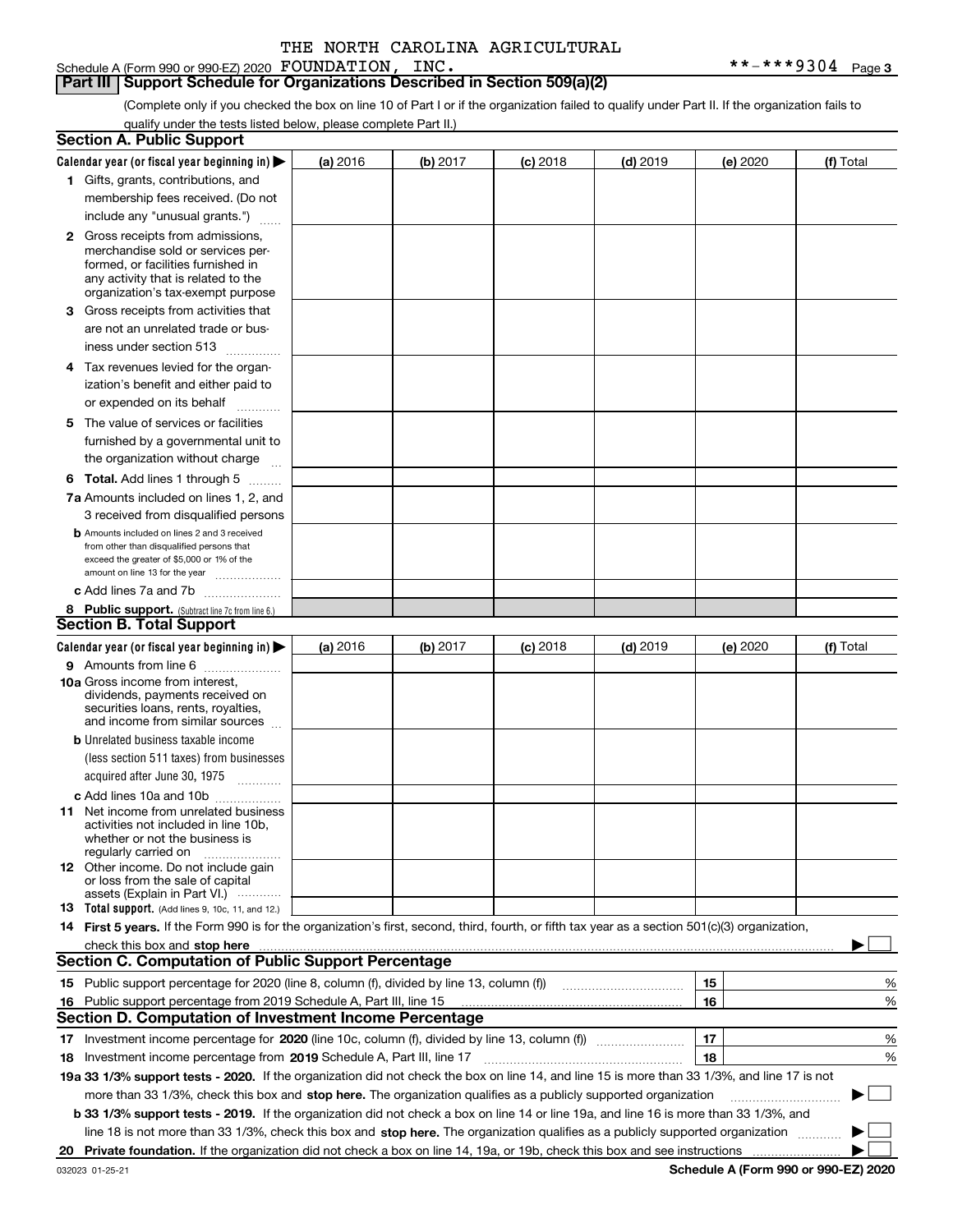#### $***$   $***$  9304 Page 4 Schedule A (Form 990 or 990-EZ) 2020 Page FOUNDATION, INC. \*\*-\*\*\*9304

# **Part IV Supporting Organizations**

(Complete only if you checked a box in line 12 on Part I. If you checked box 12a, Part I, complete Sections A and B. If you checked box 12b, Part I, complete Sections A and C. If you checked box 12c, Part I, complete Sections A, D, and E. If you checked box 12d, Part I, complete Sections A and D, and complete Part V.)

## **Section A. All Supporting Organizations**

- **1** Are all of the organization's supported organizations listed by name in the organization's governing documents? If "No," describe in **Part VI** how the supported organizations are designated. If designated by *class or purpose, describe the designation. If historic and continuing relationship, explain.*
- **2** Did the organization have any supported organization that does not have an IRS determination of status under section 509(a)(1) or (2)? If "Yes," explain in Part VI how the organization determined that the supported *organization was described in section 509(a)(1) or (2).*
- **3a** Did the organization have a supported organization described in section 501(c)(4), (5), or (6)? If "Yes," answer *lines 3b and 3c below.*
- **b** Did the organization confirm that each supported organization qualified under section 501(c)(4), (5), or (6) and satisfied the public support tests under section 509(a)(2)? If "Yes," describe in **Part VI** when and how the *organization made the determination.*
- **c**Did the organization ensure that all support to such organizations was used exclusively for section 170(c)(2)(B) purposes? If "Yes," explain in **Part VI** what controls the organization put in place to ensure such use.
- **4a***If* Was any supported organization not organized in the United States ("foreign supported organization")? *"Yes," and if you checked box 12a or 12b in Part I, answer lines 4b and 4c below.*
- **b** Did the organization have ultimate control and discretion in deciding whether to make grants to the foreign supported organization? If "Yes," describe in **Part VI** how the organization had such control and discretion *despite being controlled or supervised by or in connection with its supported organizations.*
- **c** Did the organization support any foreign supported organization that does not have an IRS determination under sections 501(c)(3) and 509(a)(1) or (2)? If "Yes," explain in **Part VI** what controls the organization used *to ensure that all support to the foreign supported organization was used exclusively for section 170(c)(2)(B) purposes.*
- **5a***If "Yes,"* Did the organization add, substitute, or remove any supported organizations during the tax year? answer lines 5b and 5c below (if applicable). Also, provide detail in **Part VI,** including (i) the names and EIN *numbers of the supported organizations added, substituted, or removed; (ii) the reasons for each such action; (iii) the authority under the organization's organizing document authorizing such action; and (iv) how the action was accomplished (such as by amendment to the organizing document).*
- **b** Type I or Type II only. Was any added or substituted supported organization part of a class already designated in the organization's organizing document?
- **cSubstitutions only.**  Was the substitution the result of an event beyond the organization's control?
- **6** Did the organization provide support (whether in the form of grants or the provision of services or facilities) to **Part VI.** *If "Yes," provide detail in* support or benefit one or more of the filing organization's supported organizations? anyone other than (i) its supported organizations, (ii) individuals that are part of the charitable class benefited by one or more of its supported organizations, or (iii) other supporting organizations that also
- **7**Did the organization provide a grant, loan, compensation, or other similar payment to a substantial contributor *If "Yes," complete Part I of Schedule L (Form 990 or 990-EZ).* regard to a substantial contributor? (as defined in section 4958(c)(3)(C)), a family member of a substantial contributor, or a 35% controlled entity with
- **8** Did the organization make a loan to a disqualified person (as defined in section 4958) not described in line 7? *If "Yes," complete Part I of Schedule L (Form 990 or 990-EZ).*
- **9a** Was the organization controlled directly or indirectly at any time during the tax year by one or more in section 509(a)(1) or (2))? If "Yes," *provide detail in* <code>Part VI.</code> disqualified persons, as defined in section 4946 (other than foundation managers and organizations described
- **b** Did one or more disqualified persons (as defined in line 9a) hold a controlling interest in any entity in which the supporting organization had an interest? If "Yes," provide detail in P**art VI**.
- **c** Did a disqualified person (as defined in line 9a) have an ownership interest in, or derive any personal benefit from, assets in which the supporting organization also had an interest? If "Yes," provide detail in P**art VI.**
- **10a** Was the organization subject to the excess business holdings rules of section 4943 because of section supporting organizations)? If "Yes," answer line 10b below. 4943(f) (regarding certain Type II supporting organizations, and all Type III non-functionally integrated
- **b** Did the organization have any excess business holdings in the tax year? (Use Schedule C, Form 4720, to *determine whether the organization had excess business holdings.)*

**123a3b3c4a4b4c5a5b5c6789a 9b9c10a**

**YesNo**

**10b**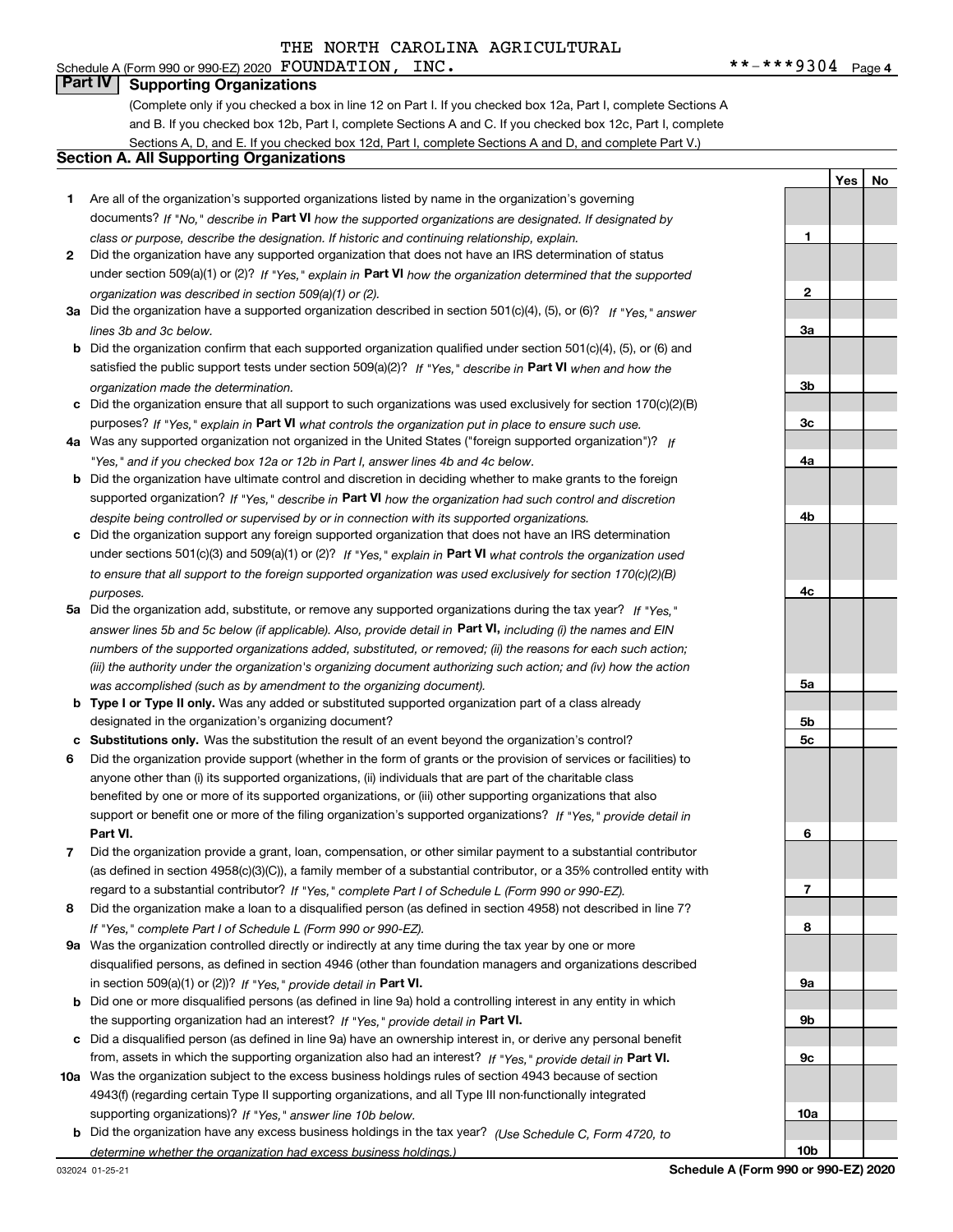| 11 | Has the organization accepted a gift or contribution from any of the following persons?                                                                                                                                                                  |                 |     |    |
|----|----------------------------------------------------------------------------------------------------------------------------------------------------------------------------------------------------------------------------------------------------------|-----------------|-----|----|
|    | a A person who directly or indirectly controls, either alone or together with persons described in lines 11b and                                                                                                                                         |                 |     |    |
|    | 11c below, the governing body of a supported organization?                                                                                                                                                                                               | 11a             |     |    |
| b  | A family member of a person described in line 11a above?                                                                                                                                                                                                 | 11 <sub>b</sub> |     |    |
| c  | A 35% controlled entity of a person described in line 11a or 11b above? If "Yes" to line 11a, 11b, or 11c, provide                                                                                                                                       |                 |     |    |
|    | detail in Part VI.                                                                                                                                                                                                                                       | 11c             |     |    |
|    | <b>Section B. Type I Supporting Organizations</b>                                                                                                                                                                                                        |                 |     |    |
|    |                                                                                                                                                                                                                                                          |                 | Yes | No |
| 1  | Did the governing body, members of the governing body, officers acting in their official capacity, or membership of one or                                                                                                                               |                 |     |    |
|    | more supported organizations have the power to regularly appoint or elect at least a majority of the organization's officers,<br>directors, or trustees at all times during the tax year? If "No," describe in Part VI how the supported organization(s) |                 |     |    |
|    | effectively operated, supervised, or controlled the organization's activities. If the organization had more than one supported                                                                                                                           |                 |     |    |
|    | organization, describe how the powers to appoint and/or remove officers, directors, or trustees were allocated among the                                                                                                                                 |                 |     |    |
|    | supported organizations and what conditions or restrictions, if any, applied to such powers during the tax year.                                                                                                                                         | 1               |     |    |
| 2  | Did the organization operate for the benefit of any supported organization other than the supported                                                                                                                                                      |                 |     |    |
|    | organization(s) that operated, supervised, or controlled the supporting organization? If "Yes," explain in                                                                                                                                               |                 |     |    |
|    | <b>Part VI</b> how providing such benefit carried out the purposes of the supported organization(s) that operated,                                                                                                                                       |                 |     |    |
|    | supervised, or controlled the supporting organization.<br>Section C. Type II Supporting Organizations                                                                                                                                                    | 2               |     |    |
|    |                                                                                                                                                                                                                                                          |                 |     |    |
|    |                                                                                                                                                                                                                                                          |                 | Yes | No |
| 1  | Were a majority of the organization's directors or trustees during the tax year also a majority of the directors                                                                                                                                         |                 |     |    |
|    | or trustees of each of the organization's supported organization(s)? If "No," describe in Part VI how control                                                                                                                                            |                 |     |    |
|    | or management of the supporting organization was vested in the same persons that controlled or managed                                                                                                                                                   | 1               |     |    |
|    | the supported organization(s).<br>Section D. All Type III Supporting Organizations                                                                                                                                                                       |                 |     |    |
|    |                                                                                                                                                                                                                                                          |                 | Yes | No |
| 1  | Did the organization provide to each of its supported organizations, by the last day of the fifth month of the                                                                                                                                           |                 |     |    |
|    | organization's tax year, (i) a written notice describing the type and amount of support provided during the prior tax                                                                                                                                    |                 |     |    |
|    | year, (ii) a copy of the Form 990 that was most recently filed as of the date of notification, and (iii) copies of the                                                                                                                                   |                 |     |    |
|    | organization's governing documents in effect on the date of notification, to the extent not previously provided?                                                                                                                                         | 1               |     |    |
| 2  | Were any of the organization's officers, directors, or trustees either (i) appointed or elected by the supported                                                                                                                                         |                 |     |    |
|    | organization(s) or (ii) serving on the governing body of a supported organization? If "No," explain in Part VI how                                                                                                                                       |                 |     |    |
|    | the organization maintained a close and continuous working relationship with the supported organization(s).                                                                                                                                              | 2               |     |    |
| 3  | By reason of the relationship described in line 2, above, did the organization's supported organizations have a                                                                                                                                          |                 |     |    |
|    | significant voice in the organization's investment policies and in directing the use of the organization's                                                                                                                                               |                 |     |    |
|    | income or assets at all times during the tax year? If "Yes," describe in Part VI the role the organization's                                                                                                                                             |                 |     |    |
|    | supported organizations played in this regard.                                                                                                                                                                                                           | 3               |     |    |
|    | Section E. Type III Functionally Integrated Supporting Organizations                                                                                                                                                                                     |                 |     |    |
|    | Check the box next to the method that the organization used to satisfy the Integral Part Test during the year (see instructions).                                                                                                                        |                 |     |    |
| a  | The organization satisfied the Activities Test. Complete line 2 below.                                                                                                                                                                                   |                 |     |    |
| b  | The organization is the parent of each of its supported organizations. Complete line 3 below.                                                                                                                                                            |                 |     |    |
| c  | The organization supported a governmental entity. Describe in Part VI how you supported a governmental entity (see instructions).                                                                                                                        |                 |     |    |
| 2  | Activities Test. Answer lines 2a and 2b below.                                                                                                                                                                                                           |                 | Yes | No |
| a  | Did substantially all of the organization's activities during the tax year directly further the exempt purposes of                                                                                                                                       |                 |     |    |
|    | the supported organization(s) to which the organization was responsive? If "Yes." then in Part VI identify                                                                                                                                               |                 |     |    |
|    | those supported organizations and explain how these activities directly furthered their exempt purposes,                                                                                                                                                 |                 |     |    |
|    | how the organization was responsive to those supported organizations, and how the organization determined                                                                                                                                                |                 |     |    |
|    | that these activities constituted substantially all of its activities.                                                                                                                                                                                   | 2a              |     |    |
| b  | Did the activities described in line 2a, above, constitute activities that, but for the organization's involvement,                                                                                                                                      |                 |     |    |
|    | one or more of the organization's supported organization(s) would have been engaged in? If "Yes," explain in                                                                                                                                             |                 |     |    |
|    | <b>Part VI</b> the reasons for the organization's position that its supported organization(s) would have engaged in                                                                                                                                      |                 |     |    |
|    | these activities but for the organization's involvement.                                                                                                                                                                                                 | 2b              |     |    |
| з  | Parent of Supported Organizations. Answer lines 3a and 3b below.                                                                                                                                                                                         |                 |     |    |
| а  | Did the organization have the power to regularly appoint or elect a majority of the officers, directors, or                                                                                                                                              |                 |     |    |
|    | trustees of each of the supported organizations? If "Yes" or "No" provide details in Part VI.                                                                                                                                                            | За              |     |    |
| b  | Did the organization exercise a substantial degree of direction over the policies, programs, and activities of each<br>of its supported organizations? If "Yes." describe in Part VI the role played by the organization in this regard.                 | 3b              |     |    |
|    |                                                                                                                                                                                                                                                          |                 |     |    |

c

**Yes No**

**Part IV Supporting Organizations** *(continued)*

**Schedule A (Form 990 or 990-EZ) 2020**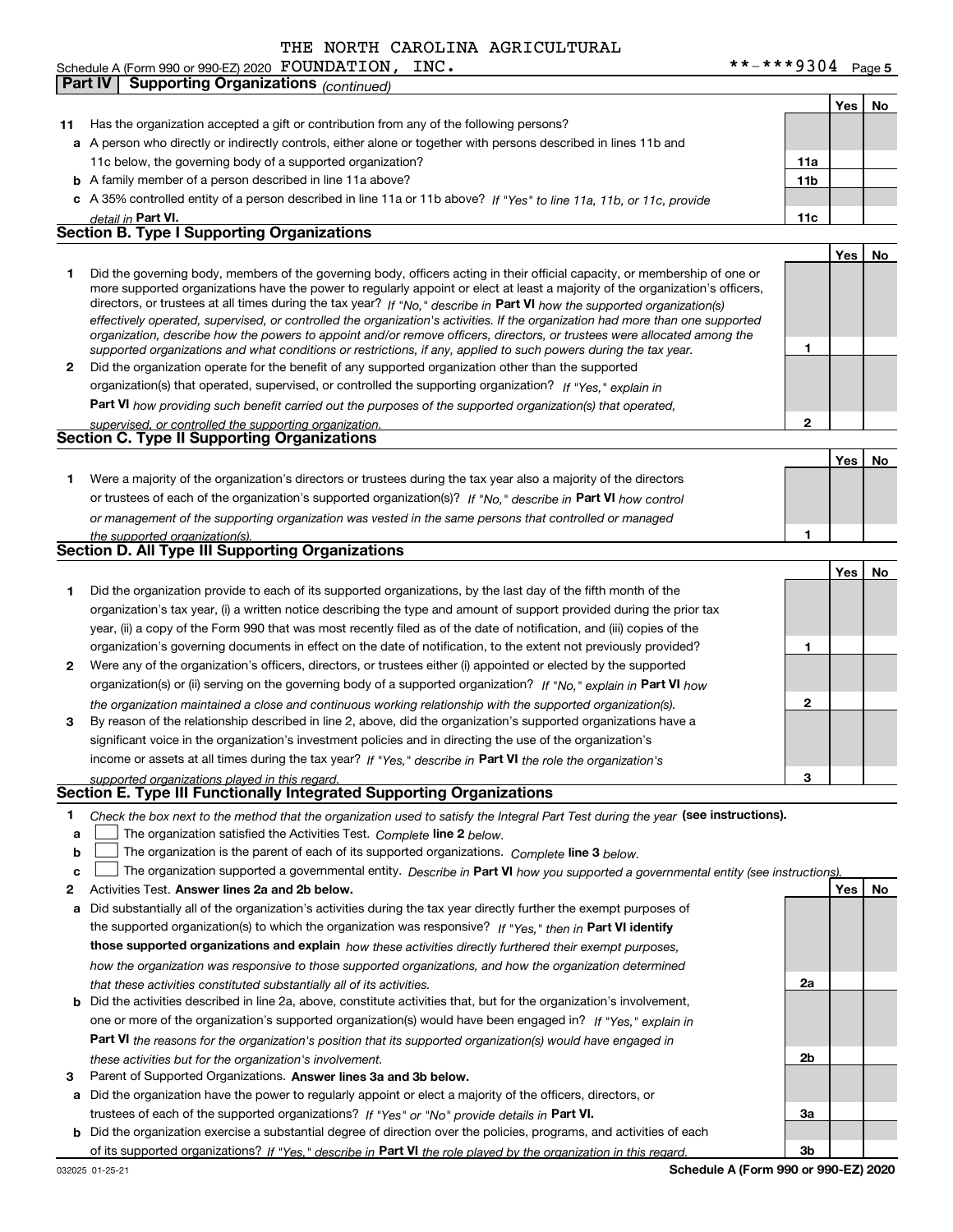#### **1Part VI** Check here if the organization satisfied the Integral Part Test as a qualifying trust on Nov. 20, 1970 ( explain in Part **VI**). See instructions. **Section A - Adjusted Net Income 123** Other gross income (see instructions) **4**Add lines 1 through 3. **56** Portion of operating expenses paid or incurred for production or **7** Other expenses (see instructions) **8** Adjusted Net Income (subtract lines 5, 6, and 7 from line 4) **8 8 1234567Section B - Minimum Asset Amount 1**Aggregate fair market value of all non-exempt-use assets (see **2**Acquisition indebtedness applicable to non-exempt-use assets **3** Subtract line 2 from line 1d. **4**Cash deemed held for exempt use. Enter 0.015 of line 3 (for greater amount, **5** Net value of non-exempt-use assets (subtract line 4 from line 3) **678a** Average monthly value of securities **b** Average monthly cash balances **c**Fair market value of other non-exempt-use assets **dTotal**  (add lines 1a, 1b, and 1c) **eDiscount** claimed for blockage or other factors **1a1b1c1d2345678**(explain in detail in Part VI): **Minimum Asset Amount**  (add line 7 to line 6) **Section C - Distributable Amount 123456123456Distributable Amount.** Subtract line 5 from line 4, unless subject to Schedule A (Form 990 or 990-EZ) 2020 Page FOUNDATION, INC. \*\*-\*\*\*9304 All other Type III non-functionally integrated supporting organizations must complete Sections A through E. (B) Current Year (optional)(A) Prior Year Net short-term capital gain Recoveries of prior-year distributions Depreciation and depletion collection of gross income or for management, conservation, or maintenance of property held for production of income (see instructions) (B) Current Year (optional)(A) Prior Year instructions for short tax year or assets held for part of year): see instructions). Multiply line 5 by 0.035. Recoveries of prior-year distributions Current Year Adjusted net income for prior year (from Section A, line 8, column A) Enter 0.85 of line 1. Minimum asset amount for prior year (from Section B, line 8, column A) Enter greater of line 2 or line 3. Income tax imposed in prior year emergency temporary reduction (see instructions). **Part V Type III Non-Functionally Integrated 509(a)(3) Supporting Organizations**   $\mathcal{L}^{\text{max}}$

**7**Check here if the current year is the organization's first as a non-functionally integrated Type III supporting organization (see instructions). $\mathcal{L}^{\text{max}}$ 

**Schedule A (Form 990 or 990-EZ) 2020**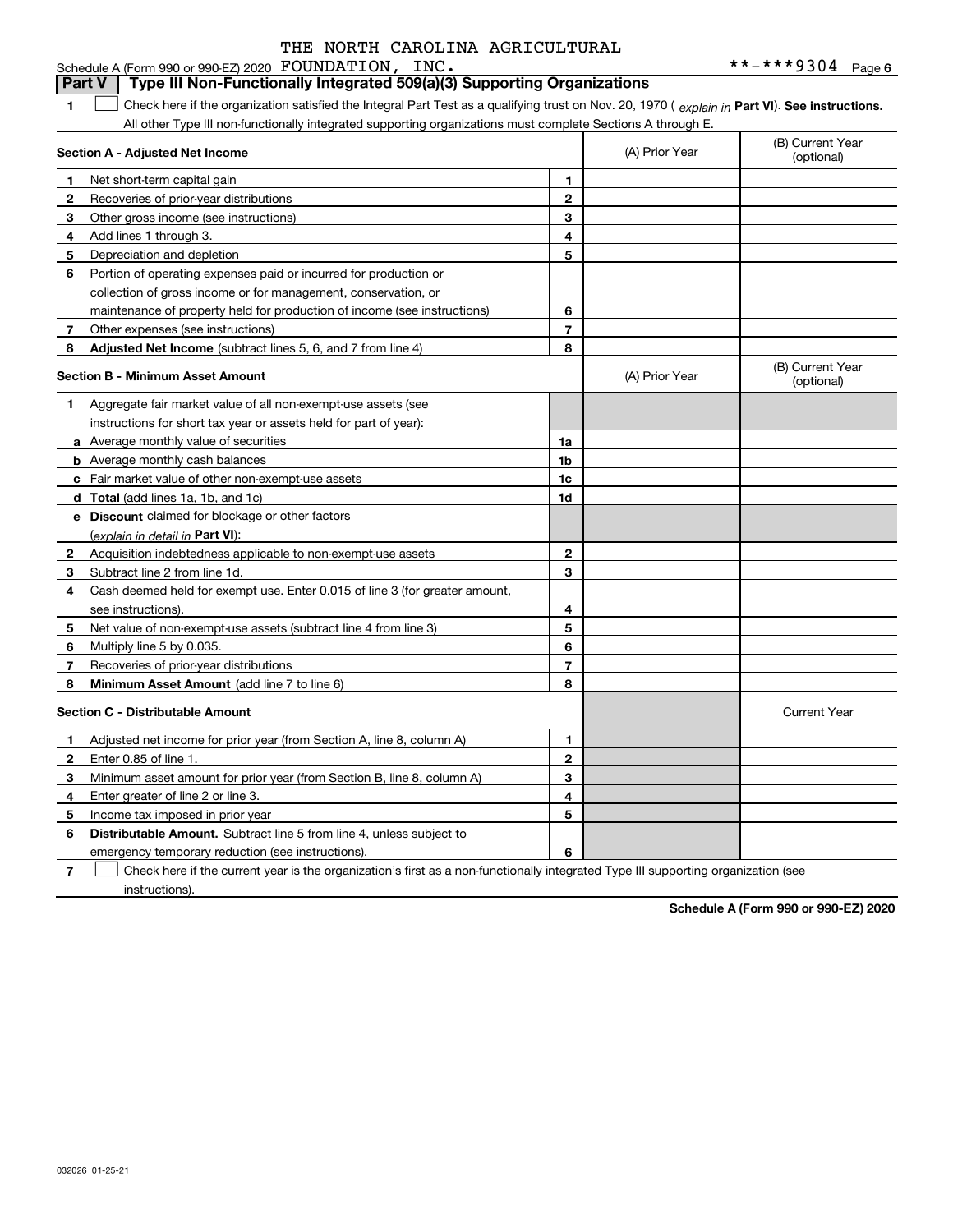|    |                                                                                                      |                           | **-***9304<br>Page 7                             |                     |
|----|------------------------------------------------------------------------------------------------------|---------------------------|--------------------------------------------------|---------------------|
|    | Type III Non-Functionally Integrated 509(a)(3) Supporting Organizations<br><b>Part V</b>             | (continued)               |                                                  |                     |
|    | Section D - Distributions                                                                            |                           |                                                  | <b>Current Year</b> |
|    | Amounts paid to supported organizations to accomplish exempt purposes                                |                           |                                                  |                     |
| 2  | Amounts paid to perform activity that directly furthers exempt purposes of supported                 |                           |                                                  |                     |
|    | organizations, in excess of income from activity                                                     |                           | 2                                                |                     |
| 3  | Administrative expenses paid to accomplish exempt purposes of supported organizations                |                           | 3                                                |                     |
|    | Amounts paid to acquire exempt-use assets                                                            |                           | 4                                                |                     |
| 5  | Qualified set-aside amounts (prior IRS approval required - provide details in Part VI)               |                           | 5                                                |                     |
| 6  | Other distributions ( <i>describe in</i> Part VI). See instructions.                                 |                           | 6                                                |                     |
|    | Total annual distributions. Add lines 1 through 6.                                                   |                           |                                                  |                     |
| 8  | Distributions to attentive supported organizations to which the organization is responsive           |                           |                                                  |                     |
|    | (provide details in Part VI). See instructions.                                                      |                           | 8                                                |                     |
| 9  | Distributable amount for 2020 from Section C, line 6                                                 |                           | 9                                                |                     |
| 10 | Line 8 amount divided by line 9 amount                                                               |                           | 10                                               |                     |
|    | (i)<br><b>Excess Distributions</b><br><b>Section E - Distribution Allocations</b> (see instructions) | <b>Underdistributions</b> | (iii)<br><b>Distributable</b><br>Amount for 2020 |                     |

**56** Remaining underdistributions for 2020. Subtract lines 3h **7Excess distributions carryover to 2021.**  Add lines 3j **8**Breakdown of line 7: <u>than zero, *explain in* Part VI. See instructions.</u> **Part VI** . See instructions. **a** Excess from 2016 **b** Excess from 2017 **c**Excess from 2018 **d**Excess from 2019 **e**Excess from 2020 and 4b from line 1. For result greater than zero, *explain in* Remaining underdistributions for years prior to 2020, if any. Subtract lines 3g and 4a from line 2. For result greater and 4c.

**Schedule A (Form 990 or 990-EZ) 2020**

**1**

**3**

**ij**

i.

**a** From 2015 **b** From 2016 **c**From 2017 **d** From 2018 **e** From 2019

**2**Underdistributions, if any, for years prior to 2020 (reason-

Excess distributions carryover, if any, to 2020

Distributable amount for 2020 from Section C, line 6

<u>able cause required - *explain in* Part VI). See instructions.</u>

**4**Distributions for 2020 from Section D,

 $line 7:$   $\frac{1}{2}$ 

**g**Applied to underdistributions of prior years **h** Applied to 2020 distributable amount

Carryover from 2015 not applied (see instructions) Remainder. Subtract lines 3g, 3h, and 3i from line 3f.

**a** Applied to underdistributions of prior years **b** Applied to 2020 distributable amount

**c** Remainder. Subtract lines 4a and 4b from line 4.

**fTotal**  of lines 3a through 3e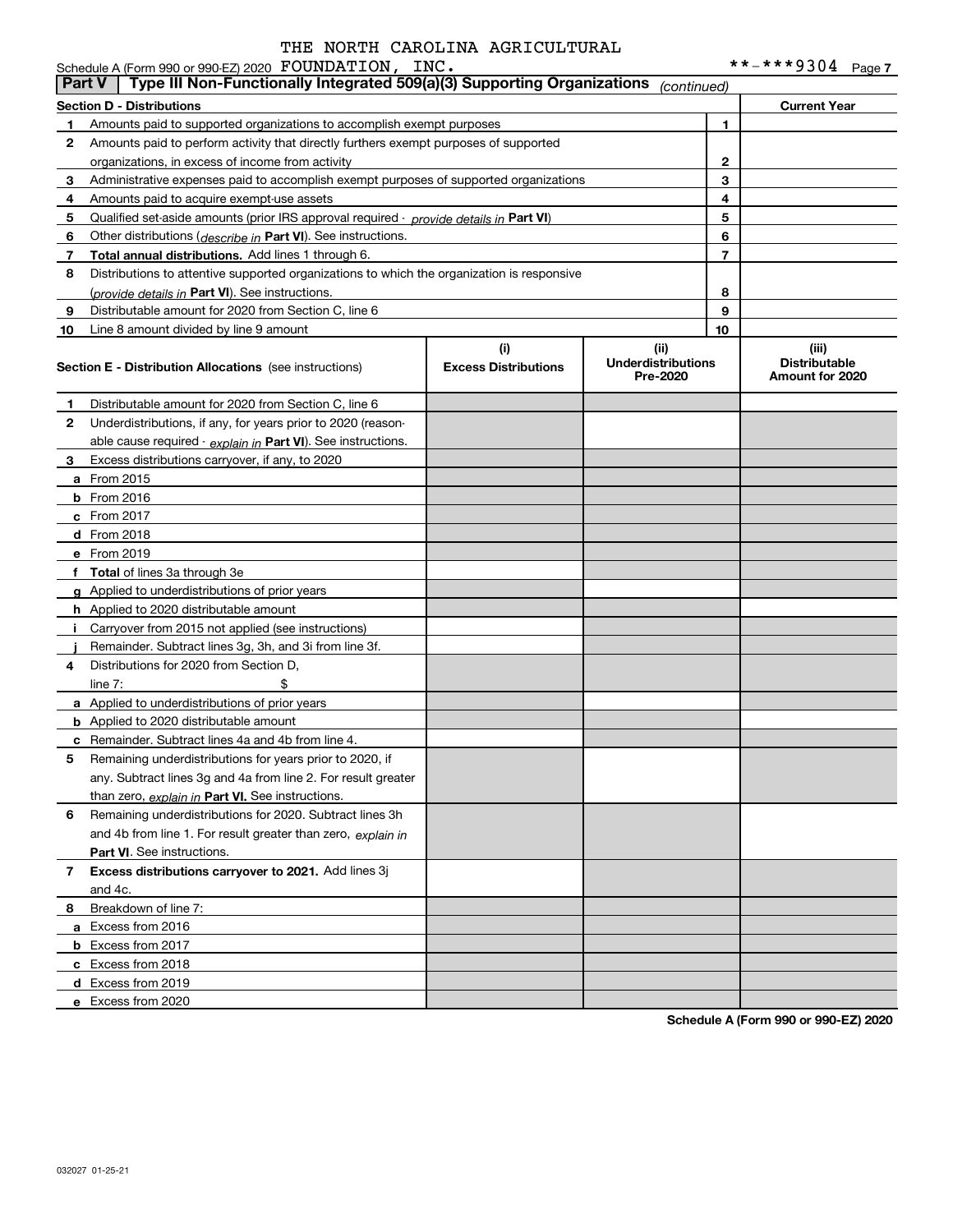|                |                                                       |  | THE NORTH CAROLINA AGRICULTURAL |                                                                                                                                                                                                                                                                                                                                                                                                                                                                                                                                                                      |  |
|----------------|-------------------------------------------------------|--|---------------------------------|----------------------------------------------------------------------------------------------------------------------------------------------------------------------------------------------------------------------------------------------------------------------------------------------------------------------------------------------------------------------------------------------------------------------------------------------------------------------------------------------------------------------------------------------------------------------|--|
|                | Schedule A (Form 990 or 990-EZ) 2020 FOUNDATION, INC. |  |                                 | **-***9304 Page 8                                                                                                                                                                                                                                                                                                                                                                                                                                                                                                                                                    |  |
| <b>Part VI</b> | (See instructions.)                                   |  |                                 | Supplemental Information. Provide the explanations required by Part II, line 10; Part II, line 17a or 17b; Part III, line 12;<br>Part IV, Section A, lines 1, 2, 3b, 3c, 4b, 4c, 5a, 6, 9a, 9b, 9c, 11a, 11b, and 11c; Part IV, Section B, lines 1 and 2; Part IV, Section C,<br>line 1; Part IV, Section D, lines 2 and 3; Part IV, Section E, lines 1c, 2a, 2b, 3a, and 3b; Part V, line 1; Part V, Section B, line 1e; Part V,<br>Section D, lines 5, 6, and 8; and Part V, Section E, lines 2, 5, and 6. Also complete this part for any additional information. |  |
|                |                                                       |  |                                 |                                                                                                                                                                                                                                                                                                                                                                                                                                                                                                                                                                      |  |
|                |                                                       |  |                                 |                                                                                                                                                                                                                                                                                                                                                                                                                                                                                                                                                                      |  |
|                |                                                       |  |                                 |                                                                                                                                                                                                                                                                                                                                                                                                                                                                                                                                                                      |  |
|                |                                                       |  |                                 |                                                                                                                                                                                                                                                                                                                                                                                                                                                                                                                                                                      |  |
|                |                                                       |  |                                 |                                                                                                                                                                                                                                                                                                                                                                                                                                                                                                                                                                      |  |
|                |                                                       |  |                                 |                                                                                                                                                                                                                                                                                                                                                                                                                                                                                                                                                                      |  |
|                |                                                       |  |                                 |                                                                                                                                                                                                                                                                                                                                                                                                                                                                                                                                                                      |  |
|                |                                                       |  |                                 |                                                                                                                                                                                                                                                                                                                                                                                                                                                                                                                                                                      |  |
|                |                                                       |  |                                 |                                                                                                                                                                                                                                                                                                                                                                                                                                                                                                                                                                      |  |
|                |                                                       |  |                                 |                                                                                                                                                                                                                                                                                                                                                                                                                                                                                                                                                                      |  |
|                |                                                       |  |                                 |                                                                                                                                                                                                                                                                                                                                                                                                                                                                                                                                                                      |  |
|                |                                                       |  |                                 |                                                                                                                                                                                                                                                                                                                                                                                                                                                                                                                                                                      |  |
|                |                                                       |  |                                 |                                                                                                                                                                                                                                                                                                                                                                                                                                                                                                                                                                      |  |
|                |                                                       |  |                                 |                                                                                                                                                                                                                                                                                                                                                                                                                                                                                                                                                                      |  |
|                |                                                       |  |                                 |                                                                                                                                                                                                                                                                                                                                                                                                                                                                                                                                                                      |  |
|                |                                                       |  |                                 |                                                                                                                                                                                                                                                                                                                                                                                                                                                                                                                                                                      |  |
|                |                                                       |  |                                 |                                                                                                                                                                                                                                                                                                                                                                                                                                                                                                                                                                      |  |
|                |                                                       |  |                                 |                                                                                                                                                                                                                                                                                                                                                                                                                                                                                                                                                                      |  |
|                |                                                       |  |                                 |                                                                                                                                                                                                                                                                                                                                                                                                                                                                                                                                                                      |  |
|                |                                                       |  |                                 |                                                                                                                                                                                                                                                                                                                                                                                                                                                                                                                                                                      |  |
|                |                                                       |  |                                 |                                                                                                                                                                                                                                                                                                                                                                                                                                                                                                                                                                      |  |
|                |                                                       |  |                                 |                                                                                                                                                                                                                                                                                                                                                                                                                                                                                                                                                                      |  |
|                |                                                       |  |                                 |                                                                                                                                                                                                                                                                                                                                                                                                                                                                                                                                                                      |  |
|                |                                                       |  |                                 |                                                                                                                                                                                                                                                                                                                                                                                                                                                                                                                                                                      |  |
|                |                                                       |  |                                 |                                                                                                                                                                                                                                                                                                                                                                                                                                                                                                                                                                      |  |
|                |                                                       |  |                                 |                                                                                                                                                                                                                                                                                                                                                                                                                                                                                                                                                                      |  |
|                |                                                       |  |                                 |                                                                                                                                                                                                                                                                                                                                                                                                                                                                                                                                                                      |  |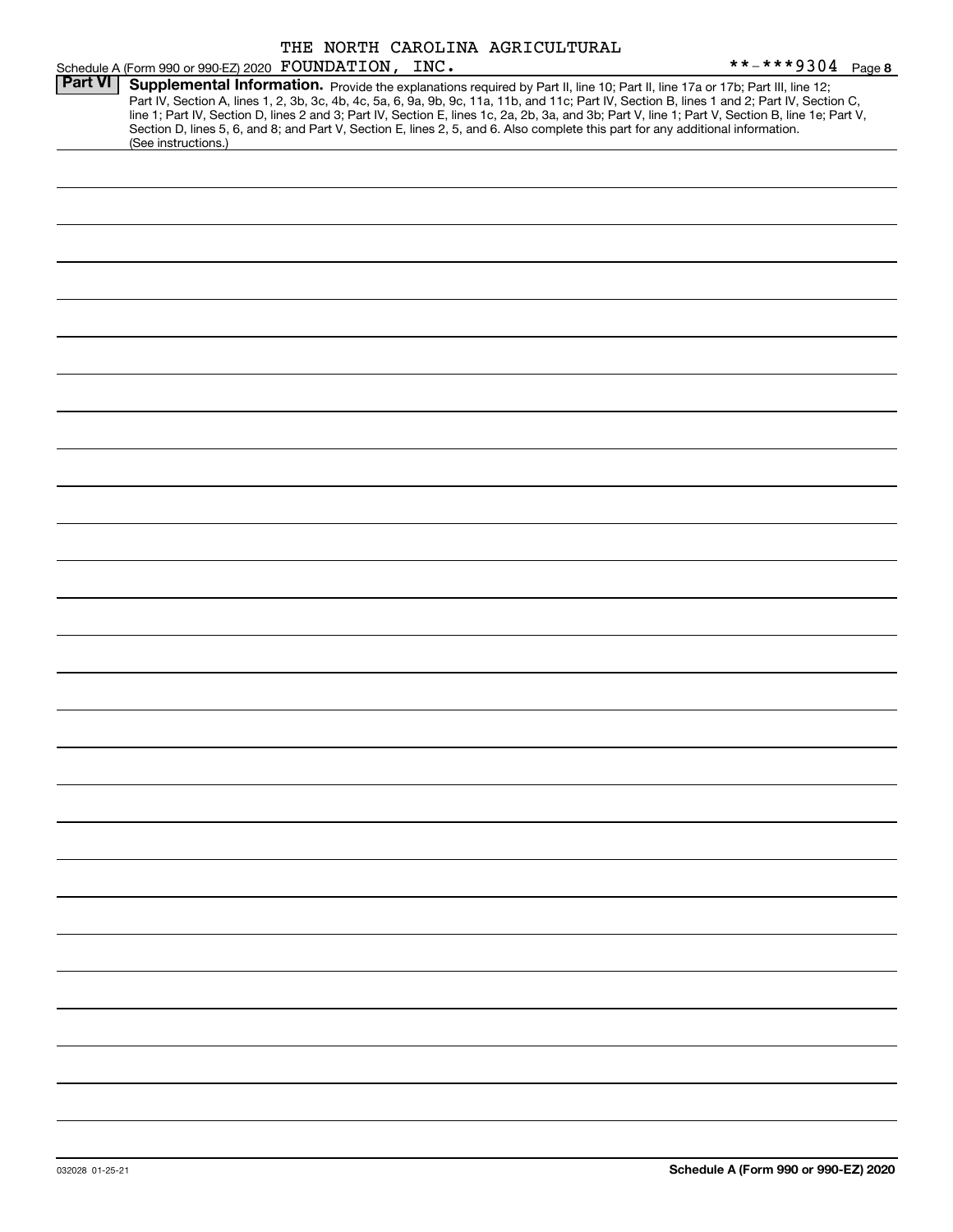Department of the Treasury Internal Revenue Service **(Form 990, 990-EZ, or 990-PF)**

|  | Name of the organization |
|--|--------------------------|
|  |                          |

## \*\* PUBLIC DISCLOSURE COPY \*\*

# **Schedule B Schedule of Contributors**

**| Attach to Form 990, Form 990-EZ, or Form 990-PF. | Go to www.irs.gov/Form990 for the latest information.** OMB No. 1545-0047

**2020**

**Employer identification number**

|                  | THE NORTH CAROLINA AGRICULTURAL |            |
|------------------|---------------------------------|------------|
| FOUNDATION, INC. |                                 | **-***9304 |

| Filers of:         | Section:                                                                           |
|--------------------|------------------------------------------------------------------------------------|
| Form 990 or 990-EZ | $\lfloor x \rfloor$ 501(c)( 3) (enter number) organization                         |
|                    | $4947(a)(1)$ nonexempt charitable trust <b>not</b> treated as a private foundation |
|                    | 527 political organization                                                         |
| Form 990-PF        | 501(c)(3) exempt private foundation                                                |
|                    | 4947(a)(1) nonexempt charitable trust treated as a private foundation              |
|                    | 501(c)(3) taxable private foundation                                               |

Check if your organization is covered by the **General Rule** or a **Special Rule. Note:**  Only a section 501(c)(7), (8), or (10) organization can check boxes for both the General Rule and a Special Rule. See instructions.

### **General Rule**

 $\mathcal{L}^{\text{max}}$ 

For an organization filing Form 990, 990-EZ, or 990-PF that received, during the year, contributions totaling \$5,000 or more (in money or property) from any one contributor. Complete Parts I and II. See instructions for determining a contributor's total contributions.

### **Special Rules**

any one contributor, during the year, total contributions of the greater of  $\,$  (1) \$5,000; or **(2)** 2% of the amount on (i) Form 990, Part VIII, line 1h;  $\boxed{\textbf{X}}$  For an organization described in section 501(c)(3) filing Form 990 or 990-EZ that met the 33 1/3% support test of the regulations under sections 509(a)(1) and 170(b)(1)(A)(vi), that checked Schedule A (Form 990 or 990-EZ), Part II, line 13, 16a, or 16b, and that received from or (ii) Form 990-EZ, line 1. Complete Parts I and II.

For an organization described in section 501(c)(7), (8), or (10) filing Form 990 or 990-EZ that received from any one contributor, during the year, total contributions of more than \$1,000 exclusively for religious, charitable, scientific, literary, or educational purposes, or for the prevention of cruelty to children or animals. Complete Parts I (entering "N/A" in column (b) instead of the contributor name and address), II, and III.  $\mathcal{L}^{\text{max}}$ 

purpose. Don't complete any of the parts unless the **General Rule** applies to this organization because it received *nonexclusively* year, contributions <sub>exclusively</sub> for religious, charitable, etc., purposes, but no such contributions totaled more than \$1,000. If this box is checked, enter here the total contributions that were received during the year for an  $\;$ exclusively religious, charitable, etc., For an organization described in section 501(c)(7), (8), or (10) filing Form 990 or 990-EZ that received from any one contributor, during the religious, charitable, etc., contributions totaling \$5,000 or more during the year  $\Box$ — $\Box$   $\Box$  $\mathcal{L}^{\text{max}}$ 

**Caution:**  An organization that isn't covered by the General Rule and/or the Special Rules doesn't file Schedule B (Form 990, 990-EZ, or 990-PF),  **must** but it answer "No" on Part IV, line 2, of its Form 990; or check the box on line H of its Form 990-EZ or on its Form 990-PF, Part I, line 2, to certify that it doesn't meet the filing requirements of Schedule B (Form 990, 990-EZ, or 990-PF).

**For Paperwork Reduction Act Notice, see the instructions for Form 990, 990-EZ, or 990-PF. Schedule B (Form 990, 990-EZ, or 990-PF) (2020)** LHA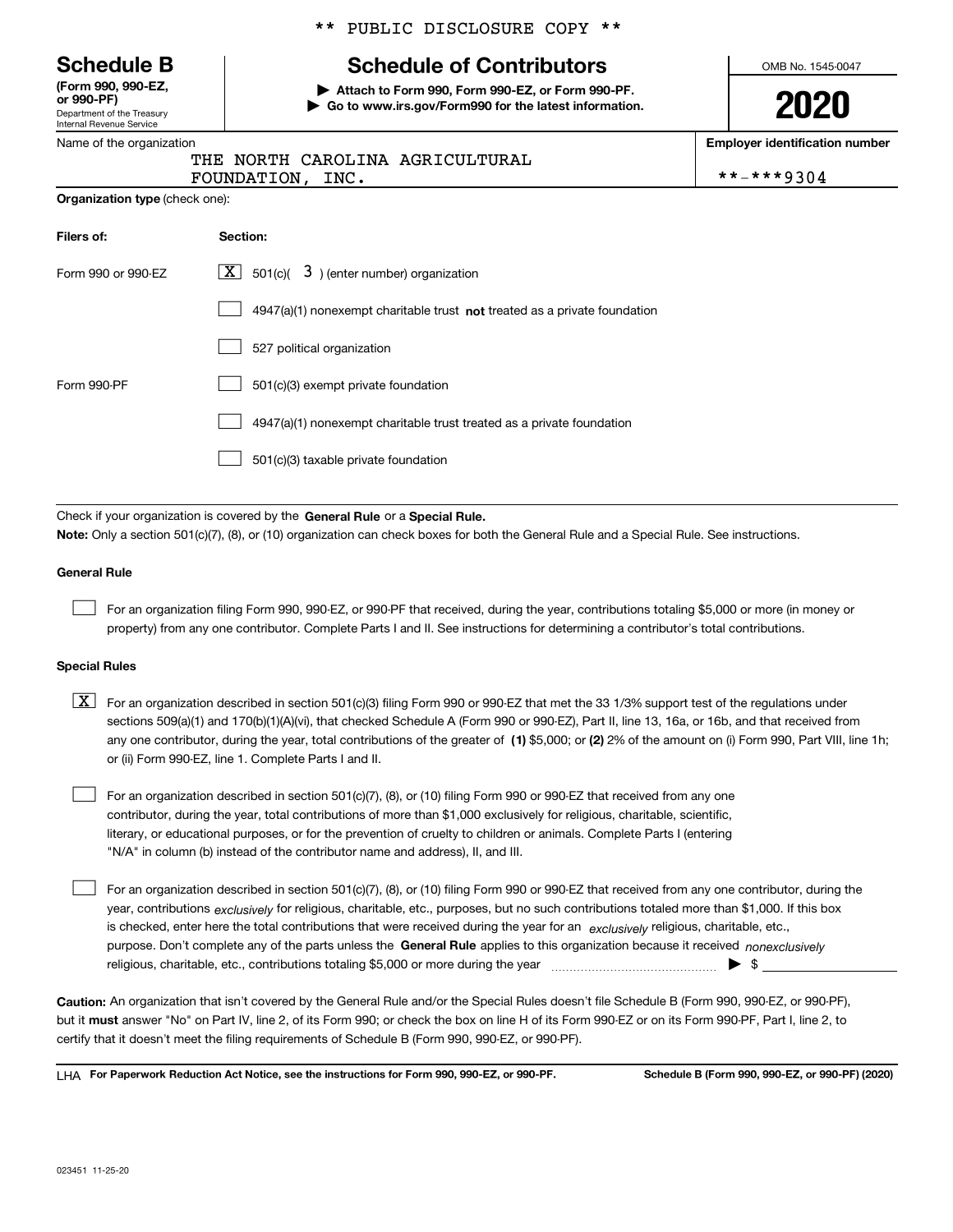# Schedule B (Form 990, 990-EZ, or 990-PF) (2020) Page 2

Name of organization

Chedule B (Form 990, 990-EZ, or 990-PF) (2020)<br> **2Page 2**<br> **2PART II CAROLINA AGRICULTURAL**<br> **2PART I** Contributors (see instructions). Use duplicate copies of Part I if additional space is needed.<br> **2PART I** Contributors THE NORTH CAROLINA AGRICULTURAL FOUNDATION, INC.  $****9304$ 

**Employer identification number**

| Part I     | <b>Contributors</b> (see instructions). Use duplicate copies of Part I if additional space is needed. |                                                      |                                                                                                                                      |
|------------|-------------------------------------------------------------------------------------------------------|------------------------------------------------------|--------------------------------------------------------------------------------------------------------------------------------------|
| (a)<br>No. | (b)<br>Name, address, and ZIP + 4                                                                     | (c)<br><b>Total contributions</b>                    | (d)<br>Type of contribution                                                                                                          |
| 1          |                                                                                                       | 1,106,219.<br>\$                                     | $\overline{\text{X}}$<br>Person<br>Payroll<br>Noncash<br>$\overline{\textbf{X}}$<br>(Complete Part II for<br>noncash contributions.) |
| (a)        | (b)                                                                                                   | (c)                                                  | (d)                                                                                                                                  |
| No.<br>2   | Name, address, and ZIP + 4                                                                            | <b>Total contributions</b><br>374, 167.<br>$$\circ$$ | Type of contribution<br>$\overline{\mathbf{X}}$<br>Person<br>Payroll<br>Noncash<br>(Complete Part II for<br>noncash contributions.)  |
| (a)<br>No. | (b)<br>Name, address, and ZIP + 4                                                                     | (c)<br><b>Total contributions</b>                    | (d)<br>Type of contribution                                                                                                          |
| 3          |                                                                                                       | 401,500.<br>\$                                       | $\overline{\text{X}}$<br>Person<br>Payroll<br>Noncash<br>(Complete Part II for<br>noncash contributions.)                            |
| (a)        | (b)                                                                                                   | (c)                                                  | (d)                                                                                                                                  |
| No.<br>4   | Name, address, and ZIP + 4                                                                            | <b>Total contributions</b><br>429,077.<br>\$         | Type of contribution<br>$\overline{\text{X}}$<br>Person<br>Payroll<br>Noncash<br>(Complete Part II for<br>noncash contributions.)    |
| (a)<br>No. | (b)<br>Name, address, and ZIP + 4                                                                     | (c)<br><b>Total contributions</b>                    | (d)<br>Type of contribution                                                                                                          |
| 5          |                                                                                                       | 447,500.<br>\$                                       | $\mathbf{X}$<br>Person<br>Payroll<br>Noncash<br>(Complete Part II for<br>noncash contributions.)                                     |
| (a)<br>No. | (b)<br>Name, address, and ZIP + 4                                                                     | (c)<br><b>Total contributions</b>                    | (d)<br>Type of contribution                                                                                                          |
| 6          |                                                                                                       | 780,711.<br>\$                                       | $\mathbf{X}$<br>Person<br>Payroll<br>Noncash<br>$\overline{\text{X}}$<br>(Complete Part II for<br>noncash contributions.)            |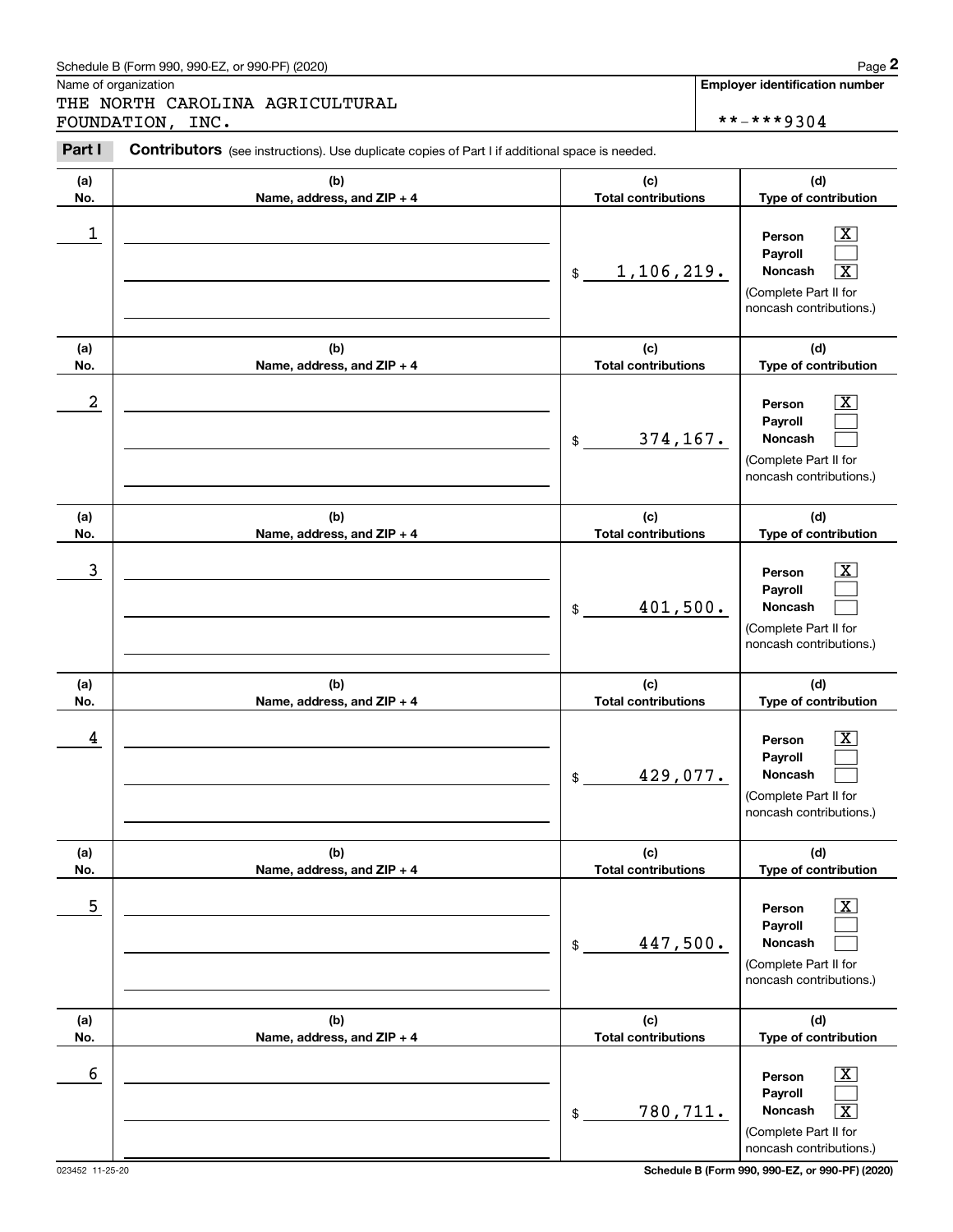|            | Schedule B (Form 990, 990-EZ, or 990-PF) (2020)                                                |                                   | Page 2                                                                                                                            |
|------------|------------------------------------------------------------------------------------------------|-----------------------------------|-----------------------------------------------------------------------------------------------------------------------------------|
|            | Name of organization<br>THE NORTH CAROLINA AGRICULTURAL<br>FOUNDATION, INC.                    |                                   | <b>Employer identification number</b><br>**-***9304                                                                               |
| Part I     | Contributors (see instructions). Use duplicate copies of Part I if additional space is needed. |                                   |                                                                                                                                   |
| (a)<br>No. | (b)<br>Name, address, and ZIP + 4                                                              | (c)<br><b>Total contributions</b> | (d)<br>Type of contribution                                                                                                       |
| 7          |                                                                                                | 403,885.<br>\$                    | $\boxed{\text{X}}$<br>Person<br>Payroll<br>$\overline{\mathbf{x}}$<br>Noncash<br>(Complete Part II for<br>noncash contributions.) |
| (a)<br>No. | (b)<br>Name, address, and ZIP + 4                                                              | (c)<br><b>Total contributions</b> | (d)<br>Type of contribution                                                                                                       |
| 8          |                                                                                                | 2,046,856.<br>$\mathfrak{S}$      | $\overline{\mathbf{X}}$<br>Person<br>Payroll<br>Noncash<br>(Complete Part II for<br>noncash contributions.)                       |
| (a)<br>No. | (b)<br>Name, address, and ZIP + 4                                                              | (c)<br><b>Total contributions</b> | (d)<br>Type of contribution                                                                                                       |
| 9          |                                                                                                | 689,940.<br>\$                    | $\overline{\mathbf{X}}$<br>Person<br>Payroll<br>Noncash<br>(Complete Part II for<br>noncash contributions.)                       |
| (a)<br>No. | (b)<br>Name, address, and ZIP + 4                                                              | (c)<br><b>Total contributions</b> | (d)<br>Type of contribution                                                                                                       |
|            |                                                                                                | \$                                | Person<br>Payroll<br>Noncash<br>(Complete Part II for<br>noncash contributions.)                                                  |
| (a)<br>No. | (b)<br>Name, address, and ZIP + 4                                                              | (c)<br><b>Total contributions</b> | (d)<br>Type of contribution                                                                                                       |
|            |                                                                                                | \$                                | Person<br>Payroll<br>Noncash<br>(Complete Part II for<br>noncash contributions.)                                                  |
| (a)<br>No. | (b)<br>Name, address, and ZIP + 4                                                              | (c)<br><b>Total contributions</b> | (d)<br>Type of contribution                                                                                                       |
|            |                                                                                                | \$                                | Person<br>Payroll<br>Noncash<br>(Complete Part II for<br>noncash contributions.)                                                  |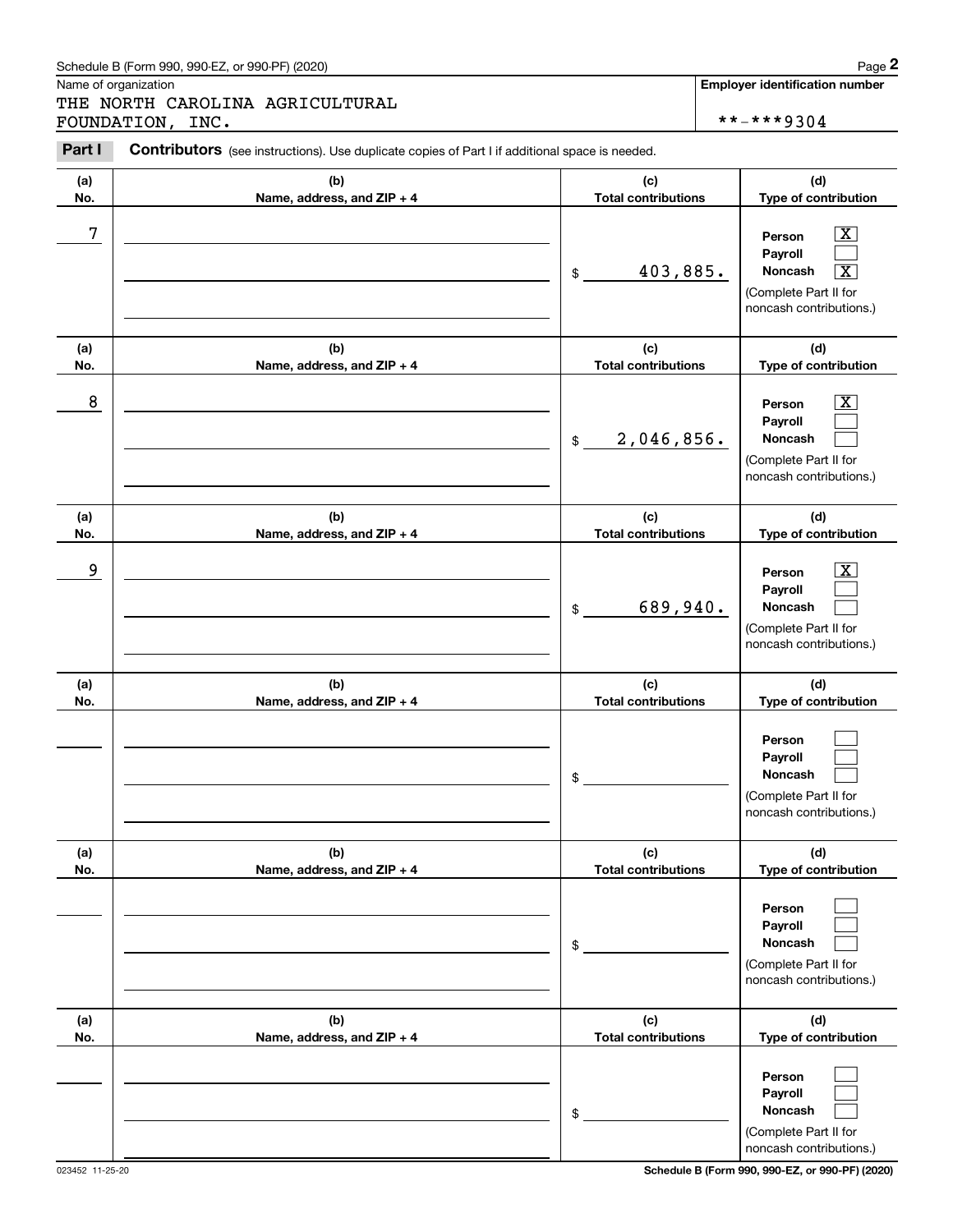|                              | Schedule B (Form 990, 990-EZ, or 990-PF) (2020)                                                     |                                                 | Page 3                                |
|------------------------------|-----------------------------------------------------------------------------------------------------|-------------------------------------------------|---------------------------------------|
|                              | Name of organization<br>THE NORTH CAROLINA AGRICULTURAL                                             |                                                 | <b>Employer identification number</b> |
|                              | FOUNDATION, INC.                                                                                    |                                                 | **-***9304                            |
| Part II                      | Noncash Property (see instructions). Use duplicate copies of Part II if additional space is needed. |                                                 |                                       |
| (a)<br>No.<br>from<br>Part I | (b)<br>Description of noncash property given                                                        | (c)<br>FMV (or estimate)<br>(See instructions.) | (d)<br>Date received                  |
| 1                            | SECURITIES                                                                                          |                                                 |                                       |
|                              |                                                                                                     | <u>1,106,219.</u><br>$$\circ$$                  | 11/17/20                              |
| (a)<br>No.<br>from<br>Part I | (b)<br>Description of noncash property given                                                        | (c)<br>FMV (or estimate)<br>(See instructions.) | (d)<br>Date received                  |
| 6                            | GIFT IN KIND                                                                                        |                                                 |                                       |
|                              |                                                                                                     | 780,711.<br>\$                                  | 06/30/21                              |
| (a)<br>No.<br>from<br>Part I | (b)<br>Description of noncash property given                                                        | (c)<br>FMV (or estimate)<br>(See instructions.) | (d)<br>Date received                  |
| 7                            | SECURITIES                                                                                          |                                                 |                                       |
|                              |                                                                                                     | 403,885.<br>\$                                  | 05/05/21                              |
| (a)<br>No.<br>from<br>Part I | (b)<br>Description of noncash property given                                                        | (c)<br>FMV (or estimate)<br>(See instructions.) | (d)<br>Date received                  |
|                              |                                                                                                     | \$                                              |                                       |
| (a)<br>No.<br>from<br>Part I | (b)<br>Description of noncash property given                                                        | (c)<br>FMV (or estimate)<br>(See instructions.) | (d)<br>Date received                  |
|                              |                                                                                                     | \$                                              |                                       |
| (a)<br>No.<br>from<br>Part I | (b)<br>Description of noncash property given                                                        | (c)<br>FMV (or estimate)<br>(See instructions.) | (d)<br>Date received                  |
|                              |                                                                                                     | \$                                              |                                       |

023453 11-25-20 **Schedule B (Form 990, 990-EZ, or 990-PF) (2020)**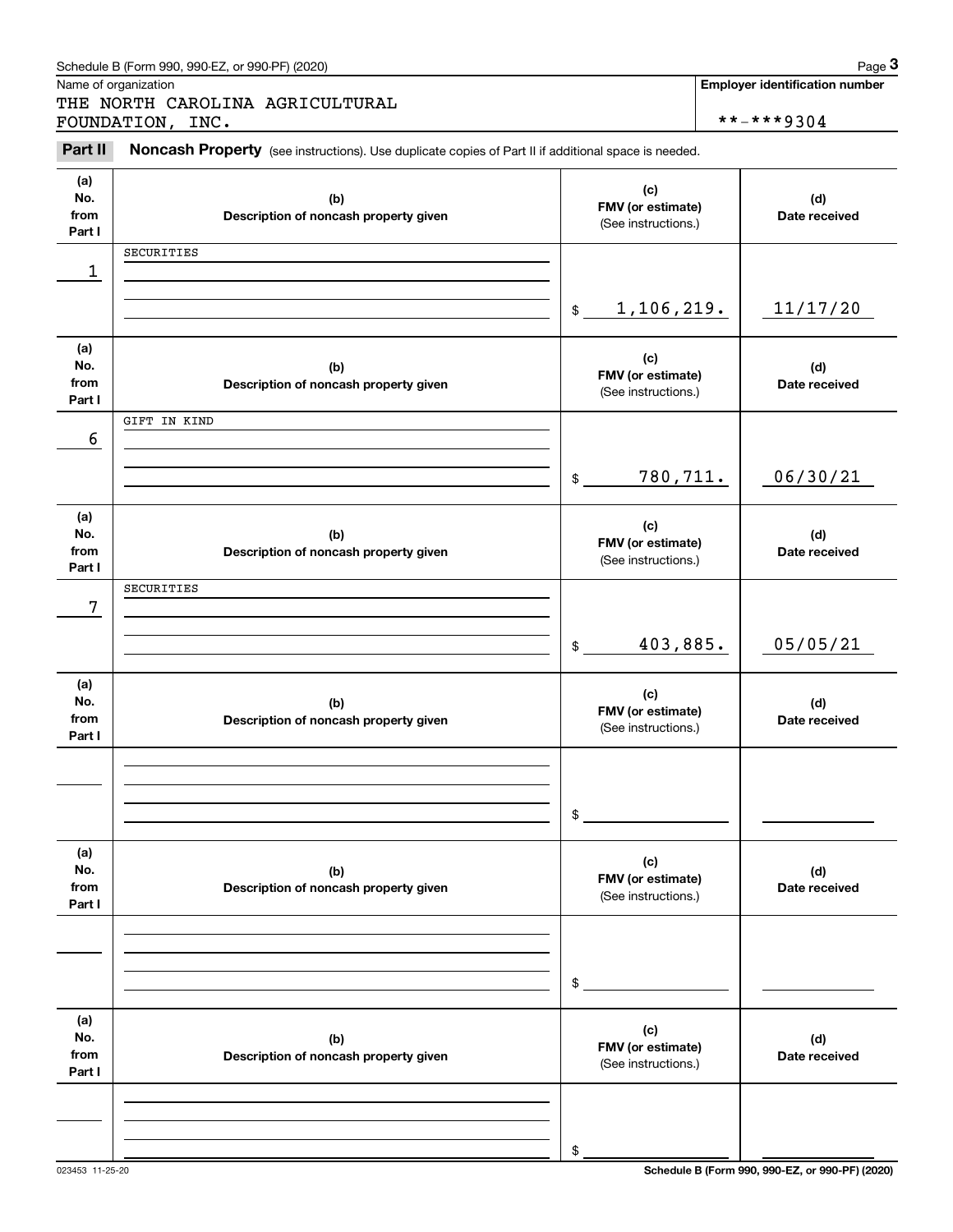|                 | Schedule B (Form 990, 990-EZ, or 990-PF) (2020)                                                                                                                                                                                                                                                                                                                                                                                              |                      |                                          | Page 4 |
|-----------------|----------------------------------------------------------------------------------------------------------------------------------------------------------------------------------------------------------------------------------------------------------------------------------------------------------------------------------------------------------------------------------------------------------------------------------------------|----------------------|------------------------------------------|--------|
|                 | Name of organization                                                                                                                                                                                                                                                                                                                                                                                                                         |                      | <b>Employer identification number</b>    |        |
|                 | THE NORTH CAROLINA AGRICULTURAL                                                                                                                                                                                                                                                                                                                                                                                                              |                      |                                          |        |
|                 | FOUNDATION, INC.                                                                                                                                                                                                                                                                                                                                                                                                                             |                      | **-***9304                               |        |
| Part III        | Exclusively religious, charitable, etc., contributions to organizations described in section 501(c)(7), (8), or (10) that total more than \$1,000 for the year<br>from any one contributor. Complete columns (a) through (e) and the following line entry. For organizations<br>completing Part III, enter the total of exclusively religious, charitable, etc., contributions of \$1,000 or less for the year. (Enter this info. once.) \\$ |                      |                                          |        |
|                 | Use duplicate copies of Part III if additional space is needed.                                                                                                                                                                                                                                                                                                                                                                              |                      |                                          |        |
| (a) No.         |                                                                                                                                                                                                                                                                                                                                                                                                                                              |                      |                                          |        |
| from<br>Part I  | (b) Purpose of gift                                                                                                                                                                                                                                                                                                                                                                                                                          | (c) Use of gift      | (d) Description of how gift is held      |        |
|                 |                                                                                                                                                                                                                                                                                                                                                                                                                                              |                      |                                          |        |
|                 |                                                                                                                                                                                                                                                                                                                                                                                                                                              |                      |                                          |        |
|                 |                                                                                                                                                                                                                                                                                                                                                                                                                                              |                      |                                          |        |
|                 |                                                                                                                                                                                                                                                                                                                                                                                                                                              |                      |                                          |        |
|                 |                                                                                                                                                                                                                                                                                                                                                                                                                                              | (e) Transfer of gift |                                          |        |
|                 |                                                                                                                                                                                                                                                                                                                                                                                                                                              |                      |                                          |        |
|                 | Transferee's name, address, and ZIP + 4                                                                                                                                                                                                                                                                                                                                                                                                      |                      | Relationship of transferor to transferee |        |
|                 |                                                                                                                                                                                                                                                                                                                                                                                                                                              |                      |                                          |        |
|                 |                                                                                                                                                                                                                                                                                                                                                                                                                                              |                      |                                          |        |
|                 |                                                                                                                                                                                                                                                                                                                                                                                                                                              |                      |                                          |        |
| (a) No.         |                                                                                                                                                                                                                                                                                                                                                                                                                                              |                      |                                          |        |
| from<br>Part I  | (b) Purpose of gift                                                                                                                                                                                                                                                                                                                                                                                                                          | (c) Use of gift      | (d) Description of how gift is held      |        |
|                 |                                                                                                                                                                                                                                                                                                                                                                                                                                              |                      |                                          |        |
|                 |                                                                                                                                                                                                                                                                                                                                                                                                                                              |                      |                                          |        |
|                 |                                                                                                                                                                                                                                                                                                                                                                                                                                              |                      |                                          |        |
|                 |                                                                                                                                                                                                                                                                                                                                                                                                                                              |                      |                                          |        |
|                 |                                                                                                                                                                                                                                                                                                                                                                                                                                              | (e) Transfer of gift |                                          |        |
|                 |                                                                                                                                                                                                                                                                                                                                                                                                                                              |                      |                                          |        |
|                 | Transferee's name, address, and $ZIP + 4$                                                                                                                                                                                                                                                                                                                                                                                                    |                      | Relationship of transferor to transferee |        |
|                 |                                                                                                                                                                                                                                                                                                                                                                                                                                              |                      |                                          |        |
|                 |                                                                                                                                                                                                                                                                                                                                                                                                                                              |                      |                                          |        |
|                 |                                                                                                                                                                                                                                                                                                                                                                                                                                              |                      |                                          |        |
| (a) No.         |                                                                                                                                                                                                                                                                                                                                                                                                                                              |                      |                                          |        |
| from<br>Part I  | (b) Purpose of gift                                                                                                                                                                                                                                                                                                                                                                                                                          | (c) Use of gift      | (d) Description of how gift is held      |        |
|                 |                                                                                                                                                                                                                                                                                                                                                                                                                                              |                      |                                          |        |
|                 |                                                                                                                                                                                                                                                                                                                                                                                                                                              |                      |                                          |        |
|                 |                                                                                                                                                                                                                                                                                                                                                                                                                                              |                      |                                          |        |
|                 |                                                                                                                                                                                                                                                                                                                                                                                                                                              |                      |                                          |        |
|                 |                                                                                                                                                                                                                                                                                                                                                                                                                                              | (e) Transfer of gift |                                          |        |
|                 | Transferee's name, address, and $ZIP + 4$                                                                                                                                                                                                                                                                                                                                                                                                    |                      | Relationship of transferor to transferee |        |
|                 |                                                                                                                                                                                                                                                                                                                                                                                                                                              |                      |                                          |        |
|                 |                                                                                                                                                                                                                                                                                                                                                                                                                                              |                      |                                          |        |
|                 |                                                                                                                                                                                                                                                                                                                                                                                                                                              |                      |                                          |        |
|                 |                                                                                                                                                                                                                                                                                                                                                                                                                                              |                      |                                          |        |
| (a) No.<br>from | (b) Purpose of gift                                                                                                                                                                                                                                                                                                                                                                                                                          | (c) Use of gift      | (d) Description of how gift is held      |        |
| Part I          |                                                                                                                                                                                                                                                                                                                                                                                                                                              |                      |                                          |        |
|                 |                                                                                                                                                                                                                                                                                                                                                                                                                                              |                      |                                          |        |
|                 |                                                                                                                                                                                                                                                                                                                                                                                                                                              |                      |                                          |        |
|                 |                                                                                                                                                                                                                                                                                                                                                                                                                                              |                      |                                          |        |
|                 |                                                                                                                                                                                                                                                                                                                                                                                                                                              | (e) Transfer of gift |                                          |        |
|                 |                                                                                                                                                                                                                                                                                                                                                                                                                                              |                      |                                          |        |
|                 | Transferee's name, address, and $ZIP + 4$                                                                                                                                                                                                                                                                                                                                                                                                    |                      | Relationship of transferor to transferee |        |
|                 |                                                                                                                                                                                                                                                                                                                                                                                                                                              |                      |                                          |        |
|                 |                                                                                                                                                                                                                                                                                                                                                                                                                                              |                      |                                          |        |
|                 |                                                                                                                                                                                                                                                                                                                                                                                                                                              |                      |                                          |        |
|                 |                                                                                                                                                                                                                                                                                                                                                                                                                                              |                      |                                          |        |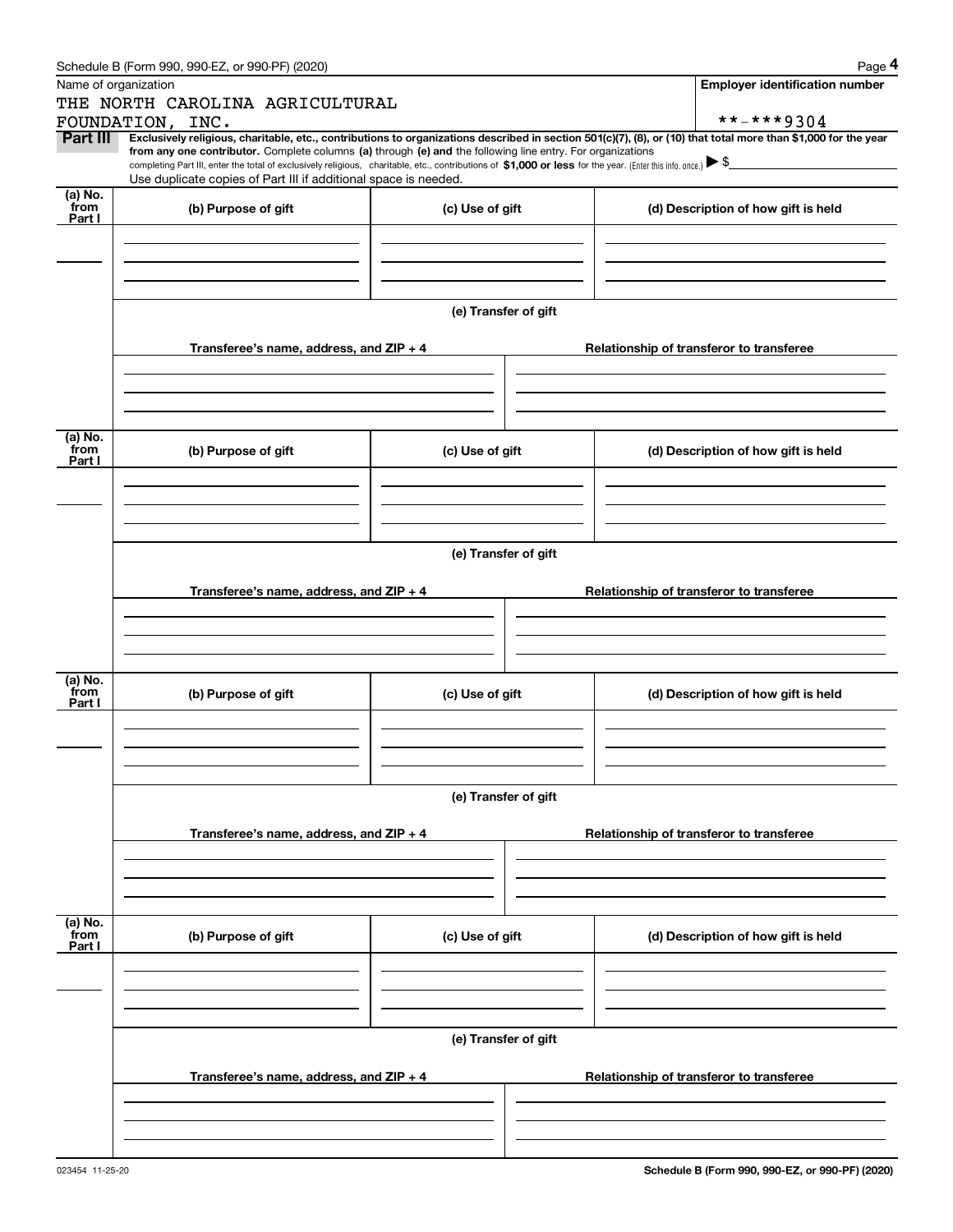|         |                                                                                                                                                    |                                                                                                                                                                                                                               |                                                                        | OMB No. 1545-0047                   |                                                     |
|---------|----------------------------------------------------------------------------------------------------------------------------------------------------|-------------------------------------------------------------------------------------------------------------------------------------------------------------------------------------------------------------------------------|------------------------------------------------------------------------|-------------------------------------|-----------------------------------------------------|
|         | <b>Supplemental Financial Statements</b><br><b>SCHEDULE D</b>                                                                                      |                                                                                                                                                                                                                               |                                                                        |                                     |                                                     |
|         | Complete if the organization answered "Yes" on Form 990,<br>(Form 990)<br>Part IV, line 6, 7, 8, 9, 10, 11a, 11b, 11c, 11d, 11e, 11f, 12a, or 12b. |                                                                                                                                                                                                                               |                                                                        |                                     |                                                     |
|         | Attach to Form 990.<br>Department of the Treasury<br>Go to www.irs.gov/Form990 for instructions and the latest information.                        |                                                                                                                                                                                                                               |                                                                        | Open to Public<br><b>Inspection</b> |                                                     |
|         | Internal Revenue Service                                                                                                                           | THE NORTH CAROLINA AGRICULTURAL                                                                                                                                                                                               |                                                                        |                                     |                                                     |
|         | Name of the organization                                                                                                                           | FOUNDATION, INC.                                                                                                                                                                                                              |                                                                        |                                     | <b>Employer identification number</b><br>**-***9304 |
| Part I  |                                                                                                                                                    | Organizations Maintaining Donor Advised Funds or Other Similar Funds or Accounts. Complete if the                                                                                                                             |                                                                        |                                     |                                                     |
|         |                                                                                                                                                    | organization answered "Yes" on Form 990, Part IV, line 6.                                                                                                                                                                     |                                                                        |                                     |                                                     |
|         |                                                                                                                                                    |                                                                                                                                                                                                                               | (a) Donor advised funds                                                |                                     | (b) Funds and other accounts                        |
| 1       |                                                                                                                                                    |                                                                                                                                                                                                                               |                                                                        |                                     |                                                     |
| 2       |                                                                                                                                                    | Aggregate value of contributions to (during year) <i>mimimal</i>                                                                                                                                                              |                                                                        |                                     |                                                     |
| З       |                                                                                                                                                    |                                                                                                                                                                                                                               |                                                                        |                                     |                                                     |
| 4       |                                                                                                                                                    |                                                                                                                                                                                                                               | <u> 1989 - Johann Barbara, martin amerikan personal (</u>              |                                     |                                                     |
| 5       |                                                                                                                                                    | Did the organization inform all donors and donor advisors in writing that the assets held in donor advised funds                                                                                                              |                                                                        |                                     |                                                     |
|         |                                                                                                                                                    |                                                                                                                                                                                                                               |                                                                        |                                     | Yes<br>No                                           |
| 6       |                                                                                                                                                    | Did the organization inform all grantees, donors, and donor advisors in writing that grant funds can be used only                                                                                                             |                                                                        |                                     |                                                     |
|         |                                                                                                                                                    | for charitable purposes and not for the benefit of the donor or donor advisor, or for any other purpose conferring                                                                                                            |                                                                        |                                     |                                                     |
|         | impermissible private benefit?                                                                                                                     |                                                                                                                                                                                                                               |                                                                        |                                     | Yes<br>No                                           |
| Part II |                                                                                                                                                    | Conservation Easements. Complete if the organization answered "Yes" on Form 990, Part IV, line 7.                                                                                                                             |                                                                        |                                     |                                                     |
| 1       |                                                                                                                                                    | Purpose(s) of conservation easements held by the organization (check all that apply).                                                                                                                                         |                                                                        |                                     |                                                     |
|         |                                                                                                                                                    | Preservation of land for public use (for example, recreation or education)                                                                                                                                                    | $\lfloor x \rfloor$ Preservation of a historically important land area |                                     |                                                     |
|         |                                                                                                                                                    | Protection of natural habitat                                                                                                                                                                                                 | Preservation of a certified historic structure                         |                                     |                                                     |
|         |                                                                                                                                                    | Preservation of open space                                                                                                                                                                                                    |                                                                        |                                     |                                                     |
| 2       |                                                                                                                                                    | Complete lines 2a through 2d if the organization held a qualified conservation contribution in the form of a conservation easement on the last                                                                                |                                                                        |                                     |                                                     |
|         | day of the tax year.                                                                                                                               |                                                                                                                                                                                                                               |                                                                        |                                     | Held at the End of the Tax Year                     |
| a       |                                                                                                                                                    |                                                                                                                                                                                                                               |                                                                        | 2a                                  | 4                                                   |
| b       |                                                                                                                                                    | Total acreage restricted by conservation easements                                                                                                                                                                            |                                                                        | 2b                                  | 428.00                                              |
| c       |                                                                                                                                                    |                                                                                                                                                                                                                               |                                                                        | 2c                                  |                                                     |
| d       |                                                                                                                                                    | Number of conservation easements included in (c) acquired after 7/25/06, and not on a historic structure                                                                                                                      |                                                                        |                                     |                                                     |
|         |                                                                                                                                                    | listed in the National Register [111] Marshall Register [11] Marshall Register [11] Marshall Register [11] Marshall Register [11] Marshall Register [11] Marshall Register [11] Marshall Register [11] Marshall Register [11] |                                                                        | 2d                                  |                                                     |
| З.      |                                                                                                                                                    | Number of conservation easements modified, transferred, released, extinguished, or terminated by the organization during the tax                                                                                              |                                                                        |                                     |                                                     |
|         | $year \blacktriangleright$                                                                                                                         |                                                                                                                                                                                                                               |                                                                        |                                     |                                                     |
| 4       |                                                                                                                                                    | Number of states where property subject to conservation easement is located $\blacktriangleright$                                                                                                                             |                                                                        |                                     |                                                     |
| 5       |                                                                                                                                                    | Does the organization have a written policy regarding the periodic monitoring, inspection, handling of                                                                                                                        |                                                                        |                                     |                                                     |
|         |                                                                                                                                                    | violations, and enforcement of the conservation easements it holds?                                                                                                                                                           |                                                                        |                                     | $\mid$ $\rm X\mid$ Yes<br><b>No</b>                 |
| 6       |                                                                                                                                                    | Staff and volunteer hours devoted to monitoring, inspecting, handling of violations, and enforcing conservation easements during the year                                                                                     |                                                                        |                                     |                                                     |
|         |                                                                                                                                                    | 40                                                                                                                                                                                                                            |                                                                        |                                     |                                                     |
| 7       |                                                                                                                                                    | Amount of expenses incurred in monitoring, inspecting, handling of violations, and enforcing conservation easements during the year                                                                                           |                                                                        |                                     |                                                     |
|         | $\blacktriangleright$ \$                                                                                                                           |                                                                                                                                                                                                                               |                                                                        |                                     |                                                     |
| 8       |                                                                                                                                                    | Does each conservation easement reported on line $2(d)$ above satisfy the requirements of section 170(h)(4)(B)(i)                                                                                                             |                                                                        |                                     |                                                     |
|         |                                                                                                                                                    |                                                                                                                                                                                                                               |                                                                        |                                     | Yes<br>No                                           |
| 9       |                                                                                                                                                    | In Part XIII, describe how the organization reports conservation easements in its revenue and expense statement and                                                                                                           |                                                                        |                                     |                                                     |
|         |                                                                                                                                                    | balance sheet, and include, if applicable, the text of the footnote to the organization's financial statements that describes the                                                                                             |                                                                        |                                     |                                                     |
|         |                                                                                                                                                    | organization's accounting for conservation easements.                                                                                                                                                                         |                                                                        |                                     |                                                     |
|         | Part III                                                                                                                                           | Organizations Maintaining Collections of Art, Historical Treasures, or Other Similar Assets.                                                                                                                                  |                                                                        |                                     |                                                     |
|         |                                                                                                                                                    | Complete if the organization answered "Yes" on Form 990, Part IV, line 8.                                                                                                                                                     |                                                                        |                                     |                                                     |
|         |                                                                                                                                                    | 1a If the organization elected, as permitted under FASB ASC 958, not to report in its revenue statement and balance sheet works                                                                                               |                                                                        |                                     |                                                     |
|         |                                                                                                                                                    | of art, historical treasures, or other similar assets held for public exhibition, education, or research in furtherance of public                                                                                             |                                                                        |                                     |                                                     |
|         |                                                                                                                                                    | service, provide in Part XIII the text of the footnote to its financial statements that describes these items.                                                                                                                |                                                                        |                                     |                                                     |
| b       |                                                                                                                                                    | If the organization elected, as permitted under FASB ASC 958, to report in its revenue statement and balance sheet works of                                                                                                   |                                                                        |                                     |                                                     |
|         |                                                                                                                                                    | art, historical treasures, or other similar assets held for public exhibition, education, or research in furtherance of public service,                                                                                       |                                                                        |                                     |                                                     |
|         |                                                                                                                                                    | provide the following amounts relating to these items:                                                                                                                                                                        |                                                                        |                                     |                                                     |
|         |                                                                                                                                                    |                                                                                                                                                                                                                               |                                                                        |                                     | $\blacktriangleright$ \$                            |
|         |                                                                                                                                                    | (ii) Assets included in Form 990, Part X [11] [2000] [2010] Assets included in Form 990, Part X [11] [11] [200                                                                                                                |                                                                        |                                     |                                                     |
| 2       |                                                                                                                                                    | If the organization received or held works of art, historical treasures, or other similar assets for financial gain, provide                                                                                                  |                                                                        |                                     |                                                     |
|         |                                                                                                                                                    | the following amounts required to be reported under FASB ASC 958 relating to these items:                                                                                                                                     |                                                                        |                                     |                                                     |
| а       |                                                                                                                                                    |                                                                                                                                                                                                                               |                                                                        |                                     |                                                     |
| b       |                                                                                                                                                    | Assets included in Form 990, Part X [111] Marten and Martin Martin Martin Martin Martin Martin Martin Martin M                                                                                                                |                                                                        | $\blacktriangleright$ s             |                                                     |
|         |                                                                                                                                                    | LHA For Paperwork Reduction Act Notice, see the Instructions for Form 990.                                                                                                                                                    |                                                                        |                                     | Schedule D (Form 990) 2020                          |

032051 12-01-20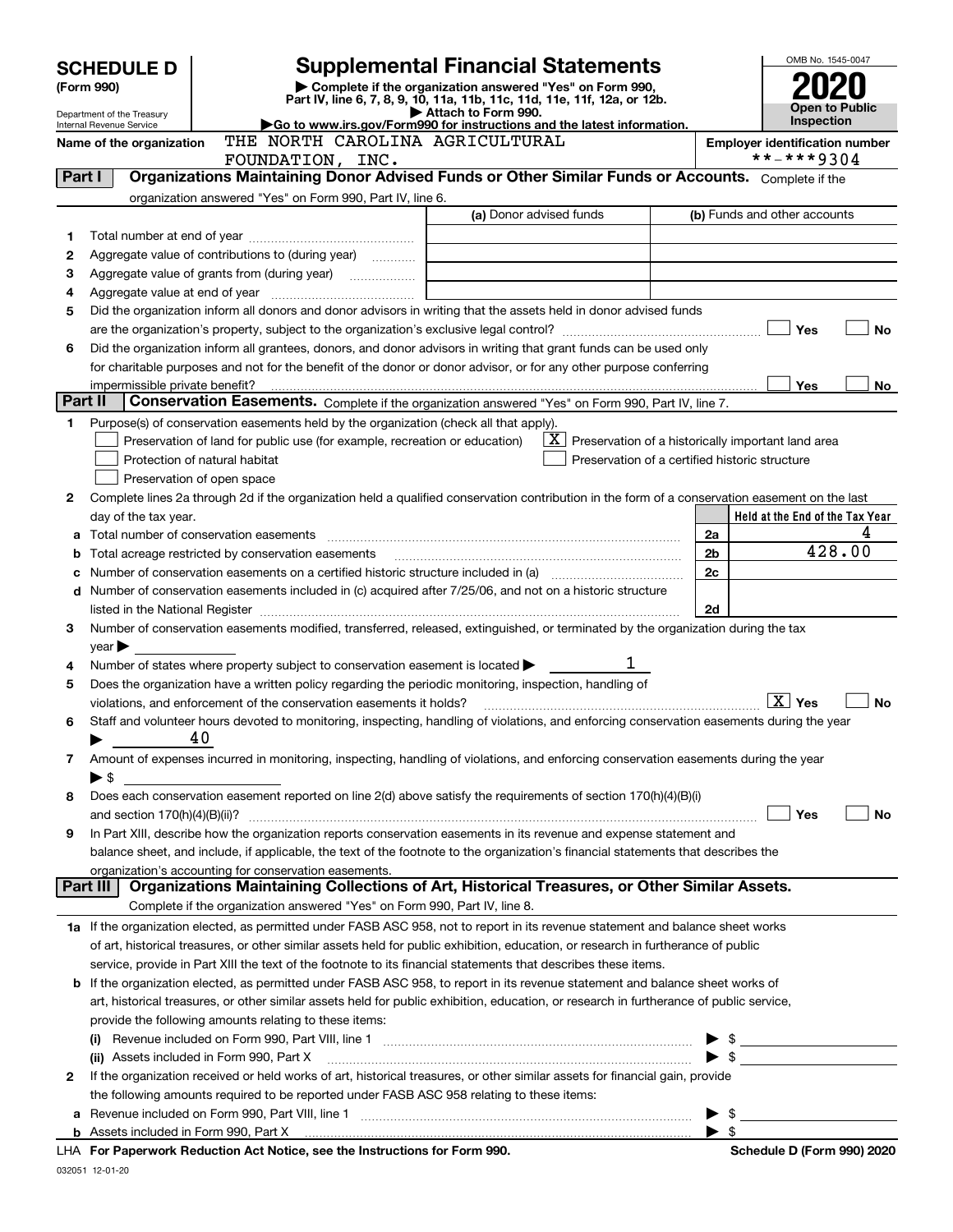|               |                                                                                                                                                                                                                                                                  | THE NORTH CAROLINA AGRICULTURAL |                           |                                                                                                                                                                                                                                |                      |                            |                       |
|---------------|------------------------------------------------------------------------------------------------------------------------------------------------------------------------------------------------------------------------------------------------------------------|---------------------------------|---------------------------|--------------------------------------------------------------------------------------------------------------------------------------------------------------------------------------------------------------------------------|----------------------|----------------------------|-----------------------|
|               | Schedule D (Form 990) 2020<br>Part III                                                                                                                                                                                                                           | FOUNDATION, INC.                |                           |                                                                                                                                                                                                                                |                      | **-***9304 Page 2          |                       |
|               | Organizations Maintaining Collections of Art, Historical Treasures, or Other Similar Assets (continued)                                                                                                                                                          |                                 |                           |                                                                                                                                                                                                                                |                      |                            |                       |
| 3             | Using the organization's acquisition, accession, and other records, check any of the following that make significant use of its                                                                                                                                  |                                 |                           |                                                                                                                                                                                                                                |                      |                            |                       |
|               | collection items (check all that apply):                                                                                                                                                                                                                         |                                 |                           |                                                                                                                                                                                                                                |                      |                            |                       |
| a             | Public exhibition                                                                                                                                                                                                                                                |                                 |                           | Loan or exchange program                                                                                                                                                                                                       |                      |                            |                       |
| b             | Scholarly research                                                                                                                                                                                                                                               |                                 |                           | Other and the control of the control of the control of the control of the control of the control of the control of the control of the control of the control of the control of the control of the control of the control of th |                      |                            |                       |
| c             | Preservation for future generations                                                                                                                                                                                                                              |                                 |                           |                                                                                                                                                                                                                                |                      |                            |                       |
|               | Provide a description of the organization's collections and explain how they further the organization's exempt purpose in Part XIII.<br>During the year, did the organization solicit or receive donations of art, historical treasures, or other similar assets |                                 |                           |                                                                                                                                                                                                                                |                      |                            |                       |
| 5             | to be sold to raise funds rather than to be maintained as part of the organization's collection?                                                                                                                                                                 |                                 |                           |                                                                                                                                                                                                                                |                      | Yes                        | No                    |
|               | <b>Part IV</b><br>Escrow and Custodial Arrangements. Complete if the organization answered "Yes" on Form 990, Part IV, line 9, or                                                                                                                                |                                 |                           |                                                                                                                                                                                                                                |                      |                            |                       |
|               | reported an amount on Form 990, Part X, line 21.                                                                                                                                                                                                                 |                                 |                           |                                                                                                                                                                                                                                |                      |                            |                       |
|               | 1a Is the organization an agent, trustee, custodian or other intermediary for contributions or other assets not included                                                                                                                                         |                                 |                           |                                                                                                                                                                                                                                |                      |                            |                       |
|               | on Form 990, Part X? [11] matter contracts and contracts and contracts are contracted and contracts are contracted and contract and contract of the contract of the contract of the contract of the contract of the contract o                                   |                                 |                           |                                                                                                                                                                                                                                |                      | Yes                        | No                    |
|               | b If "Yes," explain the arrangement in Part XIII and complete the following table:                                                                                                                                                                               |                                 |                           |                                                                                                                                                                                                                                |                      |                            |                       |
|               |                                                                                                                                                                                                                                                                  |                                 |                           |                                                                                                                                                                                                                                |                      | Amount                     |                       |
|               | c Beginning balance measurements and the state of the state of the state of the state of the state of the state of the state of the state of the state of the state of the state of the state of the state of the state of the                                   |                                 |                           |                                                                                                                                                                                                                                | 1c                   |                            |                       |
|               |                                                                                                                                                                                                                                                                  |                                 |                           |                                                                                                                                                                                                                                | 1d                   |                            |                       |
|               | e Distributions during the year manufactured and continuum and control of the control of the control of the control of the control of the control of the control of the control of the control of the control of the control o                                   |                                 |                           |                                                                                                                                                                                                                                | 1e                   |                            |                       |
| f             |                                                                                                                                                                                                                                                                  |                                 |                           |                                                                                                                                                                                                                                | 1f                   |                            |                       |
|               | 2a Did the organization include an amount on Form 990, Part X, line 21, for escrow or custodial account liability?                                                                                                                                               |                                 |                           |                                                                                                                                                                                                                                |                      | Yes                        | No                    |
|               | b If "Yes," explain the arrangement in Part XIII. Check here if the explanation has been provided on Part XIII                                                                                                                                                   |                                 |                           |                                                                                                                                                                                                                                |                      |                            |                       |
| <b>Part V</b> | Endowment Funds. Complete if the organization answered "Yes" on Form 990, Part IV, line 10.                                                                                                                                                                      |                                 |                           |                                                                                                                                                                                                                                |                      |                            |                       |
|               |                                                                                                                                                                                                                                                                  | (a) Current year                | (b) Prior year            | (c) Two years back                                                                                                                                                                                                             | (d) Three years back |                            | (e) Four years back   |
|               | <b>1a</b> Beginning of year balance <i>manument</i>                                                                                                                                                                                                              | 125, 746, 337.                  | 124, 971, 007.            | 120,164,624.                                                                                                                                                                                                                   | 110,520,069.         |                            | 102,551,811.          |
|               |                                                                                                                                                                                                                                                                  | 2,546,598.                      | 2,315,894.                | 2,029,266.                                                                                                                                                                                                                     | 2,928,188.           |                            | 2,411,894.            |
|               | Net investment earnings, gains, and losses                                                                                                                                                                                                                       | 39,842,631.                     | 1,853,527.                | 6,024,538.                                                                                                                                                                                                                     | 9, 411, 212.         |                            | 7,724,059.            |
|               |                                                                                                                                                                                                                                                                  |                                 |                           |                                                                                                                                                                                                                                |                      |                            |                       |
|               | e Other expenditures for facilities                                                                                                                                                                                                                              |                                 |                           |                                                                                                                                                                                                                                |                      |                            |                       |
|               | and programs                                                                                                                                                                                                                                                     | 4,790,035.                      | $3,394,091.$ $3,247,421.$ |                                                                                                                                                                                                                                | 2,694,845.           |                            | 2,167,695.            |
|               | f Administrative expenses                                                                                                                                                                                                                                        |                                 |                           |                                                                                                                                                                                                                                |                      |                            |                       |
|               | <b>g</b> End of year balance $\ldots$                                                                                                                                                                                                                            | 163, 345, 531.                  | 125,746,337. 124,971,007. |                                                                                                                                                                                                                                | 120, 164, 624.       |                            | 110,520,069.          |
| 2             | Provide the estimated percentage of the current year end balance (line 1g, column (a)) held as:                                                                                                                                                                  |                                 |                           |                                                                                                                                                                                                                                |                      |                            |                       |
|               | a Board designated or quasi-endowment >                                                                                                                                                                                                                          | 1.9009                          | %                         |                                                                                                                                                                                                                                |                      |                            |                       |
|               | Permanent endowment $\triangleright$ 56.8321                                                                                                                                                                                                                     | %                               |                           |                                                                                                                                                                                                                                |                      |                            |                       |
|               | c Term endowment $\blacktriangleright$ $\_\_\_$ 41.2669                                                                                                                                                                                                          | %                               |                           |                                                                                                                                                                                                                                |                      |                            |                       |
|               | The percentages on lines 2a, 2b, and 2c should equal 100%.                                                                                                                                                                                                       |                                 |                           |                                                                                                                                                                                                                                |                      |                            |                       |
|               | 3a Are there endowment funds not in the possession of the organization that are held and administered for the organization                                                                                                                                       |                                 |                           |                                                                                                                                                                                                                                |                      |                            |                       |
|               | by:                                                                                                                                                                                                                                                              |                                 |                           |                                                                                                                                                                                                                                |                      |                            | <b>Yes</b><br>No<br>х |
|               | (i)                                                                                                                                                                                                                                                              |                                 |                           |                                                                                                                                                                                                                                |                      | 3a(i)                      | X                     |
|               |                                                                                                                                                                                                                                                                  |                                 |                           |                                                                                                                                                                                                                                |                      | 3a(ii)                     |                       |
| 4             |                                                                                                                                                                                                                                                                  |                                 |                           |                                                                                                                                                                                                                                |                      | 3b                         |                       |
|               | Describe in Part XIII the intended uses of the organization's endowment funds.<br>Land, Buildings, and Equipment.<br><b>Part VI</b>                                                                                                                              |                                 |                           |                                                                                                                                                                                                                                |                      |                            |                       |
|               | Complete if the organization answered "Yes" on Form 990, Part IV, line 11a. See Form 990, Part X, line 10.                                                                                                                                                       |                                 |                           |                                                                                                                                                                                                                                |                      |                            |                       |
|               | Description of property                                                                                                                                                                                                                                          | (a) Cost or other               |                           | (b) Cost or other                                                                                                                                                                                                              | (c) Accumulated      | (d) Book value             |                       |
|               |                                                                                                                                                                                                                                                                  | basis (investment)              |                           | basis (other)                                                                                                                                                                                                                  | depreciation         |                            |                       |
|               |                                                                                                                                                                                                                                                                  |                                 |                           | 32,007,496.                                                                                                                                                                                                                    |                      | 32,007,496.                |                       |
|               |                                                                                                                                                                                                                                                                  |                                 |                           |                                                                                                                                                                                                                                |                      |                            |                       |
|               |                                                                                                                                                                                                                                                                  |                                 |                           |                                                                                                                                                                                                                                |                      |                            |                       |
|               |                                                                                                                                                                                                                                                                  |                                 |                           | 213,429.                                                                                                                                                                                                                       | 172,560.             |                            | 40,869.               |
|               |                                                                                                                                                                                                                                                                  |                                 |                           |                                                                                                                                                                                                                                |                      |                            |                       |
|               |                                                                                                                                                                                                                                                                  |                                 |                           |                                                                                                                                                                                                                                |                      | 32,048,365.                |                       |
|               |                                                                                                                                                                                                                                                                  |                                 |                           |                                                                                                                                                                                                                                |                      | Schodule D (Form 000) 2020 |                       |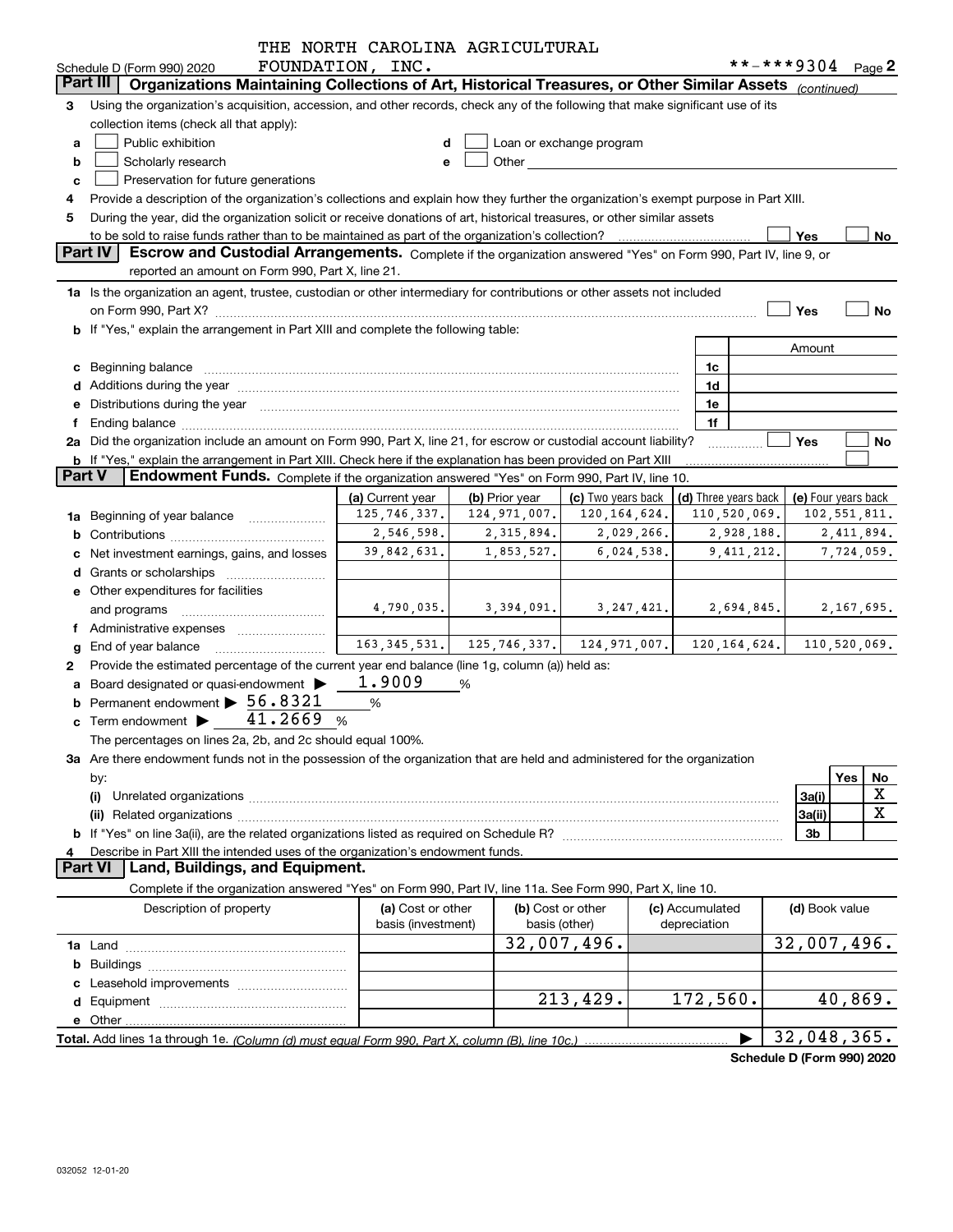| FOUNDATION,<br>Schedule D (Form 990) 2020                                                                         | INC.            |                                                           | **-***9304<br>Page $\bf{3}$ |
|-------------------------------------------------------------------------------------------------------------------|-----------------|-----------------------------------------------------------|-----------------------------|
| Part VII Investments - Other Securities.                                                                          |                 |                                                           |                             |
| Complete if the organization answered "Yes" on Form 990, Part IV, line 11b. See Form 990, Part X, line 12.        |                 |                                                           |                             |
| (a) Description of security or category (including name of security)                                              | (b) Book value  | (c) Method of valuation: Cost or end-of-year market value |                             |
| (1) Financial derivatives                                                                                         |                 |                                                           |                             |
| (2) Closely held equity interests                                                                                 |                 |                                                           |                             |
| (3) Other                                                                                                         |                 |                                                           |                             |
| NC STATE INVESTMENT FUND<br>(A)                                                                                   | 131,854,696.    | END-OF-YEAR MARKET                                        | <b>VALUE</b>                |
| LIFE INCOME FUNDS<br>(B)                                                                                          | 10,564,261.     | END-OF-YEAR MARKET                                        | VALUE                       |
| STIF<br>(C)                                                                                                       | 121,725.        | END-OF-YEAR MARKET                                        | VALUE                       |
| (D)                                                                                                               |                 |                                                           |                             |
| (E)                                                                                                               |                 |                                                           |                             |
| (F)                                                                                                               |                 |                                                           |                             |
| (G)                                                                                                               |                 |                                                           |                             |
| (H)                                                                                                               |                 |                                                           |                             |
| Total. (Col. (b) must equal Form 990, Part X, col. (B) line $12$ .)                                               | 142,540,682.    |                                                           |                             |
| Part VIII Investments - Program Related.                                                                          |                 |                                                           |                             |
| Complete if the organization answered "Yes" on Form 990, Part IV, line 11c. See Form 990, Part X, line 13.        |                 |                                                           |                             |
| (a) Description of investment                                                                                     | (b) Book value  | (c) Method of valuation: Cost or end-of-year market value |                             |
| (1)                                                                                                               |                 |                                                           |                             |
| (2)                                                                                                               |                 |                                                           |                             |
| (3)                                                                                                               |                 |                                                           |                             |
| (4)                                                                                                               |                 |                                                           |                             |
| (5)                                                                                                               |                 |                                                           |                             |
| (6)                                                                                                               |                 |                                                           |                             |
| (7)                                                                                                               |                 |                                                           |                             |
| (8)                                                                                                               |                 |                                                           |                             |
| (9)                                                                                                               |                 |                                                           |                             |
| Total. (Col. (b) must equal Form 990, Part X, col. (B) line 13.)                                                  |                 |                                                           |                             |
| <b>Other Assets.</b><br>Part IX                                                                                   |                 |                                                           |                             |
| Complete if the organization answered "Yes" on Form 990, Part IV, line 11d. See Form 990, Part X, line 15.        |                 |                                                           |                             |
|                                                                                                                   | (a) Description |                                                           | (b) Book value              |
| (1)                                                                                                               |                 |                                                           |                             |
| (2)                                                                                                               |                 |                                                           |                             |
| (3)                                                                                                               |                 |                                                           |                             |
| (4)                                                                                                               |                 |                                                           |                             |
| (5)                                                                                                               |                 |                                                           |                             |
| (6)                                                                                                               |                 |                                                           |                             |
| (7)                                                                                                               |                 |                                                           |                             |
| (8)                                                                                                               |                 |                                                           |                             |
| (9)                                                                                                               |                 |                                                           |                             |
| Total. (Column (b) must equal Form 990. Part X, col. (B) line 15.)                                                | .               |                                                           |                             |
| <b>Other Liabilities.</b><br>Part X                                                                               |                 |                                                           |                             |
| Complete if the organization answered "Yes" on Form 990, Part IV, line 11e or 11f. See Form 990, Part X, line 25. |                 |                                                           |                             |
| (a) Description of liability<br>1.                                                                                |                 |                                                           | (b) Book value              |
| (1)<br>Federal income taxes                                                                                       |                 |                                                           |                             |
| LIFE INCOME FUNDS PAYABLE<br>(2)                                                                                  |                 |                                                           | 5,678,005.                  |
| DUE TO OTHERS<br>(3)                                                                                              |                 |                                                           | 68,534.                     |
| (4)                                                                                                               |                 |                                                           |                             |
| (5)                                                                                                               |                 |                                                           |                             |
| (6)                                                                                                               |                 |                                                           |                             |
| (7)                                                                                                               |                 |                                                           |                             |
| (8)                                                                                                               |                 |                                                           |                             |
| (9)                                                                                                               |                 |                                                           |                             |
| Total. (Column (b) must equal Form 990. Part X, col. (B) line 25.)                                                |                 | ▶                                                         | 5,746,539.                  |
|                                                                                                                   |                 |                                                           |                             |

**2.** Liability for uncertain tax positions. In Part XIII, provide the text of the footnote to the organization's financial statements that reports the organization's liability for uncertain tax positions under FASB ASC 740. Check here if the text of the footnote has been provided in Part XIII  $\vert$  X  $\vert$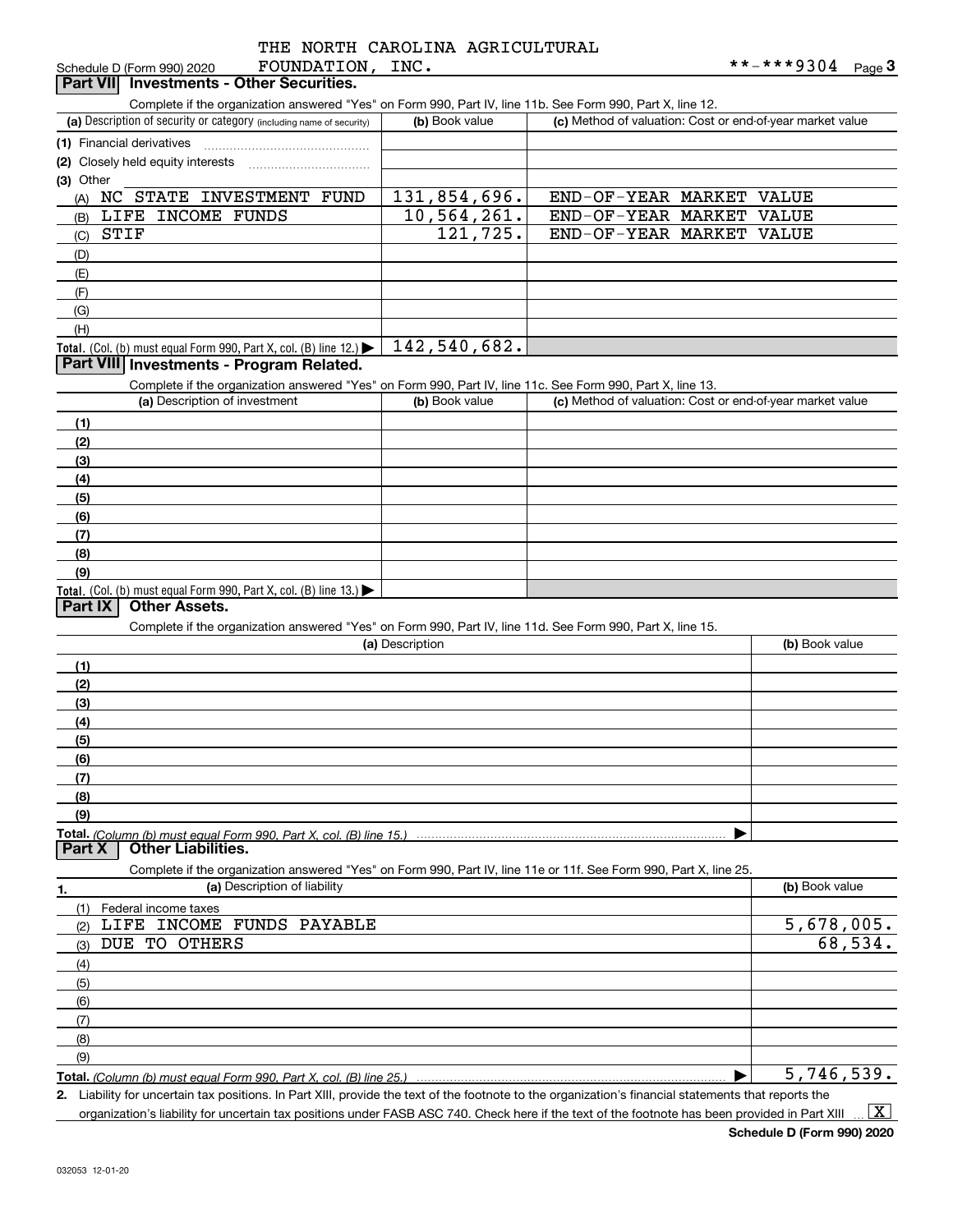|              | IAL NORIA CAROLINA AGRICULIURAL                                                                                                                                                                                                     |                |                 |                |                   |
|--------------|-------------------------------------------------------------------------------------------------------------------------------------------------------------------------------------------------------------------------------------|----------------|-----------------|----------------|-------------------|
|              | FOUNDATION, INC.<br>Schedule D (Form 990) 2020                                                                                                                                                                                      |                |                 |                | **-***9304 Page 4 |
|              | Reconciliation of Revenue per Audited Financial Statements With Revenue per Return.<br><b>Part XI</b>                                                                                                                               |                |                 |                |                   |
|              | Complete if the organization answered "Yes" on Form 990, Part IV, line 12a.                                                                                                                                                         |                |                 |                |                   |
| 1            | Total revenue, gains, and other support per audited financial statements                                                                                                                                                            |                |                 | $\mathbf{1}$   | 81,962,939.       |
| $\mathbf{2}$ | Amounts included on line 1 but not on Form 990, Part VIII, line 12:                                                                                                                                                                 |                |                 |                |                   |
| a            | Net unrealized gains (losses) on investments [11] matter contracts and the unrealized gains (losses) on investments                                                                                                                 | 2a             | 38, 332, 292.   |                |                   |
| b            |                                                                                                                                                                                                                                     | 2 <sub>b</sub> | 1,495,000.      |                |                   |
| C            |                                                                                                                                                                                                                                     | 2c             |                 |                |                   |
| d            | Other (Describe in Part XIII.) <b>Construction Contract Construction</b> Chern Construction Construction Construction                                                                                                               | 2d             | $-1, 136, 380.$ |                |                   |
|              | Add lines 2a through 2d                                                                                                                                                                                                             |                |                 | 2e             | 38,690,912.       |
| З.           |                                                                                                                                                                                                                                     |                |                 | $\mathbf{a}$   | 43, 272, 027.     |
| 4            | Amounts included on Form 990, Part VIII, line 12, but not on line 1:                                                                                                                                                                |                |                 |                |                   |
| a            |                                                                                                                                                                                                                                     | 4a             | 522, 250.       |                |                   |
| b            | Other (Describe in Part XIII.)                                                                                                                                                                                                      | 4b             |                 |                |                   |
|              | Add lines 4a and 4b                                                                                                                                                                                                                 |                |                 | 4с             | 522, 250.         |
|              |                                                                                                                                                                                                                                     |                |                 | 5              | 43,794,277.       |
|              | Part XII   Reconciliation of Expenses per Audited Financial Statements With Expenses per Return.                                                                                                                                    |                |                 |                |                   |
|              | Complete if the organization answered "Yes" on Form 990, Part IV, line 12a.                                                                                                                                                         |                |                 |                |                   |
| 1            | Total expenses and losses per audited financial statements                                                                                                                                                                          |                |                 | $\blacksquare$ | 36,524,284.       |
| $\mathbf{2}$ | Amounts included on line 1 but not on Form 990, Part IX, line 25:                                                                                                                                                                   |                |                 |                |                   |
| a            |                                                                                                                                                                                                                                     | 2a             | 1,495,000.      |                |                   |
| b            |                                                                                                                                                                                                                                     | 2 <sub>b</sub> |                 |                |                   |
|              |                                                                                                                                                                                                                                     | 2 <sub>c</sub> |                 |                |                   |
| d            |                                                                                                                                                                                                                                     | 2d             | 79,196.         |                |                   |
| e            | Add lines 2a through 2d <b>must be a constructed as the constant of the constant of the constant of the construction</b>                                                                                                            |                |                 | 2e             | 1,574,196.        |
| 3            |                                                                                                                                                                                                                                     |                |                 | 3              | 34,950,088.       |
| 4            | Amounts included on Form 990, Part IX, line 25, but not on line 1:                                                                                                                                                                  |                |                 |                |                   |
| a            |                                                                                                                                                                                                                                     | 4a             | 522, 250.       |                |                   |
|              | Other (Describe in Part XIII.) <b>Construction Contract Construction</b> Chern Construction Chern Chern Chern Chern Chern Chern Chern Chern Chern Chern Chern Chern Chern Chern Chern Chern Chern Chern Chern Chern Chern Chern Che | 4 <sub>h</sub> |                 |                |                   |
|              | Add lines 4a and 4b                                                                                                                                                                                                                 |                |                 | 4c             | 522, 250.         |
| 5            |                                                                                                                                                                                                                                     |                |                 | 5              | 35,472,338.       |
|              | Part XIII Supplemental Information.                                                                                                                                                                                                 |                |                 |                |                   |

 $\Omega$ BRICULTURALINA AGRICULTURALINA AGRICULTURALINA AGRICULTURALINA AGRICULTURALINA AGRICULTURALINA AGRICULTURALINA AGRICULTURALINA AGRICULTURALINA AGRICULTURALINA AGRICULTURALINA AGRICULTURALINA AGRICULTURALINA AGRICULTUR

Provide the descriptions required for Part II, lines 3, 5, and 9; Part III, lines 1a and 4; Part IV, lines 1b and 2b; Part V, line 4; Part X, line 2; Part XI, lines 2d and 4b; and Part XII, lines 2d and 4b. Also complete this part to provide any additional information.

## PART II, LINE 9:

| DONATED EASEMENTS ARE STATED AT FAIR VALUE AS OF THE DATE OF DONATION. |  |
|------------------------------------------------------------------------|--|
|------------------------------------------------------------------------|--|

THE ORGANIZATION HOLDS CONSERVATION EASEMENTS FOR WHICH IT MAY HAVE FUTURE

COMMITMENTS FOR AN UNDETERMINABLE AMOUNT. THE PURPOSE OF THESE

CONSERVATION EASEMENTS IS TO MAINTAIN WETLAND AND/OR RIPARIAN RESOURCES

AND OTHER NATURAL VALUES AND PREVENT THE USE OR DEVELOPMENT FOR ANY

PURPOSE OR IN ANY MANNER THAT WOULD CONFLICT WITH THE MAINTENANCE OF THE

PROPERTIES IN THEIR NATURAL CONDITIONS.

PART V, LINE 4:

THE FOUNDATION'S ENDOWMENT CONSISTS OF 750 INDIVIDUAL FUNDS ESTABLISHED

### FOR A VARIETY OF PURPOSES RELATED TO THE FOUNDATION'S MISSION OF THE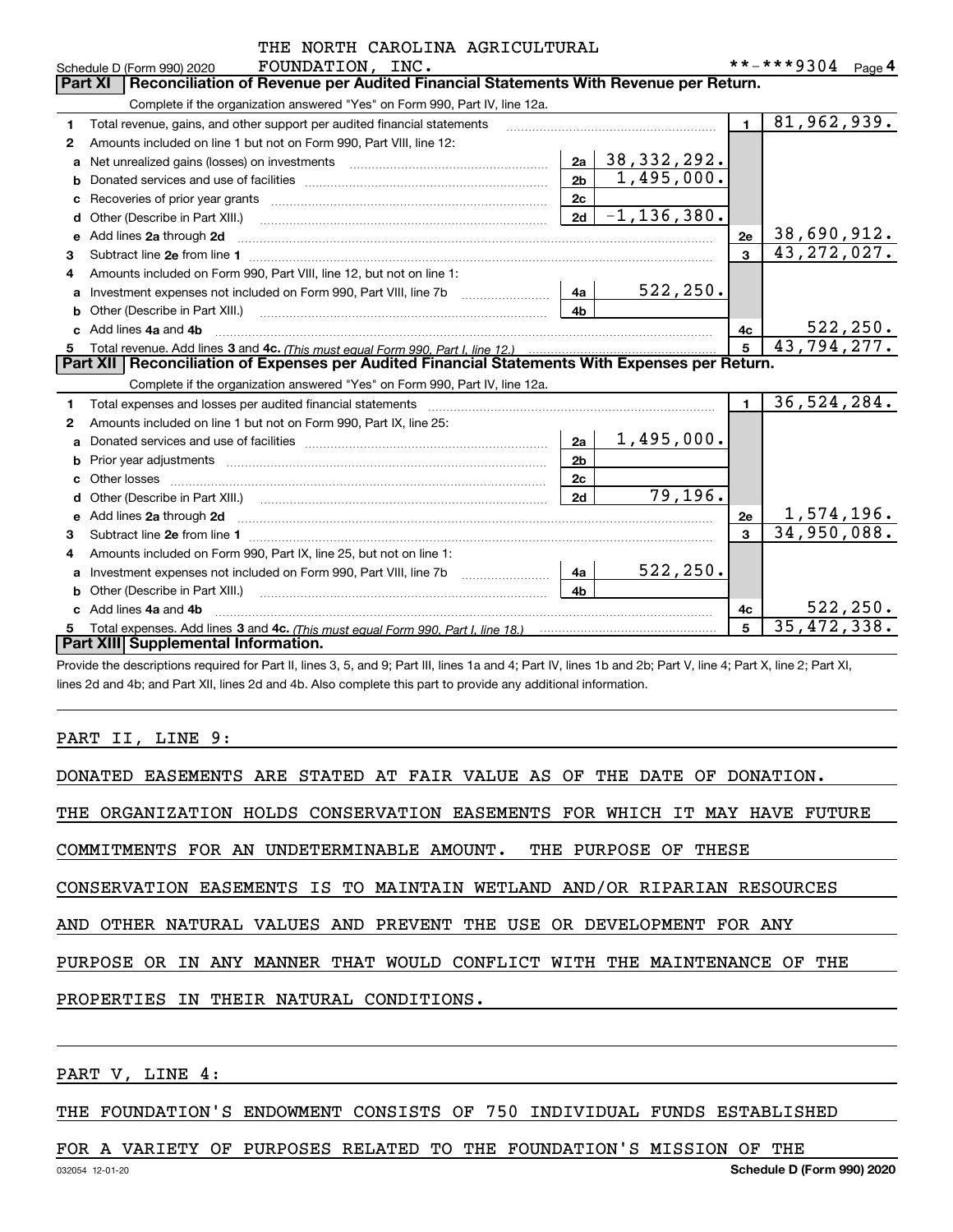*(continued)* **Part XIII Supplemental Information** 

### UNIVERSITY.

PART X, LINE 2:

MANAGEMENT HAS ANALYZED THE TAX POSITIONS TAKEN BY THE FOUNDATION, AND HAS CONCLUDED THAT AS OF JUNE 30, 2021, THERE ARE NO UNCERTAIN POSITIONS TAKEN OR EXPECTED TO BE TAKEN THAT WOULD REQUIRE RECOGNITION OF A LIABILITY (OR ASSET) OR DISCLOSURE IN THE ACCOMPANYING FINANCIAL STATEMENTS. THE FOUNDATION IS SUBJECT TO ROUTINE AUDITS BY TAXING JURISDICTIONS; HOWEVER, THERE ARE CURRENTLY NO AUDITS FOR ANY TAX PERIODS IN PROGRESS. MANAGEMENT BELIEVES IT IS NO LONGER SUBJECT TO INCOME TAX EXAMINATIONS FOR YEARS PRIOR TO TAX YEAR 2017.

PART XI, LINE 2D - OTHER ADJUSTMENTS:

SPLIT INTEREST CHANGE  $-1,215,576$ .

FUNDRAISING EXPENSES NETTED WITH REVENUE THE REVENUE TO MALL TO A 29,196.

TOTAL TO SCHEDULE D, PART XI, LINE 2D  $-1,136,380$ .

PART XII, LINE 2D - OTHER ADJUSTMENTS:

# FUNDRAISING EXPENSES NETTED WITH REVENUE 79,196.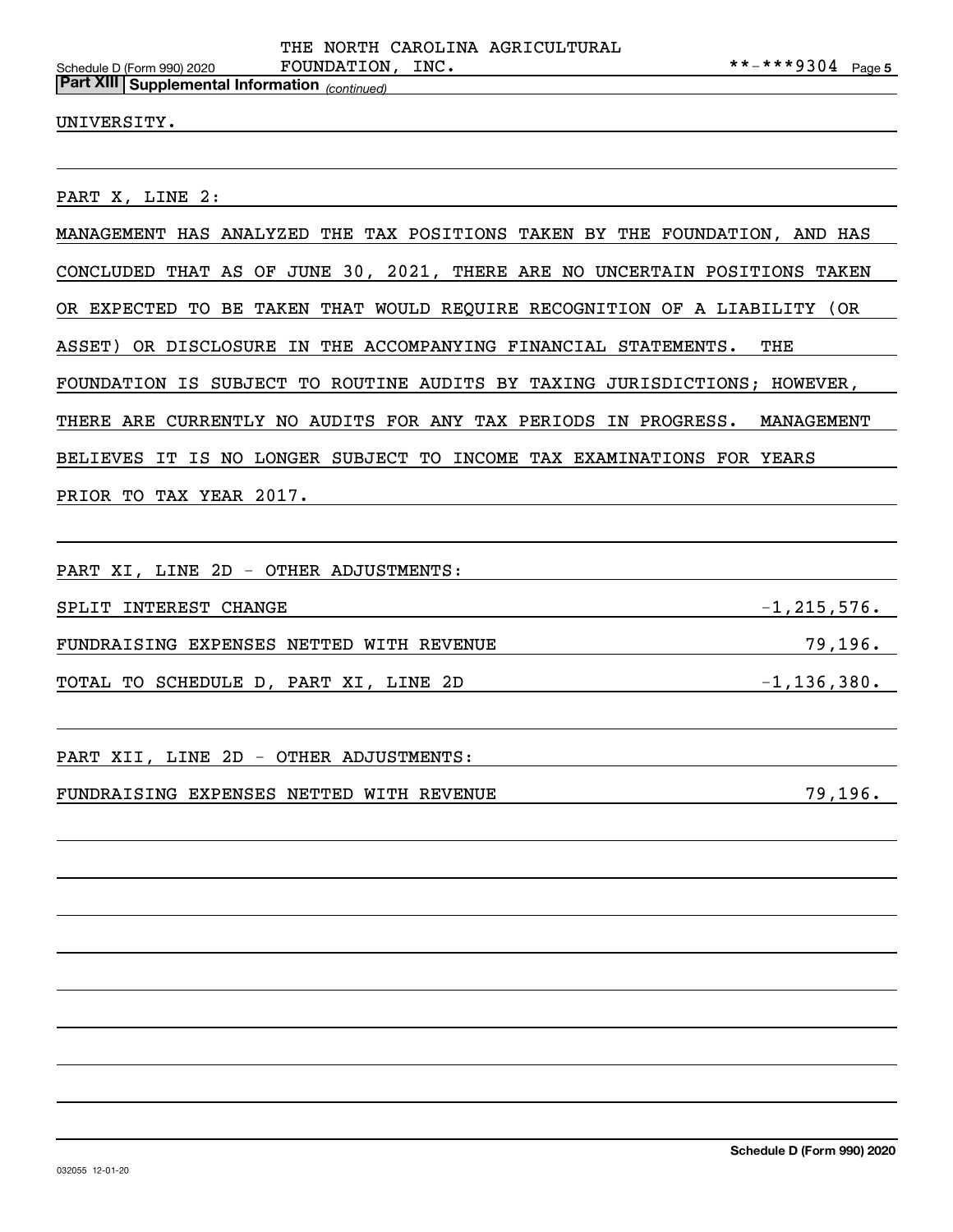| <b>SCHEDULE G</b>                                                                                                                                            | <b>Supplemental Information Regarding Fundraising or Gaming Activities</b>                                                                                          |              |                         |                                       |  |                                        | OMB No. 1545-0047                     |
|--------------------------------------------------------------------------------------------------------------------------------------------------------------|---------------------------------------------------------------------------------------------------------------------------------------------------------------------|--------------|-------------------------|---------------------------------------|--|----------------------------------------|---------------------------------------|
| (Form 990 or 990-EZ)                                                                                                                                         | Complete if the organization answered "Yes" on Form 990, Part IV, line 17, 18, or 19, or if the<br>organization entered more than \$15,000 on Form 990-EZ, line 6a. |              |                         |                                       |  |                                        |                                       |
| Department of the Treasury                                                                                                                                   | Attach to Form 990 or Form 990-EZ.                                                                                                                                  |              |                         |                                       |  |                                        | <b>Open to Public</b>                 |
| Internal Revenue Service                                                                                                                                     | Go to www.irs.gov/Form990 for instructions and the latest information.                                                                                              |              |                         |                                       |  |                                        | Inspection                            |
| Name of the organization                                                                                                                                     | THE NORTH CAROLINA AGRICULTURAL                                                                                                                                     |              |                         |                                       |  |                                        | <b>Employer identification number</b> |
|                                                                                                                                                              | FOUNDATION, INC.                                                                                                                                                    |              |                         |                                       |  | **-***9304                             |                                       |
| Part I<br>required to complete this part.                                                                                                                    | Fundraising Activities. Complete if the organization answered "Yes" on Form 990, Part IV, line 17. Form 990-EZ filers are not                                       |              |                         |                                       |  |                                        |                                       |
| 1 Indicate whether the organization raised funds through any of the following activities. Check all that apply.                                              |                                                                                                                                                                     |              |                         |                                       |  |                                        |                                       |
| Mail solicitations<br>a                                                                                                                                      | e                                                                                                                                                                   |              |                         | Solicitation of non-government grants |  |                                        |                                       |
| Internet and email solicitations<br>b                                                                                                                        |                                                                                                                                                                     |              |                         | Solicitation of government grants     |  |                                        |                                       |
| Phone solicitations<br>с                                                                                                                                     | Special fundraising events<br>g                                                                                                                                     |              |                         |                                       |  |                                        |                                       |
| In-person solicitations<br>d                                                                                                                                 |                                                                                                                                                                     |              |                         |                                       |  |                                        |                                       |
| 2 a Did the organization have a written or oral agreement with any individual (including officers, directors, trustees, or                                   |                                                                                                                                                                     |              |                         |                                       |  |                                        |                                       |
| b If "Yes," list the 10 highest paid individuals or entities (fundraisers) pursuant to agreements under which the fundraiser is to be                        | key employees listed in Form 990, Part VII) or entity in connection with professional fundraising services?                                                         |              |                         |                                       |  | Yes                                    | No                                    |
| compensated at least \$5,000 by the organization.                                                                                                            |                                                                                                                                                                     |              |                         |                                       |  |                                        |                                       |
|                                                                                                                                                              |                                                                                                                                                                     |              |                         |                                       |  |                                        |                                       |
| (i) Name and address of individual                                                                                                                           |                                                                                                                                                                     |              | (iii) Did<br>fundraiser | (iv) Gross receipts                   |  | (v) Amount paid<br>to (or retained by) | (vi) Amount paid                      |
| or entity (fundraiser)                                                                                                                                       | (ii) Activity                                                                                                                                                       | have custody | or control of           | from activity                         |  | fundraiser                             | to (or retained by)<br>organization   |
|                                                                                                                                                              |                                                                                                                                                                     |              | contributions?          |                                       |  | listed in col. (i)                     |                                       |
|                                                                                                                                                              |                                                                                                                                                                     | Yes          | No.                     |                                       |  |                                        |                                       |
|                                                                                                                                                              |                                                                                                                                                                     |              |                         |                                       |  |                                        |                                       |
|                                                                                                                                                              |                                                                                                                                                                     |              |                         |                                       |  |                                        |                                       |
|                                                                                                                                                              |                                                                                                                                                                     |              |                         |                                       |  |                                        |                                       |
|                                                                                                                                                              |                                                                                                                                                                     |              |                         |                                       |  |                                        |                                       |
|                                                                                                                                                              |                                                                                                                                                                     |              |                         |                                       |  |                                        |                                       |
|                                                                                                                                                              |                                                                                                                                                                     |              |                         |                                       |  |                                        |                                       |
|                                                                                                                                                              |                                                                                                                                                                     |              |                         |                                       |  |                                        |                                       |
|                                                                                                                                                              |                                                                                                                                                                     |              |                         |                                       |  |                                        |                                       |
|                                                                                                                                                              |                                                                                                                                                                     |              |                         |                                       |  |                                        |                                       |
|                                                                                                                                                              |                                                                                                                                                                     |              |                         |                                       |  |                                        |                                       |
|                                                                                                                                                              |                                                                                                                                                                     |              |                         |                                       |  |                                        |                                       |
|                                                                                                                                                              |                                                                                                                                                                     |              |                         |                                       |  |                                        |                                       |
| Total<br>3. List all states in which the organization is registered or licensed to solicit contributions or has been notified it is exempt from registration |                                                                                                                                                                     |              |                         |                                       |  |                                        |                                       |

**3**List all states in which the organization is registered or licensed to solicit contributions or has been notified it is exempt from registration or licensing.

AK,AR,CA,CO,DC,HI,KY,ME,MD,MA,MI,MN,NH,NJ,OH,OK,OR,PA,SC,UT,VA,WA,WI,AL,CT FL,GA,IL,KS,MS,NM,NY,NC,ND,RI,TN,WV

LHA For Paperwork Reduction Act Notice, see the Instructions for Form 990 or 990-EZ. Schedule G (Form 990 or 990-EZ) 2020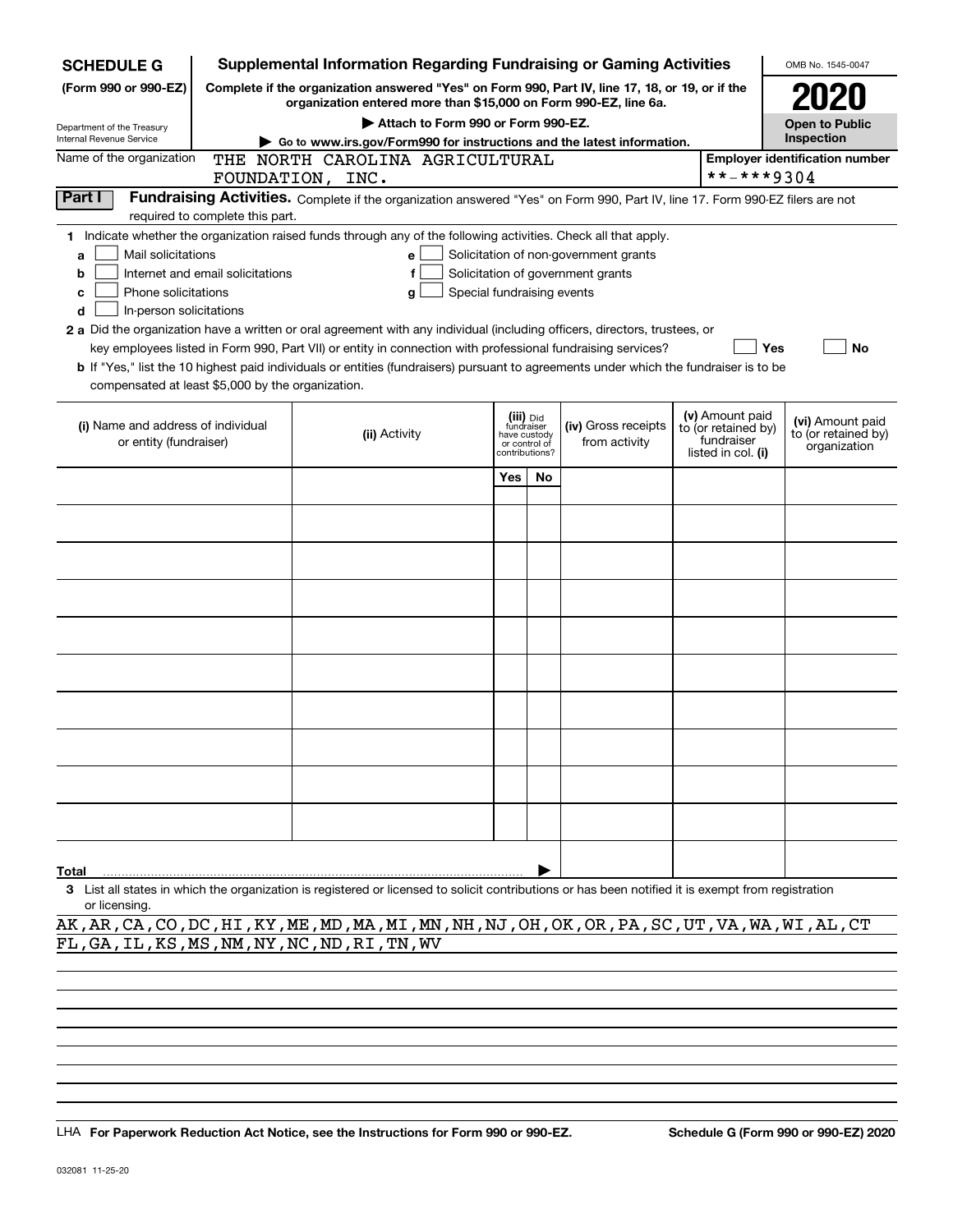# Schedule G (Form 990 or 990-EZ) 2020 Page FOUNDATION, INC. \*\*-\*\*\*9304 THE NORTH CAROLINA AGRICULTURAL

**Part II** | Fundraising Events. Complete if the organization answered "Yes" on Form 990, Part IV, line 18, or reported more than \$15,000

|                    |          | of fundraising event contributions and gross income on Form 990-EZ, lines 1 and 6b. List events with gross receipts greater than \$5,000.     |                         |                          |                  |                            |
|--------------------|----------|-----------------------------------------------------------------------------------------------------------------------------------------------|-------------------------|--------------------------|------------------|----------------------------|
|                    |          |                                                                                                                                               | (a) Event #1            | $(b)$ Event #2           | (c) Other events | (d) Total events           |
|                    |          |                                                                                                                                               | DAIRY YOUTH DAIRY YOUTH |                          |                  | (add col. (a) through      |
|                    |          |                                                                                                                                               |                         | GOLF (TOP GOGOLF TOURNAM | 3                | col. (c)                   |
|                    |          |                                                                                                                                               | (event type)            | (event type)             | (total number)   |                            |
| Revenue            |          |                                                                                                                                               | 16,663.                 | 9,211.                   | 86,400.          | <u> 112,274.</u>           |
|                    |          |                                                                                                                                               | 60.                     | 2,360.                   | 36,090.          | 38,510.                    |
|                    |          | 3 Gross income (line 1 minus line 2)                                                                                                          | 16, 603.                | 6,851.                   | 50, 310.         | 73,764.                    |
|                    |          |                                                                                                                                               |                         |                          |                  |                            |
|                    | 5        |                                                                                                                                               |                         |                          |                  |                            |
| Direct Expenses    |          |                                                                                                                                               |                         |                          |                  |                            |
|                    |          | 7 Food and beverages                                                                                                                          |                         | 123.                     | 3,024.           | <u>3,147.</u>              |
|                    |          |                                                                                                                                               | <u>1,165.</u>           | $\frac{2,546}{268}$      |                  | $\frac{3,711}{72,338}$ .   |
|                    | 9        |                                                                                                                                               |                         |                          | 72,070.          |                            |
|                    | 10       | Direct expense summary. Add lines 4 through 9 in column (d)                                                                                   |                         |                          |                  | 79, 196.                   |
|                    |          | 11 Net income summary. Subtract line 10 from line 3, column (d)                                                                               |                         |                          |                  | $-5,432.$                  |
|                    | Part III | Gaming. Complete if the organization answered "Yes" on Form 990, Part IV, line 19, or reported more than<br>\$15,000 on Form 990-EZ, line 6a. |                         |                          |                  |                            |
|                    |          |                                                                                                                                               |                         | (b) Pull tabs/instant    |                  | (d) Total gaming (add      |
|                    |          |                                                                                                                                               |                         |                          |                  |                            |
| Revenue            |          |                                                                                                                                               | (a) Bingo               | bingo/progressive bingo  | (c) Other gaming |                            |
|                    |          |                                                                                                                                               |                         |                          |                  | col. (a) through col. (c)) |
|                    |          |                                                                                                                                               |                         |                          |                  |                            |
|                    |          |                                                                                                                                               |                         |                          |                  |                            |
|                    |          |                                                                                                                                               |                         |                          |                  |                            |
|                    |          |                                                                                                                                               |                         |                          |                  |                            |
| Expenses<br>Direct |          |                                                                                                                                               |                         |                          |                  |                            |
|                    | 5        | Other direct expenses                                                                                                                         |                         |                          |                  |                            |
|                    |          |                                                                                                                                               | %<br>Yes                | %<br>Yes_                | %<br>Yes_        |                            |
|                    | 6        | Volunteer labor                                                                                                                               | No                      | No                       | No               |                            |
|                    | 7        | Direct expense summary. Add lines 2 through 5 in column (d)                                                                                   |                         |                          |                  |                            |
|                    | 8        |                                                                                                                                               |                         |                          |                  |                            |
|                    |          | Enter the state(s) in which the organization conducts gaming activities:                                                                      |                         |                          |                  |                            |

| a Is the organization licensed to conduct gaming activities in each of these states? | Yes | No |
|--------------------------------------------------------------------------------------|-----|----|
| <b>b</b> If "No," explain:                                                           |     |    |

**10a** Were any of the organization's gaming licenses revoked, suspended, or terminated during the tax year? \_\_\_\_\_\_\_\_\_\_\_\_\_\_\_\_ **b** If "Yes," explain: **Yes No**

032082 11-25-20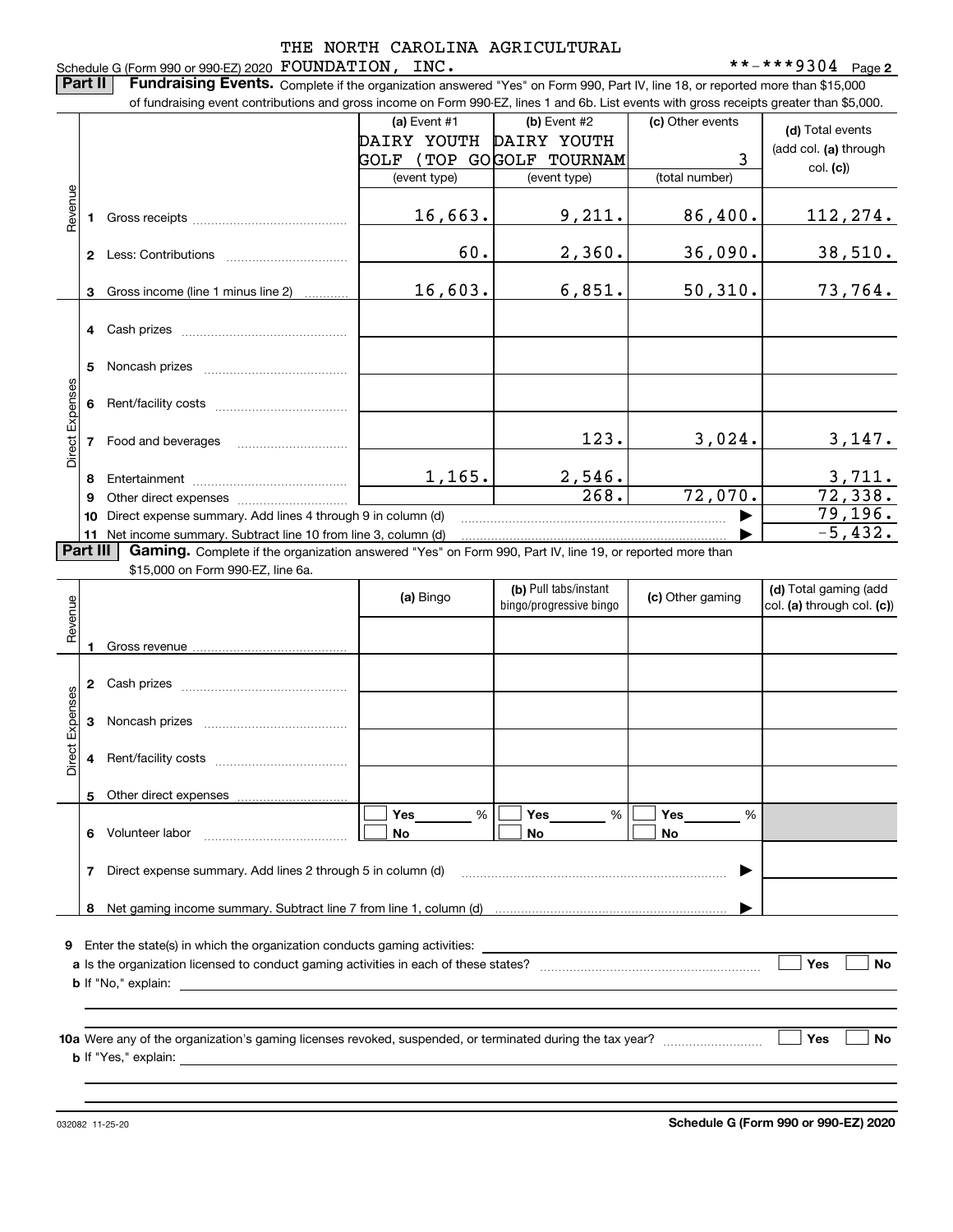| THE NORTH CAROLINA AGRICULTURAL |  |
|---------------------------------|--|
|---------------------------------|--|

| Schedule G (Form 990 or 99 <u>0-EZ) 2020</u> $\hbox{\tt FOUNDATION}$ , $\hbox{\tt INC.}$                                                                      | **-***9304  |            | Page 3    |
|---------------------------------------------------------------------------------------------------------------------------------------------------------------|-------------|------------|-----------|
|                                                                                                                                                               |             | Yes        | No        |
| 12 Is the organization a grantor, beneficiary or trustee of a trust, or a member of a partnership or other entity formed                                      |             |            |           |
|                                                                                                                                                               | $\vert$ Yes |            | No        |
| 13 Indicate the percentage of gaming activity conducted in:                                                                                                   |             |            |           |
|                                                                                                                                                               | 13а         |            | %         |
| <b>b</b> An outside facility <i>www.communicality www.communicality.communicality www.communicality www.communicality.communicality www.communicality.com</i> | 13b         |            | $\%$      |
| 14 Enter the name and address of the person who prepares the organization's gaming/special events books and records:                                          |             |            |           |
|                                                                                                                                                               |             |            |           |
|                                                                                                                                                               |             |            | No        |
|                                                                                                                                                               |             |            |           |
| <b>b</b> If "Yes," enter the amount of gaming revenue received by the organization $\triangleright$ \$                                                        |             |            |           |
| c If "Yes," enter name and address of the third party:                                                                                                        |             |            |           |
|                                                                                                                                                               |             |            |           |
|                                                                                                                                                               |             |            |           |
| 16 Gaming manager information:                                                                                                                                |             |            |           |
| <u> 1989 - Johann Harry Harry Harry Harry Harry Harry Harry Harry Harry Harry Harry Harry Harry Harry Harry Harry</u><br>Name $\blacktriangleright$           |             |            |           |
| Gaming manager compensation > \$                                                                                                                              |             |            |           |
|                                                                                                                                                               |             |            |           |
| $\blacksquare$ Description of services provided $\blacktriangleright$                                                                                         |             |            |           |
|                                                                                                                                                               |             |            |           |
| Director/officer<br>Employee<br>Independent contractor                                                                                                        |             |            |           |
| 17 Mandatory distributions:                                                                                                                                   |             |            |           |
| a Is the organization required under state law to make charitable distributions from the gaming proceeds to                                                   |             |            |           |
| retain the state gaming license?                                                                                                                              |             | $\Box$ Yes | $\Box$ No |
| <b>b</b> Enter the amount of distributions required under state law to be distributed to other exempt organizations or spent in the                           |             |            |           |
| organization's own exempt activities during the tax year $\triangleright$ \$                                                                                  |             |            |           |
| <b>Part IV</b><br>Supplemental Information. Provide the explanations required by Part I, line 2b, columns (iii) and (v); and Part III, lines 9, 9b, 10b,      |             |            |           |
| 15b, 15c, 16, and 17b, as applicable. Also provide any additional information. See instructions.                                                              |             |            |           |
|                                                                                                                                                               |             |            |           |
|                                                                                                                                                               |             |            |           |
|                                                                                                                                                               |             |            |           |
|                                                                                                                                                               |             |            |           |
|                                                                                                                                                               |             |            |           |
|                                                                                                                                                               |             |            |           |
|                                                                                                                                                               |             |            |           |
|                                                                                                                                                               |             |            |           |
|                                                                                                                                                               |             |            |           |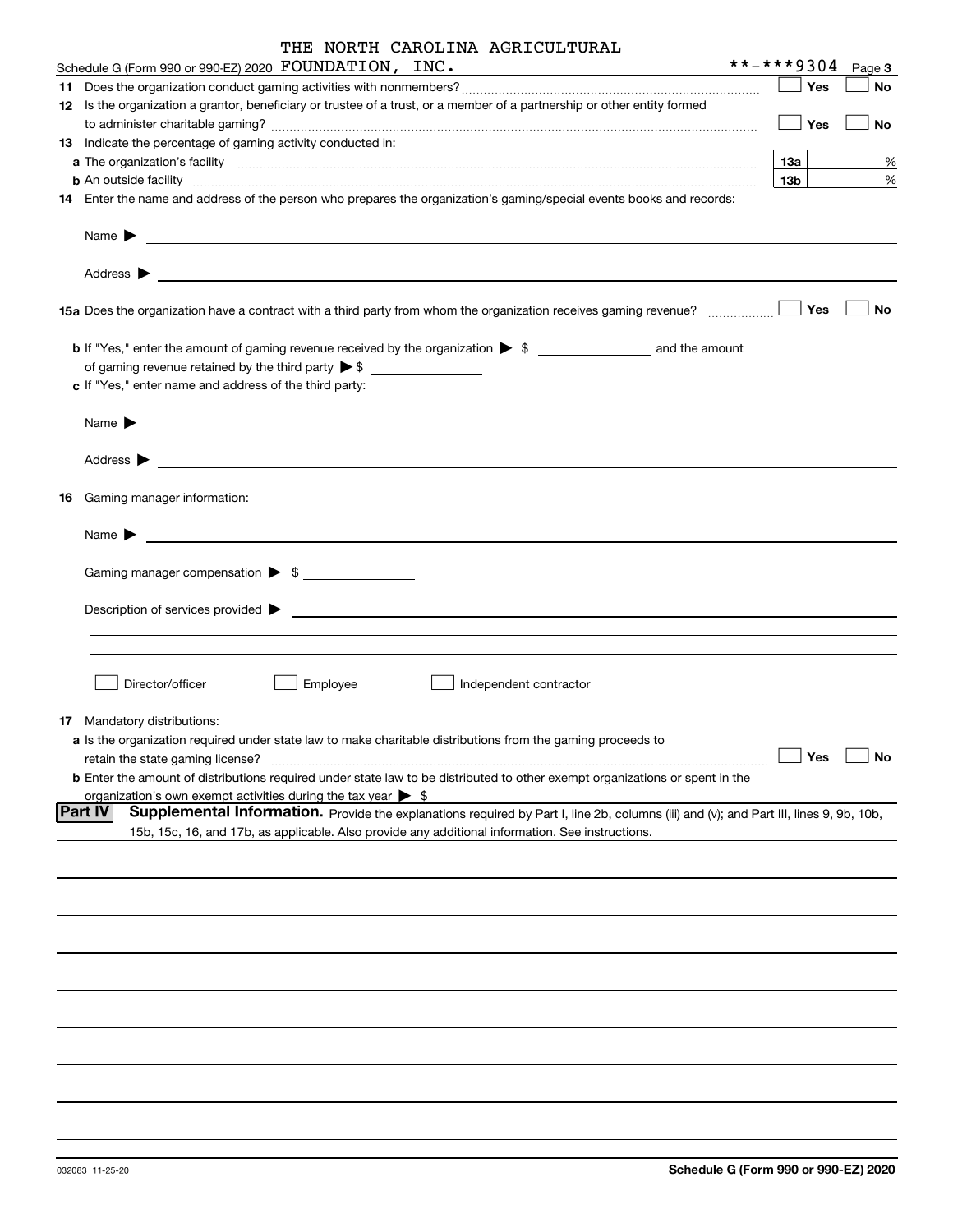|                                         | THE NORTH CAROLINA AGRICULTURAL |  |  |
|-----------------------------------------|---------------------------------|--|--|
| Schedule G (Form 990 or 990-EZ)         | FOUNDATION, INC.                |  |  |
| <b>Part IV Supplemental Information</b> |                                 |  |  |

| <u>Part IV</u> Supplemental Information <sub>(continued)</sub> |  |
|----------------------------------------------------------------|--|
|                                                                |  |
|                                                                |  |
|                                                                |  |
|                                                                |  |
|                                                                |  |
|                                                                |  |
|                                                                |  |
|                                                                |  |
|                                                                |  |
|                                                                |  |
|                                                                |  |
|                                                                |  |
|                                                                |  |
|                                                                |  |
|                                                                |  |
|                                                                |  |
|                                                                |  |
|                                                                |  |
|                                                                |  |
|                                                                |  |
|                                                                |  |
|                                                                |  |
|                                                                |  |
|                                                                |  |
|                                                                |  |
|                                                                |  |
|                                                                |  |
|                                                                |  |
|                                                                |  |
|                                                                |  |
|                                                                |  |
|                                                                |  |
|                                                                |  |
|                                                                |  |
|                                                                |  |
|                                                                |  |
|                                                                |  |
|                                                                |  |
|                                                                |  |
|                                                                |  |
|                                                                |  |
|                                                                |  |
|                                                                |  |
|                                                                |  |
|                                                                |  |
|                                                                |  |
|                                                                |  |
|                                                                |  |
|                                                                |  |
|                                                                |  |
|                                                                |  |
|                                                                |  |
|                                                                |  |
|                                                                |  |
|                                                                |  |
|                                                                |  |
|                                                                |  |
|                                                                |  |
|                                                                |  |
|                                                                |  |
|                                                                |  |
|                                                                |  |
|                                                                |  |
|                                                                |  |
|                                                                |  |
|                                                                |  |
|                                                                |  |
|                                                                |  |
|                                                                |  |
|                                                                |  |
|                                                                |  |
|                                                                |  |
|                                                                |  |
|                                                                |  |
|                                                                |  |
|                                                                |  |
|                                                                |  |
|                                                                |  |
|                                                                |  |
|                                                                |  |
|                                                                |  |
|                                                                |  |
|                                                                |  |
|                                                                |  |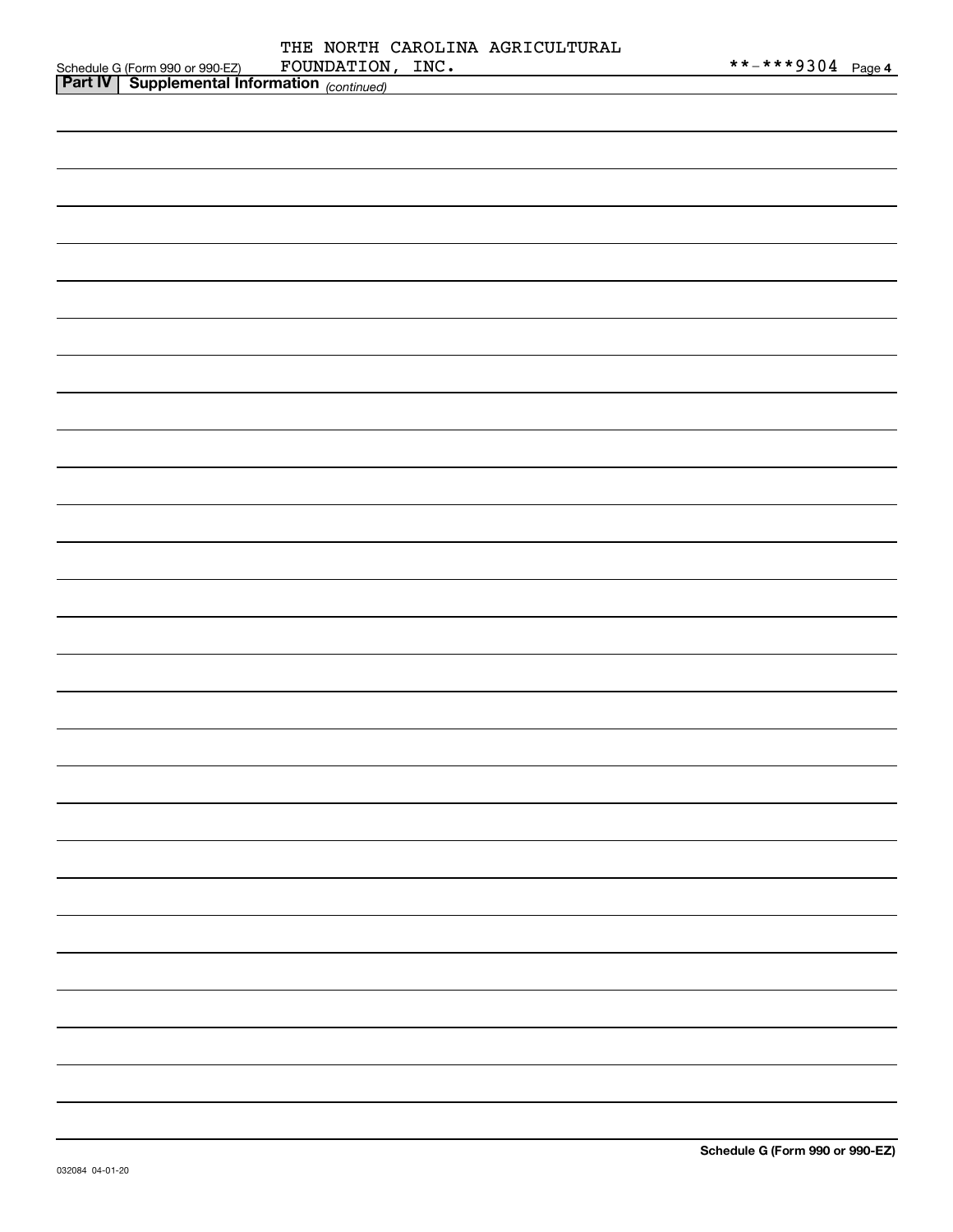| Inspection<br>Go to www.irs.gov/Form990 for the latest information.<br>THE NORTH CAROLINA AGRICULTURAL<br><b>Employer identification number</b><br>Name of the organization<br>**-***9304<br>FOUNDATION, INC.                                                                                                                                                                                                                                                                                                                                                                                                                     |      |
|-----------------------------------------------------------------------------------------------------------------------------------------------------------------------------------------------------------------------------------------------------------------------------------------------------------------------------------------------------------------------------------------------------------------------------------------------------------------------------------------------------------------------------------------------------------------------------------------------------------------------------------|------|
|                                                                                                                                                                                                                                                                                                                                                                                                                                                                                                                                                                                                                                   |      |
| Part I<br><b>General Information on Grants and Assistance</b>                                                                                                                                                                                                                                                                                                                                                                                                                                                                                                                                                                     |      |
| Does the organization maintain records to substantiate the amount of the grants or assistance, the grantees' eligibility for the grants or assistance, and the selection<br>1.<br>$\boxed{\text{X}}$ Yes<br>Describe in Part IV the organization's procedures for monitoring the use of grant funds in the United States.<br>$\mathbf{2}$<br>Part II<br>Grants and Other Assistance to Domestic Organizations and Domestic Governments. Complete if the organization answered "Yes" on Form 990, Part IV, line 21, for any<br>recipient that received more than \$5,000. Part II can be duplicated if additional space is needed. | l No |
| (f) Method of<br>(c) IRC section<br>(d) Amount of<br>(g) Description of<br><b>1 (a)</b> Name and address of organization<br>$(b)$ EIN<br>(e) Amount of<br>(h) Purpose of grant<br>valuation (book,<br>or government<br>(if applicable)<br>cash grant<br>non-cash<br>noncash assistance<br>or assistance<br>FMV, appraisal,<br>assistance<br>other)                                                                                                                                                                                                                                                                                |      |
| SCHOLARSHIPS, FACULTY<br>NORTH CAROLINA STATE UNIVERSITY<br>SUPPORT, DEPARTMENTAL<br>NCSU BOX 7205<br>SUPPORT AND FACILITY<br>**_*******<br>170(C)(1)<br>5,976,960<br>0. BOOK<br>N/A<br>SUPPORT<br>RALEIGH, NC 27695                                                                                                                                                                                                                                                                                                                                                                                                              |      |
|                                                                                                                                                                                                                                                                                                                                                                                                                                                                                                                                                                                                                                   |      |
|                                                                                                                                                                                                                                                                                                                                                                                                                                                                                                                                                                                                                                   |      |
|                                                                                                                                                                                                                                                                                                                                                                                                                                                                                                                                                                                                                                   |      |
|                                                                                                                                                                                                                                                                                                                                                                                                                                                                                                                                                                                                                                   |      |
|                                                                                                                                                                                                                                                                                                                                                                                                                                                                                                                                                                                                                                   |      |
| Enter total number of section $501(c)(3)$ and government organizations listed in the line 1 table<br>$\mathbf{2}$<br>Enter total number of other organizations listed in the line 1 table<br>3<br>LHA For Paperwork Reduction Act Notice, see the Instructions for Form 990.<br><b>Schedule I (Form 990) 2020</b>                                                                                                                                                                                                                                                                                                                 | 1.   |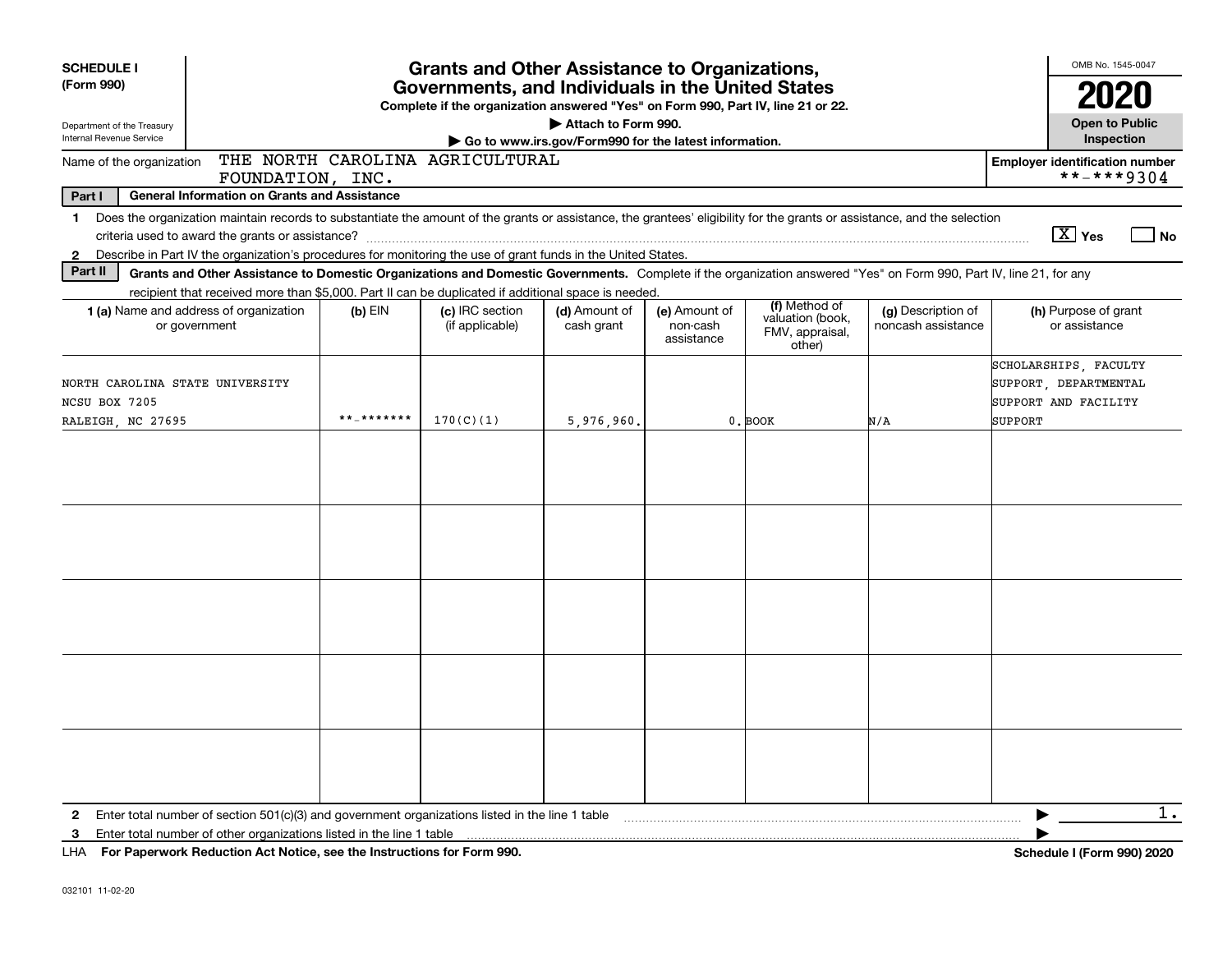| Part III | Grants and Other Assistance to Domestic Individuals. Complete if the organization answered "Yes" on Form 990, Part IV, line 22.<br>Part III can be duplicated if additional space is needed. |                             |                             |                                       |                                                          |                                       |  |  |  |  |
|----------|----------------------------------------------------------------------------------------------------------------------------------------------------------------------------------------------|-----------------------------|-----------------------------|---------------------------------------|----------------------------------------------------------|---------------------------------------|--|--|--|--|
|          | (a) Type of grant or assistance                                                                                                                                                              | (b) Number of<br>recipients | (c) Amount of<br>cash grant | (d) Amount of non-<br>cash assistance | (e) Method of valuation<br>(book, FMV, appraisal, other) | (f) Description of noncash assistance |  |  |  |  |
|          |                                                                                                                                                                                              |                             |                             |                                       |                                                          |                                       |  |  |  |  |
|          |                                                                                                                                                                                              |                             |                             |                                       |                                                          |                                       |  |  |  |  |
|          |                                                                                                                                                                                              |                             |                             |                                       |                                                          |                                       |  |  |  |  |
|          |                                                                                                                                                                                              |                             |                             |                                       |                                                          |                                       |  |  |  |  |
|          |                                                                                                                                                                                              |                             |                             |                                       |                                                          |                                       |  |  |  |  |
|          |                                                                                                                                                                                              |                             |                             |                                       |                                                          |                                       |  |  |  |  |
|          |                                                                                                                                                                                              |                             |                             |                                       |                                                          |                                       |  |  |  |  |
|          |                                                                                                                                                                                              |                             |                             |                                       |                                                          |                                       |  |  |  |  |
|          |                                                                                                                                                                                              |                             |                             |                                       |                                                          |                                       |  |  |  |  |
|          |                                                                                                                                                                                              |                             |                             |                                       |                                                          |                                       |  |  |  |  |

Part IV | Supplemental Information. Provide the information required in Part I, line 2; Part III, column (b); and any other additional information.

PART I, LINE 2:

GRANTS REPRESENT REIMBURSEMENT OF EXPENSES PROCESSED THROUGH THE

UNIVERSITY'S ACCOUNTING SYSTEMS, AND ARE SUBJECT TO UNIVERSITY AND STATE OF

NORTH CAROLINA GUIDELINES, IN ADDITION TO ANY RESTRICTIONS PLACED DIRECTLY

BY DONORS.

Schedule I (Form 990) 2020 Page FOUNDATION, INC. \*\*-\*\*\*9304

**2**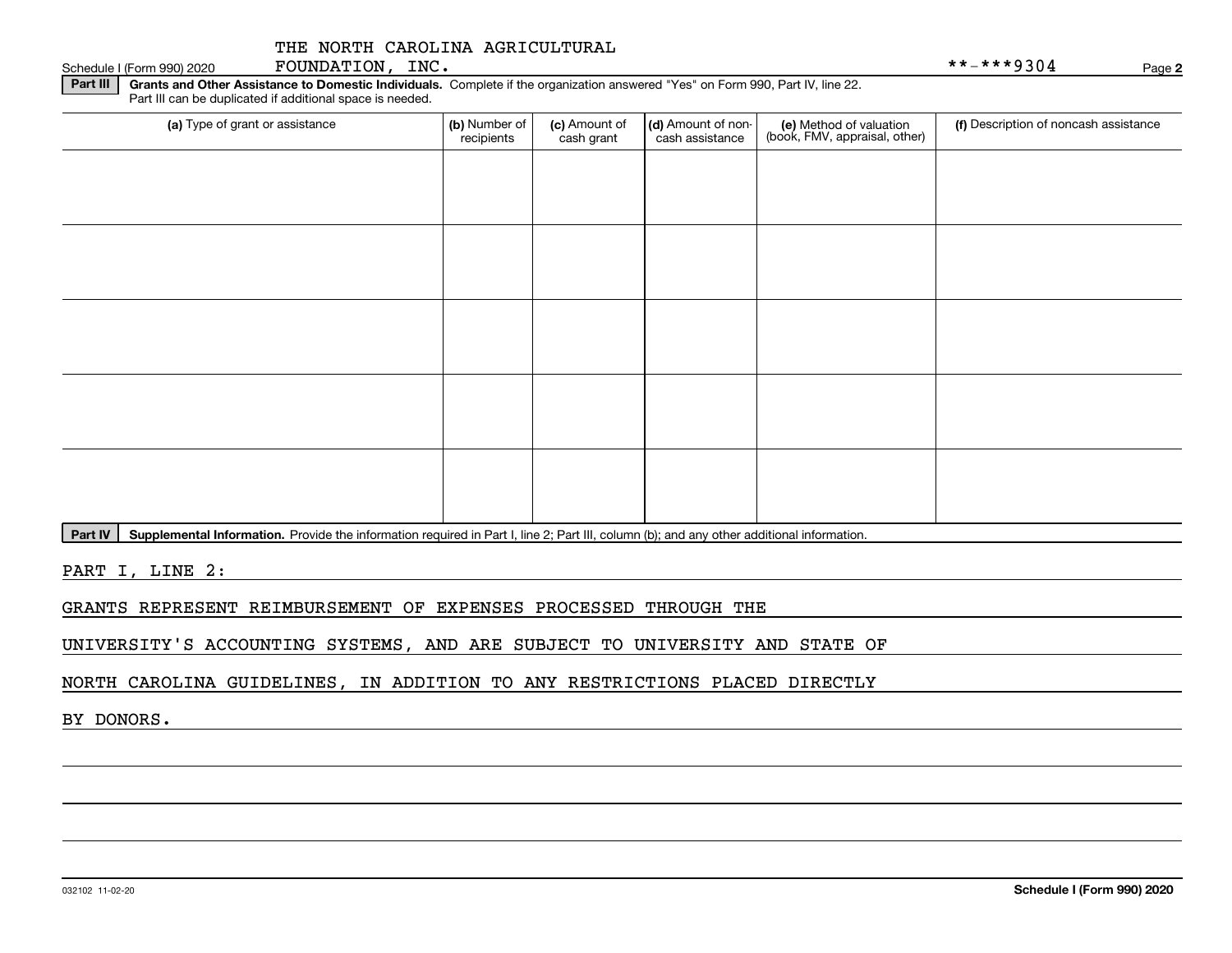| (Form 990)<br>For certain Officers, Directors, Trustees, Key Employees, and Highest<br>2020<br><b>Compensated Employees</b><br>Complete if the organization answered "Yes" on Form 990, Part IV, line 23.<br><b>Open to Public</b><br>Attach to Form 990.<br>Department of the Treasury<br>Inspection<br>Go to www.irs.gov/Form990 for instructions and the latest information.<br>Internal Revenue Service<br>THE NORTH CAROLINA AGRICULTURAL<br><b>Employer identification number</b><br>Name of the organization<br>**-***9304<br>FOUNDATION, INC.<br>Part I<br><b>Questions Regarding Compensation</b><br>Yes<br>No<br>Check the appropriate box(es) if the organization provided any of the following to or for a person listed on Form 990,<br>1a<br>Part VII, Section A, line 1a. Complete Part III to provide any relevant information regarding these items.<br>First-class or charter travel<br>Housing allowance or residence for personal use<br>Travel for companions<br>Payments for business use of personal residence<br>Health or social club dues or initiation fees<br>Tax indemnification and gross-up payments<br>Discretionary spending account<br>Personal services (such as maid, chauffeur, chef)<br><b>b</b> If any of the boxes on line 1a are checked, did the organization follow a written policy regarding payment or<br>reimbursement or provision of all of the expenses described above? If "No," complete Part III to explain<br>1b<br>Did the organization require substantiation prior to reimbursing or allowing expenses incurred by all directors,<br>2<br>$\mathbf{2}$<br>Indicate which, if any, of the following the organization used to establish the compensation of the organization's<br>з<br>CEO/Executive Director. Check all that apply. Do not check any boxes for methods used by a related organization to<br>establish compensation of the CEO/Executive Director, but explain in Part III.<br>Compensation committee<br>Written employment contract<br>Compensation survey or study<br>Independent compensation consultant<br>$\lfloor x \rfloor$ Approval by the board or compensation committee<br>Form 990 of other organizations<br>During the year, did any person listed on Form 990, Part VII, Section A, line 1a, with respect to the filing<br>4<br>organization or a related organization:<br>х<br>Receive a severance payment or change-of-control payment?<br>4a<br>а<br>X<br>Participate in or receive payment from a supplemental nonqualified retirement plan?<br>4b<br>b<br>X<br>Participate in or receive payment from an equity-based compensation arrangement?<br>4с<br>c<br>If "Yes" to any of lines 4a-c, list the persons and provide the applicable amounts for each item in Part III.<br>Only section 501(c)(3), 501(c)(4), and 501(c)(29) organizations must complete lines 5-9.<br>For persons listed on Form 990, Part VII, Section A, line 1a, did the organization pay or accrue any compensation<br>contingent on the revenues of:<br>х<br>The organization? <b>With the contract of the contract of the contract of the contract of the contract of the contract of the contract of the contract of the contract of the contract of the contract of the contract of the co</b><br>5a<br>a<br>X<br>5b<br>If "Yes" on line 5a or 5b, describe in Part III.<br>For persons listed on Form 990, Part VII, Section A, line 1a, did the organization pay or accrue any compensation<br>6<br>contingent on the net earnings of:<br>х<br>The organization? <b>With the organization</b> ? <b>With the organization with the organization? With the organization?</b><br>6a<br>a<br>$\mathbf X$<br>6b<br>If "Yes" on line 6a or 6b, describe in Part III.<br>For persons listed on Form 990, Part VII, Section A, line 1a, did the organization provide any nonfixed payments<br>7<br>х<br>$\overline{7}$<br>Were any amounts reported on Form 990, Part VII, paid or accrued pursuant to a contract that was subject to the<br>8<br>х<br>initial contract exception described in Regulations section 53.4958-4(a)(3)? If "Yes," describe in Part III<br>8<br>If "Yes" on line 8, did the organization also follow the rebuttable presumption procedure described in<br>9<br>9<br>LHA For Paperwork Reduction Act Notice, see the Instructions for Form 990.<br>Schedule J (Form 990) 2020 | <b>SCHEDULE J</b> |  | <b>Compensation Information</b> | OMB No. 1545-0047 |  |
|--------------------------------------------------------------------------------------------------------------------------------------------------------------------------------------------------------------------------------------------------------------------------------------------------------------------------------------------------------------------------------------------------------------------------------------------------------------------------------------------------------------------------------------------------------------------------------------------------------------------------------------------------------------------------------------------------------------------------------------------------------------------------------------------------------------------------------------------------------------------------------------------------------------------------------------------------------------------------------------------------------------------------------------------------------------------------------------------------------------------------------------------------------------------------------------------------------------------------------------------------------------------------------------------------------------------------------------------------------------------------------------------------------------------------------------------------------------------------------------------------------------------------------------------------------------------------------------------------------------------------------------------------------------------------------------------------------------------------------------------------------------------------------------------------------------------------------------------------------------------------------------------------------------------------------------------------------------------------------------------------------------------------------------------------------------------------------------------------------------------------------------------------------------------------------------------------------------------------------------------------------------------------------------------------------------------------------------------------------------------------------------------------------------------------------------------------------------------------------------------------------------------------------------------------------------------------------------------------------------------------------------------------------------------------------------------------------------------------------------------------------------------------------------------------------------------------------------------------------------------------------------------------------------------------------------------------------------------------------------------------------------------------------------------------------------------------------------------------------------------------------------------------------------------------------------------------------------------------------------------------------------------------------------------------------------------------------------------------------------------------------------------------------------------------------------------------------------------------------------------------------------------------------------------------------------------------------------------------------------------------------------------------------------------------------------------------------------------------------------------------------------------------------------------------------------------------------------------------------------------------------------------------------------------------------------------------------------------------------------------------------------------------------------------------------------------------------------------------------------------------------------------------------------------------------------------------------------------------------------------------------------------------------------------------------------------------------------------------------------------------|-------------------|--|---------------------------------|-------------------|--|
|                                                                                                                                                                                                                                                                                                                                                                                                                                                                                                                                                                                                                                                                                                                                                                                                                                                                                                                                                                                                                                                                                                                                                                                                                                                                                                                                                                                                                                                                                                                                                                                                                                                                                                                                                                                                                                                                                                                                                                                                                                                                                                                                                                                                                                                                                                                                                                                                                                                                                                                                                                                                                                                                                                                                                                                                                                                                                                                                                                                                                                                                                                                                                                                                                                                                                                                                                                                                                                                                                                                                                                                                                                                                                                                                                                                                                                                                                                                                                                                                                                                                                                                                                                                                                                                                                                                                                                          |                   |  |                                 |                   |  |
|                                                                                                                                                                                                                                                                                                                                                                                                                                                                                                                                                                                                                                                                                                                                                                                                                                                                                                                                                                                                                                                                                                                                                                                                                                                                                                                                                                                                                                                                                                                                                                                                                                                                                                                                                                                                                                                                                                                                                                                                                                                                                                                                                                                                                                                                                                                                                                                                                                                                                                                                                                                                                                                                                                                                                                                                                                                                                                                                                                                                                                                                                                                                                                                                                                                                                                                                                                                                                                                                                                                                                                                                                                                                                                                                                                                                                                                                                                                                                                                                                                                                                                                                                                                                                                                                                                                                                                          |                   |  |                                 |                   |  |
|                                                                                                                                                                                                                                                                                                                                                                                                                                                                                                                                                                                                                                                                                                                                                                                                                                                                                                                                                                                                                                                                                                                                                                                                                                                                                                                                                                                                                                                                                                                                                                                                                                                                                                                                                                                                                                                                                                                                                                                                                                                                                                                                                                                                                                                                                                                                                                                                                                                                                                                                                                                                                                                                                                                                                                                                                                                                                                                                                                                                                                                                                                                                                                                                                                                                                                                                                                                                                                                                                                                                                                                                                                                                                                                                                                                                                                                                                                                                                                                                                                                                                                                                                                                                                                                                                                                                                                          |                   |  |                                 |                   |  |
|                                                                                                                                                                                                                                                                                                                                                                                                                                                                                                                                                                                                                                                                                                                                                                                                                                                                                                                                                                                                                                                                                                                                                                                                                                                                                                                                                                                                                                                                                                                                                                                                                                                                                                                                                                                                                                                                                                                                                                                                                                                                                                                                                                                                                                                                                                                                                                                                                                                                                                                                                                                                                                                                                                                                                                                                                                                                                                                                                                                                                                                                                                                                                                                                                                                                                                                                                                                                                                                                                                                                                                                                                                                                                                                                                                                                                                                                                                                                                                                                                                                                                                                                                                                                                                                                                                                                                                          |                   |  |                                 |                   |  |
|                                                                                                                                                                                                                                                                                                                                                                                                                                                                                                                                                                                                                                                                                                                                                                                                                                                                                                                                                                                                                                                                                                                                                                                                                                                                                                                                                                                                                                                                                                                                                                                                                                                                                                                                                                                                                                                                                                                                                                                                                                                                                                                                                                                                                                                                                                                                                                                                                                                                                                                                                                                                                                                                                                                                                                                                                                                                                                                                                                                                                                                                                                                                                                                                                                                                                                                                                                                                                                                                                                                                                                                                                                                                                                                                                                                                                                                                                                                                                                                                                                                                                                                                                                                                                                                                                                                                                                          |                   |  |                                 |                   |  |
|                                                                                                                                                                                                                                                                                                                                                                                                                                                                                                                                                                                                                                                                                                                                                                                                                                                                                                                                                                                                                                                                                                                                                                                                                                                                                                                                                                                                                                                                                                                                                                                                                                                                                                                                                                                                                                                                                                                                                                                                                                                                                                                                                                                                                                                                                                                                                                                                                                                                                                                                                                                                                                                                                                                                                                                                                                                                                                                                                                                                                                                                                                                                                                                                                                                                                                                                                                                                                                                                                                                                                                                                                                                                                                                                                                                                                                                                                                                                                                                                                                                                                                                                                                                                                                                                                                                                                                          |                   |  |                                 |                   |  |
|                                                                                                                                                                                                                                                                                                                                                                                                                                                                                                                                                                                                                                                                                                                                                                                                                                                                                                                                                                                                                                                                                                                                                                                                                                                                                                                                                                                                                                                                                                                                                                                                                                                                                                                                                                                                                                                                                                                                                                                                                                                                                                                                                                                                                                                                                                                                                                                                                                                                                                                                                                                                                                                                                                                                                                                                                                                                                                                                                                                                                                                                                                                                                                                                                                                                                                                                                                                                                                                                                                                                                                                                                                                                                                                                                                                                                                                                                                                                                                                                                                                                                                                                                                                                                                                                                                                                                                          |                   |  |                                 |                   |  |
|                                                                                                                                                                                                                                                                                                                                                                                                                                                                                                                                                                                                                                                                                                                                                                                                                                                                                                                                                                                                                                                                                                                                                                                                                                                                                                                                                                                                                                                                                                                                                                                                                                                                                                                                                                                                                                                                                                                                                                                                                                                                                                                                                                                                                                                                                                                                                                                                                                                                                                                                                                                                                                                                                                                                                                                                                                                                                                                                                                                                                                                                                                                                                                                                                                                                                                                                                                                                                                                                                                                                                                                                                                                                                                                                                                                                                                                                                                                                                                                                                                                                                                                                                                                                                                                                                                                                                                          |                   |  |                                 |                   |  |
|                                                                                                                                                                                                                                                                                                                                                                                                                                                                                                                                                                                                                                                                                                                                                                                                                                                                                                                                                                                                                                                                                                                                                                                                                                                                                                                                                                                                                                                                                                                                                                                                                                                                                                                                                                                                                                                                                                                                                                                                                                                                                                                                                                                                                                                                                                                                                                                                                                                                                                                                                                                                                                                                                                                                                                                                                                                                                                                                                                                                                                                                                                                                                                                                                                                                                                                                                                                                                                                                                                                                                                                                                                                                                                                                                                                                                                                                                                                                                                                                                                                                                                                                                                                                                                                                                                                                                                          |                   |  |                                 |                   |  |
|                                                                                                                                                                                                                                                                                                                                                                                                                                                                                                                                                                                                                                                                                                                                                                                                                                                                                                                                                                                                                                                                                                                                                                                                                                                                                                                                                                                                                                                                                                                                                                                                                                                                                                                                                                                                                                                                                                                                                                                                                                                                                                                                                                                                                                                                                                                                                                                                                                                                                                                                                                                                                                                                                                                                                                                                                                                                                                                                                                                                                                                                                                                                                                                                                                                                                                                                                                                                                                                                                                                                                                                                                                                                                                                                                                                                                                                                                                                                                                                                                                                                                                                                                                                                                                                                                                                                                                          |                   |  |                                 |                   |  |
|                                                                                                                                                                                                                                                                                                                                                                                                                                                                                                                                                                                                                                                                                                                                                                                                                                                                                                                                                                                                                                                                                                                                                                                                                                                                                                                                                                                                                                                                                                                                                                                                                                                                                                                                                                                                                                                                                                                                                                                                                                                                                                                                                                                                                                                                                                                                                                                                                                                                                                                                                                                                                                                                                                                                                                                                                                                                                                                                                                                                                                                                                                                                                                                                                                                                                                                                                                                                                                                                                                                                                                                                                                                                                                                                                                                                                                                                                                                                                                                                                                                                                                                                                                                                                                                                                                                                                                          |                   |  |                                 |                   |  |
|                                                                                                                                                                                                                                                                                                                                                                                                                                                                                                                                                                                                                                                                                                                                                                                                                                                                                                                                                                                                                                                                                                                                                                                                                                                                                                                                                                                                                                                                                                                                                                                                                                                                                                                                                                                                                                                                                                                                                                                                                                                                                                                                                                                                                                                                                                                                                                                                                                                                                                                                                                                                                                                                                                                                                                                                                                                                                                                                                                                                                                                                                                                                                                                                                                                                                                                                                                                                                                                                                                                                                                                                                                                                                                                                                                                                                                                                                                                                                                                                                                                                                                                                                                                                                                                                                                                                                                          |                   |  |                                 |                   |  |
|                                                                                                                                                                                                                                                                                                                                                                                                                                                                                                                                                                                                                                                                                                                                                                                                                                                                                                                                                                                                                                                                                                                                                                                                                                                                                                                                                                                                                                                                                                                                                                                                                                                                                                                                                                                                                                                                                                                                                                                                                                                                                                                                                                                                                                                                                                                                                                                                                                                                                                                                                                                                                                                                                                                                                                                                                                                                                                                                                                                                                                                                                                                                                                                                                                                                                                                                                                                                                                                                                                                                                                                                                                                                                                                                                                                                                                                                                                                                                                                                                                                                                                                                                                                                                                                                                                                                                                          |                   |  |                                 |                   |  |
|                                                                                                                                                                                                                                                                                                                                                                                                                                                                                                                                                                                                                                                                                                                                                                                                                                                                                                                                                                                                                                                                                                                                                                                                                                                                                                                                                                                                                                                                                                                                                                                                                                                                                                                                                                                                                                                                                                                                                                                                                                                                                                                                                                                                                                                                                                                                                                                                                                                                                                                                                                                                                                                                                                                                                                                                                                                                                                                                                                                                                                                                                                                                                                                                                                                                                                                                                                                                                                                                                                                                                                                                                                                                                                                                                                                                                                                                                                                                                                                                                                                                                                                                                                                                                                                                                                                                                                          |                   |  |                                 |                   |  |
|                                                                                                                                                                                                                                                                                                                                                                                                                                                                                                                                                                                                                                                                                                                                                                                                                                                                                                                                                                                                                                                                                                                                                                                                                                                                                                                                                                                                                                                                                                                                                                                                                                                                                                                                                                                                                                                                                                                                                                                                                                                                                                                                                                                                                                                                                                                                                                                                                                                                                                                                                                                                                                                                                                                                                                                                                                                                                                                                                                                                                                                                                                                                                                                                                                                                                                                                                                                                                                                                                                                                                                                                                                                                                                                                                                                                                                                                                                                                                                                                                                                                                                                                                                                                                                                                                                                                                                          |                   |  |                                 |                   |  |
|                                                                                                                                                                                                                                                                                                                                                                                                                                                                                                                                                                                                                                                                                                                                                                                                                                                                                                                                                                                                                                                                                                                                                                                                                                                                                                                                                                                                                                                                                                                                                                                                                                                                                                                                                                                                                                                                                                                                                                                                                                                                                                                                                                                                                                                                                                                                                                                                                                                                                                                                                                                                                                                                                                                                                                                                                                                                                                                                                                                                                                                                                                                                                                                                                                                                                                                                                                                                                                                                                                                                                                                                                                                                                                                                                                                                                                                                                                                                                                                                                                                                                                                                                                                                                                                                                                                                                                          |                   |  |                                 |                   |  |
|                                                                                                                                                                                                                                                                                                                                                                                                                                                                                                                                                                                                                                                                                                                                                                                                                                                                                                                                                                                                                                                                                                                                                                                                                                                                                                                                                                                                                                                                                                                                                                                                                                                                                                                                                                                                                                                                                                                                                                                                                                                                                                                                                                                                                                                                                                                                                                                                                                                                                                                                                                                                                                                                                                                                                                                                                                                                                                                                                                                                                                                                                                                                                                                                                                                                                                                                                                                                                                                                                                                                                                                                                                                                                                                                                                                                                                                                                                                                                                                                                                                                                                                                                                                                                                                                                                                                                                          |                   |  |                                 |                   |  |
|                                                                                                                                                                                                                                                                                                                                                                                                                                                                                                                                                                                                                                                                                                                                                                                                                                                                                                                                                                                                                                                                                                                                                                                                                                                                                                                                                                                                                                                                                                                                                                                                                                                                                                                                                                                                                                                                                                                                                                                                                                                                                                                                                                                                                                                                                                                                                                                                                                                                                                                                                                                                                                                                                                                                                                                                                                                                                                                                                                                                                                                                                                                                                                                                                                                                                                                                                                                                                                                                                                                                                                                                                                                                                                                                                                                                                                                                                                                                                                                                                                                                                                                                                                                                                                                                                                                                                                          |                   |  |                                 |                   |  |
|                                                                                                                                                                                                                                                                                                                                                                                                                                                                                                                                                                                                                                                                                                                                                                                                                                                                                                                                                                                                                                                                                                                                                                                                                                                                                                                                                                                                                                                                                                                                                                                                                                                                                                                                                                                                                                                                                                                                                                                                                                                                                                                                                                                                                                                                                                                                                                                                                                                                                                                                                                                                                                                                                                                                                                                                                                                                                                                                                                                                                                                                                                                                                                                                                                                                                                                                                                                                                                                                                                                                                                                                                                                                                                                                                                                                                                                                                                                                                                                                                                                                                                                                                                                                                                                                                                                                                                          |                   |  |                                 |                   |  |
|                                                                                                                                                                                                                                                                                                                                                                                                                                                                                                                                                                                                                                                                                                                                                                                                                                                                                                                                                                                                                                                                                                                                                                                                                                                                                                                                                                                                                                                                                                                                                                                                                                                                                                                                                                                                                                                                                                                                                                                                                                                                                                                                                                                                                                                                                                                                                                                                                                                                                                                                                                                                                                                                                                                                                                                                                                                                                                                                                                                                                                                                                                                                                                                                                                                                                                                                                                                                                                                                                                                                                                                                                                                                                                                                                                                                                                                                                                                                                                                                                                                                                                                                                                                                                                                                                                                                                                          |                   |  |                                 |                   |  |
|                                                                                                                                                                                                                                                                                                                                                                                                                                                                                                                                                                                                                                                                                                                                                                                                                                                                                                                                                                                                                                                                                                                                                                                                                                                                                                                                                                                                                                                                                                                                                                                                                                                                                                                                                                                                                                                                                                                                                                                                                                                                                                                                                                                                                                                                                                                                                                                                                                                                                                                                                                                                                                                                                                                                                                                                                                                                                                                                                                                                                                                                                                                                                                                                                                                                                                                                                                                                                                                                                                                                                                                                                                                                                                                                                                                                                                                                                                                                                                                                                                                                                                                                                                                                                                                                                                                                                                          |                   |  |                                 |                   |  |
|                                                                                                                                                                                                                                                                                                                                                                                                                                                                                                                                                                                                                                                                                                                                                                                                                                                                                                                                                                                                                                                                                                                                                                                                                                                                                                                                                                                                                                                                                                                                                                                                                                                                                                                                                                                                                                                                                                                                                                                                                                                                                                                                                                                                                                                                                                                                                                                                                                                                                                                                                                                                                                                                                                                                                                                                                                                                                                                                                                                                                                                                                                                                                                                                                                                                                                                                                                                                                                                                                                                                                                                                                                                                                                                                                                                                                                                                                                                                                                                                                                                                                                                                                                                                                                                                                                                                                                          |                   |  |                                 |                   |  |
|                                                                                                                                                                                                                                                                                                                                                                                                                                                                                                                                                                                                                                                                                                                                                                                                                                                                                                                                                                                                                                                                                                                                                                                                                                                                                                                                                                                                                                                                                                                                                                                                                                                                                                                                                                                                                                                                                                                                                                                                                                                                                                                                                                                                                                                                                                                                                                                                                                                                                                                                                                                                                                                                                                                                                                                                                                                                                                                                                                                                                                                                                                                                                                                                                                                                                                                                                                                                                                                                                                                                                                                                                                                                                                                                                                                                                                                                                                                                                                                                                                                                                                                                                                                                                                                                                                                                                                          |                   |  |                                 |                   |  |
|                                                                                                                                                                                                                                                                                                                                                                                                                                                                                                                                                                                                                                                                                                                                                                                                                                                                                                                                                                                                                                                                                                                                                                                                                                                                                                                                                                                                                                                                                                                                                                                                                                                                                                                                                                                                                                                                                                                                                                                                                                                                                                                                                                                                                                                                                                                                                                                                                                                                                                                                                                                                                                                                                                                                                                                                                                                                                                                                                                                                                                                                                                                                                                                                                                                                                                                                                                                                                                                                                                                                                                                                                                                                                                                                                                                                                                                                                                                                                                                                                                                                                                                                                                                                                                                                                                                                                                          |                   |  |                                 |                   |  |
|                                                                                                                                                                                                                                                                                                                                                                                                                                                                                                                                                                                                                                                                                                                                                                                                                                                                                                                                                                                                                                                                                                                                                                                                                                                                                                                                                                                                                                                                                                                                                                                                                                                                                                                                                                                                                                                                                                                                                                                                                                                                                                                                                                                                                                                                                                                                                                                                                                                                                                                                                                                                                                                                                                                                                                                                                                                                                                                                                                                                                                                                                                                                                                                                                                                                                                                                                                                                                                                                                                                                                                                                                                                                                                                                                                                                                                                                                                                                                                                                                                                                                                                                                                                                                                                                                                                                                                          |                   |  |                                 |                   |  |
|                                                                                                                                                                                                                                                                                                                                                                                                                                                                                                                                                                                                                                                                                                                                                                                                                                                                                                                                                                                                                                                                                                                                                                                                                                                                                                                                                                                                                                                                                                                                                                                                                                                                                                                                                                                                                                                                                                                                                                                                                                                                                                                                                                                                                                                                                                                                                                                                                                                                                                                                                                                                                                                                                                                                                                                                                                                                                                                                                                                                                                                                                                                                                                                                                                                                                                                                                                                                                                                                                                                                                                                                                                                                                                                                                                                                                                                                                                                                                                                                                                                                                                                                                                                                                                                                                                                                                                          |                   |  |                                 |                   |  |
|                                                                                                                                                                                                                                                                                                                                                                                                                                                                                                                                                                                                                                                                                                                                                                                                                                                                                                                                                                                                                                                                                                                                                                                                                                                                                                                                                                                                                                                                                                                                                                                                                                                                                                                                                                                                                                                                                                                                                                                                                                                                                                                                                                                                                                                                                                                                                                                                                                                                                                                                                                                                                                                                                                                                                                                                                                                                                                                                                                                                                                                                                                                                                                                                                                                                                                                                                                                                                                                                                                                                                                                                                                                                                                                                                                                                                                                                                                                                                                                                                                                                                                                                                                                                                                                                                                                                                                          |                   |  |                                 |                   |  |
|                                                                                                                                                                                                                                                                                                                                                                                                                                                                                                                                                                                                                                                                                                                                                                                                                                                                                                                                                                                                                                                                                                                                                                                                                                                                                                                                                                                                                                                                                                                                                                                                                                                                                                                                                                                                                                                                                                                                                                                                                                                                                                                                                                                                                                                                                                                                                                                                                                                                                                                                                                                                                                                                                                                                                                                                                                                                                                                                                                                                                                                                                                                                                                                                                                                                                                                                                                                                                                                                                                                                                                                                                                                                                                                                                                                                                                                                                                                                                                                                                                                                                                                                                                                                                                                                                                                                                                          |                   |  |                                 |                   |  |
|                                                                                                                                                                                                                                                                                                                                                                                                                                                                                                                                                                                                                                                                                                                                                                                                                                                                                                                                                                                                                                                                                                                                                                                                                                                                                                                                                                                                                                                                                                                                                                                                                                                                                                                                                                                                                                                                                                                                                                                                                                                                                                                                                                                                                                                                                                                                                                                                                                                                                                                                                                                                                                                                                                                                                                                                                                                                                                                                                                                                                                                                                                                                                                                                                                                                                                                                                                                                                                                                                                                                                                                                                                                                                                                                                                                                                                                                                                                                                                                                                                                                                                                                                                                                                                                                                                                                                                          |                   |  |                                 |                   |  |
|                                                                                                                                                                                                                                                                                                                                                                                                                                                                                                                                                                                                                                                                                                                                                                                                                                                                                                                                                                                                                                                                                                                                                                                                                                                                                                                                                                                                                                                                                                                                                                                                                                                                                                                                                                                                                                                                                                                                                                                                                                                                                                                                                                                                                                                                                                                                                                                                                                                                                                                                                                                                                                                                                                                                                                                                                                                                                                                                                                                                                                                                                                                                                                                                                                                                                                                                                                                                                                                                                                                                                                                                                                                                                                                                                                                                                                                                                                                                                                                                                                                                                                                                                                                                                                                                                                                                                                          |                   |  |                                 |                   |  |
|                                                                                                                                                                                                                                                                                                                                                                                                                                                                                                                                                                                                                                                                                                                                                                                                                                                                                                                                                                                                                                                                                                                                                                                                                                                                                                                                                                                                                                                                                                                                                                                                                                                                                                                                                                                                                                                                                                                                                                                                                                                                                                                                                                                                                                                                                                                                                                                                                                                                                                                                                                                                                                                                                                                                                                                                                                                                                                                                                                                                                                                                                                                                                                                                                                                                                                                                                                                                                                                                                                                                                                                                                                                                                                                                                                                                                                                                                                                                                                                                                                                                                                                                                                                                                                                                                                                                                                          |                   |  |                                 |                   |  |
|                                                                                                                                                                                                                                                                                                                                                                                                                                                                                                                                                                                                                                                                                                                                                                                                                                                                                                                                                                                                                                                                                                                                                                                                                                                                                                                                                                                                                                                                                                                                                                                                                                                                                                                                                                                                                                                                                                                                                                                                                                                                                                                                                                                                                                                                                                                                                                                                                                                                                                                                                                                                                                                                                                                                                                                                                                                                                                                                                                                                                                                                                                                                                                                                                                                                                                                                                                                                                                                                                                                                                                                                                                                                                                                                                                                                                                                                                                                                                                                                                                                                                                                                                                                                                                                                                                                                                                          |                   |  |                                 |                   |  |
|                                                                                                                                                                                                                                                                                                                                                                                                                                                                                                                                                                                                                                                                                                                                                                                                                                                                                                                                                                                                                                                                                                                                                                                                                                                                                                                                                                                                                                                                                                                                                                                                                                                                                                                                                                                                                                                                                                                                                                                                                                                                                                                                                                                                                                                                                                                                                                                                                                                                                                                                                                                                                                                                                                                                                                                                                                                                                                                                                                                                                                                                                                                                                                                                                                                                                                                                                                                                                                                                                                                                                                                                                                                                                                                                                                                                                                                                                                                                                                                                                                                                                                                                                                                                                                                                                                                                                                          |                   |  |                                 |                   |  |
|                                                                                                                                                                                                                                                                                                                                                                                                                                                                                                                                                                                                                                                                                                                                                                                                                                                                                                                                                                                                                                                                                                                                                                                                                                                                                                                                                                                                                                                                                                                                                                                                                                                                                                                                                                                                                                                                                                                                                                                                                                                                                                                                                                                                                                                                                                                                                                                                                                                                                                                                                                                                                                                                                                                                                                                                                                                                                                                                                                                                                                                                                                                                                                                                                                                                                                                                                                                                                                                                                                                                                                                                                                                                                                                                                                                                                                                                                                                                                                                                                                                                                                                                                                                                                                                                                                                                                                          |                   |  |                                 |                   |  |
|                                                                                                                                                                                                                                                                                                                                                                                                                                                                                                                                                                                                                                                                                                                                                                                                                                                                                                                                                                                                                                                                                                                                                                                                                                                                                                                                                                                                                                                                                                                                                                                                                                                                                                                                                                                                                                                                                                                                                                                                                                                                                                                                                                                                                                                                                                                                                                                                                                                                                                                                                                                                                                                                                                                                                                                                                                                                                                                                                                                                                                                                                                                                                                                                                                                                                                                                                                                                                                                                                                                                                                                                                                                                                                                                                                                                                                                                                                                                                                                                                                                                                                                                                                                                                                                                                                                                                                          |                   |  |                                 |                   |  |
|                                                                                                                                                                                                                                                                                                                                                                                                                                                                                                                                                                                                                                                                                                                                                                                                                                                                                                                                                                                                                                                                                                                                                                                                                                                                                                                                                                                                                                                                                                                                                                                                                                                                                                                                                                                                                                                                                                                                                                                                                                                                                                                                                                                                                                                                                                                                                                                                                                                                                                                                                                                                                                                                                                                                                                                                                                                                                                                                                                                                                                                                                                                                                                                                                                                                                                                                                                                                                                                                                                                                                                                                                                                                                                                                                                                                                                                                                                                                                                                                                                                                                                                                                                                                                                                                                                                                                                          |                   |  |                                 |                   |  |
|                                                                                                                                                                                                                                                                                                                                                                                                                                                                                                                                                                                                                                                                                                                                                                                                                                                                                                                                                                                                                                                                                                                                                                                                                                                                                                                                                                                                                                                                                                                                                                                                                                                                                                                                                                                                                                                                                                                                                                                                                                                                                                                                                                                                                                                                                                                                                                                                                                                                                                                                                                                                                                                                                                                                                                                                                                                                                                                                                                                                                                                                                                                                                                                                                                                                                                                                                                                                                                                                                                                                                                                                                                                                                                                                                                                                                                                                                                                                                                                                                                                                                                                                                                                                                                                                                                                                                                          |                   |  |                                 |                   |  |
|                                                                                                                                                                                                                                                                                                                                                                                                                                                                                                                                                                                                                                                                                                                                                                                                                                                                                                                                                                                                                                                                                                                                                                                                                                                                                                                                                                                                                                                                                                                                                                                                                                                                                                                                                                                                                                                                                                                                                                                                                                                                                                                                                                                                                                                                                                                                                                                                                                                                                                                                                                                                                                                                                                                                                                                                                                                                                                                                                                                                                                                                                                                                                                                                                                                                                                                                                                                                                                                                                                                                                                                                                                                                                                                                                                                                                                                                                                                                                                                                                                                                                                                                                                                                                                                                                                                                                                          |                   |  |                                 |                   |  |
|                                                                                                                                                                                                                                                                                                                                                                                                                                                                                                                                                                                                                                                                                                                                                                                                                                                                                                                                                                                                                                                                                                                                                                                                                                                                                                                                                                                                                                                                                                                                                                                                                                                                                                                                                                                                                                                                                                                                                                                                                                                                                                                                                                                                                                                                                                                                                                                                                                                                                                                                                                                                                                                                                                                                                                                                                                                                                                                                                                                                                                                                                                                                                                                                                                                                                                                                                                                                                                                                                                                                                                                                                                                                                                                                                                                                                                                                                                                                                                                                                                                                                                                                                                                                                                                                                                                                                                          |                   |  |                                 |                   |  |
|                                                                                                                                                                                                                                                                                                                                                                                                                                                                                                                                                                                                                                                                                                                                                                                                                                                                                                                                                                                                                                                                                                                                                                                                                                                                                                                                                                                                                                                                                                                                                                                                                                                                                                                                                                                                                                                                                                                                                                                                                                                                                                                                                                                                                                                                                                                                                                                                                                                                                                                                                                                                                                                                                                                                                                                                                                                                                                                                                                                                                                                                                                                                                                                                                                                                                                                                                                                                                                                                                                                                                                                                                                                                                                                                                                                                                                                                                                                                                                                                                                                                                                                                                                                                                                                                                                                                                                          |                   |  |                                 |                   |  |
|                                                                                                                                                                                                                                                                                                                                                                                                                                                                                                                                                                                                                                                                                                                                                                                                                                                                                                                                                                                                                                                                                                                                                                                                                                                                                                                                                                                                                                                                                                                                                                                                                                                                                                                                                                                                                                                                                                                                                                                                                                                                                                                                                                                                                                                                                                                                                                                                                                                                                                                                                                                                                                                                                                                                                                                                                                                                                                                                                                                                                                                                                                                                                                                                                                                                                                                                                                                                                                                                                                                                                                                                                                                                                                                                                                                                                                                                                                                                                                                                                                                                                                                                                                                                                                                                                                                                                                          |                   |  |                                 |                   |  |
|                                                                                                                                                                                                                                                                                                                                                                                                                                                                                                                                                                                                                                                                                                                                                                                                                                                                                                                                                                                                                                                                                                                                                                                                                                                                                                                                                                                                                                                                                                                                                                                                                                                                                                                                                                                                                                                                                                                                                                                                                                                                                                                                                                                                                                                                                                                                                                                                                                                                                                                                                                                                                                                                                                                                                                                                                                                                                                                                                                                                                                                                                                                                                                                                                                                                                                                                                                                                                                                                                                                                                                                                                                                                                                                                                                                                                                                                                                                                                                                                                                                                                                                                                                                                                                                                                                                                                                          |                   |  |                                 |                   |  |
|                                                                                                                                                                                                                                                                                                                                                                                                                                                                                                                                                                                                                                                                                                                                                                                                                                                                                                                                                                                                                                                                                                                                                                                                                                                                                                                                                                                                                                                                                                                                                                                                                                                                                                                                                                                                                                                                                                                                                                                                                                                                                                                                                                                                                                                                                                                                                                                                                                                                                                                                                                                                                                                                                                                                                                                                                                                                                                                                                                                                                                                                                                                                                                                                                                                                                                                                                                                                                                                                                                                                                                                                                                                                                                                                                                                                                                                                                                                                                                                                                                                                                                                                                                                                                                                                                                                                                                          |                   |  |                                 |                   |  |
|                                                                                                                                                                                                                                                                                                                                                                                                                                                                                                                                                                                                                                                                                                                                                                                                                                                                                                                                                                                                                                                                                                                                                                                                                                                                                                                                                                                                                                                                                                                                                                                                                                                                                                                                                                                                                                                                                                                                                                                                                                                                                                                                                                                                                                                                                                                                                                                                                                                                                                                                                                                                                                                                                                                                                                                                                                                                                                                                                                                                                                                                                                                                                                                                                                                                                                                                                                                                                                                                                                                                                                                                                                                                                                                                                                                                                                                                                                                                                                                                                                                                                                                                                                                                                                                                                                                                                                          |                   |  |                                 |                   |  |
|                                                                                                                                                                                                                                                                                                                                                                                                                                                                                                                                                                                                                                                                                                                                                                                                                                                                                                                                                                                                                                                                                                                                                                                                                                                                                                                                                                                                                                                                                                                                                                                                                                                                                                                                                                                                                                                                                                                                                                                                                                                                                                                                                                                                                                                                                                                                                                                                                                                                                                                                                                                                                                                                                                                                                                                                                                                                                                                                                                                                                                                                                                                                                                                                                                                                                                                                                                                                                                                                                                                                                                                                                                                                                                                                                                                                                                                                                                                                                                                                                                                                                                                                                                                                                                                                                                                                                                          |                   |  |                                 |                   |  |
|                                                                                                                                                                                                                                                                                                                                                                                                                                                                                                                                                                                                                                                                                                                                                                                                                                                                                                                                                                                                                                                                                                                                                                                                                                                                                                                                                                                                                                                                                                                                                                                                                                                                                                                                                                                                                                                                                                                                                                                                                                                                                                                                                                                                                                                                                                                                                                                                                                                                                                                                                                                                                                                                                                                                                                                                                                                                                                                                                                                                                                                                                                                                                                                                                                                                                                                                                                                                                                                                                                                                                                                                                                                                                                                                                                                                                                                                                                                                                                                                                                                                                                                                                                                                                                                                                                                                                                          |                   |  |                                 |                   |  |
|                                                                                                                                                                                                                                                                                                                                                                                                                                                                                                                                                                                                                                                                                                                                                                                                                                                                                                                                                                                                                                                                                                                                                                                                                                                                                                                                                                                                                                                                                                                                                                                                                                                                                                                                                                                                                                                                                                                                                                                                                                                                                                                                                                                                                                                                                                                                                                                                                                                                                                                                                                                                                                                                                                                                                                                                                                                                                                                                                                                                                                                                                                                                                                                                                                                                                                                                                                                                                                                                                                                                                                                                                                                                                                                                                                                                                                                                                                                                                                                                                                                                                                                                                                                                                                                                                                                                                                          |                   |  |                                 |                   |  |
|                                                                                                                                                                                                                                                                                                                                                                                                                                                                                                                                                                                                                                                                                                                                                                                                                                                                                                                                                                                                                                                                                                                                                                                                                                                                                                                                                                                                                                                                                                                                                                                                                                                                                                                                                                                                                                                                                                                                                                                                                                                                                                                                                                                                                                                                                                                                                                                                                                                                                                                                                                                                                                                                                                                                                                                                                                                                                                                                                                                                                                                                                                                                                                                                                                                                                                                                                                                                                                                                                                                                                                                                                                                                                                                                                                                                                                                                                                                                                                                                                                                                                                                                                                                                                                                                                                                                                                          |                   |  |                                 |                   |  |
|                                                                                                                                                                                                                                                                                                                                                                                                                                                                                                                                                                                                                                                                                                                                                                                                                                                                                                                                                                                                                                                                                                                                                                                                                                                                                                                                                                                                                                                                                                                                                                                                                                                                                                                                                                                                                                                                                                                                                                                                                                                                                                                                                                                                                                                                                                                                                                                                                                                                                                                                                                                                                                                                                                                                                                                                                                                                                                                                                                                                                                                                                                                                                                                                                                                                                                                                                                                                                                                                                                                                                                                                                                                                                                                                                                                                                                                                                                                                                                                                                                                                                                                                                                                                                                                                                                                                                                          |                   |  |                                 |                   |  |
|                                                                                                                                                                                                                                                                                                                                                                                                                                                                                                                                                                                                                                                                                                                                                                                                                                                                                                                                                                                                                                                                                                                                                                                                                                                                                                                                                                                                                                                                                                                                                                                                                                                                                                                                                                                                                                                                                                                                                                                                                                                                                                                                                                                                                                                                                                                                                                                                                                                                                                                                                                                                                                                                                                                                                                                                                                                                                                                                                                                                                                                                                                                                                                                                                                                                                                                                                                                                                                                                                                                                                                                                                                                                                                                                                                                                                                                                                                                                                                                                                                                                                                                                                                                                                                                                                                                                                                          |                   |  |                                 |                   |  |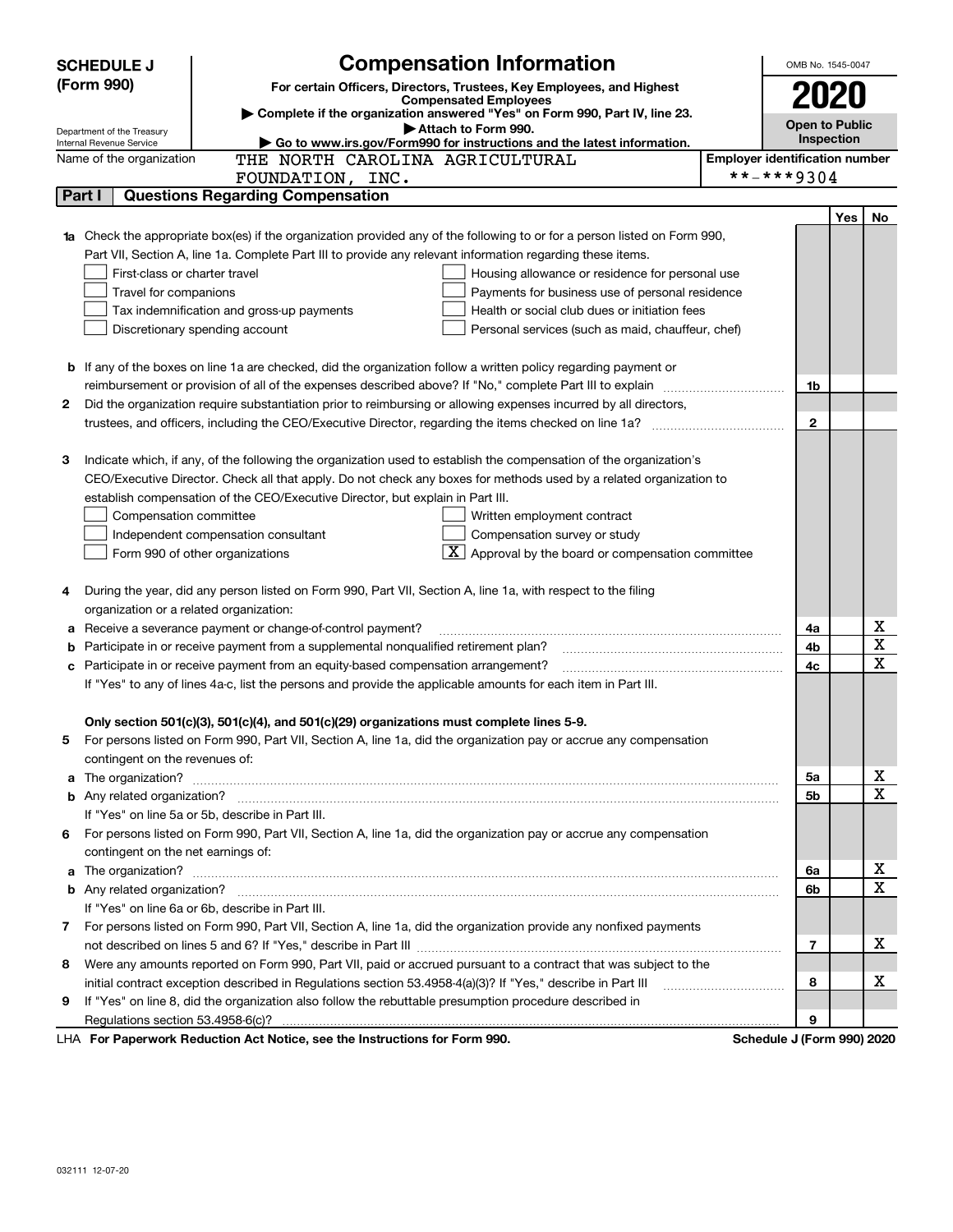FOUNDATION, INC.

Schedule J (Form 990) 2020 Page Page Page II**I (Form 990) 2020 Page Page Page III (Form 990) 2020 Page Page Page**<br>Part II | Officers, Directors, Trustees, Key Employees, and Highest Compensated Employees. Use duplicate co

For each individual whose compensation must be reported on Schedule J, report compensation from the organization on row (i) and from related organizations, described in the instructions, on row (ii). Do not list any individuals that aren't listed on Form 990, Part VII.

**Note:**  The sum of columns (B)(i)-(iii) for each listed individual must equal the total amount of Form 990, Part VII, Section A, line 1a, applicable column (D) and (E) amounts for that individual.

| (A) Name and Title        |             |                          | (B) Breakdown of W-2 and/or 1099-MISC compensation |                                           | (C) Retirement and<br>other deferred | (D) Nontaxable<br>benefits | (E) Total of columns<br>$(B)(i)$ - $(D)$ | (F) Compensation<br>in column (B)         |
|---------------------------|-------------|--------------------------|----------------------------------------------------|-------------------------------------------|--------------------------------------|----------------------------|------------------------------------------|-------------------------------------------|
|                           |             | (i) Base<br>compensation | (ii) Bonus &<br>incentive<br>compensation          | (iii) Other<br>reportable<br>compensation | compensation                         |                            |                                          | reported as deferred<br>on prior Form 990 |
| MARY PELOQUIN-DODD<br>(1) | (i)         | 0.                       | 0.                                                 | $\mathbf 0$ .                             | 0.                                   | 0.                         | 0.                                       | $\mathbf 0$ .                             |
| TREASURER                 | (ii)        | 310,000.                 | $\mathbf 0$ .                                      | $\overline{0}$ .                          | 38,479.                              | 6,378.                     | 354, 857.                                | $\overline{\mathbf{0}}$ .                 |
| SONIA MURPHY<br>(2)       | (i)         | $0$ .                    | $\overline{0}$ .                                   | 0.                                        | 0.                                   | 0.                         | 0.                                       | $\overline{\mathbf{0}}$ .                 |
| PRESIDENT                 | (ii)        | 196,730.                 | $\mathbf 0$ .                                      | 0.                                        | 26,578.                              | 6,378.                     | 229,686.                                 | $\overline{\mathbf{0}}$ .                 |
| ERIN DELEHANTY<br>(3)     | (i)         | $0$ .                    | $\overline{0}$ .                                   | 0.                                        | 0.                                   | 0.                         | 0.                                       | $\overline{\mathbf{0}}$ .                 |
| ASST. TREASURER           | (ii)        | 142,142.                 | $0$ .                                              | 0.                                        | 29,409.                              | 6,378.                     | 177,929.                                 | $\overline{0}$ .                          |
|                           | (i)         |                          |                                                    |                                           |                                      |                            |                                          |                                           |
|                           | (ii)        |                          |                                                    |                                           |                                      |                            |                                          |                                           |
|                           | (i)         |                          |                                                    |                                           |                                      |                            |                                          |                                           |
|                           | (ii)        |                          |                                                    |                                           |                                      |                            |                                          |                                           |
|                           | (i)         |                          |                                                    |                                           |                                      |                            |                                          |                                           |
|                           | (ii)        |                          |                                                    |                                           |                                      |                            |                                          |                                           |
|                           | (i)         |                          |                                                    |                                           |                                      |                            |                                          |                                           |
|                           | (ii)        |                          |                                                    |                                           |                                      |                            |                                          |                                           |
|                           | (i)         |                          |                                                    |                                           |                                      |                            |                                          |                                           |
|                           | (ii)        |                          |                                                    |                                           |                                      |                            |                                          |                                           |
|                           | (i)         |                          |                                                    |                                           |                                      |                            |                                          |                                           |
|                           | (ii)        |                          |                                                    |                                           |                                      |                            |                                          |                                           |
|                           | (i)         |                          |                                                    |                                           |                                      |                            |                                          |                                           |
|                           | (ii)        |                          |                                                    |                                           |                                      |                            |                                          |                                           |
|                           | (i)         |                          |                                                    |                                           |                                      |                            |                                          |                                           |
|                           | (ii)        |                          |                                                    |                                           |                                      |                            |                                          |                                           |
|                           | (i)         |                          |                                                    |                                           |                                      |                            |                                          |                                           |
|                           | (ii)        |                          |                                                    |                                           |                                      |                            |                                          |                                           |
|                           | (i)         |                          |                                                    |                                           |                                      |                            |                                          |                                           |
|                           | (ii)<br>(i) |                          |                                                    |                                           |                                      |                            |                                          |                                           |
|                           | (ii)        |                          |                                                    |                                           |                                      |                            |                                          |                                           |
|                           | (i)         |                          |                                                    |                                           |                                      |                            |                                          |                                           |
|                           | (ii)        |                          |                                                    |                                           |                                      |                            |                                          |                                           |
|                           | (i)         |                          |                                                    |                                           |                                      |                            |                                          |                                           |
|                           | (ii)        |                          |                                                    |                                           |                                      |                            |                                          |                                           |
|                           |             |                          |                                                    |                                           |                                      |                            |                                          |                                           |

**2**

\*\*-\*\*\*9304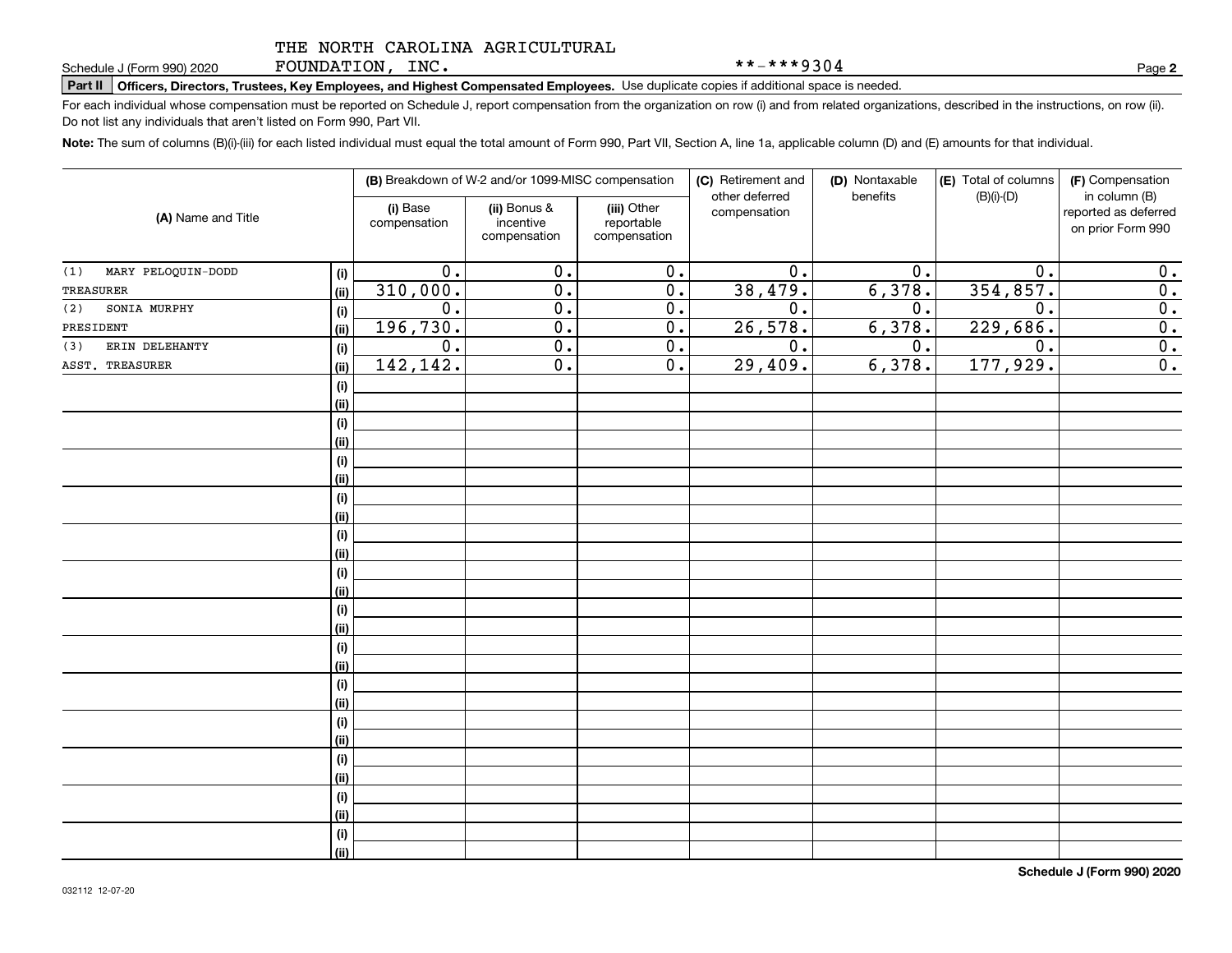### **Part III Supplemental Information**

Schedule J (Form 990) 2020 FOUNDATION, INC.<br>Part III Supplemental Information<br>Provide the information, explanation, or descriptions required for Part I, lines 1a, 1b, 3, 4a, 4b, 4c, 5a, 5b, 6a, 6b, 7, and 8, and for Part I

# SCHEDULE J, PART II - COMPENSATION FROM RELATED ORGANIZATIONS

### THE BOARD MEMBERS THAT ARE COMPENSATED RECEIVE COMPENSATION FROM NC

STATE UNIVERSITY, A  $170(C)(1)$  ORGANIZATION RELATED TO THE NORTH

### CAROLINA AGRICULTURAL FOUNDATION, INC.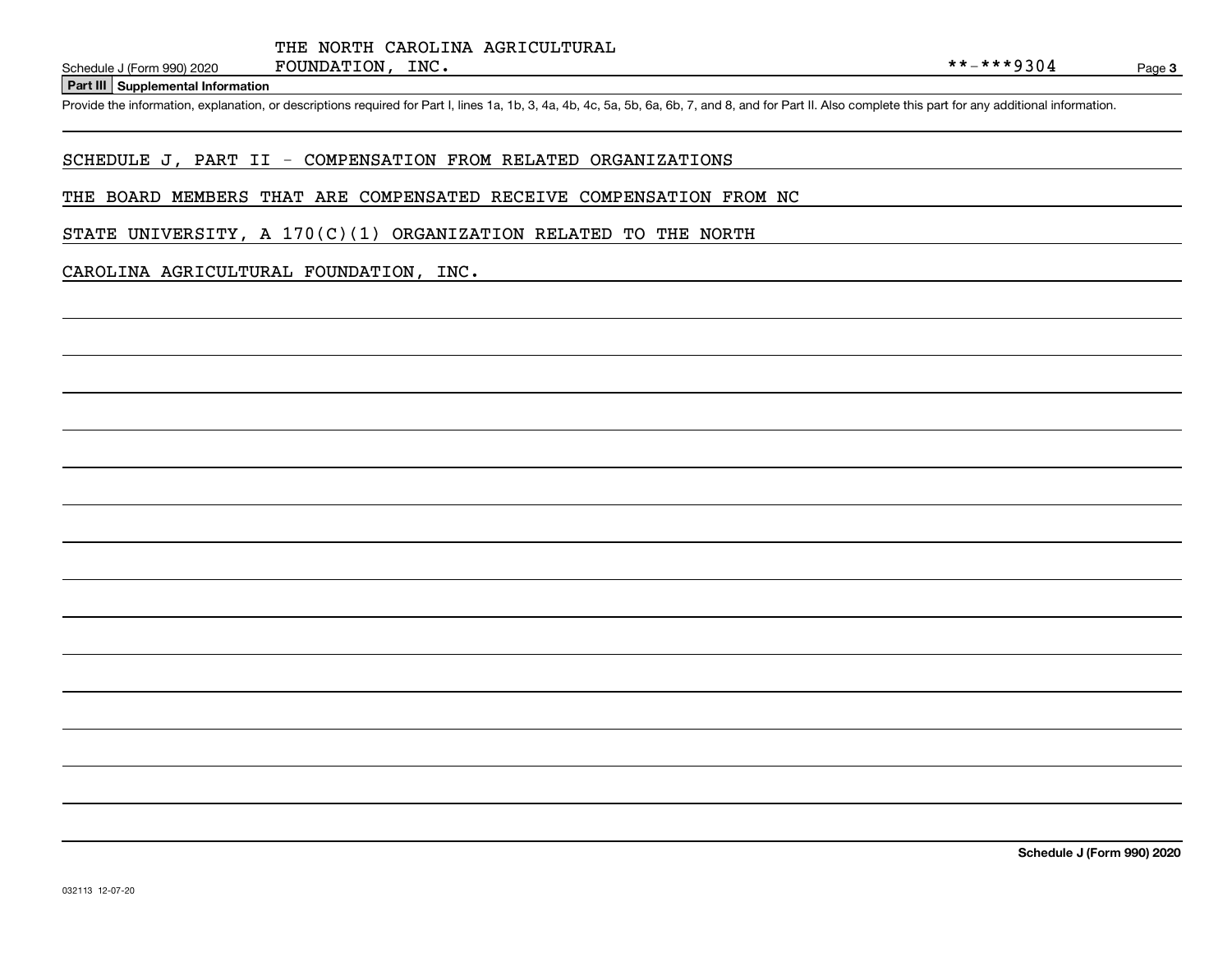|        | Internal Revenue Service                | Go to www.irs.gov/Form990 for instructions and the latest information.                                                         |                               |                                       |                                                                                                      |             | Inspection                                                   |     |    |
|--------|-----------------------------------------|--------------------------------------------------------------------------------------------------------------------------------|-------------------------------|---------------------------------------|------------------------------------------------------------------------------------------------------|-------------|--------------------------------------------------------------|-----|----|
|        | Name of the organization                | THE NORTH CAROLINA AGRICULTURAL                                                                                                |                               | <b>Employer identification number</b> |                                                                                                      |             |                                                              |     |    |
|        |                                         | FOUNDATION, INC.                                                                                                               |                               |                                       |                                                                                                      |             | **-***9304                                                   |     |    |
| Part I | <b>Types of Property</b>                |                                                                                                                                |                               |                                       |                                                                                                      |             |                                                              |     |    |
|        |                                         |                                                                                                                                | (a)<br>Check if<br>applicable | (b)<br>Number of<br>contributions or  | (c)<br>Noncash contribution<br>amounts reported on<br>items contributed Form 990, Part VIII, line 1g |             | (d)<br>Method of determining<br>noncash contribution amounts |     |    |
| 1      |                                         |                                                                                                                                |                               |                                       |                                                                                                      |             |                                                              |     |    |
| 2      |                                         |                                                                                                                                |                               |                                       |                                                                                                      |             |                                                              |     |    |
| з      |                                         | Art - Fractional interests                                                                                                     |                               |                                       |                                                                                                      |             |                                                              |     |    |
| 4      |                                         |                                                                                                                                |                               |                                       |                                                                                                      |             |                                                              |     |    |
| 5      |                                         | Clothing and household goods                                                                                                   |                               |                                       |                                                                                                      |             |                                                              |     |    |
| 6      |                                         |                                                                                                                                |                               |                                       |                                                                                                      |             |                                                              |     |    |
| 7      |                                         |                                                                                                                                |                               |                                       |                                                                                                      |             |                                                              |     |    |
| 8      |                                         |                                                                                                                                |                               |                                       |                                                                                                      |             |                                                              |     |    |
| 9      |                                         | Securities - Publicly traded                                                                                                   | $\overline{\mathbf{x}}$       | 20                                    | 2,404,519.FMV                                                                                        |             |                                                              |     |    |
| 10     |                                         | Securities - Closely held stock                                                                                                |                               |                                       |                                                                                                      |             |                                                              |     |    |
| 11     | Securities - Partnership, LLC, or       |                                                                                                                                |                               |                                       |                                                                                                      |             |                                                              |     |    |
|        | trust interests                         |                                                                                                                                |                               |                                       |                                                                                                      |             |                                                              |     |    |
| 12     | Securities - Miscellaneous              |                                                                                                                                |                               |                                       |                                                                                                      |             |                                                              |     |    |
| 13     | Qualified conservation contribution -   |                                                                                                                                |                               |                                       |                                                                                                      |             |                                                              |     |    |
|        |                                         |                                                                                                                                |                               |                                       |                                                                                                      |             |                                                              |     |    |
| 14     |                                         | Qualified conservation contribution - Other                                                                                    |                               |                                       |                                                                                                      |             |                                                              |     |    |
| 15     |                                         |                                                                                                                                | $\mathbf x$                   | $\overline{a}$                        |                                                                                                      | 303,047.FMV |                                                              |     |    |
| 16     |                                         | Real estate - Commercial                                                                                                       |                               |                                       |                                                                                                      |             |                                                              |     |    |
| 17     |                                         |                                                                                                                                |                               |                                       |                                                                                                      |             |                                                              |     |    |
| 18     |                                         |                                                                                                                                |                               |                                       |                                                                                                      |             |                                                              |     |    |
| 19     |                                         |                                                                                                                                |                               |                                       |                                                                                                      |             |                                                              |     |    |
| 20     |                                         | Drugs and medical supplies                                                                                                     |                               |                                       |                                                                                                      |             |                                                              |     |    |
| 21     |                                         |                                                                                                                                |                               |                                       |                                                                                                      |             |                                                              |     |    |
| 22     | Historical artifacts                    |                                                                                                                                |                               |                                       |                                                                                                      |             |                                                              |     |    |
| 23     |                                         |                                                                                                                                |                               |                                       |                                                                                                      |             |                                                              |     |    |
| 24     |                                         |                                                                                                                                |                               |                                       |                                                                                                      |             |                                                              |     |    |
| 25     | Other $\blacktriangleright$             | ( MACHINERY                                                                                                                    | $\mathbf X$                   | 1                                     |                                                                                                      | 780,711.FMV |                                                              |     |    |
| 26     | Other $\blacktriangleright$             | PROM.NOTE- $1/2$                                                                                                               | $\mathbf X$                   | 1                                     |                                                                                                      | 21,336.FMV  |                                                              |     |    |
| 27     | Other $\blacktriangleright$             |                                                                                                                                |                               |                                       |                                                                                                      |             |                                                              |     |    |
| 28     | Other $\blacktriangleright$             |                                                                                                                                |                               |                                       |                                                                                                      |             |                                                              |     |    |
| 29     |                                         | Number of Forms 8283 received by the organization during the tax year for contributions                                        |                               |                                       |                                                                                                      |             |                                                              |     |    |
|        |                                         | for which the organization completed Form 8283, Part V, Donee Acknowledgement                                                  |                               |                                       |                                                                                                      | 29          |                                                              | 1   |    |
|        |                                         |                                                                                                                                |                               |                                       |                                                                                                      |             |                                                              | Yes | No |
|        |                                         |                                                                                                                                |                               |                                       |                                                                                                      |             |                                                              |     |    |
|        |                                         | 30a During the year, did the organization receive by contribution any property reported in Part I, lines 1 through 28, that it |                               |                                       |                                                                                                      |             |                                                              |     |    |
|        |                                         | must hold for at least three years from the date of the initial contribution, and which isn't required to be used for          |                               |                                       |                                                                                                      |             |                                                              |     | х  |
|        |                                         |                                                                                                                                |                               |                                       |                                                                                                      |             | <b>30a</b>                                                   |     |    |
|        |                                         | <b>b</b> If "Yes," describe the arrangement in Part II.                                                                        |                               |                                       |                                                                                                      |             |                                                              |     |    |
| 31     |                                         | Does the organization have a gift acceptance policy that requires the review of any nonstandard contributions?                 |                               |                                       |                                                                                                      |             | 31                                                           | x   |    |
|        |                                         | 32a Does the organization hire or use third parties or related organizations to solicit, process, or sell noncash              |                               |                                       |                                                                                                      |             |                                                              |     |    |
|        | contributions?                          |                                                                                                                                |                               |                                       |                                                                                                      |             | 32a                                                          |     | х  |
|        | <b>b</b> If "Yes," describe in Part II. |                                                                                                                                |                               |                                       |                                                                                                      |             |                                                              |     |    |

**33**If the organization didn't report an amount in column (c) for a type of property for which column (a) is checked, describe in Part II.

For Paperwork Reduction Act Notice, see the Instructions for Form 990. **Schedule M (Form 990) 2020** LHA

# **Noncash Contributions**

**Complete if the organizations answered "Yes" on Form 990, Part IV, lines 29 or 30.** <sup>J</sup>**2020**

**Open to Public**

| Department of the Treasury |  |
|----------------------------|--|
|                            |  |
| Internal Pevenue Service   |  |

**Attach to Form 990.** J

**SCHEDULE M (Form 990)**

| OMB No. 1545-0047 |
|-------------------|
| - 1               |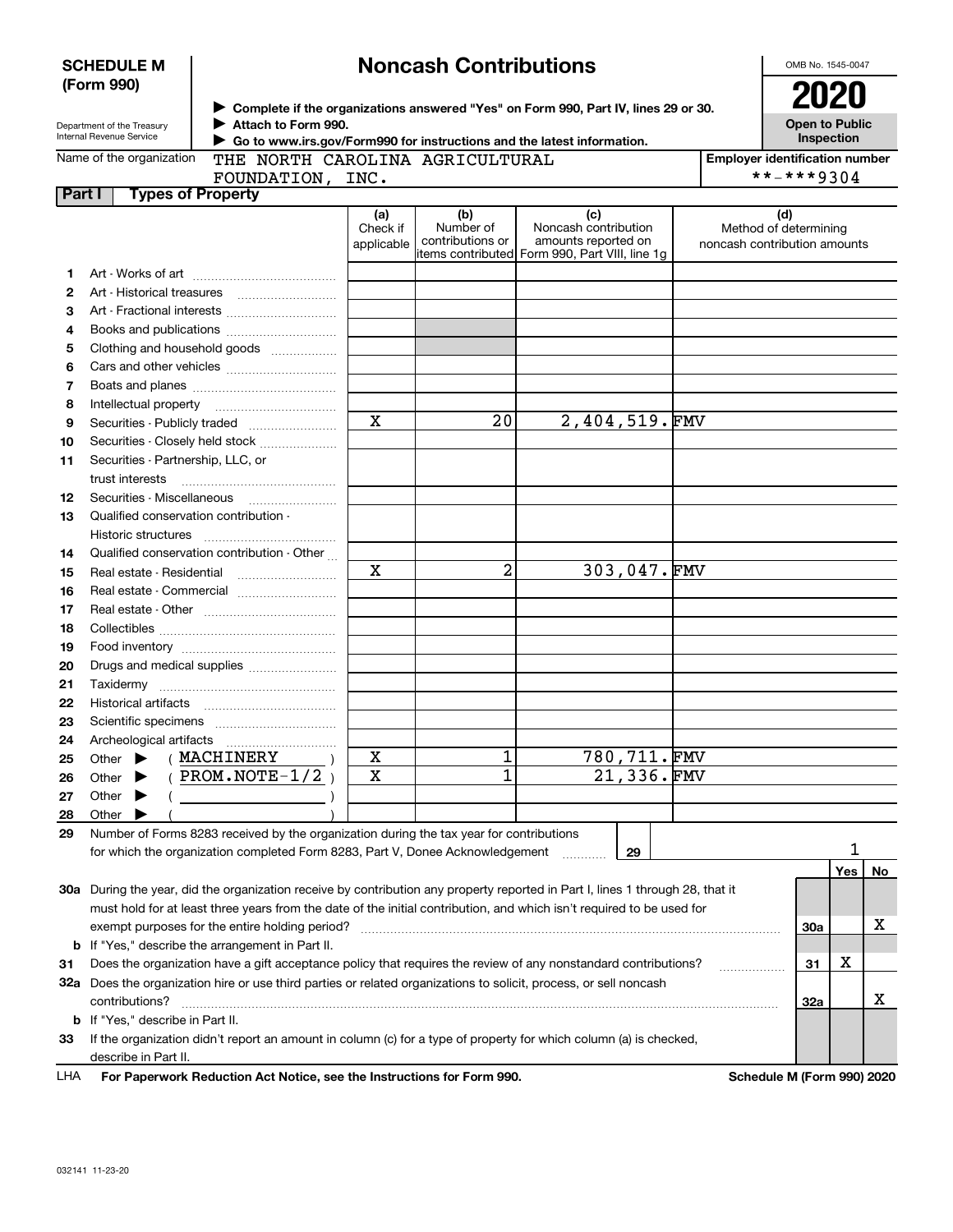**2**

|         |                                           |                                                                                                                                                                                                                                                                      | $***$ $***$ 9304 | Page |
|---------|-------------------------------------------|----------------------------------------------------------------------------------------------------------------------------------------------------------------------------------------------------------------------------------------------------------------------|------------------|------|
| Part II | this part for any additional information. | Supplemental Information. Provide the information required by Part I, lines 30b, 32b, and 33, and whether the organization<br>is reporting in Part I, column (b), the number of contributions, the number of items received, or a combination of both. Also complete |                  |      |
|         |                                           |                                                                                                                                                                                                                                                                      |                  |      |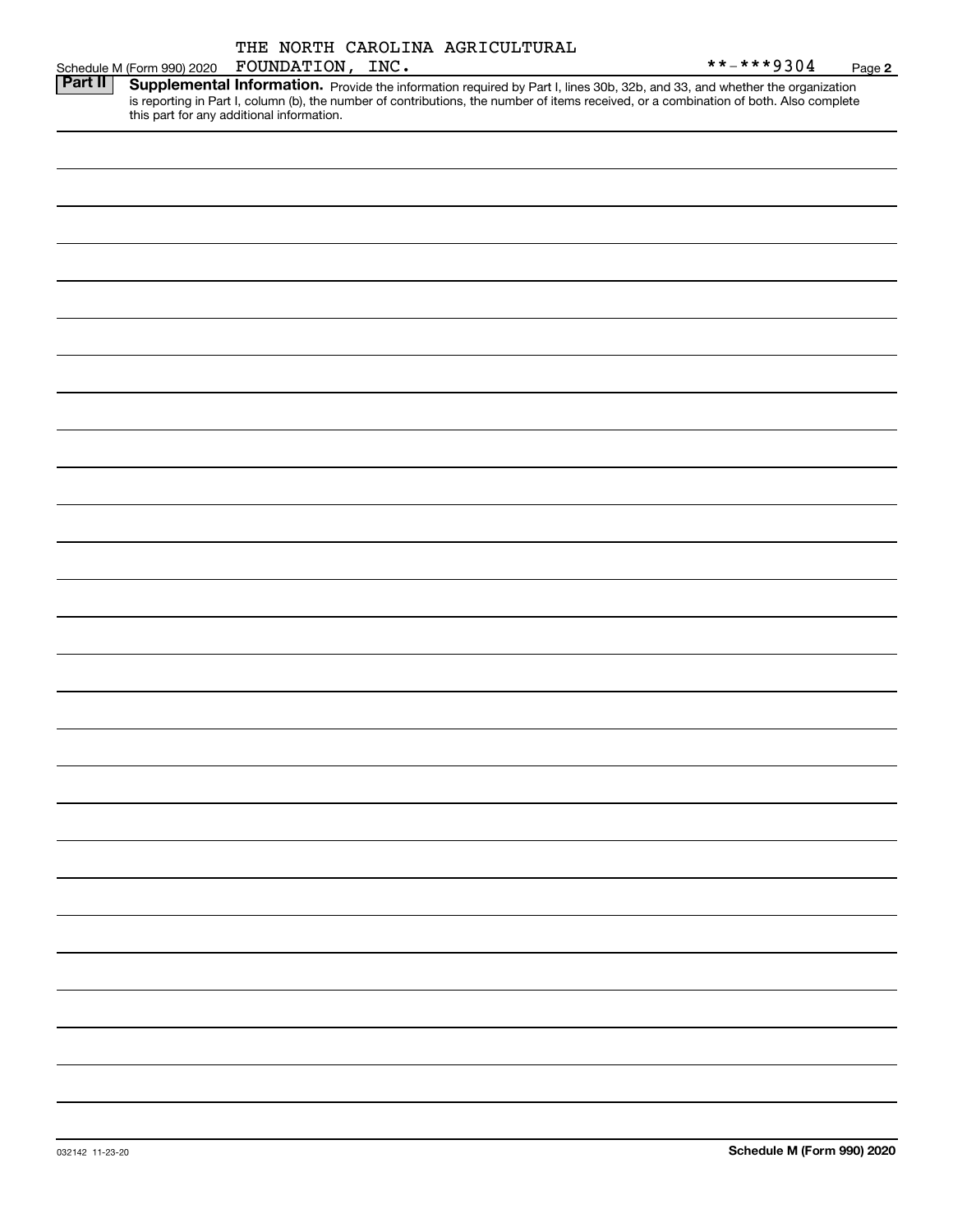**(Form 990 or 990-EZ)**

Department of the Treasury Internal Revenue Service Name of the organization

**Complete to provide information for responses to specific questions on Form 990 or 990-EZ or to provide any additional information. | Attach to Form 990 or 990-EZ. | Go to www.irs.gov/Form990 for the latest information. SCHEDULE O Supplemental Information to Form 990 or 990-EZ**



**Employer identification number** FOUNDATION, INC.  $|$  \*\*-\*\*\*9304

FORM 990, PART I, LINE 1, DESCRIPTION OF ORGANIZATION MISSION:

THE NORTH CAROLINA AGRICULTURAL

TO AID AND PROMOTE BY FINANCIAL ASSITANCE AND OTHERWISE ALL TYPES OF

EDUCATION, RESEARCH, AND OTHER EXTENSION WITHIN THE COLLEGE OF

AGRICULTURE AND LIFE SCIENCES AT NC STATE UNIVERSITY.

FORM 990, PART VI, SECTION A, LINE 1:

THE EXECUTIVE COMMITTEE CONSISTS OF THE CHAIRMAN AND THE IMMEDIATE PAST CHAIRMAN OF THE FOUNDATION, PRESIDENT OF THE NORTH CAROLINA FARM BUREAU FEDERATION OR THE FEDERATION'S REPRESENTATIVE, AND SIXTEEN MEMBERS OF THE BOARD OF DIRECTORS (FOUR MEMBERS ELECTED TO FOUR YEAR TERMS EACH YEAR). THE PAST CHAIRMAN OF THE FOUNDATION SHALL BE NON-VOTING MEMBER OF THE EXECUTIVE COMMITTEE AND SERVE IN AN ADVISORY CAPACITY ONLY, UNLESS THE PAST CHAIRMAN IS ALSO A MEMBER OF THE BOARD IN WHICH CASE THAT INDIVIDUAL WILL BE A VOTING MEMBER OF THE EXECUTIVE COMMITTEE. THE EXECUTIVE COMMITTEE SHALL EXERCISE ALL OF THE POWERS OF THE FOUNDATION IN THE INTERIM BETWEEN MEETINGS OF THE BOARD, INCLUDING ALL OF THE POWERS THAT HAVE BEEN CONFERRED UPON IT OR UPON THE BOARD, EXCEPT THAT THE EXECUTIVE COMMITTEE SHALL HAVE NO POWER OR AUTHORITY TO (A) AUTHORIZE DISTRIBUTIONS; (B) APPROVE DISSOLUTION, MERGER OR SALE, PLEDGE OR TRANSFER OF ALL OR SUBSTANTIALLY ALL OF THE FOUNDATION'S ASSETS; (C) ELECT, APPOINT OR REMOVE DIRECTORS, FILL VACANCIES ON THE BOARD OR ANY OF ITS COMMITTEES; OR (D) ADOPT, AMEND OR REPEAL THE ARTICLES OF INCORPORATION OR BYLAWS.

FORM 990, PART VI, SECTION B, LINE 11B:

DRAFT 990 IS DISTRIBUTED TO BOARD MEMBERS FOR THEIR REVIEW PRIOR TO FILING.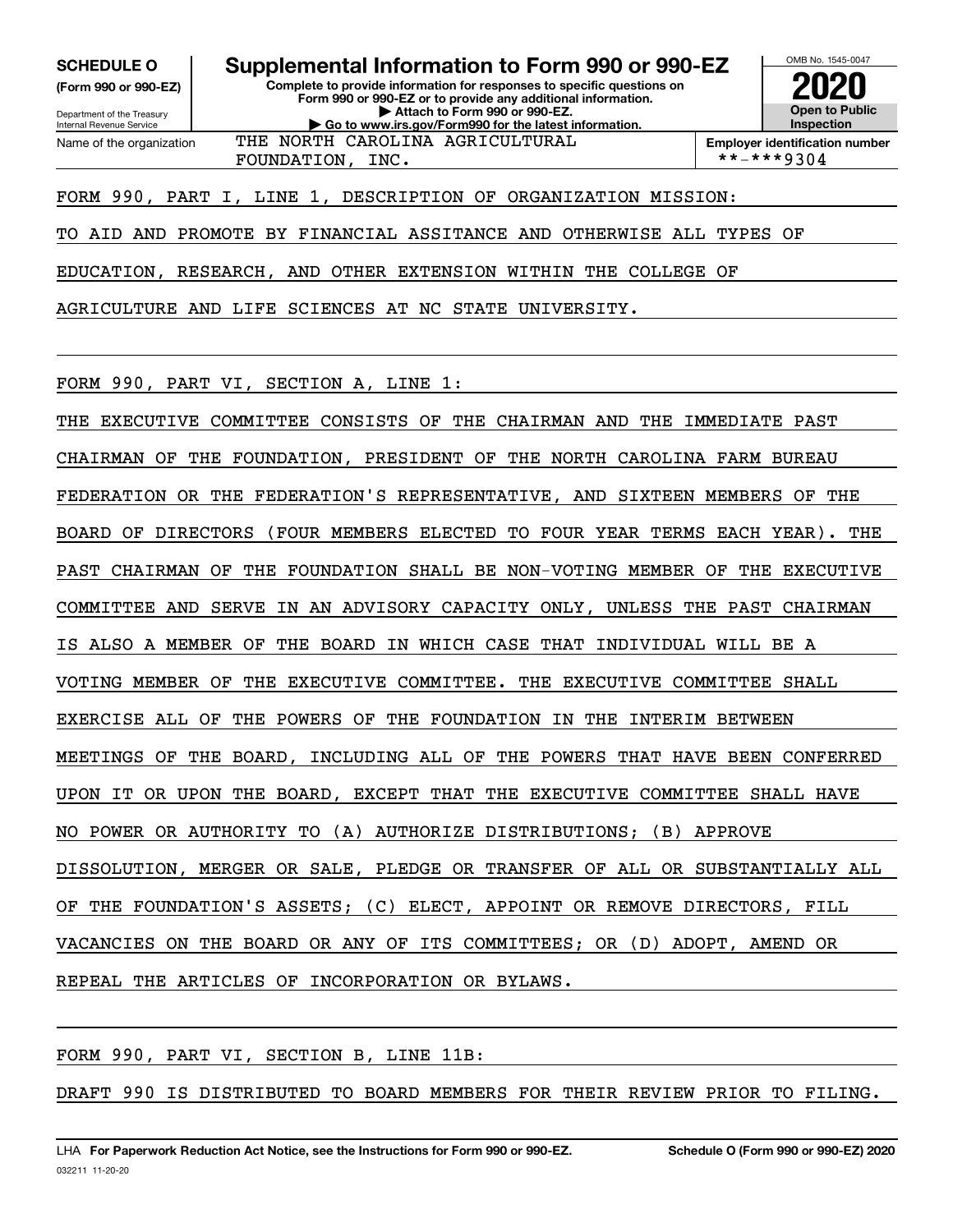| Schedule O (Form 990 or 990-EZ) 2020                                                    | Page 2                                              |
|-----------------------------------------------------------------------------------------|-----------------------------------------------------|
| THE NORTH CAROLINA AGRICULTURAL<br>Name of the organization<br>FOUNDATION, INC.         | <b>Employer identification number</b><br>**-***9304 |
| FORM 990, PART VI, SECTION B, LINE 12C:                                                 |                                                     |
| AGRICULTURAL FOUNDATION WILL ESTABLISH AND MAINTAIN CONFLICT OF<br>NC.                  | INTEREST                                            |
| ETHICS POLICIES PERTAINING TO ITS RELATIONSHIP WITH NC STATE, MEMBERS<br>AND            |                                                     |
| THE GOVERNING BOARD OF NC AGRICULTURAL FOUNDATION, AND PERSONS DOING<br>ΟF              |                                                     |
| BUSINESS WITH NC AGRICULTURAL FOUNDATION AND ESTABLISHING REQUIRED ETHICAL              |                                                     |
| STANDARDS FOR THE MEMBERS OF THE GOVERNING BOARD OF THE NC AGRICULTURAL                 |                                                     |
| SUCH POLICIES SHALL PROVIDE THAT (A) ALL TRANSACTIONS<br>FOUNDATION.                    | (OTHER)                                             |
| THAN EXPENSE REIMBURSEMENTS) BETWEEN NC AGRICULTURAL FOUNDATION AND AN                  |                                                     |
| OFFICER, DIRECTOR, OR EMPLOYEE OF NC AGRICULTURAL FOUNDATION MUST BE                    |                                                     |
| APPROVED BY THE BOARD OF NC AGRICULTURAL FOUNDATION; (B) NO OFFICER,                    |                                                     |
| DIRECTOR OR EMPLOYEE OF NC AGRICULTURAL FOUNDATION HAVING A PRIVATE                     |                                                     |
| INTEREST<br>IN A NC AGRICULTURAL FOUNDATION BUSINESS TRANSACTION MAY<br><b>BUSINESS</b> |                                                     |
| INVOLVED IN THE DECISION WITH RESPECT TO WHETHER NC AGRICULTURAL<br>BЕ                  |                                                     |
| FOUNDATION SHOULD ENTER INTO SUCH TRANSACTION; (C) NO NC AGRICULTURAL                   |                                                     |
| FOUNDATION SCHOLARSHIP OR FELLOWSHIP AWARD MAY BE MADE TO AN OFFICER,                   |                                                     |

DIRECTOR, OR EMPLOYEE OF NC AGRICULTURAL FOUNDATION OR TO A FAMILY MEMBER

OF SUCH PERSON UNLESS THE RECIPIENT OF THE AWARD IS DETERMINED BY AN

INDEPENDENT AWARDS COMMITTEE.

| FORM 990, PART VI, SECTION B, LINE 15:                                      |
|-----------------------------------------------------------------------------|
| THE BOARD OF DIRECTORS AND OFFICERS OF THE NORTH CAROLINA AGRICULTURAL      |
| THAT DO RECEIVE COMPENSATION ARE COMPENSATED BY NC STATE<br>FOUNDATION      |
| UNIVERSITY, A 170(C)(1) ORGANIZATION RELATED TO THE NORTH CAROLINA          |
| AGRICULTURAL FOUNDATION. NC STATE UNIVERSITY SETS THE COMPENSATION OF THESE |
| EMPLOYEES BY ACQUIRING COMPARABILITY DATA WHICH IS REVIEWED AND APPROVED BY |
| INDEPENDENT PERSONS WITH CONTEMPORANEOUS SUBSTANTIATION OF THE DECISION.    |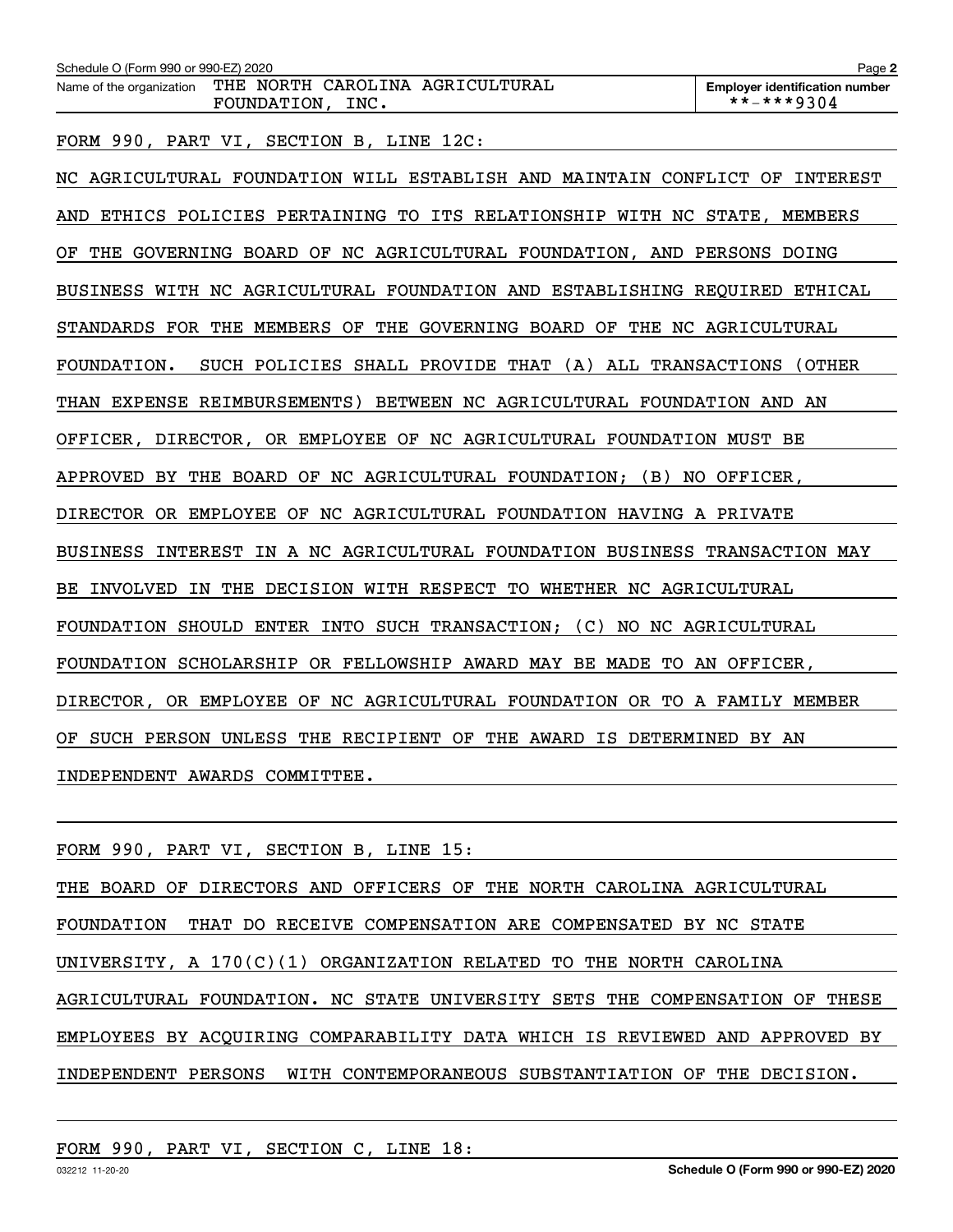| THE NORTH CAROLINA AGRICULTURAL<br>Name of the organization<br>FOUNDATION, INC.                                                                         | <b>Employer identification number</b><br>**-***9304 |  |  |  |  |  |  |  |  |
|---------------------------------------------------------------------------------------------------------------------------------------------------------|-----------------------------------------------------|--|--|--|--|--|--|--|--|
| FORM 1023<br>THE 990 IS LISTED ON THE WEBSITE.                                                                                                          | (WHICH WAS FILED PRIOR TO JULY                      |  |  |  |  |  |  |  |  |
| 15, 1987)<br>IS NOT PUBLICLY AVAILABLE.                                                                                                                 |                                                     |  |  |  |  |  |  |  |  |
|                                                                                                                                                         |                                                     |  |  |  |  |  |  |  |  |
| FORM 990, PART VI, SECTION C, LINE 19:                                                                                                                  |                                                     |  |  |  |  |  |  |  |  |
| THE AUDITED FINANCIAL STATEMENTS ARE AVAILABLE ON THE WEBSITE:                                                                                          |                                                     |  |  |  |  |  |  |  |  |
| HTTP://FOUNDATIONSACCOUNTING.OFA.NCSU.EDU/FOUNDATIONS/NORTH-CAROLINA-AGRICU                                                                             |                                                     |  |  |  |  |  |  |  |  |
| TURAL-FOUNDATION-INC/. OTHER GOVERNING DOCUMENTS ARE MADE AVAILABLE UPON                                                                                |                                                     |  |  |  |  |  |  |  |  |
| REQUEST.                                                                                                                                                |                                                     |  |  |  |  |  |  |  |  |
|                                                                                                                                                         |                                                     |  |  |  |  |  |  |  |  |
| FORM 990, PART IX, LINE 24E, ALL OTHER FUNCTIONAL EXPENSES:                                                                                             |                                                     |  |  |  |  |  |  |  |  |
| EQUIP RENTAL & MAINTENANCE:                                                                                                                             |                                                     |  |  |  |  |  |  |  |  |
| PROGRAM SERVICE EXPENSES                                                                                                                                | 456,310.                                            |  |  |  |  |  |  |  |  |
| MANAGEMENT AND GENERAL EXPENSES                                                                                                                         | $0$ .                                               |  |  |  |  |  |  |  |  |
| FUNDRAISING EXPENSES                                                                                                                                    | 5,912.                                              |  |  |  |  |  |  |  |  |
| TOTAL EXPENSES                                                                                                                                          | 462,222.                                            |  |  |  |  |  |  |  |  |
|                                                                                                                                                         |                                                     |  |  |  |  |  |  |  |  |
| CONTRACTED SERVICES:                                                                                                                                    |                                                     |  |  |  |  |  |  |  |  |
| PROGRAM SERVICE EXPENSES                                                                                                                                | 183,952.                                            |  |  |  |  |  |  |  |  |
| MANAGEMENT AND GENERAL EXPENSES                                                                                                                         | $0 \cdot$                                           |  |  |  |  |  |  |  |  |
| FUNDRAISING EXPENSES                                                                                                                                    | 18,918.                                             |  |  |  |  |  |  |  |  |
| TOTAL EXPENSES                                                                                                                                          | 202,870.                                            |  |  |  |  |  |  |  |  |
|                                                                                                                                                         |                                                     |  |  |  |  |  |  |  |  |
| PRINTING & BINDING:                                                                                                                                     |                                                     |  |  |  |  |  |  |  |  |
| PROGRAM SERVICE EXPENSES                                                                                                                                | 119, 524.                                           |  |  |  |  |  |  |  |  |
| MANAGEMENT AND GENERAL EXPENSES<br><u> 1989 - Johann Stein, mars an deutscher Stein und der Stein und der Stein und der Stein und der Stein und der</u> | 0.                                                  |  |  |  |  |  |  |  |  |
| FUNDRAISING EXPENSES                                                                                                                                    | 23,126.                                             |  |  |  |  |  |  |  |  |
| TOTAL EXPENSES<br><u> 1989 - Johann Stoff, amerikansk politiker (* 1908)</u>                                                                            | 142,650.                                            |  |  |  |  |  |  |  |  |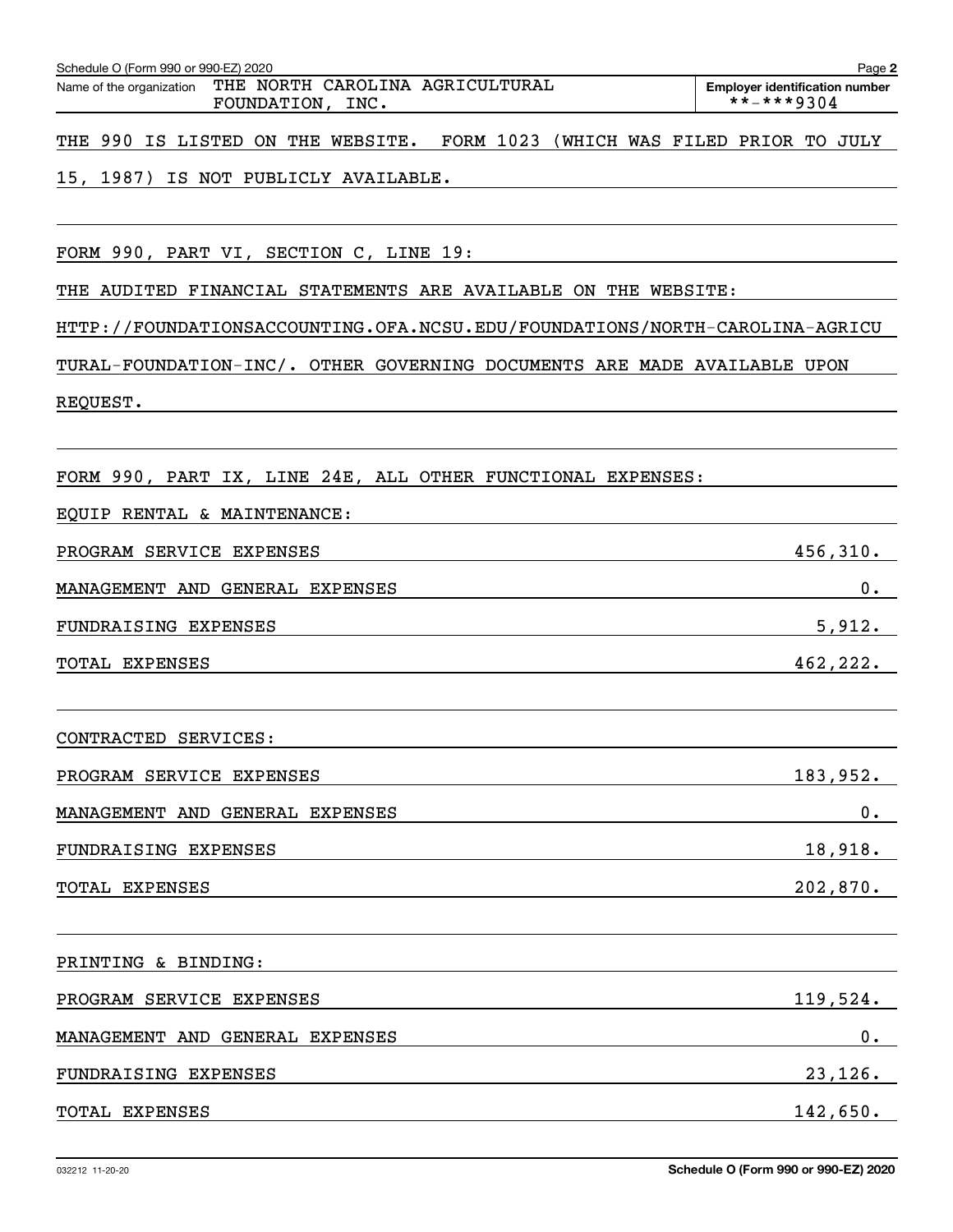| Schedule O (Form 990 or 990-EZ) 2020                                            | Page 2                                              |
|---------------------------------------------------------------------------------|-----------------------------------------------------|
| THE NORTH CAROLINA AGRICULTURAL<br>Name of the organization<br>FOUNDATION, INC. | <b>Employer identification number</b><br>**-***9304 |
| DUES & SUBSCRIPTIONS:                                                           |                                                     |
| PROGRAM SERVICE EXPENSES                                                        | 72,997.                                             |
| MANAGEMENT AND GENERAL EXPENSES                                                 | 0.                                                  |
| FUNDRAISING EXPENSES                                                            | 13,937.                                             |
| TOTAL EXPENSES                                                                  | 86,934.                                             |
| TOTAL OTHER EXPENSES ON FORM 990, PART IX, LINE 24E, COL A                      | $894,676$ .                                         |
| FORM 990, PART XI, LINE 9, CHANGES IN NET ASSETS:                               |                                                     |
| TRANSFER TO OTHER UNIVERSITY AFFILIATES                                         | 1,368.                                              |
| SPLIT INTEREST CHANGE                                                           | $-1, 215, 576.$                                     |
| TOTAL TO FORM 990, PART XI, LINE 9                                              | $-1$ ,214,208.                                      |
|                                                                                 |                                                     |
| PAGE 1, ITEM J- WEBSITE                                                         |                                                     |
| HTTP://FOUNDATIONSACCOUNTING.OFA.NCSU.EDU/FOUNDATIONS/                          |                                                     |
| NORTH-CAROLINA-AGRICULTURAL-FOUNDATION-INC                                      |                                                     |
|                                                                                 |                                                     |
|                                                                                 |                                                     |
|                                                                                 |                                                     |
|                                                                                 |                                                     |
|                                                                                 |                                                     |
|                                                                                 |                                                     |
|                                                                                 |                                                     |
|                                                                                 |                                                     |
|                                                                                 |                                                     |
|                                                                                 |                                                     |
|                                                                                 |                                                     |
|                                                                                 |                                                     |
|                                                                                 |                                                     |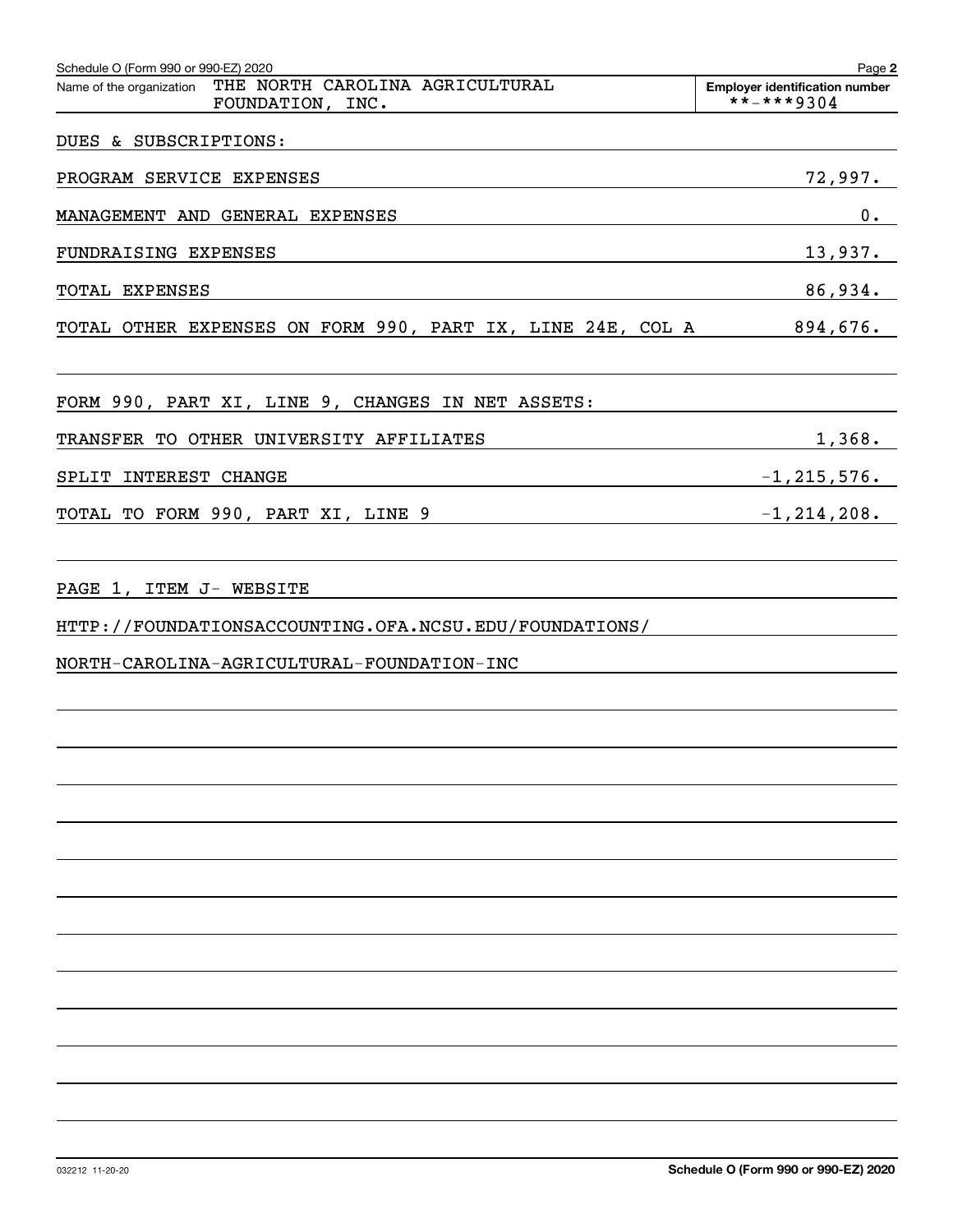|                                                                 |                                                                                                                                                                                                                    |                                                                                                                                                                                    |                          |                    |                    |     |                                                     | OMB No. 1545-0047                   |                             |  |  |
|-----------------------------------------------------------------|--------------------------------------------------------------------------------------------------------------------------------------------------------------------------------------------------------------------|------------------------------------------------------------------------------------------------------------------------------------------------------------------------------------|--------------------------|--------------------|--------------------|-----|-----------------------------------------------------|-------------------------------------|-----------------------------|--|--|
| <b>SCHEDULE R</b><br>(Form 990)                                 |                                                                                                                                                                                                                    | <b>Related Organizations and Unrelated Partnerships</b><br>> Complete if the organization answered "Yes" on Form 990, Part IV, line 33, 34, 35b, 36, or 37.<br>Attach to Form 990. |                          |                    |                    |     |                                                     |                                     |                             |  |  |
| Department of the Treasury<br>Internal Revenue Service          |                                                                                                                                                                                                                    | Go to www.irs.gov/Form990 for instructions and the latest information.                                                                                                             |                          |                    |                    |     |                                                     | <b>Open to Public</b><br>Inspection |                             |  |  |
| Name of the organization                                        | FOUNDATION, INC.                                                                                                                                                                                                   | THE NORTH CAROLINA AGRICULTURAL                                                                                                                                                    |                          |                    |                    |     | <b>Employer identification number</b><br>**-***9304 |                                     |                             |  |  |
| Part I                                                          | Identification of Disregarded Entities. Complete if the organization answered "Yes" on Form 990, Part IV, line 33.                                                                                                 |                                                                                                                                                                                    |                          |                    |                    |     |                                                     |                                     |                             |  |  |
|                                                                 | (a)                                                                                                                                                                                                                | (b)                                                                                                                                                                                | (c)                      | (d)                | (e)                |     |                                                     | (f)                                 |                             |  |  |
| Name, address, and EIN (if applicable)<br>of disregarded entity |                                                                                                                                                                                                                    | Primary activity<br>Legal domicile (state or<br>foreign country)                                                                                                                   |                          | Total income       | End-of-year assets |     | Direct controlling<br>entity                        |                                     |                             |  |  |
|                                                                 |                                                                                                                                                                                                                    |                                                                                                                                                                                    |                          |                    |                    |     |                                                     |                                     |                             |  |  |
|                                                                 |                                                                                                                                                                                                                    |                                                                                                                                                                                    |                          |                    |                    |     |                                                     |                                     |                             |  |  |
|                                                                 |                                                                                                                                                                                                                    |                                                                                                                                                                                    |                          |                    |                    |     |                                                     |                                     |                             |  |  |
|                                                                 |                                                                                                                                                                                                                    |                                                                                                                                                                                    |                          |                    |                    |     |                                                     |                                     |                             |  |  |
|                                                                 |                                                                                                                                                                                                                    |                                                                                                                                                                                    |                          |                    |                    |     |                                                     |                                     |                             |  |  |
|                                                                 |                                                                                                                                                                                                                    |                                                                                                                                                                                    |                          |                    |                    |     |                                                     |                                     |                             |  |  |
| Part II                                                         | Identification of Related Tax-Exempt Organizations. Complete if the organization answered "Yes" on Form 990, Part IV, line 34, because it had one or more related tax-exempt<br>organizations during the tax year. |                                                                                                                                                                                    |                          |                    |                    |     |                                                     |                                     |                             |  |  |
|                                                                 | (a)                                                                                                                                                                                                                | (b)                                                                                                                                                                                | (c)                      | (d)                | (e)                |     | (f)                                                 |                                     | $(g)$<br>Section 512(b)(13) |  |  |
|                                                                 | Name, address, and EIN                                                                                                                                                                                             | Primary activity                                                                                                                                                                   | Legal domicile (state or | <b>Exempt Code</b> | Public charity     |     | Direct controlling                                  |                                     | controlled                  |  |  |
| of related organization                                         |                                                                                                                                                                                                                    |                                                                                                                                                                                    | foreign country)         | section            | status (if section |     | entity                                              |                                     | entity?                     |  |  |
|                                                                 |                                                                                                                                                                                                                    |                                                                                                                                                                                    |                          |                    | 501(c)(3)          |     |                                                     | Yes                                 | No                          |  |  |
|                                                                 | NORTH CAROLINA STATE UNIVERSITY FOUNDATION                                                                                                                                                                         | SUPPORTS THE VARIOUS                                                                                                                                                               |                          |                    |                    |     |                                                     |                                     |                             |  |  |
|                                                                 | INC - 56-6049503, NCSU BOX 7207, RALEIGH, NC                                                                                                                                                                       | COLLEGES WITHIN THE                                                                                                                                                                |                          |                    | 170(B)(1)(A)       |     |                                                     |                                     |                             |  |  |
| 27695                                                           |                                                                                                                                                                                                                    | UNIVERSITY                                                                                                                                                                         | NORTH CAROLINA           | 501(C)(3)          | IV)                | N/A |                                                     |                                     | X                           |  |  |
|                                                                 | NC STATE INVESTMENT FUND, INC - 31-1607634                                                                                                                                                                         | INVEST FUNDS OF NC STATE                                                                                                                                                           |                          |                    |                    |     |                                                     |                                     |                             |  |  |
| NCSU BOX 7207                                                   |                                                                                                                                                                                                                    | UNIVERSITY ENDOWMENT AND                                                                                                                                                           |                          |                    |                    |     |                                                     |                                     |                             |  |  |
| RALEIGH, NC 27695                                               |                                                                                                                                                                                                                    | RELATED FOUNDATIONS                                                                                                                                                                | NORTH CAROLINA           | 501(C)(3)          | 509(A)(3)          | N/A |                                                     |                                     | х                           |  |  |

NORTH CAROLINA

EDUCATION

PROVIDES FINANCIAL SUPPORT IN THE FIELD OF VETERINARY X

X

170(B)(1)(A)(

IV)

170(C)(1)

501(C)(3)

N/A

N/A

RALEIGH, NC 27695

NCSU BOX 7205

NORTH CAROLINA STATE UNIVERSITY - 56-6000756

NORTH CAROLINA VETERINARY MEDICAL FOUNDATION

- 58-1344473, NCSU BOX 7207, RALEIGH, NC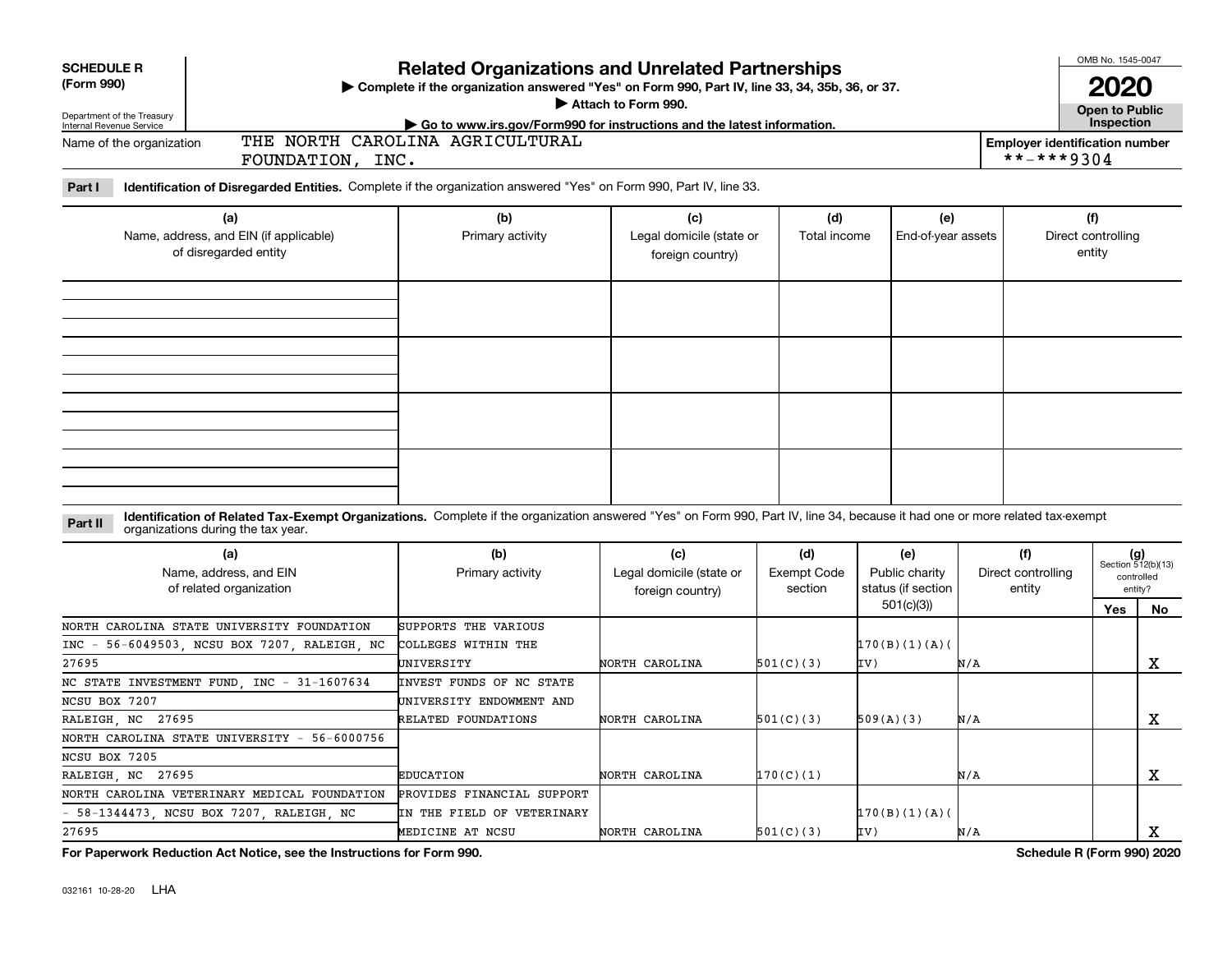Schedule R (Form 990)

FOUNDATION, INC.  $***-**9304$ 

**Part II Continuation of Identification of Related Tax-Exempt Organizations**

| (a)<br>Name, address, and EIN<br>of related organization | (b)<br>Primary activity    | (c)<br>Legal domicile (state or<br>foreign country) | (d)<br><b>Exempt Code</b><br>section | (e)<br>Public charity<br>status (if section | (f)<br>Direct controlling<br>entity | $(g)$<br>Section 512(b)(13)<br>controlled<br>organization? |             |
|----------------------------------------------------------|----------------------------|-----------------------------------------------------|--------------------------------------|---------------------------------------------|-------------------------------------|------------------------------------------------------------|-------------|
|                                                          |                            |                                                     |                                      | 501(c)(3)                                   |                                     | Yes                                                        | No          |
| NC STATE UNIVERSITY ALUMNI ASSOCIATION                   | PROMOTES ALUMNI AFFAIRS &  |                                                     |                                      |                                             |                                     |                                                            |             |
| 56-6035544, NCSU BOX 7207, RALEIGH, NC                   | AWARENESS OF NCSU IN THE   |                                                     |                                      | 170(B)(1)(A)                                |                                     |                                                            |             |
| 27695                                                    | <b>COMMUNITY</b>           | NORTH CAROLINA                                      | 501(C)(3)                            | IV)                                         | N/A                                 |                                                            | x           |
| NC STATE UNIVERSITY COLLEGE OF SCIENCES                  |                            |                                                     |                                      |                                             |                                     |                                                            |             |
| FOUNDATION, INC - 58-1524289, NCSU BOX 7207,             | SUPPORTS THE COLLEGE OF    |                                                     |                                      | 170(B)(1)(A)                                |                                     |                                                            |             |
| RALEIGH, NC 27695                                        | SCIENCES AT NCSU           | NORTH CAROLINA                                      | 501(C)(3)                            | IV)                                         | N/A                                 |                                                            | X           |
| NORTH CAROLINA TOBACCO FOUNDATION -                      |                            |                                                     |                                      |                                             |                                     |                                                            |             |
| 59-1715828, NCSU BOX 7207, RALEIGH, NC                   | SUPPORTS THE TOBACCO       |                                                     |                                      | 170(B)(1)(A)(                               |                                     |                                                            |             |
| 27695                                                    | CURRICULUM AT NCSU         | NORTH CAROLINA                                      | 501(C)(3)                            | IV)                                         | N/A                                 |                                                            | x           |
| NC STATE ENGINEERING FOUNDATION - 56-6046987             |                            |                                                     |                                      |                                             |                                     |                                                            |             |
| NCSU BOX 7207                                            | SUPPORTS THE COLLEGE OF    |                                                     |                                      | 170(B)(1)(A)(                               |                                     |                                                            |             |
| RALEIGH NC 27695                                         | ENGINEERING AT NCSU        | NORTH CAROLINA                                      | 501(C)(3)                            | IV)                                         | N/A                                 |                                                            | X           |
| NC STATE NATURAL RESOURCES FOUNDATION -                  |                            |                                                     |                                      |                                             |                                     |                                                            |             |
| 56-0653350, NCSU BOX 7207, RALEIGH, NC                   | SUPPORT ORGANIZATION OF NC |                                                     |                                      | 170(B)(1)(A)                                |                                     |                                                            |             |
| 27695                                                    | STATE UNIVERSITY           | NORTH CAROLINA                                      | 501(C)(3)                            | IV)                                         | N/A                                 |                                                            | $\mathbf X$ |
| NC STATE UNIVERSITY PARTNERSHIP CORPORATION              |                            |                                                     |                                      |                                             |                                     |                                                            |             |
| - 56-1444287, NCSU BOX 7207, RALEIGH, NC                 | SUPPORT ORGANIZATION OF NC |                                                     |                                      |                                             |                                     |                                                            |             |
| 27695                                                    | STATE UNIVERSITY           | NORTH CAROLINA                                      | 501(C)(3)                            | 509(A)(3)                                   | N/A                                 |                                                            | X           |
| NC STATE UNIVERSITY STUDENT AID ASSOCIATION              |                            |                                                     |                                      |                                             |                                     |                                                            |             |
| $-56-0650623$ , PO BOX 37100, RALEIGH, NC                | SUPPORTS ATHLETIC PROGRAM  |                                                     |                                      | 170(B)(1)(A)                                |                                     |                                                            |             |
| 27627                                                    | AT NCSU                    | NORTH CAROLINA                                      | 501(C)(3)                            | IV)                                         | N/A                                 |                                                            | X           |
| NORTH CAROLINA TEXTILE FOUNDATION -                      | AIDS EDUCATION & RESEARCH  |                                                     |                                      |                                             |                                     |                                                            |             |
| 56-6045324, NCSU BOX 8301, RALEIGH, NC                   | IN THE COLLEGE OF TEXTILES |                                                     |                                      | 170(B)(1)(A)(                               |                                     |                                                            |             |
| 27695                                                    | OF NCSU                    | NORTH CAROLINA                                      | 501(C)(3)                            | IV)                                         | N/A                                 |                                                            | x           |
|                                                          |                            |                                                     |                                      |                                             |                                     |                                                            |             |
|                                                          |                            |                                                     |                                      |                                             |                                     |                                                            |             |
|                                                          |                            |                                                     |                                      |                                             |                                     |                                                            |             |
|                                                          |                            |                                                     |                                      |                                             |                                     |                                                            |             |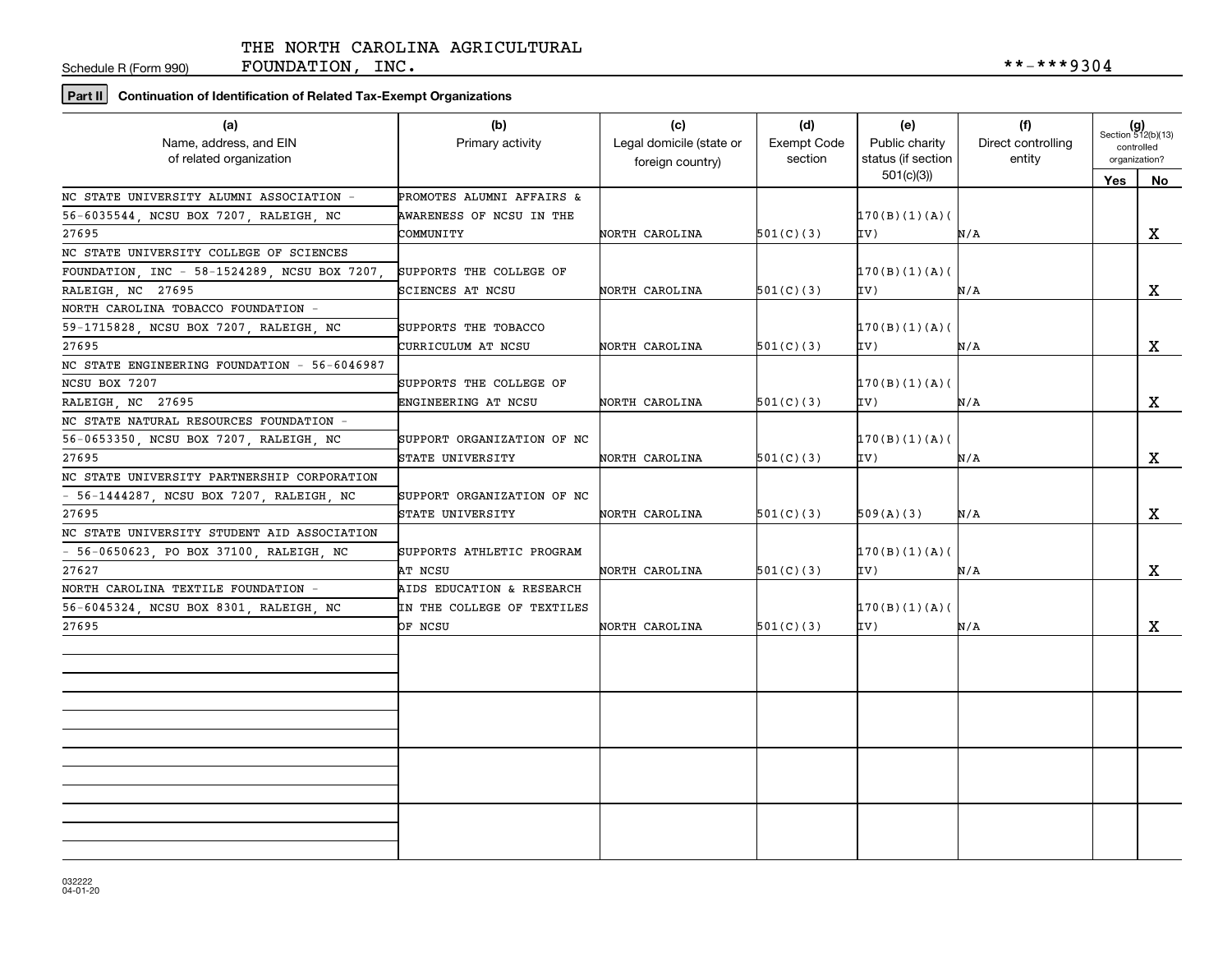### Schedule R (Form 990) 2020 Page FOUNDATION, INC. \*\*-\*\*\*9304

**Identification of Related Organizations Taxable as a Partnership.** Complete if the organization answered "Yes" on Form 990, Part IV, line 34, because it had one or more related **Part III** organizations treated as a partnership during the tax year.

| (a)                                               | (b)              | (c)                  | (d)                          | (e)                                                                                        | (f)                      | (g)                     |              | (h)              | (i)                                                              | (j) | (k)                                                     |
|---------------------------------------------------|------------------|----------------------|------------------------------|--------------------------------------------------------------------------------------------|--------------------------|-------------------------|--------------|------------------|------------------------------------------------------------------|-----|---------------------------------------------------------|
| Name, address, and EIN<br>of related organization | Primary activity | Legal<br>domicile    | Direct controlling<br>entity | Predominant income<br>(related, unrelated,<br>excluded from tax under<br>sections 512-514) | Share of total<br>income | Share of<br>end-of-year |              | Disproportionate | Code V-UBI                                                       |     | General or Percentage<br>managing ownership<br>partner? |
|                                                   |                  | (state or<br>foreign |                              |                                                                                            |                          | assets                  | allocations? |                  |                                                                  |     |                                                         |
|                                                   |                  | country)             |                              |                                                                                            |                          |                         | Yes $ $      | No               | amount in box<br>20 of Schedule<br>K-1 (Form 1065) <b>Yes No</b> |     |                                                         |
|                                                   |                  |                      |                              |                                                                                            |                          |                         |              |                  |                                                                  |     |                                                         |
|                                                   |                  |                      |                              |                                                                                            |                          |                         |              |                  |                                                                  |     |                                                         |
|                                                   |                  |                      |                              |                                                                                            |                          |                         |              |                  |                                                                  |     |                                                         |
|                                                   |                  |                      |                              |                                                                                            |                          |                         |              |                  |                                                                  |     |                                                         |
|                                                   |                  |                      |                              |                                                                                            |                          |                         |              |                  |                                                                  |     |                                                         |
|                                                   |                  |                      |                              |                                                                                            |                          |                         |              |                  |                                                                  |     |                                                         |
|                                                   |                  |                      |                              |                                                                                            |                          |                         |              |                  |                                                                  |     |                                                         |
|                                                   |                  |                      |                              |                                                                                            |                          |                         |              |                  |                                                                  |     |                                                         |
|                                                   |                  |                      |                              |                                                                                            |                          |                         |              |                  |                                                                  |     |                                                         |
|                                                   |                  |                      |                              |                                                                                            |                          |                         |              |                  |                                                                  |     |                                                         |
|                                                   |                  |                      |                              |                                                                                            |                          |                         |              |                  |                                                                  |     |                                                         |
|                                                   |                  |                      |                              |                                                                                            |                          |                         |              |                  |                                                                  |     |                                                         |
|                                                   |                  |                      |                              |                                                                                            |                          |                         |              |                  |                                                                  |     |                                                         |
|                                                   |                  |                      |                              |                                                                                            |                          |                         |              |                  |                                                                  |     |                                                         |
|                                                   |                  |                      |                              |                                                                                            |                          |                         |              |                  |                                                                  |     |                                                         |
|                                                   |                  |                      |                              |                                                                                            |                          |                         |              |                  |                                                                  |     |                                                         |
|                                                   |                  |                      |                              |                                                                                            |                          |                         |              |                  |                                                                  |     |                                                         |

**Identification of Related Organizations Taxable as a Corporation or Trust.** Complete if the organization answered "Yes" on Form 990, Part IV, line 34, because it had one or more related **Part IV** organizations treated as a corporation or trust during the tax year.

| (a)<br>Name, address, and EIN<br>of related organization | (b)<br>(c)<br>Primary activity<br>Legal domicile<br>state or<br>foreign |          | (d)<br>Direct controlling<br>entity | (e)<br>Type of entity<br>(C corp, S corp,<br>or trust) | (f)<br>Share of total<br>income | (g)<br>Share of<br>end-of-year<br>assets | (h)<br>Percentage<br>ownership | (i)<br>Section<br>512(b)(13)<br>controlled<br>entity? |
|----------------------------------------------------------|-------------------------------------------------------------------------|----------|-------------------------------------|--------------------------------------------------------|---------------------------------|------------------------------------------|--------------------------------|-------------------------------------------------------|
|                                                          |                                                                         | country) |                                     |                                                        |                                 |                                          |                                | Yes No                                                |
| CHARITABLE REMAINDER TRUSTS (16)                         | ASSET INVESTMENT                                                        | NC       | N/A                                 | TRUST                                                  |                                 |                                          |                                | X                                                     |
|                                                          |                                                                         |          |                                     |                                                        |                                 |                                          |                                |                                                       |
|                                                          |                                                                         |          |                                     |                                                        |                                 |                                          |                                |                                                       |
|                                                          |                                                                         |          |                                     |                                                        |                                 |                                          |                                |                                                       |
|                                                          |                                                                         |          |                                     |                                                        |                                 |                                          |                                |                                                       |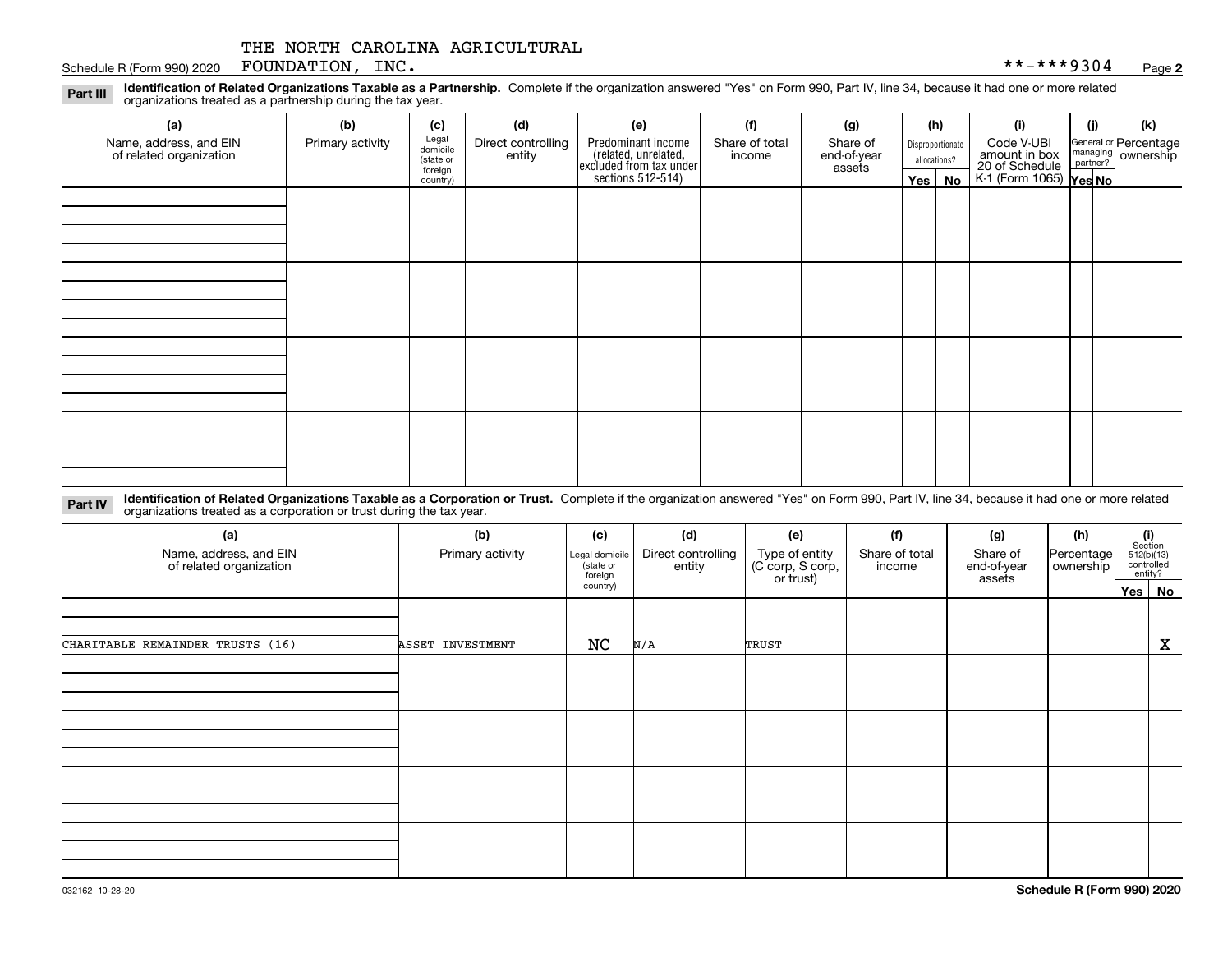Schedule R (Form 990) 2020 Page FOUNDATION, INC. \*\*-\*\*\*9304

|  | Part V Transactions With Related Organizations. Complete if the organization answered "Yes" on Form 990, Part IV, line 34, 35b, or 36 |  |  |
|--|---------------------------------------------------------------------------------------------------------------------------------------|--|--|
|--|---------------------------------------------------------------------------------------------------------------------------------------|--|--|

| Note: Complete line 1 if any entity is listed in Parts II, III, or IV of this schedule. |                                                                                                                                                                                                                                |                |   |                           |  |  |
|-----------------------------------------------------------------------------------------|--------------------------------------------------------------------------------------------------------------------------------------------------------------------------------------------------------------------------------|----------------|---|---------------------------|--|--|
|                                                                                         | During the tax year, did the organization engage in any of the following transactions with one or more related organizations listed in Parts II-IV?                                                                            |                |   |                           |  |  |
|                                                                                         |                                                                                                                                                                                                                                | 1a             |   | $\mathbf X$               |  |  |
|                                                                                         | b Gift, grant, or capital contribution to related organization(s) manufaction contracts and contribution to related organization(s)                                                                                            | 1 <sub>b</sub> | X |                           |  |  |
|                                                                                         |                                                                                                                                                                                                                                | 1 <sub>c</sub> |   | X                         |  |  |
|                                                                                         |                                                                                                                                                                                                                                | 1 <sub>d</sub> |   | $\mathbf X$               |  |  |
|                                                                                         |                                                                                                                                                                                                                                | 1e             |   | X                         |  |  |
|                                                                                         |                                                                                                                                                                                                                                |                |   |                           |  |  |
|                                                                                         | Dividends from related organization(s) manufactured and contract and contract or produced and contract and contract and contract and contract and contract and contract and contract and contract and contract and contract an | 1f             |   | X                         |  |  |
|                                                                                         |                                                                                                                                                                                                                                | 1a             |   | X                         |  |  |
|                                                                                         | h Purchase of assets from related organization(s) manufactured and content to content the content of assets from related organization(s)                                                                                       | 1 <sub>h</sub> |   | X                         |  |  |
|                                                                                         |                                                                                                                                                                                                                                | 1i             |   | X                         |  |  |
|                                                                                         | Lease of facilities, equipment, or other assets to related organization(s) [11] manufactured content and the state of facilities, equipment, or other assets to related organization(s) [11] manufactured content and the stat | 1i.            |   | X                         |  |  |
|                                                                                         |                                                                                                                                                                                                                                |                |   |                           |  |  |
|                                                                                         |                                                                                                                                                                                                                                | 1k             |   | $\boldsymbol{\mathrm{X}}$ |  |  |
|                                                                                         |                                                                                                                                                                                                                                | 11             |   | X                         |  |  |
|                                                                                         | m Performance of services or membership or fundraising solicitations by related organization(s)                                                                                                                                | 1 <sub>m</sub> | X |                           |  |  |
|                                                                                         |                                                                                                                                                                                                                                | 1n             | X |                           |  |  |
|                                                                                         | <b>o</b> Sharing of paid employees with related organization(s)                                                                                                                                                                | 1o             | х |                           |  |  |
|                                                                                         |                                                                                                                                                                                                                                |                |   |                           |  |  |
|                                                                                         |                                                                                                                                                                                                                                | 1 <sub>p</sub> | X |                           |  |  |
|                                                                                         |                                                                                                                                                                                                                                | 1 <sub>q</sub> | x |                           |  |  |
|                                                                                         |                                                                                                                                                                                                                                |                |   |                           |  |  |
|                                                                                         | r Other transfer of cash or property to related organization(s)                                                                                                                                                                | 1r             |   | х                         |  |  |
|                                                                                         |                                                                                                                                                                                                                                | 1s             | X |                           |  |  |
|                                                                                         | 2 If the answer to any of the above is "Yes," see the instructions for information on who must complete this line, including covered relationships and transaction thresholds.                                                 |                |   |                           |  |  |

| (a)<br>Name of related organization | (b)<br>Transaction<br>type (a-s) | (c)<br>Amount involved | (d)<br>Method of determining amount involved |
|-------------------------------------|----------------------------------|------------------------|----------------------------------------------|
| (1)                                 |                                  |                        |                                              |
| (2)                                 |                                  |                        |                                              |
| (3)                                 |                                  |                        |                                              |
| (4)                                 |                                  |                        |                                              |
| (5)                                 |                                  |                        |                                              |
| (6)                                 |                                  |                        |                                              |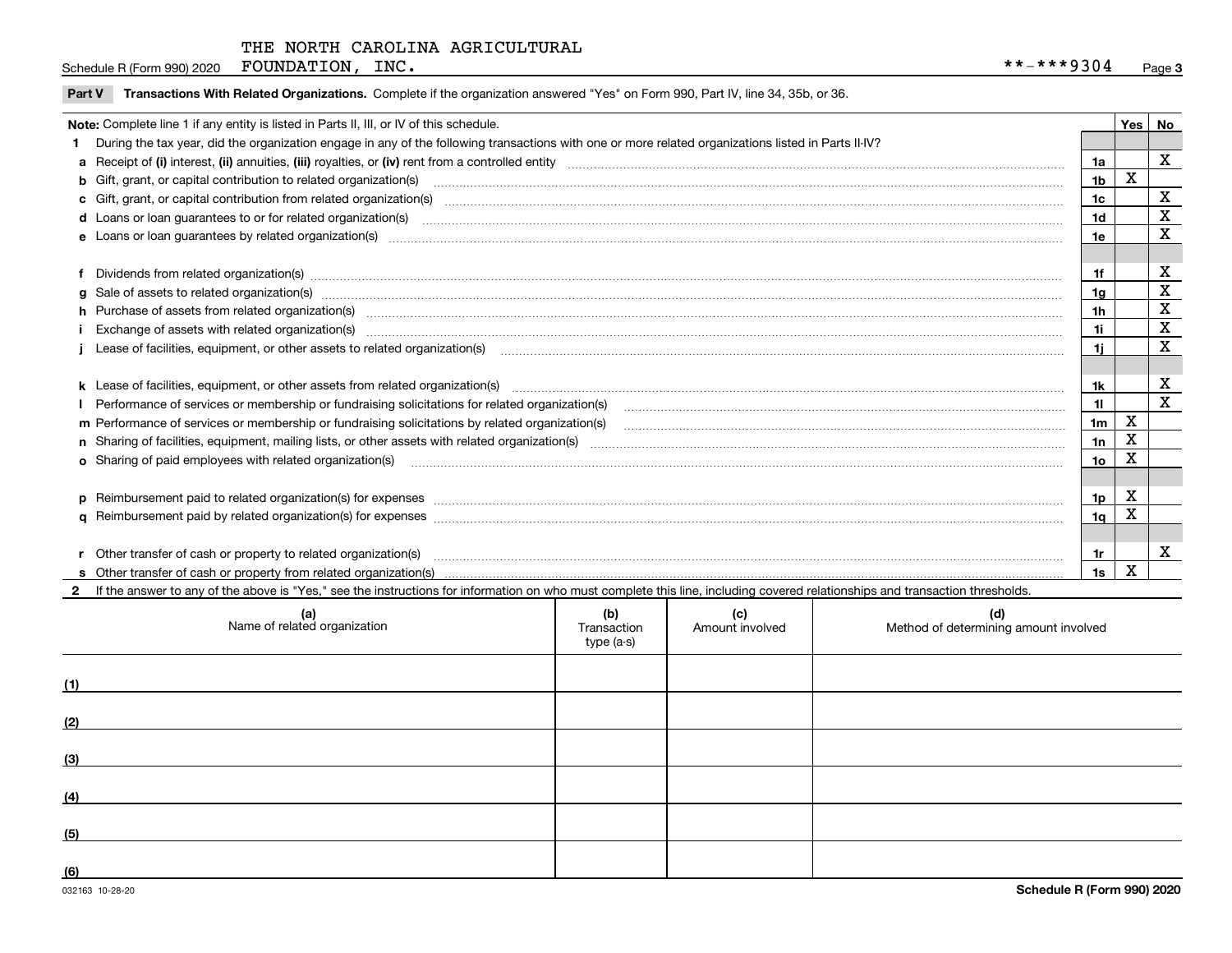Schedule R (Form 990) 2020 Page FOUNDATION, INC. \*\*-\*\*\*9304

#### **Part VI Unrelated Organizations Taxable as a Partnership. Complete if the organization answered "Yes" on Form 990, Part IV, line 37.**

Provide the following information for each entity taxed as a partnership through which the organization conducted more than five percent of its activities (measured by total assets or gross revenue) that was not a related organization. See instructions regarding exclusion for certain investment partnerships.

| ັ                      | ັ<br>ັ           |                   |                                                                                            |                                      |        |          |             |                                       |     |                                                                                                                                       |       |     |
|------------------------|------------------|-------------------|--------------------------------------------------------------------------------------------|--------------------------------------|--------|----------|-------------|---------------------------------------|-----|---------------------------------------------------------------------------------------------------------------------------------------|-------|-----|
| (a)                    | (b)              | (c)               | (d)                                                                                        | (e)<br>Are all                       | (f)    |          | (g)         |                                       | (h) | (i)                                                                                                                                   | (i)   | (k) |
| Name, address, and EIN | Primary activity | Legal domicile    | Predominant income<br>(related, unrelated,<br>excluded from tax under<br>sections 512-514) | partners sec.<br>501(c)(3)<br>orgs.? |        | Share of | Share of    | Dispropor-<br>tionate<br>allocations? |     | Code V-UBI<br>  amount in box 20 managing<br>  of Schedule K-1 partner? ownership<br>  of Schedule K-1 partner? ownership<br>  Yes No |       |     |
| of entity              |                  | (state or foreign |                                                                                            |                                      | total  |          | end-of-year |                                       |     |                                                                                                                                       |       |     |
|                        |                  | country)          |                                                                                            | Yes No                               | income |          | assets      | Yes No                                |     |                                                                                                                                       | YesNO |     |
|                        |                  |                   |                                                                                            |                                      |        |          |             |                                       |     |                                                                                                                                       |       |     |
|                        |                  |                   |                                                                                            |                                      |        |          |             |                                       |     |                                                                                                                                       |       |     |
|                        |                  |                   |                                                                                            |                                      |        |          |             |                                       |     |                                                                                                                                       |       |     |
|                        |                  |                   |                                                                                            |                                      |        |          |             |                                       |     |                                                                                                                                       |       |     |
|                        |                  |                   |                                                                                            |                                      |        |          |             |                                       |     |                                                                                                                                       |       |     |
|                        |                  |                   |                                                                                            |                                      |        |          |             |                                       |     |                                                                                                                                       |       |     |
|                        |                  |                   |                                                                                            |                                      |        |          |             |                                       |     |                                                                                                                                       |       |     |
|                        |                  |                   |                                                                                            |                                      |        |          |             |                                       |     |                                                                                                                                       |       |     |
|                        |                  |                   |                                                                                            |                                      |        |          |             |                                       |     |                                                                                                                                       |       |     |
|                        |                  |                   |                                                                                            |                                      |        |          |             |                                       |     |                                                                                                                                       |       |     |
|                        |                  |                   |                                                                                            |                                      |        |          |             |                                       |     |                                                                                                                                       |       |     |
|                        |                  |                   |                                                                                            |                                      |        |          |             |                                       |     |                                                                                                                                       |       |     |
|                        |                  |                   |                                                                                            |                                      |        |          |             |                                       |     |                                                                                                                                       |       |     |
|                        |                  |                   |                                                                                            |                                      |        |          |             |                                       |     |                                                                                                                                       |       |     |
|                        |                  |                   |                                                                                            |                                      |        |          |             |                                       |     |                                                                                                                                       |       |     |
|                        |                  |                   |                                                                                            |                                      |        |          |             |                                       |     |                                                                                                                                       |       |     |
|                        |                  |                   |                                                                                            |                                      |        |          |             |                                       |     |                                                                                                                                       |       |     |
|                        |                  |                   |                                                                                            |                                      |        |          |             |                                       |     |                                                                                                                                       |       |     |
|                        |                  |                   |                                                                                            |                                      |        |          |             |                                       |     |                                                                                                                                       |       |     |
|                        |                  |                   |                                                                                            |                                      |        |          |             |                                       |     |                                                                                                                                       |       |     |
|                        |                  |                   |                                                                                            |                                      |        |          |             |                                       |     |                                                                                                                                       |       |     |
|                        |                  |                   |                                                                                            |                                      |        |          |             |                                       |     |                                                                                                                                       |       |     |
|                        |                  |                   |                                                                                            |                                      |        |          |             |                                       |     |                                                                                                                                       |       |     |
|                        |                  |                   |                                                                                            |                                      |        |          |             |                                       |     |                                                                                                                                       |       |     |
|                        |                  |                   |                                                                                            |                                      |        |          |             |                                       |     |                                                                                                                                       |       |     |
|                        |                  |                   |                                                                                            |                                      |        |          |             |                                       |     |                                                                                                                                       |       |     |
|                        |                  |                   |                                                                                            |                                      |        |          |             |                                       |     |                                                                                                                                       |       |     |
|                        |                  |                   |                                                                                            |                                      |        |          |             |                                       |     |                                                                                                                                       |       |     |
|                        |                  |                   |                                                                                            |                                      |        |          |             |                                       |     |                                                                                                                                       |       |     |
|                        |                  |                   |                                                                                            |                                      |        |          |             |                                       |     |                                                                                                                                       |       |     |
|                        |                  |                   |                                                                                            |                                      |        |          |             |                                       |     |                                                                                                                                       |       |     |
|                        |                  |                   |                                                                                            |                                      |        |          |             |                                       |     |                                                                                                                                       |       |     |
|                        |                  |                   |                                                                                            |                                      |        |          |             |                                       |     |                                                                                                                                       |       |     |
|                        |                  |                   |                                                                                            |                                      |        |          |             |                                       |     |                                                                                                                                       |       |     |
|                        |                  |                   |                                                                                            |                                      |        |          |             |                                       |     |                                                                                                                                       |       |     |

**Schedule R (Form 990) 2020**